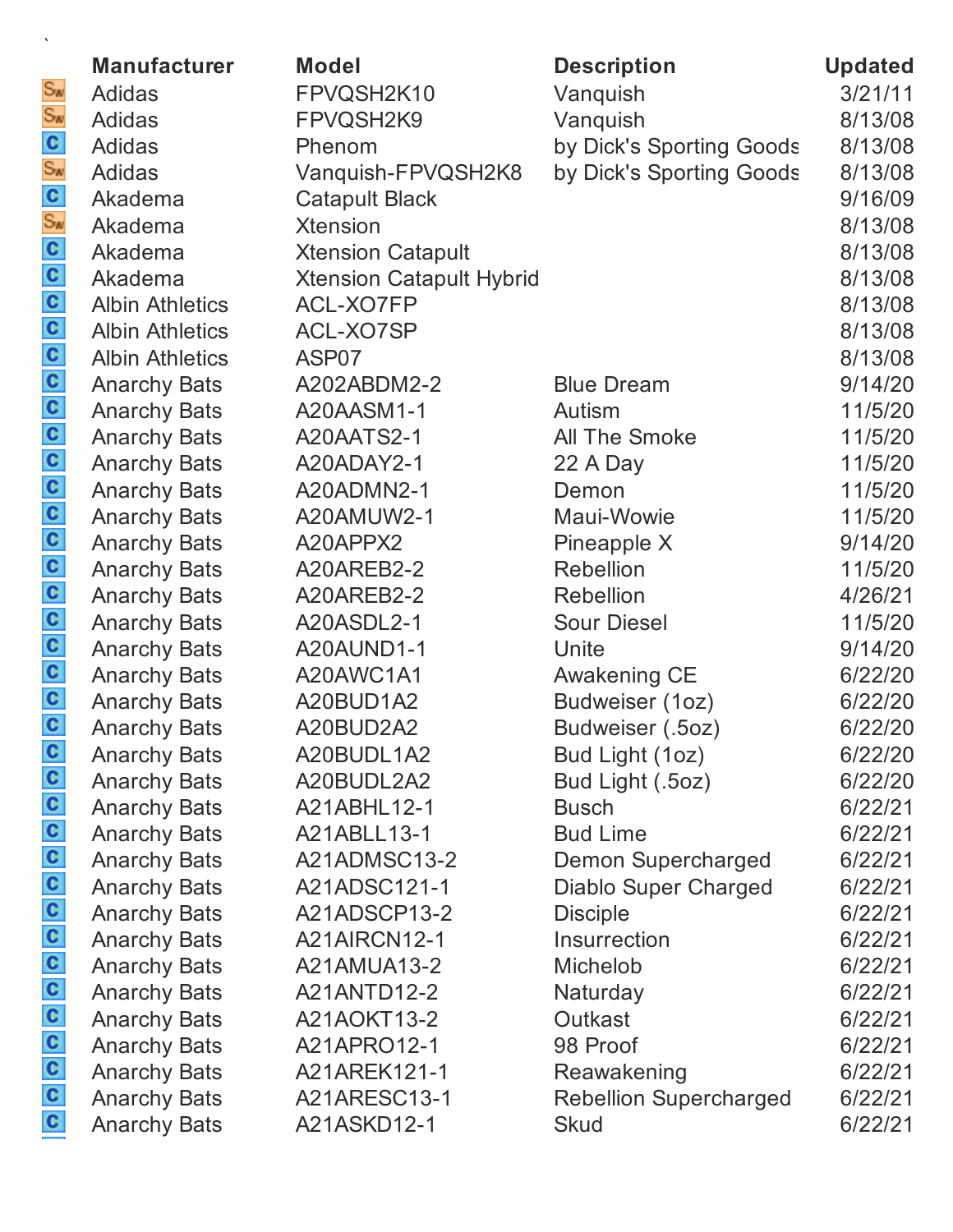|                  | <b>Anarchy Bats</b>     | A21AWRH12-2     | Wrath                  | 6/22/21  |
|------------------|-------------------------|-----------------|------------------------|----------|
|                  | <b>Anarchy Bats</b>     | AS171A-1        | Awakening              | 2/21/17  |
|                  | <b>Anarchy Bats</b>     | AS172A-2        | <b>Rebellion</b>       | 5/2/17   |
|                  | <b>Anarchy Bats</b>     | AS173A-3        | No Name                | 6/9/17   |
|                  | <b>Anarchy Bats</b>     | AS174A-4        | Ameri-Can              | 6/9/17   |
|                  | <b>Anarchy Bats</b>     | AS175A-5        | Pink                   | 10/3/17  |
|                  | <b>Anarchy Bats</b>     | <b>AS18A1</b>   | Awakening              | 4/10/18  |
|                  | <b>Anarchy Bats</b>     | <b>AS18A2</b>   | <b>Nitrous</b>         | 4/10/18  |
|                  | <b>Anarchy Bats</b>     | <b>AS18A3</b>   | Demon                  | 8/13/18  |
|                  | <b>Anarchy Bats</b>     | <b>AS18A4</b>   | <b>Diablo</b>          | 8/13/18  |
|                  | <b>Anarchy Bats</b>     | AS18AFS         | <b>Firestick</b>       | 1/7/19   |
|                  | <b>Anarchy Bats</b>     | AS18AGB         | <b>Geno Buck</b>       | 1/7/19   |
|                  | <b>Anarchy Bats</b>     | AS18ASIS        | Ambassador             | 1/7/19   |
|                  | <b>Anarchy Bats</b>     | <b>AS1931LC</b> | T <sub>3</sub> LC      | 3/18/19  |
|                  | <b>Anarchy Bats</b>     | AS1932-LC       | Gas LC                 | 3/1/19   |
|                  | <b>Anarchy Bats</b>     | AS19ABS-2       | <b>Bad Santa</b>       | 12/20/19 |
|                  | <b>Anarchy Bats</b>     | AS19AF          | Flip                   | 6/24/19  |
|                  | <b>Anarchy Bats</b>     | AS19AF2         | Flip                   | 4/9/19   |
|                  | <b>Anarchy Bats</b>     | AS19AF3         | Flip                   | 6/24/19  |
|                  | <b>Anarchy Bats</b>     | AS19ANN-1       | <b>Naughty or Nice</b> | 12/20/19 |
|                  | <b>Anarchy Bats</b>     | AS19BA1         | <b>Blessed</b>         | 6/24/19  |
|                  | <b>Anarchy Bats</b>     | AS19BCA2        | Flip                   | 6/24/19  |
|                  | <b>Anarchy Bats</b>     | AS19LSA         | <b>Scheels Lazer</b>   | 4/9/19   |
|                  | <b>Anarchy Bats</b>     | AS19MCQA2       | Leprechaun             | 6/24/19  |
|                  | <b>Anarchy Bats</b>     | AS19VIPA        | Viper                  | 4/9/19   |
|                  | <b>Anarchy Bats</b>     | AS19WARA2       | Warlock                | 6/24/19  |
|                  | <b>Anarchy Bats</b>     | AS20AACE1-2     | Alliance               | 9/14/20  |
|                  | <b>Anarchy Bats</b>     | AS20AAM-2       | Amped                  | 12/13/19 |
|                  | <b>Anarchy Bats</b>     | AS20AAS-2       | Ares                   | 12/13/19 |
|                  | <b>Anarchy Bats</b>     | AS20AFB02       | All the Smoke          | 9/3/20   |
|                  | <b>Anarchy Bats</b>     | AS20AHB-2       | Humble                 | 3/4/20   |
|                  | <b>Anarchy Bats</b>     | AS20ALU-2       | Pitbull                | 3/4/20   |
|                  | <b>Anarchy Bats</b>     | AS20AOHA2       | Ohana                  | 9/3/20   |
|                  | <b>Anarchy Bats</b>     | AS20AON-2       | Odin                   | 3/4/20   |
|                  | <b>Anarchy Bats</b>     | AS20AVCM1A      | <b>Diabolical</b>      | 11/5/20  |
|                  | <b>Anarchy Bats</b>     | AS20AVCM1B      | <b>Diabolical</b>      | 11/5/20  |
|                  | <b>Anarchy Bats</b>     | AS20AVCM2A      | <b>Diabolical</b>      | 11/5/20  |
| Fooooooooooooooo | <b>Anarchy Bats</b>     | AS20AVCM2B      | <b>Diabolical</b>      | 11/5/20  |
|                  | <b>Anarchy Bats</b>     | AS20AZS-2       | Zeus                   | 12/13/19 |
|                  | <b>Anarchy Bats</b>     | USA22ADAY       | 22 A Day               | 3/4/20   |
|                  | Anderson Bat Comp 11002 |                 | TechWrap               | 6/4/10   |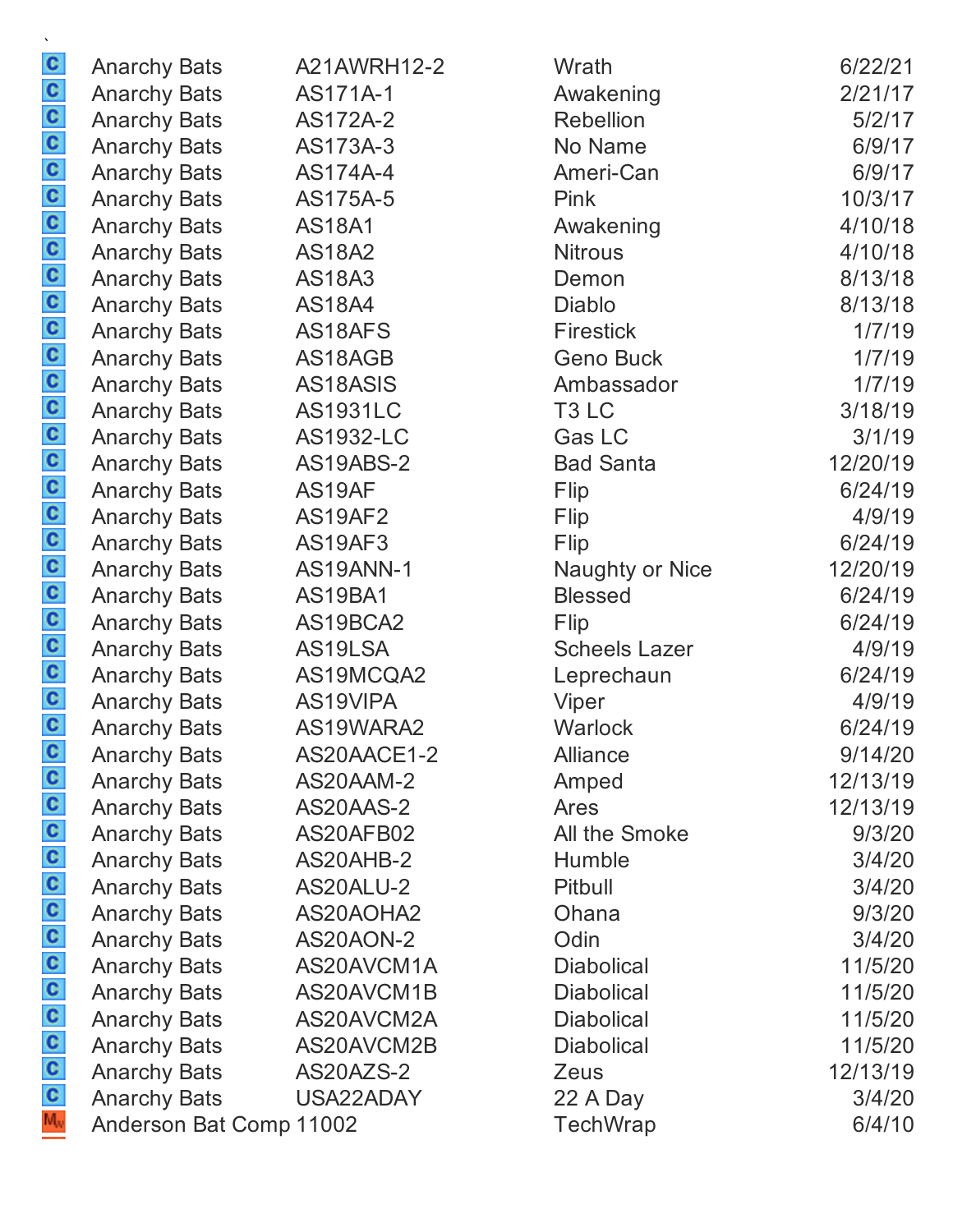Anderson Bat Comp 11003 Anderson Bat Comp 11004 Anderson Bat Comp 11005 Anderson Bat Comp 11006 Anderson Bat Comp 11009 Anderson Bat Comp 11010 Anderson Bat Comp 11011 Anderson Bat Comp 11012 Anderson Bat Comp 11013 Anderson Bat Comp 11014 Anderson Bat Comp 11015 Anderson Bat Comp 11016 Anderson Bat Comp 11017 Anderson Bat Comp 11018 Anderson Bat Comp 11019 Anderson Bat Comp 11020 Anderson Bat Comp 11021 Anderson Bat Comp 11023 Anderson Bat Comp 11024 Anderson Bat Comp 11027 Anderson Bat Comp 11028 Anderson Bat Comp 11029 Anderson Bat Comp 11030 Anderson Bat Comp 11031 Anderson Bat Comp 11032 Anderson Bat Comp 11033 Anderson Bat Comp 11034 Anderson Bat Comp 11035 Anderson Bat Comp 11036 Anderson Bat Comp 11037 Anderson Bat Comp 11038 Anderson Bat Comp 11039 Anderson Bat Comp 11040 Anderson Bat Comp 11041 Anderson Bat Comp 11042 Anderson Bat Comp 11043 Anderson Bat Comp 11044 Anderson Bat Comp 11045 Anderson Bat Comp 11046 Anderson Bat Comp 11047 Anderson Bat Comp 11048

| WrapTech                    | 6/4/10   |
|-----------------------------|----------|
| <b>FlexTech</b>             | 6/4/10   |
| <b>RocketTech</b>           | 6/4/10   |
| Techzilla                   | 6/4/10   |
| Pyrotech                    | 6/4/10   |
| Rocket Tech Composite       | 6/4/10   |
| Techzilla Composite Kille   | 6/4/10   |
| PyroTech SP                 | 6/4/10   |
| <b>RockeTech SP</b>         | 6/4/10   |
| TechZilla SP                | 6/4/10   |
| PyroTech SP                 | 6/4/10   |
| <b>RockeTeck SP</b>         | 6/4/10   |
| TechZilla SP                | 6/4/10   |
| <b>Matrix SP</b>            | 6/4/10   |
| PyroTech SP                 | 6/4/10   |
| <b>RocketTech SP</b>        | 6/4/10   |
| TechZilla SP                | 6/4/10   |
| KSP                         | 4/9/10   |
| <b>RockTech SP</b>          | 5/28/09  |
| NanoTek SPA                 | 10/13/09 |
| <b>RockeTech SP</b>         | 4/9/10   |
| TechZilla SP                | 4/9/10   |
| NanoTek SP Alpha            | 2/9/12   |
| NanoTek SP Omega            | 2/9/12   |
| <b>RocketTech SP</b>        | 2/8/12   |
| TechZilla SP                | 2/8/12   |
| Ignite SP                   | 2/8/12   |
| <b>FlexZilla SP</b>         | 1/17/13  |
| <b>RocketFlex SP</b>        | 1/17/13  |
| <b>RockeTech SP</b>         | 8/27/14  |
| Ambush SP                   | 6/16/15  |
| Flex                        | 8/15/14  |
| Ambush                      | 8/15/14  |
| Ambush Slow Pitch           | 4/4/16   |
| <b>Flex SP</b>              | 7/14/16  |
| RockeTech SP                | 7/14/16  |
| <b>Rocketech Slow Pitch</b> | 10/9/17  |
| Flex                        | 10/9/17  |
| Ambush                      | 10/9/17  |
| <b>Rocketch</b>             | 6/27/19  |
| Flex                        | 6/27/19  |
|                             |          |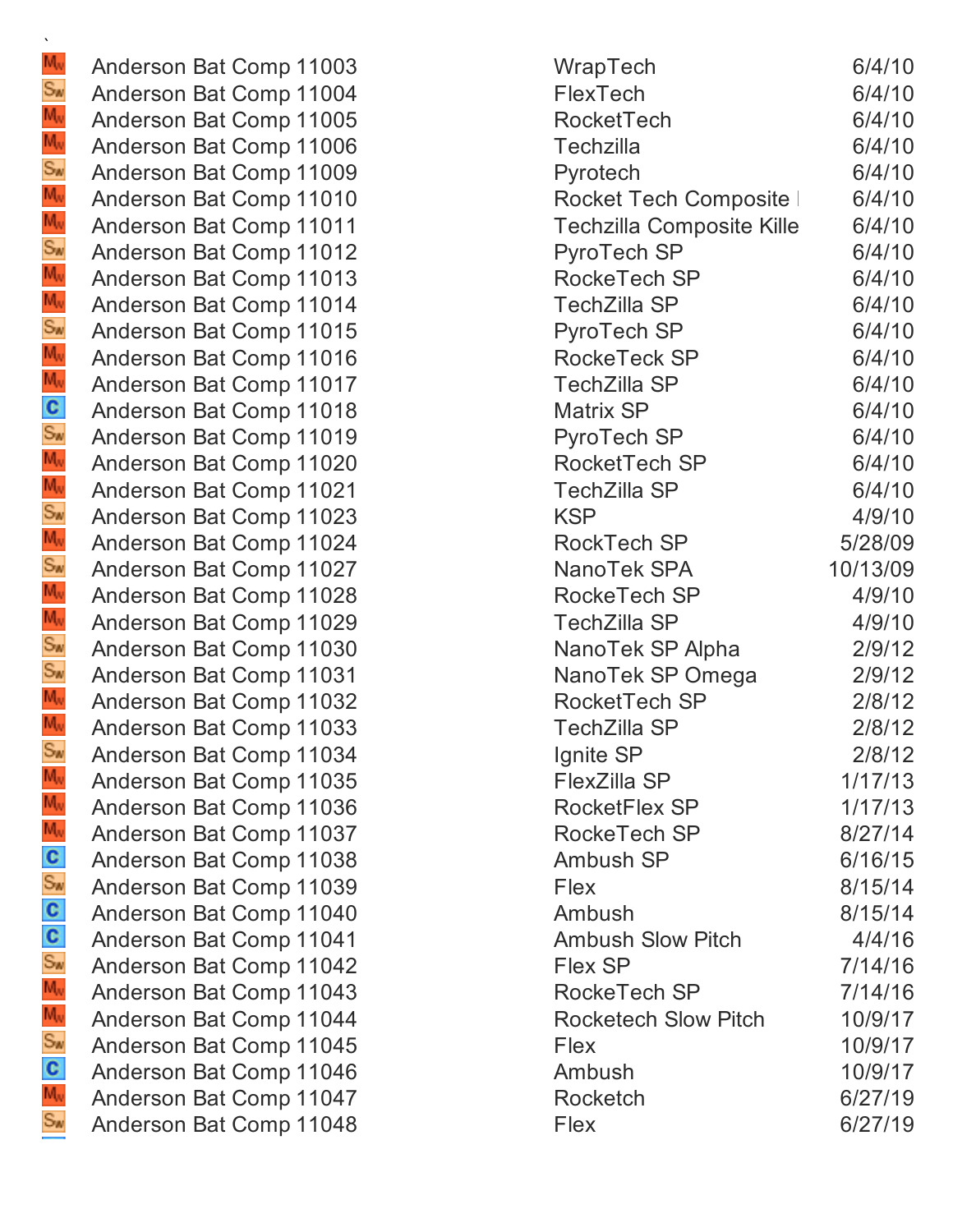Anderson Bat Comp 11049 Anderson Bat Comp 17001 Anderson Bat Comp 17004 Anderson Bat Comp 17005 Anderson Bat Comp 17006 Anderson Bat Comp 17007 Anderson Bat Comp 17008 Anderson Bat Comp 17009 Anderson Bat Comp 17011 Anderson Bat Comp 17012 Anderson Bat Comp 17013 Anderson Bat Comp 17014 Anderson Bat Comp 17015 Anderson Bat Comp 17016 Anderson Bat Comp 17017 Anderson Bat Comp 17018 Anderson Bat Comp 17019 Anderson Bat Comp 17020 Anderson Bat Comp 17022 Anderson Bat Comp 17023 Anderson Bat Comp 17024 Anderson Bat Comp 17025 Anderson Bat Comp 17026 Anderson Bat Comp 17027 Anderson Bat Comp 17028 Anderson Bat Comp 17029 Anderson Bat Comp 17030 Anderson Bat Comp 17031 Anderson Bat Comp 17032 Anderson Bat Comp 17033 Anderson Bat Comp 17034 Anderson Bat Comp 17035 Anderson Bat Comp 17036 Anderson Bat Comp 17037 Anderson Bat Comp 17038 Anderson Bat Comp 17039 Anderson Bat Comp 17040 Anderson Bat Comp 17042 Anderson Bat Comp 17043 Anderson Bat Comp 17044 Anderson Bat Comp 17045

| Ambush                         | 6/27/19 |
|--------------------------------|---------|
| FastTech                       | 6/4/10  |
| RocketTech FP                  | 6/4/10  |
| RocketTech FP                  | 6/4/10  |
| Pyrotech FP                    | 6/4/10  |
| 2007 RocketTech FP             | 6/4/10  |
| PyroTech FP                    | 6/4/10  |
| PyroTech FP                    | 6/4/10  |
| RockeTech FP                   | 6/4/10  |
| PyroTech FP                    | 6/4/10  |
| TechZilla FP                   | 8/13/08 |
| 2009 RocketTech FP             | 6/4/10  |
| Techzilla FP                   | 6/4/10  |
| RockeTech FP                   | 5/28/09 |
| KFP                            | 4/9/10  |
| NanoTek FP                     | 4/19/10 |
| RockeTech FP                   | 4/9/10  |
| TechZilla FP                   | 4/9/10  |
| RocketTech FP -9               | 2/8/12  |
| NanoTek FP-10                  | 2/9/12  |
| TechZilla FP -10               | 2/8/12  |
| Ignite FP-11                   | 2/8/12  |
| NanoTek FP-12                  | 2/9/12  |
| FlexZilla FP                   | 1/17/13 |
| RocketFlex FP                  | 1/17/13 |
| RockeTech FP                   | 8/27/14 |
| Supernova FP                   | 10/2/14 |
| Supernova 2.0 FP-10            | 9/15/15 |
| Rockettech Youth FP-12         | 9/15/15 |
| RockeTech FP                   | 7/14/16 |
| Rocketech Fast Pitch -9        | 10/3/17 |
| Supernova Fastpitch (-10       | 10/3/17 |
| Rocketech Youth (-12)          | 10/3/17 |
| <b>Rocketech Fast Pitch -9</b> | 9/10/18 |
| Supernova Fast Pitch -10       | 9/10/18 |
| Rocketech Youth FP -12         | 9/10/18 |
| Supernova -11                  | 6/26/19 |
| Rocketech Fastpitch -9         | 6/26/19 |
| Supernova -10                  | 6/26/19 |
| Supernova Flash -11            | 6/26/19 |
| <b>Rocketech Flash -12</b>     | 6/26/19 |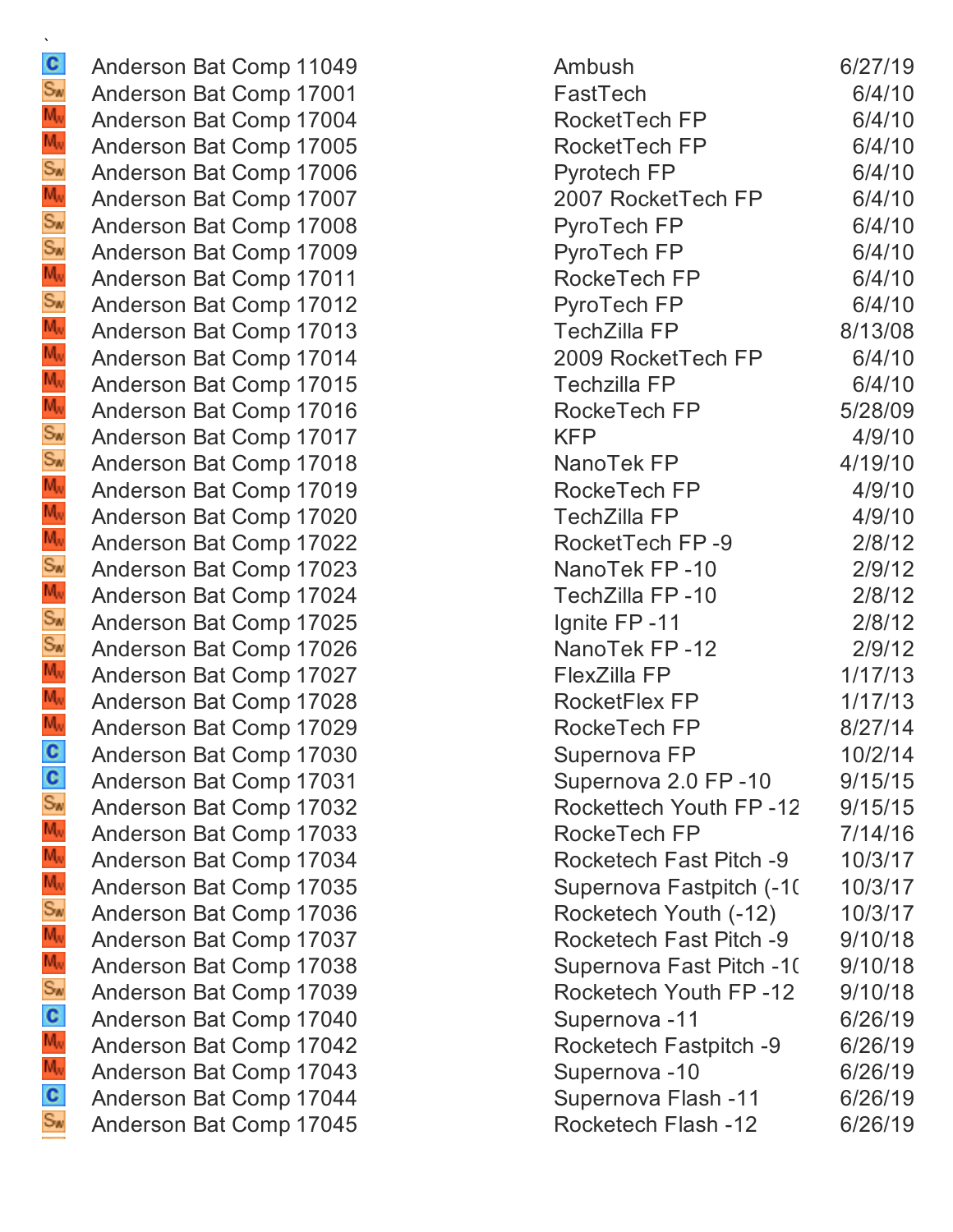| $S_{\text{W}}$            | Axe Bat | L136A              | Axe Danielle Lawrie Sign | 10/3/13  |
|---------------------------|---------|--------------------|--------------------------|----------|
| $S_{\text{W}}$            | Axe Bat | L136B              | <b>Danielle Lawrie</b>   | 4/3/14   |
| $S_{\text{W}}$            | Axe Bat | L136C              | Danielle Lawrie          | 7/22/15  |
| $S_{\mathbf{w}}$          | Axe Bat | L136E              | <b>Danielle Lawrie</b>   | 3/17/16  |
| Sw<br>Sw<br>Sw            | Axe Bat | <b>L136F</b>       | Danielle Lawrie          | 5/26/17  |
|                           | Axe Bat | L136G              | Danielle Lawrie          | 9/5/19   |
|                           | Axe Bat | L136H              | <b>Danielle Lawrie</b>   | 9/5/19   |
|                           | Axe Bat | L <sub>150</sub>   | <b>AXE Avenge</b>        | 12/21/10 |
|                           | Axe Bat | L150A              | Axe Avenge               | 8/28/13  |
|                           | Axe Bat | L150B              | Avenge                   | 4/3/14   |
|                           | Axe Bat | L150B-A            | Avenge                   | 4/9/15   |
|                           | Axe Bat | L150B-C            | Avenge                   | 4/9/15   |
|                           | Axe Bat | <b>L150C</b>       | Avenge                   | 7/22/15  |
|                           | Axe Bat | <b>L150E</b>       | Avenge                   | 3/17/16  |
|                           | Axe Bat | L150E-A            | Avenge                   | 6/4/18   |
|                           | Axe Bat | <b>L150G</b>       | Avenge                   | 6/20/18  |
|                           | Axe Bat | L150H              | Avenge                   | 9/10/19  |
|                           | Axe Bat | <b>L150HP</b>      | Avenge                   | 5/23/21  |
|                           | Axe Bat | L151F              | Element                  | 5/26/17  |
|                           | Axe Bat | L151G              | <b>Element</b>           | 9/5/19   |
| ၀၀၀၀၀၀ % & & cooooooooooo | Axe Bat | L151H              | Element                  | 9/5/19   |
|                           | Axe Bat | L154B              | Avenge                   | 7/22/15  |
|                           | Axe Bat | L154E              | Avenge                   | 3/17/16  |
|                           | Axe Bat | L154E-99BATS       | Avenge                   | 10/9/17  |
|                           | Axe Bat | $L154E-A$          | Avenge                   | 10/9/17  |
|                           | Axe Bat | L155               | Axe Avenge               | 12/12/11 |
|                           | Axe Bat | L155A              | Axe Avenge               | 10/3/13  |
|                           | Axe Bat | L155H              | Avenge                   | 9/10/19  |
|                           | Axe Bat | L <sub>155</sub> J | <b>Avenge Power Gap</b>  | 9/2/20   |
|                           | Axe Bat | L <sub>158</sub> J | Avenge Pro Power Gap     | 11/5/20  |
|                           | Axe Bat | L169F              | Avenge                   | 10/9/17  |
|                           | Axe Bat | L169G              | <b>Avenge Lite</b>       | 6/4/18   |
|                           | Axe Bat | L169H              | <b>Avenge Lite</b>       | 9/10/19  |
| 000000550                 | Axe Bat | L182G              | Avenge                   | 11/14/18 |
|                           | Axe Bat | L <sub>190</sub>   | <b>Composite Maple</b>   | 11/14/18 |
|                           | Axe Bat | L191F-34           | <b>Maple Slow Pitch</b>  | 6/4/18   |
|                           | Axe Bat | L193J              | <b>Avenge Pro</b>        | 9/2/20   |

`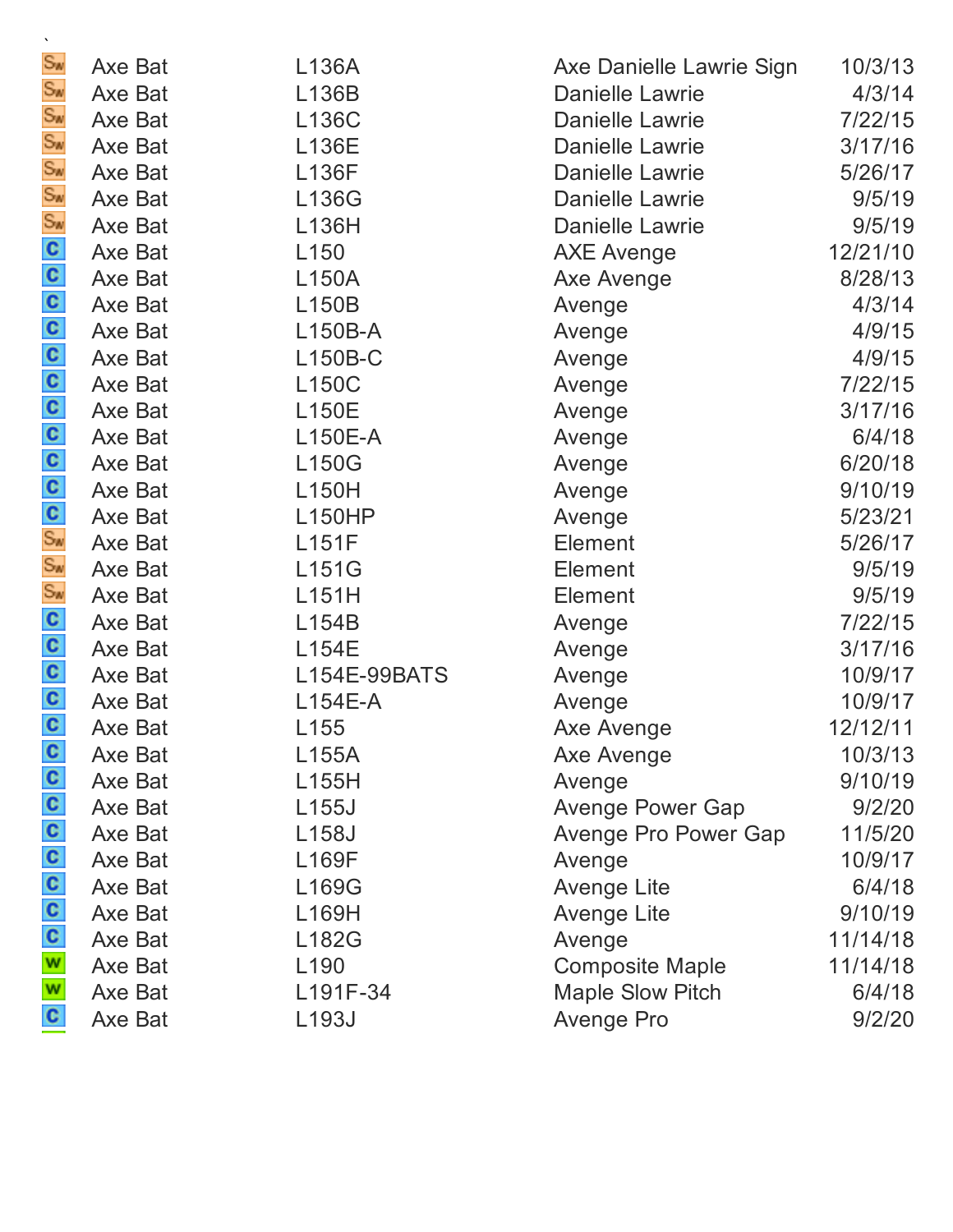|                    |                                                            | <b>Black/White</b>                                                                                                                                                                                                                           | 2/20/12                                                                                                                         |
|--------------------|------------------------------------------------------------|----------------------------------------------------------------------------------------------------------------------------------------------------------------------------------------------------------------------------------------------|---------------------------------------------------------------------------------------------------------------------------------|
|                    |                                                            | Natural/Black                                                                                                                                                                                                                                | 2/20/12                                                                                                                         |
|                    |                                                            | Natural/Pink                                                                                                                                                                                                                                 | 2/20/12                                                                                                                         |
|                    |                                                            | Natural/Red                                                                                                                                                                                                                                  | 2/20/12                                                                                                                         |
|                    |                                                            | Natural/Blue                                                                                                                                                                                                                                 | 2/20/12                                                                                                                         |
| <b>Bass Gloves</b> | <b>ASA Pinky</b>                                           |                                                                                                                                                                                                                                              | 2/4/13                                                                                                                          |
| <b>Bass Gloves</b> | <b>BiPolar</b>                                             |                                                                                                                                                                                                                                              | 2/4/13                                                                                                                          |
| <b>Bass Gloves</b> | <b>Darkside</b>                                            |                                                                                                                                                                                                                                              | 2/4/13                                                                                                                          |
| <b>Bass Gloves</b> | Diva                                                       |                                                                                                                                                                                                                                              | 2/4/13                                                                                                                          |
| <b>Bass Gloves</b> | <b>Illusion</b>                                            |                                                                                                                                                                                                                                              | 2/4/13                                                                                                                          |
| <b>Bass Gloves</b> | $LB-1$                                                     |                                                                                                                                                                                                                                              | 2/4/13                                                                                                                          |
| <b>Bass Gloves</b> | ManDingo                                                   |                                                                                                                                                                                                                                              | 2/8/11                                                                                                                          |
| <b>Bass Gloves</b> | ManDingo ReVamp                                            |                                                                                                                                                                                                                                              | 4/23/13                                                                                                                         |
| <b>Bass Gloves</b> | <b>Takeover</b>                                            |                                                                                                                                                                                                                                              | 9/25/13                                                                                                                         |
| Boombah            | BCHRG1                                                     | Charge                                                                                                                                                                                                                                       | 9/14/11                                                                                                                         |
| Boombah            | FPBAN10                                                    | <b>Banshee Compressor T3</b>                                                                                                                                                                                                                 | 10/29/15                                                                                                                        |
| <b>Boombah</b>     | FPBAN102                                                   | Banshee 2.0 Compresso                                                                                                                                                                                                                        | 11/23/16                                                                                                                        |
| Boombah            | FPBAN12                                                    | Banshee -12                                                                                                                                                                                                                                  | 6/9/17                                                                                                                          |
| Boombah            | FPBAN9                                                     | <b>Banshee Compressor T3</b>                                                                                                                                                                                                                 | 11/16/15                                                                                                                        |
| Boombah            | FPTS10                                                     | Tsunami XRT COMPOSI                                                                                                                                                                                                                          | 12/2/13                                                                                                                         |
| Boombah            | <b>FPTS102</b>                                             | Tsunami-10                                                                                                                                                                                                                                   | 9/8/14                                                                                                                          |
| <b>Boombah</b>     | FPTS12                                                     | Tsunami XRT -12                                                                                                                                                                                                                              | 1/21/14                                                                                                                         |
| <b>Boombah</b>     | <b>FPTS122</b>                                             | Tsunami-12                                                                                                                                                                                                                                   | 9/8/14                                                                                                                          |
| Boombah            | FPTS9                                                      | Tsunami XRT COMPOSI                                                                                                                                                                                                                          | 12/2/13                                                                                                                         |
| Boombah            | FPTS92                                                     | Tsunami-9                                                                                                                                                                                                                                    | 9/8/14                                                                                                                          |
| <b>Boombah</b>     |                                                            | <b>Boss</b>                                                                                                                                                                                                                                  | 9/8/14                                                                                                                          |
| <b>Boombah</b>     | <b>SPBBCCA</b>                                             | <b>Breast Cancer Awarenes</b>                                                                                                                                                                                                                | 11/23/16                                                                                                                        |
| <b>Boombah</b>     | SPBCT3A                                                    | <b>Boss Compressor T3</b>                                                                                                                                                                                                                    | 10/27/16                                                                                                                        |
| <b>Boombah</b>     |                                                            | <b>Boss Dually</b>                                                                                                                                                                                                                           | 9/11/15                                                                                                                         |
| <b>Boombah</b>     | <b>SPBFRCA</b>                                             | <b>First Responders Boss C</b>                                                                                                                                                                                                               | 11/23/16                                                                                                                        |
|                    | <b>SPBMTCA</b>                                             |                                                                                                                                                                                                                                              | 11/23/16                                                                                                                        |
| <b>Boombah</b>     | <b>SPBPMCA</b>                                             |                                                                                                                                                                                                                                              | 11/23/16                                                                                                                        |
|                    |                                                            |                                                                                                                                                                                                                                              | 12/2/13                                                                                                                         |
|                    |                                                            |                                                                                                                                                                                                                                              | 11/23/16                                                                                                                        |
|                    |                                                            |                                                                                                                                                                                                                                              | 8/13/08                                                                                                                         |
|                    | Boombah<br><b>Boombah</b><br>Boombah<br><b>Brett Bros.</b> | <b>BamBooBat ComparHBBW</b><br><b>BamBooBat Compar HNBB</b><br><b>BamBooBat Compar HNBI</b><br><b>BamBooBat Compar HNBR</b><br><b>BamBooBat Compar HNBU</b><br><b>SPBAEL</b><br>SPBD13UA<br><b>SPBSA</b><br><b>SPBSSCA</b><br><b>SST-500</b> | <b>Military Tribute Boss Con</b><br><b>POW/MIA Boss Compres</b><br><b>Boss XRT COMPOSITE</b><br><b>Stars and Stripes Boss C</b> |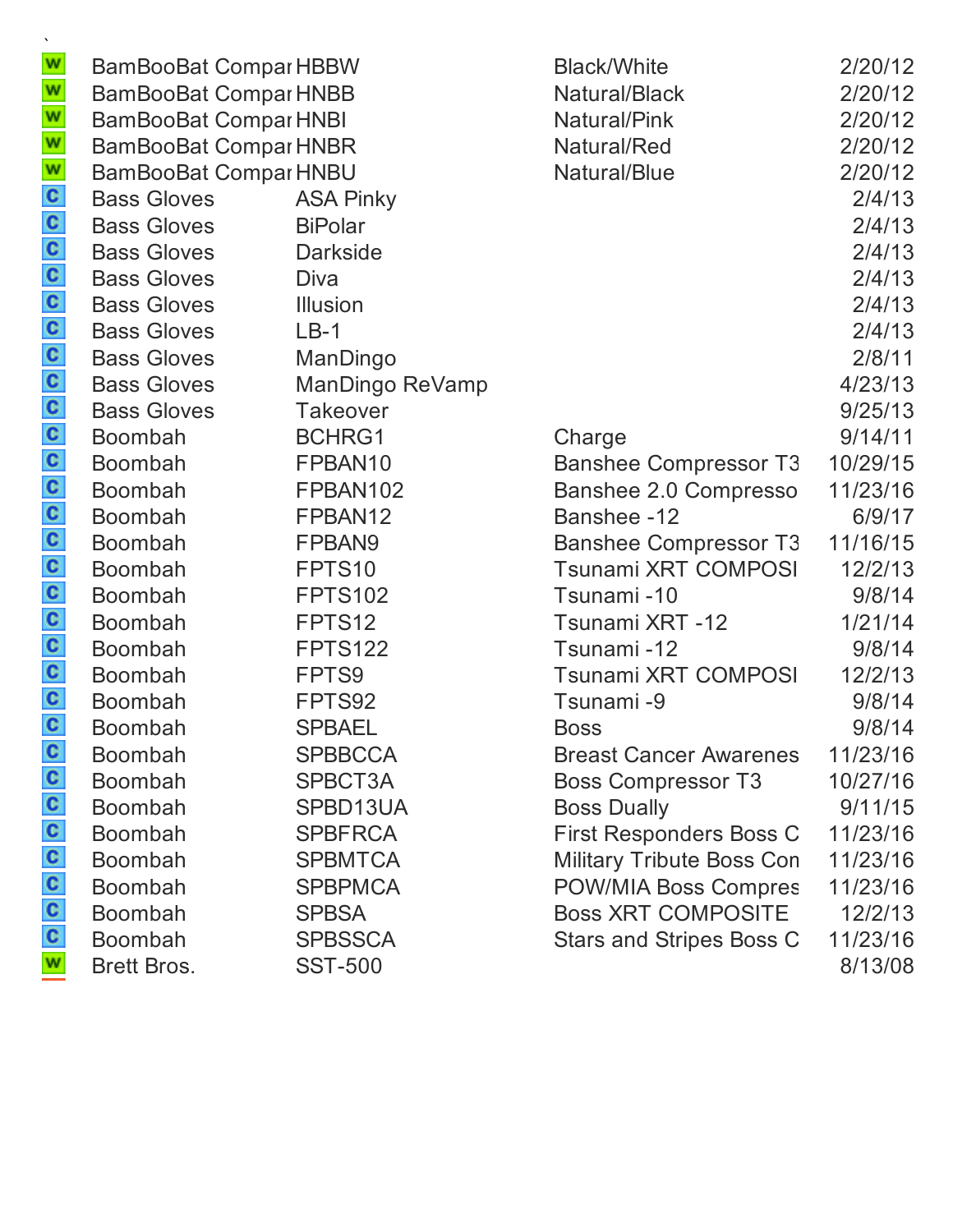| $M_{\rm W}$             | Clapbat | Clapbat1                       |                              | 7/9/10   |
|-------------------------|---------|--------------------------------|------------------------------|----------|
|                         | Combat  | A16SP2                         | Assault G5 275               | 3/10/16  |
|                         | Combat  | AVARFP1                        | Avaritia -8                  | 1/13/12  |
|                         | Combat  | AVARFP2                        | Avaritia -9                  | 1/13/12  |
|                         | Combat  | AVARFP3                        | Avaritia -10                 | 1/13/12  |
|                         | Combat  | AVARFP4                        | Avaritia -11                 | 1/13/12  |
|                         | Combat  | <b>AVARSP2</b>                 | <b>Avarice 98</b>            | 12/5/11  |
|                         | Combat  | AVASP5                         | Avarice G5 275               | 4/30/15  |
|                         | Combat  | B <sub>1</sub> FP <sub>1</sub> | <b>B1</b>                    | 8/4/10   |
|                         | Combat  | B <sub>1</sub> SP <sub>2</sub> | <b>B198</b>                  | 8/4/10   |
|                         | Combat  | B <sub>1</sub> SP <sub>2</sub> | <b>B198 Signature Series</b> | 8/4/10   |
|                         | Combat  | <b>BUBSP3</b>                  | <b>Bubba ASA</b>             | 2/4/13   |
|                         | Combat  | C15SP1                         | Combatant 15 275             | 9/4/15   |
|                         | Combat  | C4FP1                          | C <sub>4</sub>               | 8/4/10   |
|                         | Combat  | C4SP1                          | C <sub>4</sub>               | 8/4/10   |
|                         | Combat  | <b>DB427SP2</b>                | Derby Boys 275               | 12/13/12 |
|                         | Combat  | <b>DB427SP3</b>                | The Derby Boys               | 12/3/12  |
|                         | Combat  | DBGSP2                         | Derby Boys Chris Greine      | 3/31/14  |
|                         | Combat  | DBGSP4                         | Team Combat Chris Grei       | 4/30/15  |
|                         | Combat  | DBGSP6                         | Derby Girls 275              | 3/10/16  |
|                         | Combat  | DBGSP6                         | Team Combat Chris Grei       | 6/26/15  |
|                         | Combat  | DBSP <sub>0</sub>              | Derby Boys ASA               | 6/26/15  |
|                         | Combat  | DBSP <sub>0</sub>              | Derby Boys ASA               | 3/10/16  |
|                         | Combat  | DBSP <sub>5</sub>              | Derby Boys ASA               | 8/1/13   |
|                         | Combat  | DBSP7                          | Derby Boys ASA               | 3/31/14  |
|                         | Combat  | DIRSP3                         | <b>Dirty HPS</b>             | 2/4/13   |
|                         | Combat  | DIRSP5                         | Dirty 275                    | 3/31/14  |
|                         | Combat  | DIRSP7                         | <b>Dirty ASA</b>             | 3/31/14  |
|                         | Combat  | <b>DUKESP1</b>                 | The Duke 275                 | 9/4/15   |
|                         | Combat  | <b>FP7MS109</b>                | Maxum FP-9 Madison S         | 3/10/16  |
|                         | Combat  | <b>FP7MS113</b>                | Maxum FP-13                  | 3/10/16  |
|                         | Combat  | <b>FP7MS209</b>                | Maxum FP-9 Madison S         | 3/10/16  |
|                         | Combat  | <b>FP7MX108</b>                | Maxum FP-8                   | 3/10/16  |
|                         | Combat  | <b>FP7MX110</b>                | Maxum FP-10                  | 3/10/16  |
|                         | Combat  | <b>FP7MX208</b>                | Maxum FP-8                   | 3/10/16  |
|                         | Combat  | <b>FP7MX210</b>                | Maxum FP-10                  | 3/10/16  |
| a a a a a a a a a a a a | Combat  | <b>FP7TC110</b>                | Maxum FP Team Shipma         | 3/10/16  |
|                         | Combat  | <b>FP7TC112</b>                | Maxum FP Team Shipma         | 3/10/16  |
|                         | Combat  | GCBSP1                         | <b>Derby Girls GCB</b>       | 2/4/13   |
|                         | Combat  | GEARFP1                        | <b>Bruin Fastpitch</b>       | 6/14/10  |
|                         | Combat  | <b>GEARFP2</b>                 | <b>Morphed TT Gear</b>       | 10/27/10 |

 $\ddot{\phantom{0}}$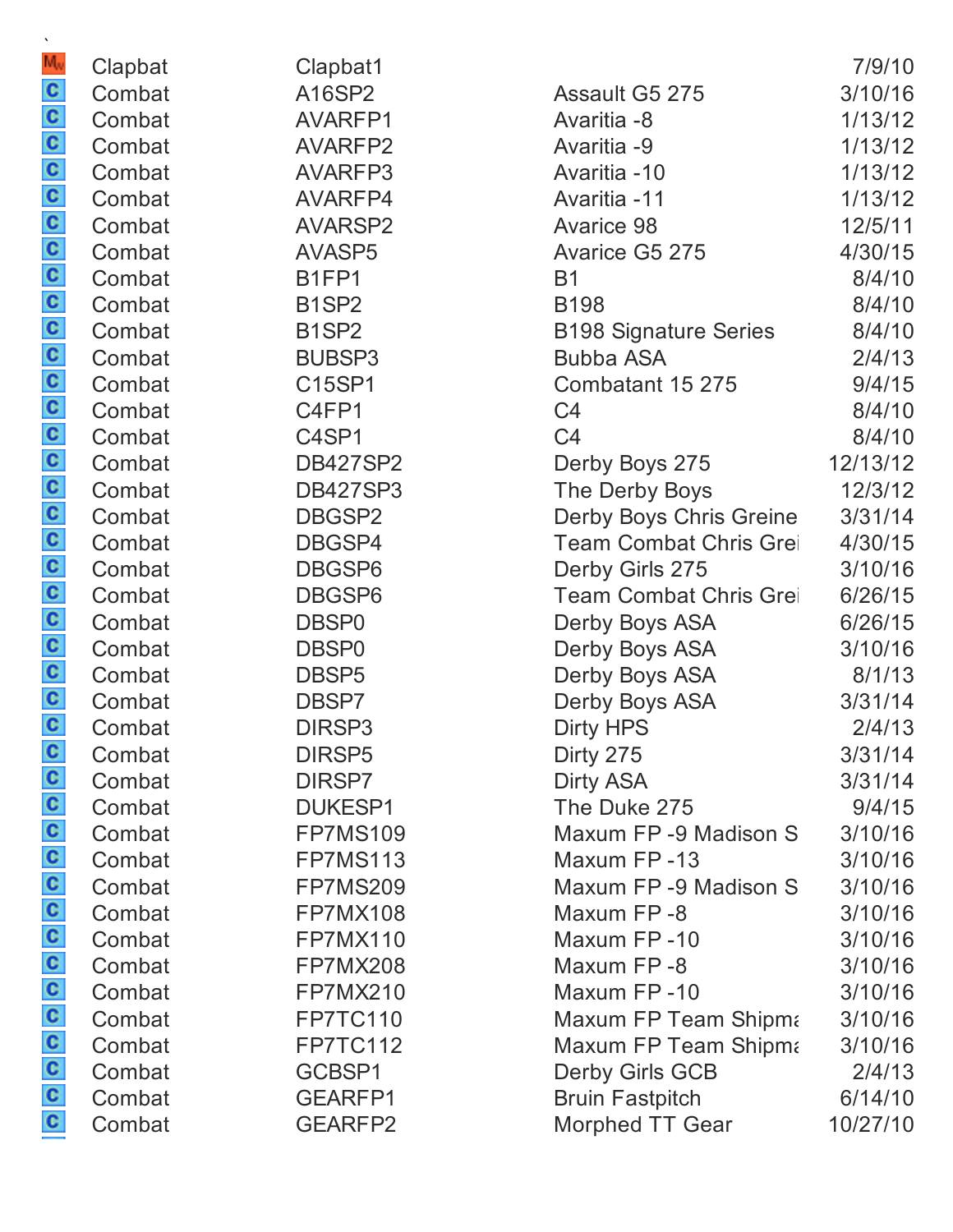| $\mathcal{N}$       |        |                   |                                |          |
|---------------------|--------|-------------------|--------------------------------|----------|
| $\mathbf{c}$        | Combat | GEARSP3           | <b>Gear Afflicted</b>          | 8/4/10   |
| $\mathbf{c}$        | Combat | <b>GEARSP4-SB</b> | Scott Brown 98 Gear            | 7/15/10  |
| $\mathbf{c}$        | Combat | LFFP1             | Lisa Fernandez                 | 8/4/10   |
| C                   | Combat | LFFP <sub>2</sub> | Lisa Fernandez                 | 8/4/10   |
| $\frac{1}{2}$ o o o | Combat | LFFP3             | Lisa Fernandez                 | 8/4/10   |
|                     | Combat | LFFP6             | <b>Combat LF16</b>             | 8/1/13   |
|                     | Combat | LGDSP1            | <b>Legends Derby Boys</b>      | 3/31/14  |
|                     | Combat | MAXFP108          | Maxum FP-8                     | 6/26/15  |
|                     | Combat | MAXFP109          | Maxum FP-9                     | 6/26/15  |
| a a a a a a a a a a | Combat | MAXFP110          | Maxum FP-10                    | 6/26/15  |
|                     | Combat | MAXFP111          | Maxum FP-11                    | 6/26/15  |
|                     | Combat | MAXFP210          | Maxum FP-10 SW                 | 6/26/15  |
|                     | Combat | MAXFP212          | Maxum FP-12 SW                 | 6/26/15  |
|                     | Combat | MORFP1            | Morphed OS                     | 10/27/10 |
|                     | Combat | <b>MX2FP108</b>   | Maxum FP-8 2pc                 | 6/26/15  |
|                     | Combat | <b>MX2FP109</b>   | Maxum FP-9 2pc                 | 6/26/15  |
|                     | Combat | <b>MX2FP110</b>   | Maxum FP-10 2pc                | 6/26/15  |
|                     | Combat | <b>MX2FP111</b>   | Maxum FP-11 2pc                | 6/26/15  |
|                     | Combat | <b>PG3FP108</b>   | Portent G3 -8                  | 3/31/14  |
|                     | Combat | <b>PG3FP109</b>   | Portent G3 -9                  | 3/31/14  |
|                     | Combat | <b>PG3FP110</b>   | Portent G3 -10                 | 3/31/14  |
| $\frac{c}{c}$       | Combat | <b>PG3FP111</b>   | Portent G3 -11                 | 3/31/14  |
|                     | Combat | <b>PG3FP210</b>   | Portent G3 -10                 | 3/31/14  |
| C                   | Combat | <b>PG3FP212</b>   | Portent G3 -12                 | 3/31/14  |
| $\frac{c}{c}$       | Combat | PG3SP5            | <b>Portent ASA</b>             | 3/31/14  |
|                     | Combat | PORFP108          | Portent FP-8                   | 8/1/13   |
| $\mathbf{c}$        | Combat | PORFP109          | Portent FP-9                   | 8/1/13   |
|                     | Combat | PORFP110          | Portent FP-10                  | 8/1/13   |
|                     | Combat | PORFP111          | Portent FP-11                  | 8/1/13   |
|                     | Combat | PORFP210          | Portent FP SW-10               | 8/1/13   |
|                     | Combat | PORFP212          | Portent FP SW-12               | 8/1/13   |
|                     | Combat | PORSP3            | <b>Portent ASA</b>             | 8/1/13   |
|                     | Combat | <b>PURESP2</b>    | Pure 98                        | 3/27/12  |
|                     | Combat | SP6ATV1D          | <b>Team Combat Antivirus 2</b> | 3/10/16  |
|                     | Combat | SP6KUS1D          | <b>Rocket Launcher 275</b>     | 3/10/16  |
| a a a a a a a a a a | Combat | SP6TRX1A          | <b>T-Rex Extinction ASA</b>    | 3/10/16  |
|                     | Combat | SPIKSP3           | <b>Combat Spiked 98</b>        | 2/20/12  |
|                     | Combat | SX3SP2            | <b>SX3 Censored</b>            | 6/18/07  |
|                     | Combat | <b>TC275B</b>     | <b>Combatant Team Comba</b>    | 3/10/16  |
| $\frac{c}{c}$       | Combat | <b>TC275B</b>     | <b>Team Combat 275</b>         | 6/26/15  |
|                     | Combat | <b>TCF275</b>     | <b>Team Combat Filip Wash</b>  | 6/26/15  |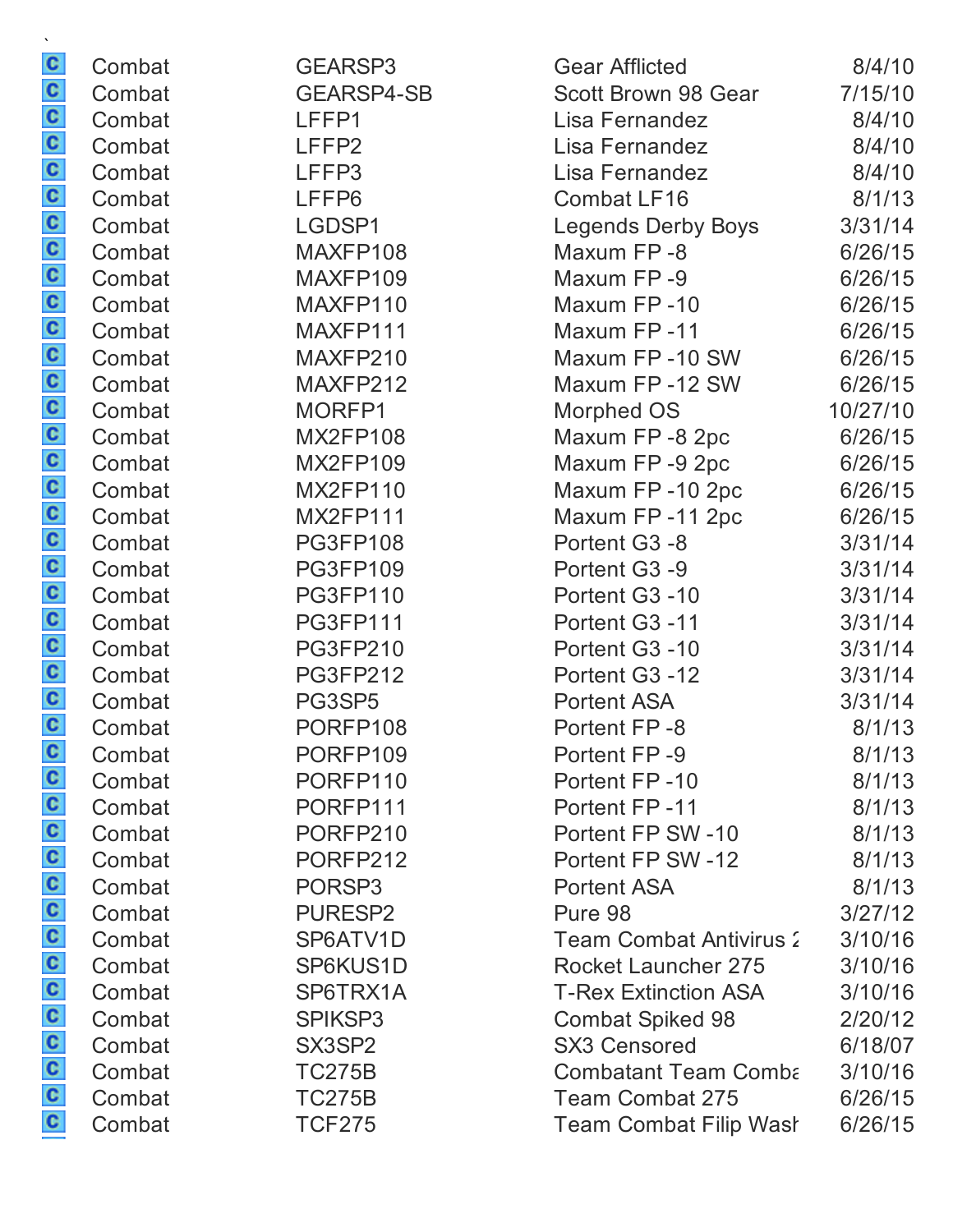| v                       |        |                         |
|-------------------------|--------|-------------------------|
| $\overline{\mathbf{c}}$ | Combat | <b>TCFW275</b>          |
| C                       | Combat | TCRSP2                  |
| $\mathbf{c}$            | Combat | TCRSP4                  |
| C                       | Combat | <b>TCRSP4</b>           |
| C                       | Combat | TCSFP108                |
| C                       | Combat | TCSFP109                |
| C                       | Combat | TCSFP110                |
| c                       | Combat | TCSFP111                |
| $\mathbf{c}$            | Combat | TCSFP210                |
| C                       | Combat | TCSFP212                |
| $\mathbf{c}$            | Combat | TFP1                    |
| $\overline{\mathbf{c}}$ | Combat | TRBSP2                  |
| C                       | Combat | TSP1                    |
| C                       | Combat | <b>VIMFP1</b>           |
| $\mathbf{c}$            | Combat | VIMFP2                  |
| C                       | Combat | <b>VIMFP3</b>           |
| C                       | Combat | <b>VIMFP4</b>           |
| C                       | Combat | <b>VIMFP5</b>           |
| C                       | Combat | <b>VIMFP6</b>           |
| c                       | Combat | <b>VIMSP1</b>           |
| $\mathbf{c}$            | Combat | <b>VIRFP1</b>           |
| C                       | Combat | <b>VIRSP2</b>           |
| C                       | Combat | <b>VIRSP5-RB</b>        |
| $\overline{\mathbf{c}}$ | Combat | <b>VIRSP6</b>           |
| c                       | Combat | VTSSP1                  |
| c                       | Combat | WANFP108                |
| $\mathbf{c}$            | Combat | WANFP109                |
| c                       | Combat | WANFP110                |
| c<br>C                  | Combat | WANFP111                |
| c                       | Combat | <b>WANSP2</b>           |
| c                       | Combat | <b>WANSP3</b>           |
| C                       | Combat | <b>WANSP6</b>           |
| C                       | Combat | <b>WG3FP108</b>         |
| C                       | Combat | <b>WG3FP109</b>         |
| C                       | Combat | <b>WG3FP110</b>         |
| c                       | Combat | <b>WG3FP111</b>         |
| c                       | Combat | WG3SP7                  |
| c                       | Combat | WG3SP8                  |
| c                       | Combat | <b>WNBSP2</b><br>WNBSP4 |
| c                       | Combat |                         |
|                         | Combat | <b>WNBSP6</b>           |

| Combat<br>TCRSP2<br><b>Team Combat Casey Ro</b><br>4/30/15<br>TCRSP4<br><b>Team Combat Case Rog</b><br>3/10/16 |  |
|----------------------------------------------------------------------------------------------------------------|--|
| Combat                                                                                                         |  |
|                                                                                                                |  |
| <b>Team Combat Casey Ro</b><br>Combat<br>TCRSP4<br>6/26/15                                                     |  |
| Combat<br>TCSFP108<br><b>Team Combat Madison S</b><br>6/26/15                                                  |  |
| TCSFP109<br><b>Team Combat Madison S</b><br>Combat<br>6/26/15                                                  |  |
| TCSFP110<br>6/26/15<br>Combat<br><b>Team Combat Madison S</b>                                                  |  |
| TCSFP111<br>6/26/15<br>Combat<br><b>Team Combat Madison S</b>                                                  |  |
| TCSFP210<br>Combat<br><b>Team Combat Madison S</b><br>6/26/15                                                  |  |
| TCSFP212<br>6/26/15<br>Combat<br><b>Team Combat Madison S</b>                                                  |  |
| Combat<br>TFP1<br><b>Throttle</b><br>8/4/10                                                                    |  |
| 9/4/15<br>Combat<br>TRBSP2<br><b>Tribute ASA</b>                                                               |  |
| 6/18/07<br>Combat<br>TSP <sub>1</sub><br><b>Throttle</b>                                                       |  |
| Combat<br><b>VIMFP1</b><br><b>Virus Morphed</b><br>8/4/10                                                      |  |
| 9/6/12<br>Combat<br>VIMFP2<br>Morphed Reload -8                                                                |  |
| Morphed Reload -9<br>Combat<br>VIMFP3<br>10/29/12                                                              |  |
| 9/6/12<br>Combat<br>VIMFP4<br><b>Morphed Reload -10</b>                                                        |  |
| <b>Morphed Reload -10</b><br>Combat<br><b>VIMFP5</b><br>9/6/12                                                 |  |
| Morphed Reload -12 SW<br>9/6/12<br>Combat<br><b>VIMFP6</b>                                                     |  |
| <b>VIMSP1</b><br><b>Virus Morphed</b><br>8/4/10<br>Combat                                                      |  |
| Combat<br><b>VIRFP1</b><br><b>Virus</b><br>8/4/10                                                              |  |
| 8/4/10<br>Combat<br><b>VIRSP2</b><br><b>Anti-Virus</b>                                                         |  |
| Combat<br><b>VIRSP5-RB</b><br>Rusty Bumgardner 98 Ar<br>7/15/10                                                |  |
| AntiVirus 275<br>2/4/13<br>Combat<br><b>VIRSP6</b>                                                             |  |
| 3/31/14<br>Combat<br>VTSSP1<br>VTS Survivor 275                                                                |  |
| Combat<br>WANFP108<br>8/1/13<br>Wanted FP-8                                                                    |  |
| WANFP109<br>8/1/13<br>Combat<br>Wanted FP-9                                                                    |  |
| Combat<br>WANFP110<br>Wanted FP-10<br>8/1/13                                                                   |  |
| <b>Wanted FP-11</b><br>Combat<br>WANFP111<br>8/1/13                                                            |  |
| Combat<br><b>WANSP2</b><br>Wanted 275<br>3/22/13                                                               |  |
| <b>Wanted ASA</b><br>3/22/13<br>Combat<br>WANSP3                                                               |  |
| <b>Wanted ASA</b><br>8/1/13<br>Combat<br>WANSP6                                                                |  |
| Combat<br><b>WG3FP108</b><br>Wanted G3 -8<br>3/31/14                                                           |  |
| Combat<br><b>WG3FP109</b><br>Wanted G3 -9<br>3/31/14                                                           |  |
| Wanted G3 -10<br>Combat<br><b>WG3FP110</b><br>3/31/14                                                          |  |
| Combat<br><b>WG3FP111</b><br>Wanted G3 -11<br>3/31/14                                                          |  |
| Combat<br>Wanted 275<br>3/31/14<br>WG3SP7                                                                      |  |
| Combat<br>WG3SP8<br><b>Wanted ASA</b><br>3/31/14                                                               |  |
| Combat<br><b>Wanted Bryce Oliveira</b><br>WNBSP2<br>3/31/14                                                    |  |
| WNBSP4<br><b>Team Combat Bryce Oliv</b><br>Combat<br>4/30/15                                                   |  |
| Combat<br>WNBSP6<br><b>Team Combat Bryce Oliv</b><br>6/26/15                                                   |  |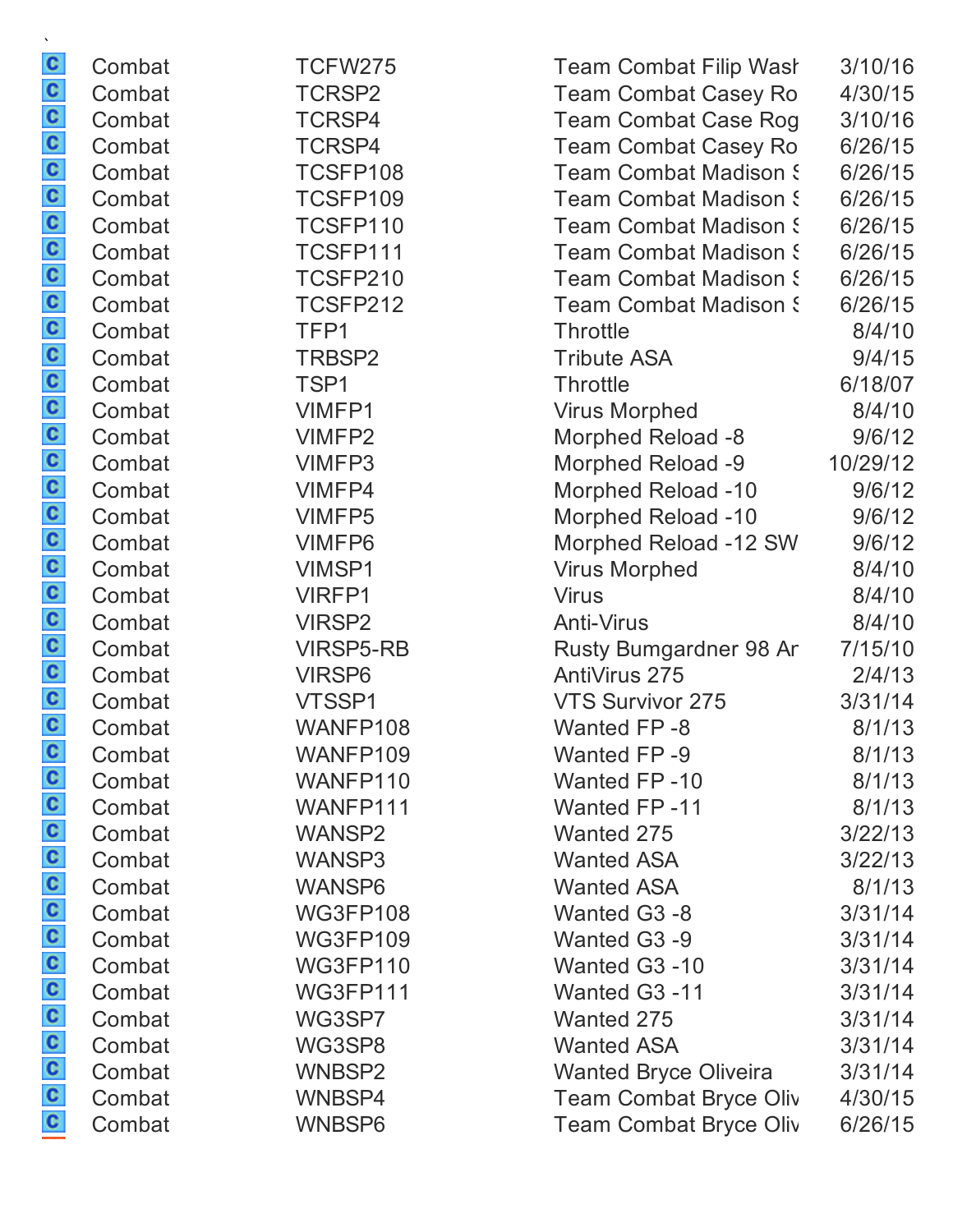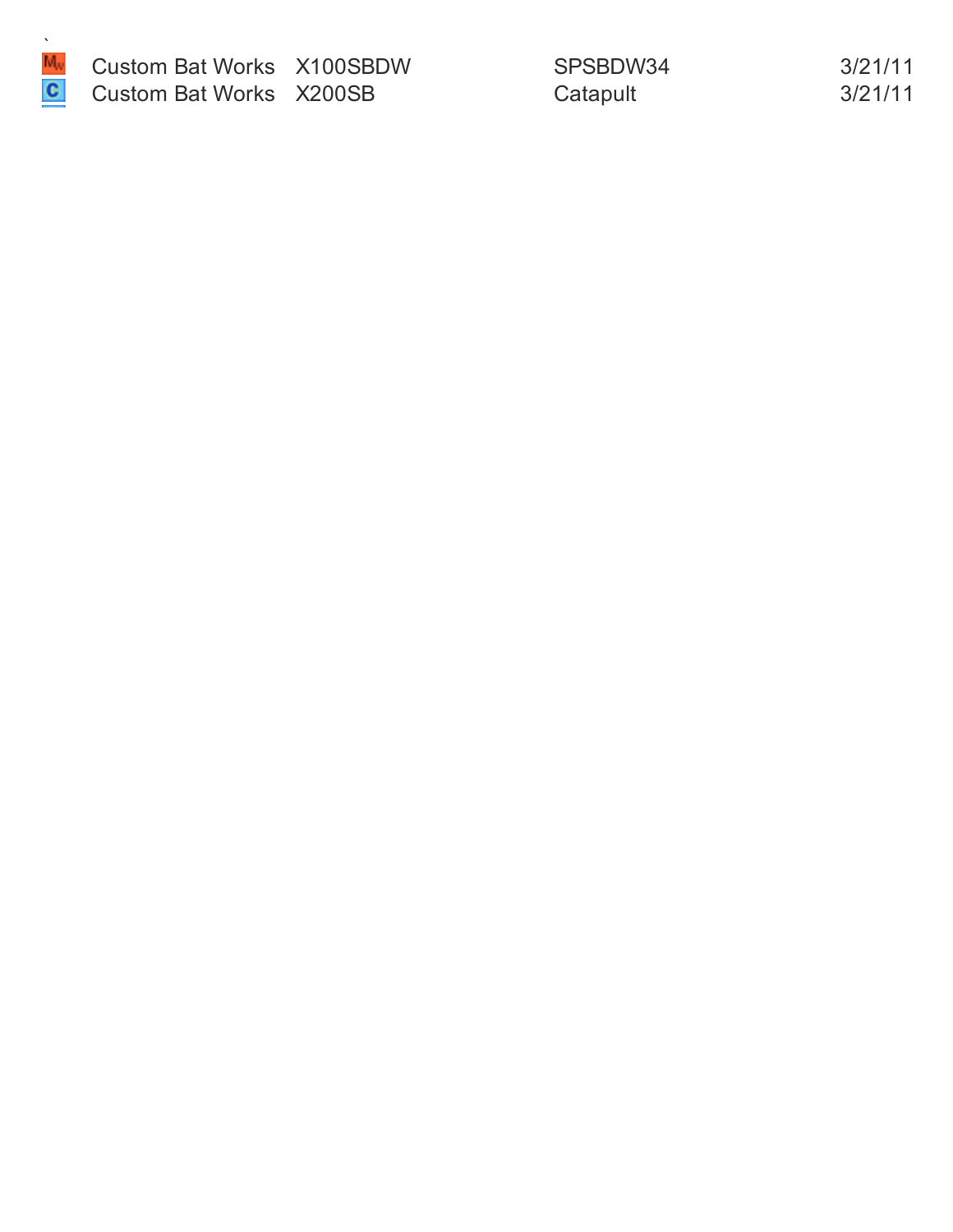| $\mathcal{N}$<br>$rac{c}{s_w}$                               | <b>Decker</b> | Enigma            |                          | 8/13/08  |
|--------------------------------------------------------------|---------------|-------------------|--------------------------|----------|
|                                                              | DeMarini      |                   | EVO Fastpitch (Blue)     | 8/20/08  |
|                                                              | DeMarini      |                   | F2-2003 (Red)            | 6/18/07  |
|                                                              | DeMarini      | 99B-17            | CF9-10                   | 5/3/17   |
|                                                              | DeMarini      | AA2-15            | <b>Future</b>            | 5/11/15  |
|                                                              | DeMarini      | <b>AAA-15</b>     | <b>Future</b>            | 5/11/15  |
|                                                              | DeMarini      | <b>AAA-16</b>     | <b>Future SP</b>         | 10/7/15  |
|                                                              | DeMarini      | <b>AAA-17</b>     | <b>Future</b>            | 12/4/17  |
| ပတ္ပြဲ ပတ္တြက္တြက္တြက္တြက္တြက္ၿပီး ေတြက ပတ္ပြဲ ပတ္ပြဲ ပတ္ပြဲ | DeMarini      | <b>B52</b>        | $B-52$                   | 4/19/10  |
|                                                              | DeMarini      | <b>BFF11</b>      | <b>Bustos (-11)</b>      | 3/16/11  |
|                                                              | DeMarini      | <b>BFP-17</b>     | <b>Bustos (-13)</b>      | 2/12/18  |
|                                                              | DeMarini      | <b>BFP-19</b>     | <b>Bustos (-13)</b>      | 12/13/17 |
|                                                              | DeMarini      | BFP <sub>10</sub> | <b>Bustos (-13)</b>      | 3/16/11  |
|                                                              | DeMarini      | BFP11             | <b>Bustos (-13)</b>      | 5/26/11  |
|                                                              | DeMarini      | BFP12             | <b>Bustos (-13)</b>      | 5/4/11   |
|                                                              | DeMarini      | <b>BSP</b>        | <b>Bruiser Slowpitch</b> | 5/4/10   |
|                                                              | DeMarini      | Cat -11           | <b>DXCTF</b>             | 8/20/08  |
|                                                              | DeMarini      | CAT <sub>9</sub>  | Cat (-13)                | 3/16/11  |
|                                                              | DeMarini      | <b>CDNS-19</b>    | Carbon Candy (-10)       | 3/9/18   |
|                                                              | DeMarini      | <b>CDS</b>        | Corndog                  | 6/2/14   |
|                                                              | DeMarini      | <b>CDS-17</b>     | Corndog                  | 12/4/17  |
|                                                              | DeMarini      | CF3 Black (-9)    |                          | 5/20/08  |
|                                                              | DeMarini      | CF3 Gold          |                          | 4/30/09  |
|                                                              | DeMarini      | CF <sub>8</sub>   | CF3 Black (-8)           | 5/23/08  |
|                                                              | DeMarini      | CF <sub>8</sub>   | $CF4(-8)$                | 4/30/09  |
|                                                              | DeMarini      | CF8-16            | CF8 (-8)                 | 4/30/15  |
|                                                              | DeMarini      | CF8-16 CSTM       | CF8-8 Custom             | 3/8/16   |
|                                                              | DeMarini      | CF8-17            | CF9-8                    | 3/8/16   |
|                                                              | DeMarini      | CF8-17 CSTM       | CF8-8 (CUSTOM)           | 5/3/17   |
|                                                              | DeMarini      | CF8-17 CSTM       | CF8 -8 Custom            | 3/8/16   |
|                                                              | DeMarini      | CF8-18            | $CFX - 8$                | 2/12/18  |
|                                                              | DeMarini      | CF8-18 CSTM       | CF8-8 (CUSTOM)           | 5/3/17   |
|                                                              | DeMarini      | CF8-19            | CF Insane (-8)           | 12/13/17 |
|                                                              | DeMarini      | CF812             | $CF5(-8)$                | 5/4/11   |
|                                                              | DeMarini      | CF813             | $CF5(-8)$                | 5/15/12  |
|                                                              | DeMarini      | CF814             | $CF6(-8)$                | 3/29/13  |
|                                                              | DeMarini      | CF815             | $CF7(-8)$                | 2/27/14  |
|                                                              | DeMarini      | <b>CFA-16</b>     | CF8 (-10) Slapper        | 5/24/15  |
|                                                              | DeMarini      | CFA-16 CSTM       | CF8 (-10) Slapper Custo  | 5/24/15  |
| a a a a a a a a a a a a a                                    | DeMarini      | CFA-17            | CF9 Slapper -10          | 3/4/16   |
|                                                              | DeMarini      | CFA-17 CSTM       | CF9 SLAPPER -10 (CUS     | 5/3/17   |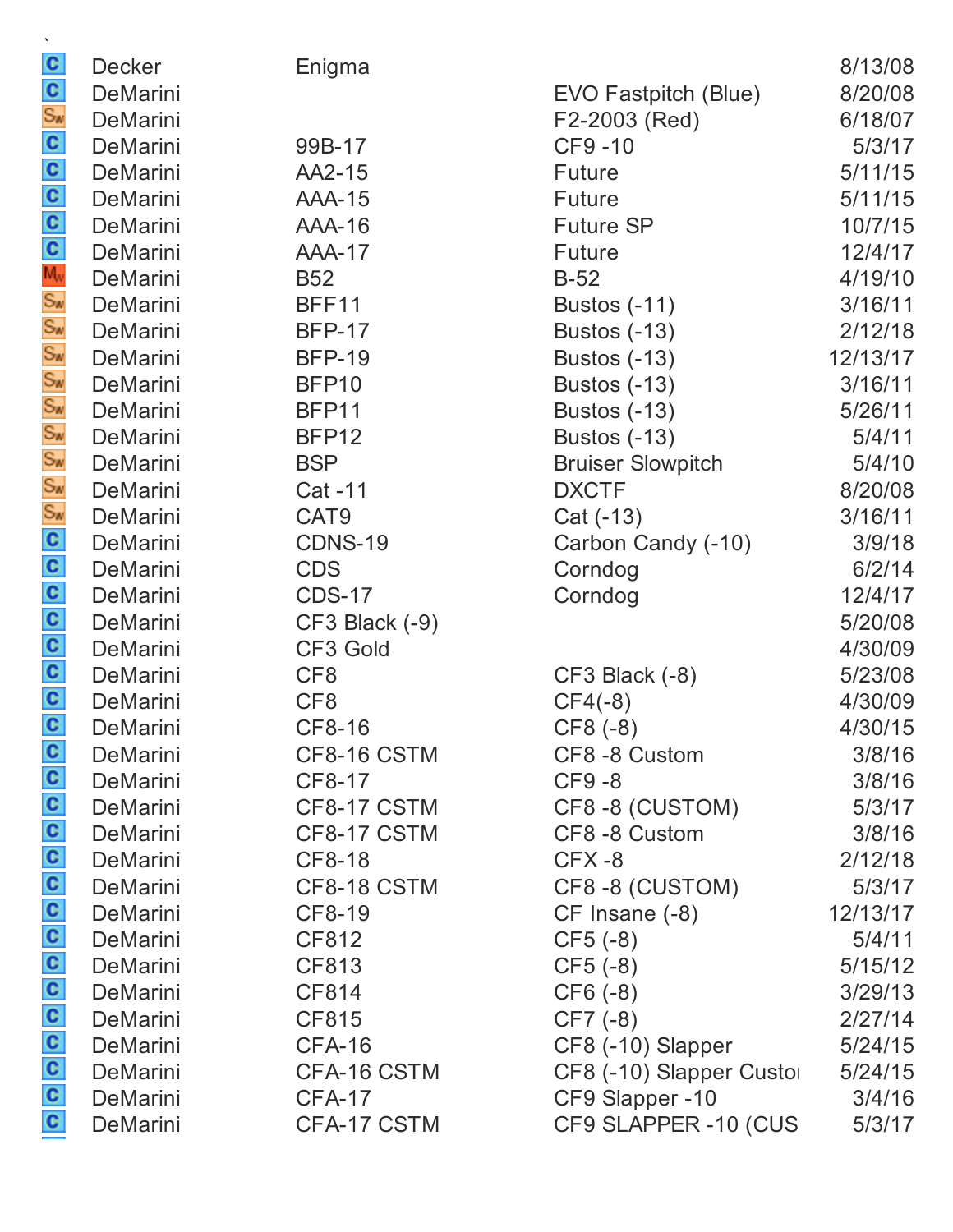|                             | DeMarini | CFA-17 CSTM        | CF9 Slapper -10 Custom | 3/4/16   |
|-----------------------------|----------|--------------------|------------------------|----------|
| a a a a a a a a a a a a a a | DeMarini | <b>CFA-18</b>      | CFX Slapper -10        | 2/12/18  |
|                             | DeMarini | CFA-18 CSTM        | CFX SLAPPER -10 (CUS   | 5/3/17   |
|                             | DeMarini | <b>CFE-19</b>      | CF-Zen XD (-10)        | 12/1/17  |
|                             | DeMarini | CFES-19            | CF Zen XD (-10)        | 3/27/18  |
|                             | DeMarini | <b>CFF</b>         | CF3 Black (-9)         | 8/20/08  |
|                             | DeMarini | <b>CFF</b>         | $CF4(-9)$              | 4/30/09  |
|                             | DeMarini | CFF-16             | CF8 (-9)               | 4/30/15  |
|                             | DeMarini | CFF-16 CSTM        | CF8 (-9) Custom        | 5/24/15  |
|                             | DeMarini | <b>CFF-17</b>      | CF9-9                  | 3/4/16   |
|                             | DeMarini | CFF-17 CSTM        | CF9-9 (CUSTOM)         | 5/3/17   |
|                             | DeMarini | CFF-17 CSTM        | CF9 -9 Custom          | 3/4/16   |
|                             | DeMarini | CFF-18 CSTM        | CFX-9 (CUSTOM)         | 5/3/17   |
|                             | DeMarini | CFF-19             | CF Insane (-9)         | 12/13/17 |
|                             | DeMarini | <b>CFF-21</b>      | $CF(-9)$               | 3/31/21  |
|                             | DeMarini | CFF-21 CSTM        | $CF(-9)$               | 3/31/21  |
|                             | DeMarini | CFF-22             | $CF(-9)$               | 5/11/21  |
|                             | DeMarini | CFF12              | $CF5(-9)$              | 3/14/11  |
|                             | DeMarini | CFF13              | $CF5(-9)$              | 5/15/12  |
|                             | DeMarini | CFF14              | $CF6(-9)$              | 3/29/13  |
|                             | DeMarini | CFF15              | $CF7(-9)$              | 3/4/14   |
|                             | DeMarini | CFF17 CSTM         | CF9 -9 Custom          | 12/13/17 |
| a a a a a a a               | DeMarini | CFF18/33in & below | CFX-9                  | 12/13/17 |
|                             | DeMarini | CFF18/34           | CFX-9                  | 12/13/17 |
|                             | DeMarini | CFF19 CSTM         | CF Insane (-9)         | 12/13/17 |
|                             | DeMarini | CFF34-19           | CF Insane (-9)         | 12/13/17 |
|                             | DeMarini | CFF34-21           | $CF(-9)$               | 3/31/21  |
|                             | DeMarini | CFFS-19            | CF Insane              | 3/9/18   |
|                             | DeMarini | <b>CFH-11</b>      | CF4 Hope               | 3/31/10  |
|                             | DeMarini | <b>CFH-16</b>      | <b>CF Hope (-10)</b>   | 4/30/15  |
|                             | DeMarini | <b>CFH-16</b>      | CF8 (-10) Hope         | 5/24/15  |
|                             | DeMarini | <b>CFH-17</b>      | CF9 Hope -10           | 3/4/16   |
|                             | DeMarini | <b>CFH-18</b>      | CF Hope                | 12/13/17 |
|                             | DeMarini | <b>CFH-19</b>      | <b>CF Hope (-10)</b>   | 12/4/17  |
|                             | DeMarini | CFH <sub>12</sub>  | CF5-10 Hope            | 3/14/11  |
| a a a a a a a a a a a a a a | DeMarini | CFH <sub>13</sub>  | <b>CF5 Hope (-10)</b>  | 5/15/12  |
|                             | DeMarini | CFH <sub>14</sub>  | CF6 (-10) Hope         | 3/29/13  |
|                             | DeMarini | CFH <sub>15</sub>  | <b>CF7 Hope (-10)</b>  | 3/11/14  |
|                             | DeMarini | <b>CFI 12</b>      | CF5-10 Insane          | 3/14/11  |
|                             | DeMarini | <b>CFI-11</b>      | CF4 Insane             | 3/31/10  |
|                             | DeMarini | <b>CFI-16</b>      | CF8 (-10) Insane       | 4/30/15  |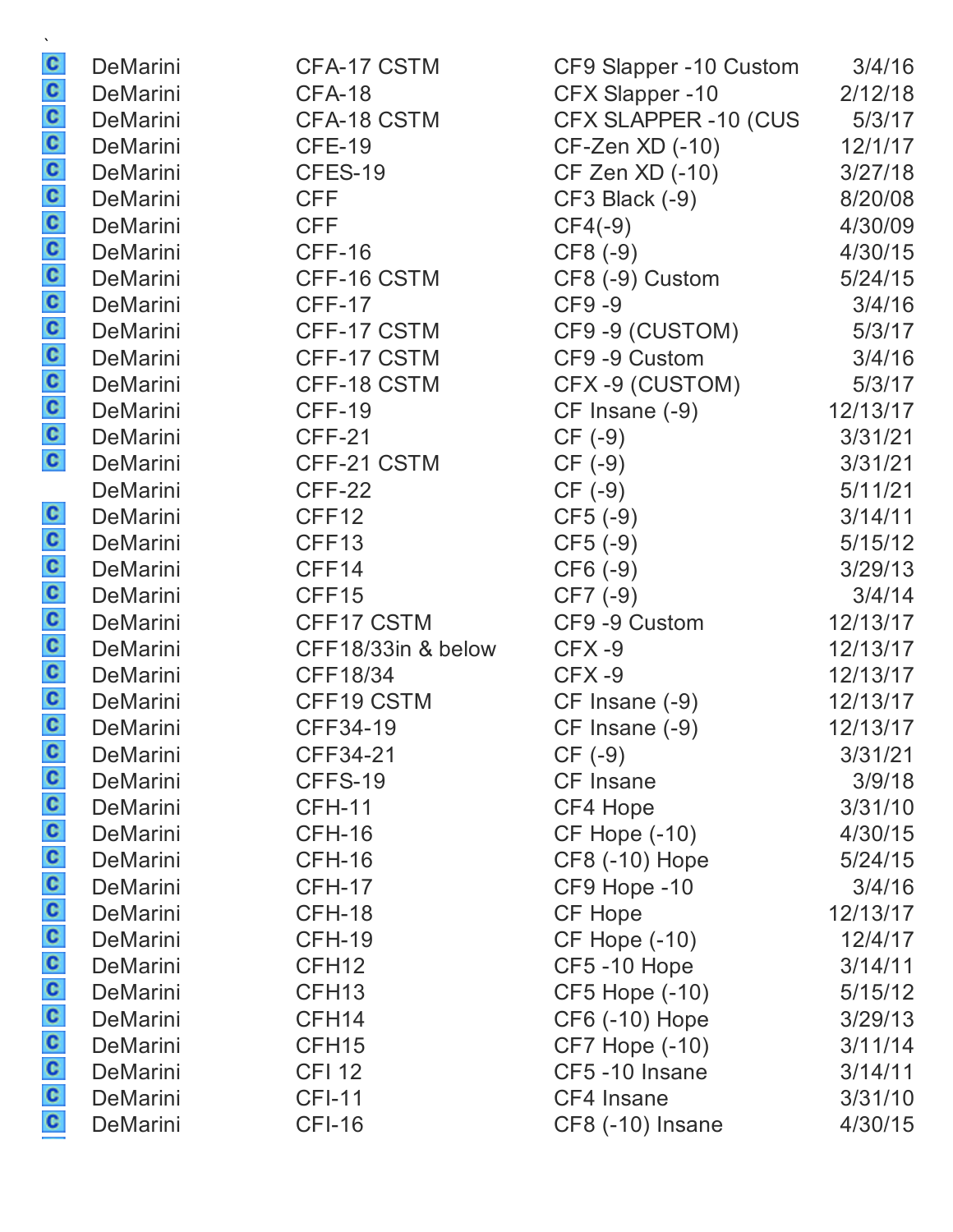|                         | DeMarini        | CFI-16 CSTM        | CF8 (-10) Insane Custon | 5/24/15  |
|-------------------------|-----------------|--------------------|-------------------------|----------|
|                         | <b>DeMarini</b> | <b>CFI-17</b>      | CF9 Insane -10          | 3/4/16   |
|                         | <b>DeMarini</b> | CFI-17 CSTM        | CF9 INSANE -10 (CUST)   | 5/3/17   |
|                         | DeMarini        | CFI-17 CSTM        | CF9 Insane -10 Custom   | 3/4/16   |
|                         | DeMarini        | <b>CFI-19</b>      | CF Insane (-10)         | 12/13/17 |
|                         | DeMarini        | CFI-19 CSTM        | CF Insane (-10)         | 12/13/17 |
|                         | DeMarini        | <b>CFI13</b>       | CF5 Insane (-10)        | 5/15/12  |
|                         | DeMarini        | <b>CFI14</b>       | CF6 (-10) Insane        | 4/10/13  |
|                         | DeMarini        | <b>CFI15</b>       | CF7 (-10) Insane        | 3/4/14   |
|                         | <b>DeMarini</b> | CFI18 CSTM         | CFX Insane -10          | 12/13/17 |
|                         | DeMarini        | CFI18/33in & below | CFX Insane -10          | 12/13/17 |
|                         | DeMarini        | CF118/34in         | CFX Insane -10          | 12/13/17 |
|                         | DeMarini        | CFI34-19           | $CF$ Insane $(-10)$     | 12/13/17 |
|                         | DeMarini        | CFIS-19            | CF Insane (-10)         | 3/27/18  |
|                         | DeMarini        | <b>CFP</b>         | <b>CF3 Black (-10)</b>  | 5/23/08  |
|                         | DeMarini        | <b>CFP-10</b>      | $CF4(-10)$              | 3/31/10  |
|                         | DeMarini        | <b>CFP-11</b>      | $CF4(-10)$              | 3/31/10  |
|                         | DeMarini        | <b>CFP-16</b>      | CF8 (10) Balanced       | 5/24/15  |
|                         | DeMarini        | CFP-16 CSTM        | CF8-10 Custom           | 3/4/16   |
|                         | <b>DeMarini</b> | <b>CFP-16F1</b>    | Delta Force CF8         | 3/4/16   |
|                         | DeMarini        | <b>CFP-16F1</b>    | <b>DELTA FORCE CF8</b>  | 5/3/17   |
|                         | <b>DeMarini</b> | <b>CFP-16F2</b>    | <b>DELTA FORCE CF8</b>  | 5/3/17   |
|                         | DeMarini        | <b>CFP-16F2</b>    | Delta Force CF8         | 3/4/16   |
|                         | DeMarini        | <b>CFP-17</b>      | CF9-10                  | 3/4/16   |
|                         | DeMarini        | CFP-17 CSTM        | CF9-10 (CUSTOM)         | 5/3/17   |
|                         | DeMarini        | CFP-17 CSTM        | CF9-10 Custom           | 3/4/16   |
| C                       | <b>DeMarini</b> | <b>CFP-17F1</b>    | <b>DELTA FORCE CF8</b>  | 5/3/17   |
|                         | <b>DeMarini</b> | <b>CFP-17F2</b>    | <b>DELTA FORCE CF8</b>  | 5/3/17   |
|                         | DeMarini        | CFP-18 CSTM        | CFX-10 (CUSTOM)         | 5/3/17   |
|                         | <b>DeMarini</b> | <b>CFP-19</b>      | CF Zen (-10)            | 12/13/17 |
|                         | <b>DeMarini</b> | CFP-19 CSTM        | CF Zen (-10)            | 12/13/17 |
|                         | DeMarini        | CFP-20             | CF (-10)                | 3/18/19  |
|                         | <b>DeMarini</b> | CFP-20 CSTM        | $CF (-10)$              | 3/18/19  |
|                         | DeMarini        | <b>CFP-21</b>      | $CF (-10)$              | 3/31/21  |
|                         | <b>DeMarini</b> | CFP-21 CSTM        | $CF(-10)$               | 3/31/21  |
|                         | <b>DeMarini</b> | CFP-NP             | CF Neon Pop (-10)       | 12/3/18  |
| a a a a a a a a a a a a | DeMarini        | CFP-RD             | CF Onslaught (-10)      | 2/4/20   |
|                         | <b>DeMarini</b> | CFP <sub>12</sub>  | CF5-10                  | 3/14/11  |
|                         | DeMarini        | CFP <sub>13</sub>  | $CF5(-10)$              | 5/15/12  |
|                         | <b>DeMarini</b> | CFP <sub>14</sub>  | CF6 (-10)               | 3/29/13  |
|                         | DeMarini        | CFP <sub>15</sub>  | CF7 (-10)               | 3/4/14   |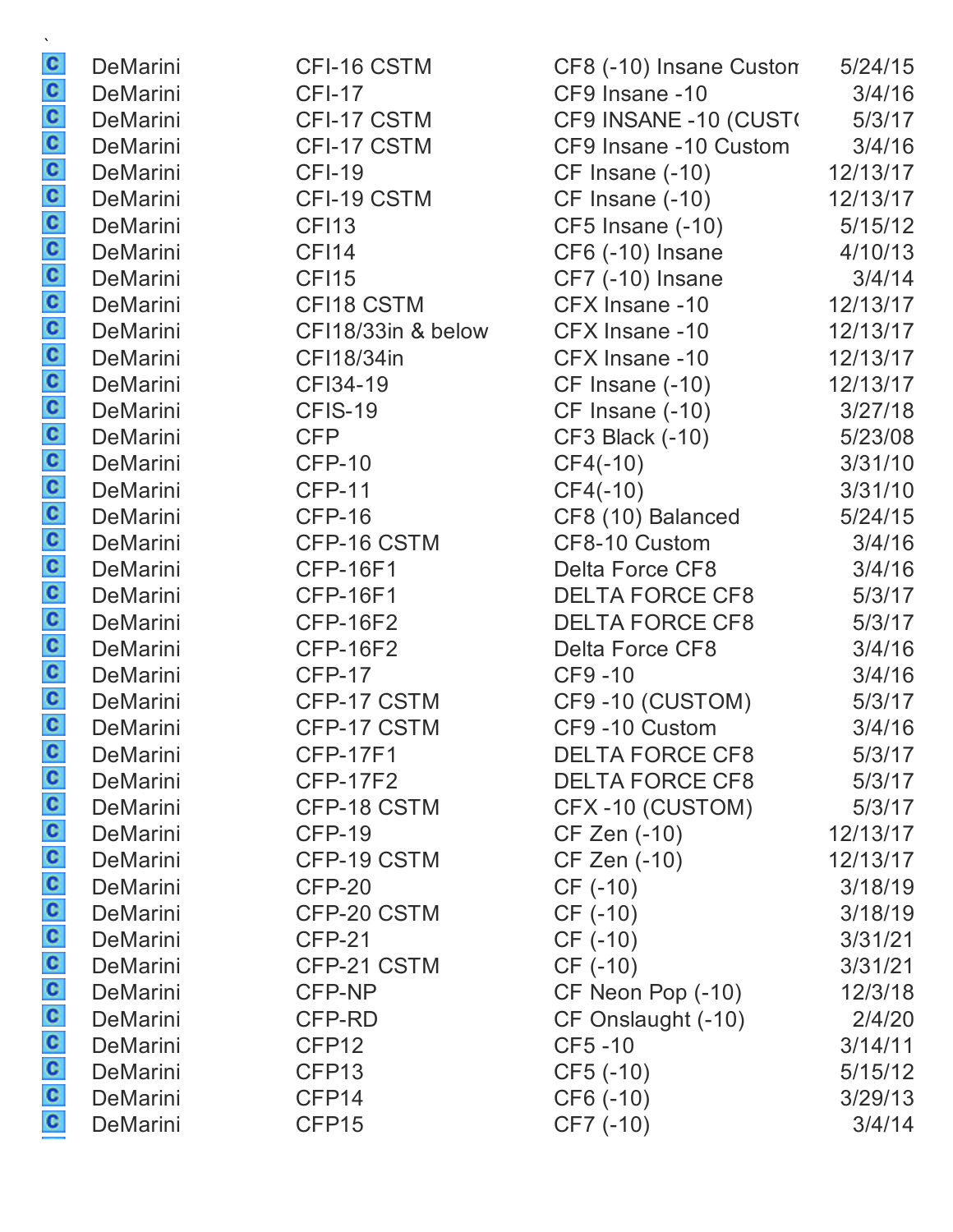|                        | DeMarini | CFP17 CSTM         | CF9 Custom -10           | 12/13/17 |
|------------------------|----------|--------------------|--------------------------|----------|
|                        | DeMarini | <b>CFP17/34in</b>  | CF9-10                   | 12/13/17 |
|                        | DeMarini | CFP18/33in & below | $CFX-10$                 | 12/13/17 |
|                        | DeMarini | <b>CFP18/34in</b>  | <b>CFX-10</b>            | 2/12/18  |
|                        | DeMarini | CFP34-19           | CF Zen (-10)             | 12/13/17 |
|                        | DeMarini | CFP34-20           | $CF (-10)$               | 3/18/19  |
|                        | DeMarini | CFP34-21           | $CF (-10)$               | 3/31/21  |
|                        | DeMarini | CFPS-19            | CF Zen (-10)             | 3/9/18   |
|                        | DeMarini | CFPS-20            | $CF (-10)$               | 3/18/19  |
|                        | DeMarini | CFPS-21            | CF (-10)                 | 3/31/21  |
|                        | DeMarini | <b>CFS-16</b>      | CF8 (-11)                | 5/24/15  |
|                        | DeMarini | <b>CFS-17</b>      | CF9-11                   | 7/25/16  |
|                        | DeMarini | CFS-17 CSTM        | CF9-11                   | 7/25/16  |
|                        | DeMarini | <b>CFS-19</b>      | CF Zen (-11)             | 12/13/17 |
|                        | DeMarini | CFS-19 CSTM        | CF Zen (-11)             | 12/13/17 |
|                        | DeMarini | <b>CFS-20</b>      | $CF (-11)$               | 3/18/19  |
|                        | DeMarini | CFS-20 CSTM        | $CF (-11)$               | 3/18/19  |
|                        | DeMarini | <b>CFS-21</b>      | $CF (-11)$               | 3/31/21  |
|                        | DeMarini | CFS-21 CSTM        | $CF (-11)$               | 3/31/21  |
|                        | DeMarini | CFS <sub>12</sub>  | CF5-11                   | 3/14/11  |
|                        | DeMarini | CFS <sub>13</sub>  | $CF5(-11)$               | 5/15/12  |
|                        | DeMarini | CFS14              | $CF6(-11)$               | 3/4/14   |
|                        | DeMarini | CFS15              | $CF7(-11)$               | 3/4/14   |
|                        | DeMarini | CFS <sub>18</sub>  | $CFX (-11)$              | 7/22/17  |
|                        | DeMarini | CFS18 CSTM         | CFX (-11)                | 7/22/17  |
|                        | DeMarini | CFSL-19            | <b>CF Zen (-11)</b>      | 3/9/18   |
|                        | DeMarini | CFSL-21            | $CF (-11)$               | 3/31/21  |
|                        | DeMarini | CFSS-19            | CF Zen (-11)             | 3/9/18   |
|                        | DeMarini | CFSS-21            | $CF (-11)$               | 3/31/21  |
| စ်ပါပါပါပါ။ အောက်ဆီ အီ | DeMarini | <b>CFSS-NP</b>     | CF Neon Pop (-11)        | 12/3/18  |
|                        | DeMarini | <b>CFU-14</b>      | <b>CF6 Pride</b>         | 7/9/14   |
|                        | DeMarini | CFU-16             | CF7 (-10) Pride          | 4/30/15  |
|                        | DeMarini | <b>CHU-15</b>      | Chupacabra               | 5/24/15  |
|                        | DeMarini | <b>CND-19</b>      | Carbon Candy (-10)       | 12/1/17  |
|                        | DeMarini | <b>DMF-14</b>      | Uprising (-12)           | 2/12/18  |
|                        | DeMarini | <b>DMS-14</b>      | Uprising                 | 2/12/18  |
|                        | DeMarini | <b>DSP-14</b>      | Defiance                 | 2/12/18  |
| Mw<br>Sw               | DeMarini | DUS <sub>12</sub>  | <b>Ultimate Distance</b> | 5/15/12  |
|                        | DeMarini | <b>DWS-16</b>      | Wire                     | 2/12/18  |
| Mw<br>Sw               | DeMarini | DXB <sub>52</sub>  | $B-52$                   | 4/30/08  |
|                        | DeMarini | <b>DXBSP</b>       | <b>Bruiser</b>           | 8/7/12   |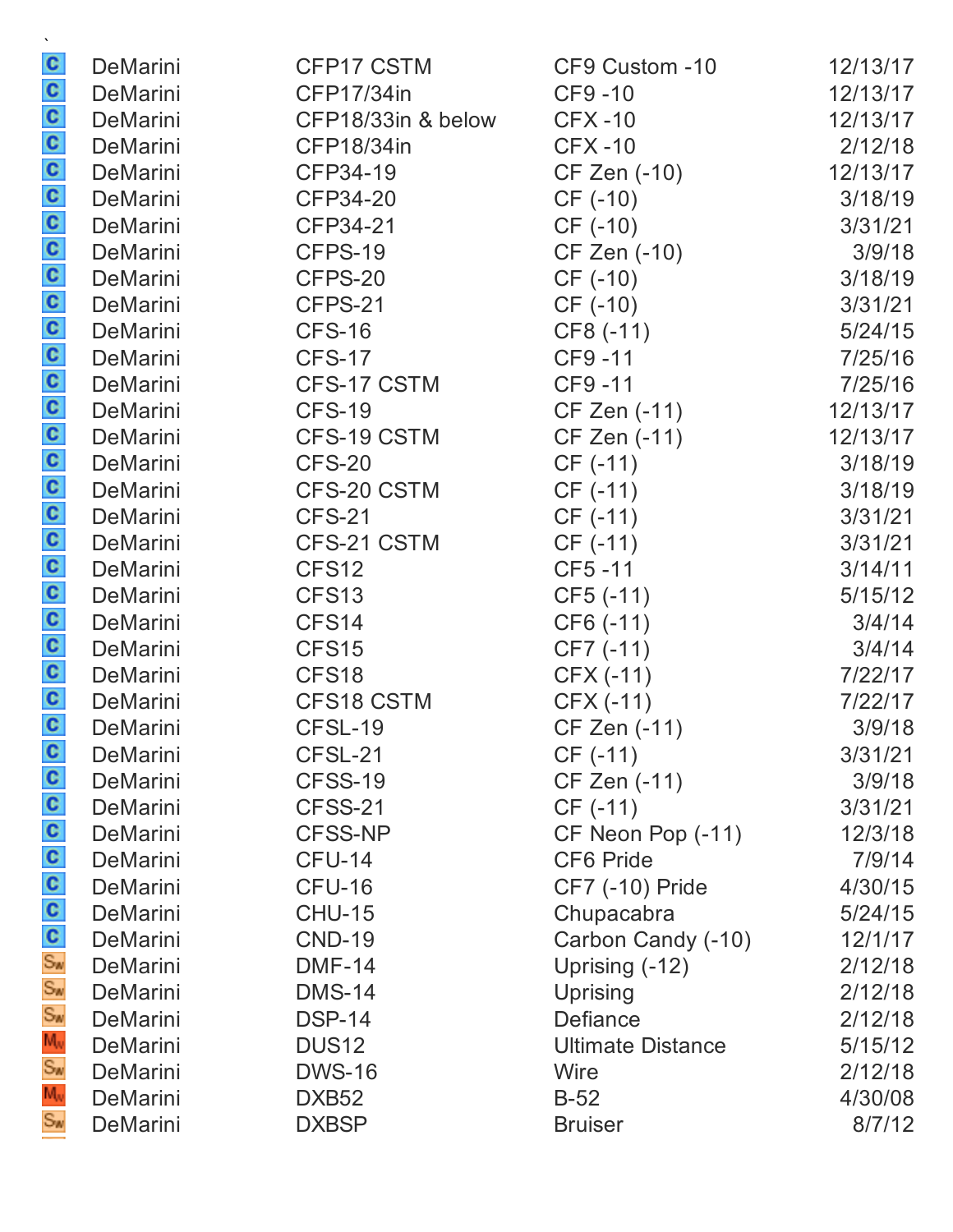| $S_{\text{w}}$                                          | DeMarini             | <b>DXCAT</b>                                          | Cat Osterman -13                                | 8/20/08            |
|---------------------------------------------------------|----------------------|-------------------------------------------------------|-------------------------------------------------|--------------------|
| $M_{\rm W}$                                             | DeMarini             | <b>DXDBB</b>                                          | Double Wall Fastpitch Bo                        | 4/30/08            |
| м,                                                      | DeMarini             | <b>DXDBC</b>                                          | <b>Classic</b>                                  | 4/30/08            |
| M,                                                      | DeMarini             | <b>DXDBD</b>                                          | <b>Doublewall Distance</b>                      | 4/30/08            |
| м,                                                      | DeMarini             | <b>DXDBF</b>                                          | <b>Fast Pitch FLI</b>                           | 4/30/08            |
| м,<br>M <sub>v</sub>                                    | DeMarini             | <b>DXDBH</b>                                          | Distance AX                                     | 4/30/08            |
| M,                                                      | DeMarini             | <b>DXDBL</b>                                          | <b>Fast Pitch Lite</b>                          | 4/30/08            |
|                                                         | DeMarini             | <b>DXDBT</b>                                          | Fatboy                                          | 4/30/08            |
| M,<br>M,                                                | DeMarini             | <b>DXDIS Doublewall Distanc Ray Demarini Distance</b> |                                                 | 4/30/08            |
| м,                                                      | <b>DeMarini</b>      | <b>DXDML</b>                                          | <b>Demolition</b>                               | 4/30/08            |
| M,                                                      | DeMarini             | <b>DXDMO</b>                                          | DeeMo                                           | 6/18/07            |
| M,                                                      | DeMarini             | <b>DXDTR</b>                                          | <b>Destroyer</b>                                | 6/18/07            |
|                                                         | DeMarini             | <b>DXDUS</b>                                          | <b>Ultimate Distance</b>                        | 5/15/12            |
| $\frac{C}{M_v}$                                         | DeMarini             | <b>DXEVX</b>                                          | EVO AX                                          | 8/20/08            |
|                                                         | DeMarini             | DXF75                                                 | F375 Half and Half Doub                         | 4/30/08            |
| $M_{\rm W}$                                             | DeMarini             | DXFF <sub>2</sub>                                     | F <sub>2</sub> Fast Pitch                       | 4/30/08            |
|                                                         | DeMarini             | DXFF3<br><b>DXFZM</b>                                 | F <sub>3</sub> Fast Pitch                       | 4/30/08            |
|                                                         | DeMarini<br>DeMarini | <b>DXJSM</b>                                          | 375 Fast Pitch<br><b>Julie Smith Fast Pitch</b> | 4/30/08<br>3/31/08 |
|                                                         | DeMarini             | <b>DXMFP</b>                                          | Medusa                                          | 8/20/08            |
| M <sub>w</sub><br>S <sub>m</sub><br>C<br>S <sub>m</sub> | DeMarini             | <b>DXNAT</b>                                          | Juggernaut                                      | 4/30/08            |
|                                                         | DeMarini             | <b>DXNSP</b>                                          | Nitro Slowpitch                                 | 4/30/08            |
| Sw                                                      | DeMarini             | <b>DXNTF</b>                                          | Nitro Fastpitch                                 | 8/20/08            |
|                                                         | DeMarini             | <b>DXONX</b>                                          | <b>Onyx Fastpitch</b>                           | 8/20/08            |
| $\frac{c}{c}$                                           | DeMarini             | <b>DXPNO</b>                                          | Phenix -8 Fastpitch                             | 4/30/08            |
|                                                         | DeMarini             | <b>DXPNX</b>                                          | Phenix -10                                      | 6/18/07            |
| $S_{\text{w}}$                                          | DeMarini             | <b>DXPTF</b>                                          | <b>Patriot Fastpitch</b>                        | 4/30/08            |
| Sw                                                      | DeMarini             | <b>DXRAW</b>                                          | <b>Raw Steel</b>                                | 4/30/08            |
|                                                         | DeMarini             | <b>DXRCT</b>                                          | Reactor                                         | 8/20/08            |
| Sw<br>Sw                                                | DeMarini             | <b>DXRCY</b>                                          | <b>Reactor Youth Fastpitch</b>                  | 8/20/08            |
| M <sub>v</sub>                                          | DeMarini             | <b>DXRZF</b>                                          | <b>Rayzr Fastpitch</b>                          | 4/30/08            |
| $M_{\rm W}$                                             | <b>DeMarini</b>      | <b>DXRZH</b>                                          | Rayzr AX                                        | 4/30/08            |
| M <sub>v</sub>                                          | DeMarini             | <b>DXRZM</b>                                          | 375 MX                                          | 4/30/08            |
| M <sub>v</sub>                                          | DeMarini             | DXSF2-4                                               | F2-2004 (Gray)                                  | 4/30/08            |
| м,                                                      | DeMarini             | DXSF2-5                                               | F2-2005 (Dark Orange)                           | 4/30/08            |
| м,                                                      | <b>DeMarini</b>      | DXSF2-6                                               | F2-2006                                         | 4/30/08            |
| M <sub>w</sub>                                          | <b>DeMarini</b>      | DXSF <sub>3</sub>                                     | F <sub>3</sub>                                  | 4/30/08            |
| $\frac{1}{M_v}$                                         | DeMarini             | DXSF4                                                 | F4 Slowpitch                                    | 4/30/09            |
| $S_w$                                                   | DeMarini             | <b>DXUFP</b>                                          | <b>Ultimate Fastpitch Single</b>                | 3/31/08            |
| Sw                                                      | DeMarini             | <b>DXUWE</b>                                          | <b>Ultimate Weapon</b>                          | 8/20/08            |
| Sw                                                      | DeMarini             | <b>DXVFB</b>                                          | <b>DeMarini Vexxum Men's</b>                    | 8/20/08            |
|                                                         |                      |                                                       |                                                 |                    |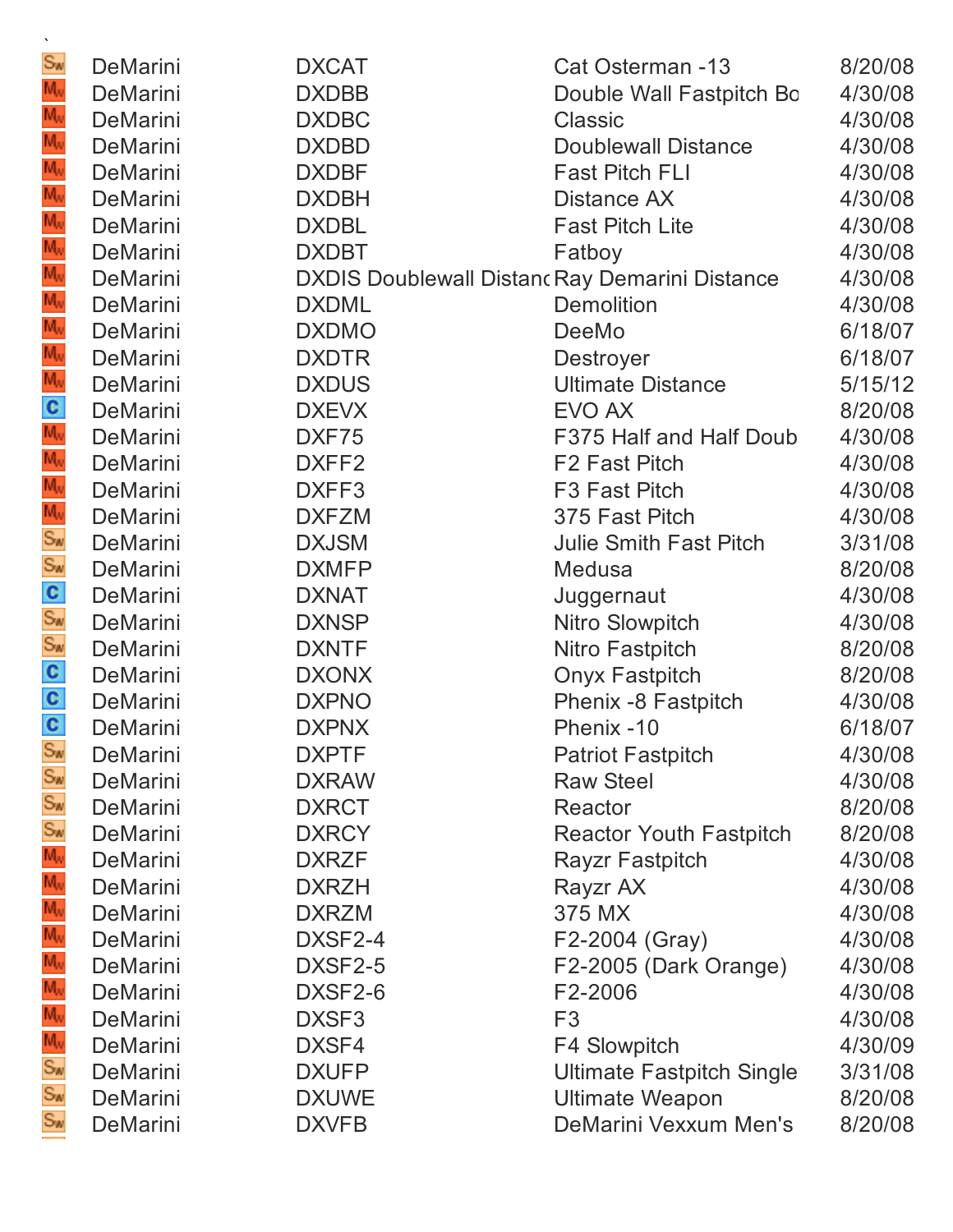| ×.                          |                 |                           |                                 |          |
|-----------------------------|-----------------|---------------------------|---------------------------------|----------|
| Sw                          | DeMarini        | <b>DXVFP</b>              | Vexxum Fastpitch -10            | 8/20/08  |
| Sw                          | DeMarini        | <b>DXVNS</b>              | Vexxum                          | 8/20/08  |
| Sw                          | DeMarini        | <b>DXWHI</b>              | White                           | 4/30/08  |
|                             | DeMarini        | EVX-LE8                   | EVO AX                          | 8/20/08  |
|                             | DeMarini        | <b>F2 Limited Edition</b> |                                 | 4/30/09  |
|                             | DeMarini        | <b>FLA-14</b>             | <b>USA Flipper Aftermath LI</b> | 7/7/14   |
|                             | DeMarini        | <b>FLA-15</b>             | <b>Flipper Aftermath USA</b>    | 1/27/15  |
|                             | DeMarini        | <b>FLA-16</b>             | <b>Flipper USA</b>              | 10/7/15  |
|                             | DeMarini        | FLA-16 CSTM               | <b>Flipper USA Custom</b>       | 10/7/15  |
|                             | DeMarini        | <b>FLA-17</b>             | <b>FLIPPER ASA</b>              | 5/3/17   |
|                             | DeMarini        | <b>FLA-18</b>             | <b>Flipper USA</b>              | 12/4/17  |
|                             | DeMarini        | <b>FLA-19</b>             | Flipper USA                     | 12/3/18  |
|                             | DeMarini        | Flame                     |                                 | 4/30/09  |
|                             | DeMarini        | <b>FLF18/17</b>           | <b>CFX F1-10</b>                | 12/13/17 |
|                             | DeMarini        | <b>FLS-15</b>             | <b>Flipper Aftermath OG</b>     | 1/21/15  |
|                             | DeMarini        | <b>FLS-16</b>             | Flipper O.G.                    | 10/7/15  |
|                             | DeMarini        | FLS-16 CSTM               | Flipper O.G. Custom             | 10/7/15  |
|                             | DeMarini        | <b>FLS-17</b>             | <b>FLIPPER OG</b>               | 5/3/17   |
|                             | DeMarini        | <b>FLS-17 CUSTOM</b>      | <b>FLIPPER OG CUSTOM</b>        | 5/3/17   |
|                             | DeMarini        | <b>FLS-18</b>             | <b>Flipper OG</b>               | 12/4/17  |
|                             | DeMarini        | <b>FLS-18 CSTMA</b>       | <b>Flipper OG</b>               | 12/4/17  |
|                             | DeMarini        | <b>FLS-18 CSTMB</b>       | <b>Flipper OG</b>               | 12/4/17  |
|                             | DeMarini        | <b>FLS-19</b>             | <b>Flipper OG</b>               | 12/3/18  |
|                             | DeMarini        | <b>FLS13</b>              | Flipper                         | 8/24/12  |
|                             | DeMarini        | FLS <sub>14</sub>         | <b>Flipper Aftermath</b>        | 6/10/13  |
|                             | DeMarini        | GS2-15                    | Insane                          | 5/11/15  |
|                             | <b>DeMarini</b> | <b>GSP-15</b>             | Insane                          | 5/11/15  |
|                             | DeMarini        | <b>GSP-16</b>             | Insane SP                       | 10/7/15  |
|                             | DeMarini        | $IC2-17$                  | Iconic Flipper - GS Sports      | 6/23/17  |
|                             | <b>DeMarini</b> | <b>ICA-17</b>             | Iconic Flipper - GS Sport       | 6/23/17  |
|                             | DeMarini        | <b>KTJ-18</b>             | King of The Jungle              | 2/12/18  |
|                             | DeMarini        | <b>LAW-15</b>             | Lawmen                          | 5/14/15  |
|                             | <b>DeMarini</b> | <b>LEG-15</b>             | Legacy SP                       | 5/24/15  |
|                             | DeMarini        | <b>LEG-16</b>             | Legacy SP                       | 10/7/15  |
|                             | DeMarini        | <b>LEG-17</b>             | Legacy                          | 12/4/17  |
| a a a a a a a a a a a a a a | DeMarini        | LR8                       | Creature                        | 1/21/09  |
|                             | DeMarini        | <b>MSP-14</b>             | <b>Mercy</b>                    | 3/14/14  |
|                             | DeMarini        | <b>MSP-15</b>             | <b>Mercy</b>                    | 1/21/15  |
|                             | DeMarini        | <b>MSP-16</b>             | Mercy                           | 10/7/15  |
|                             | DeMarini        | MSP-16 CSTM               | <b>Mercy Custom</b>             | 10/7/15  |
|                             | DeMarini        | <b>MSP-17</b>             | <b>Mercy</b>                    | 6/23/17  |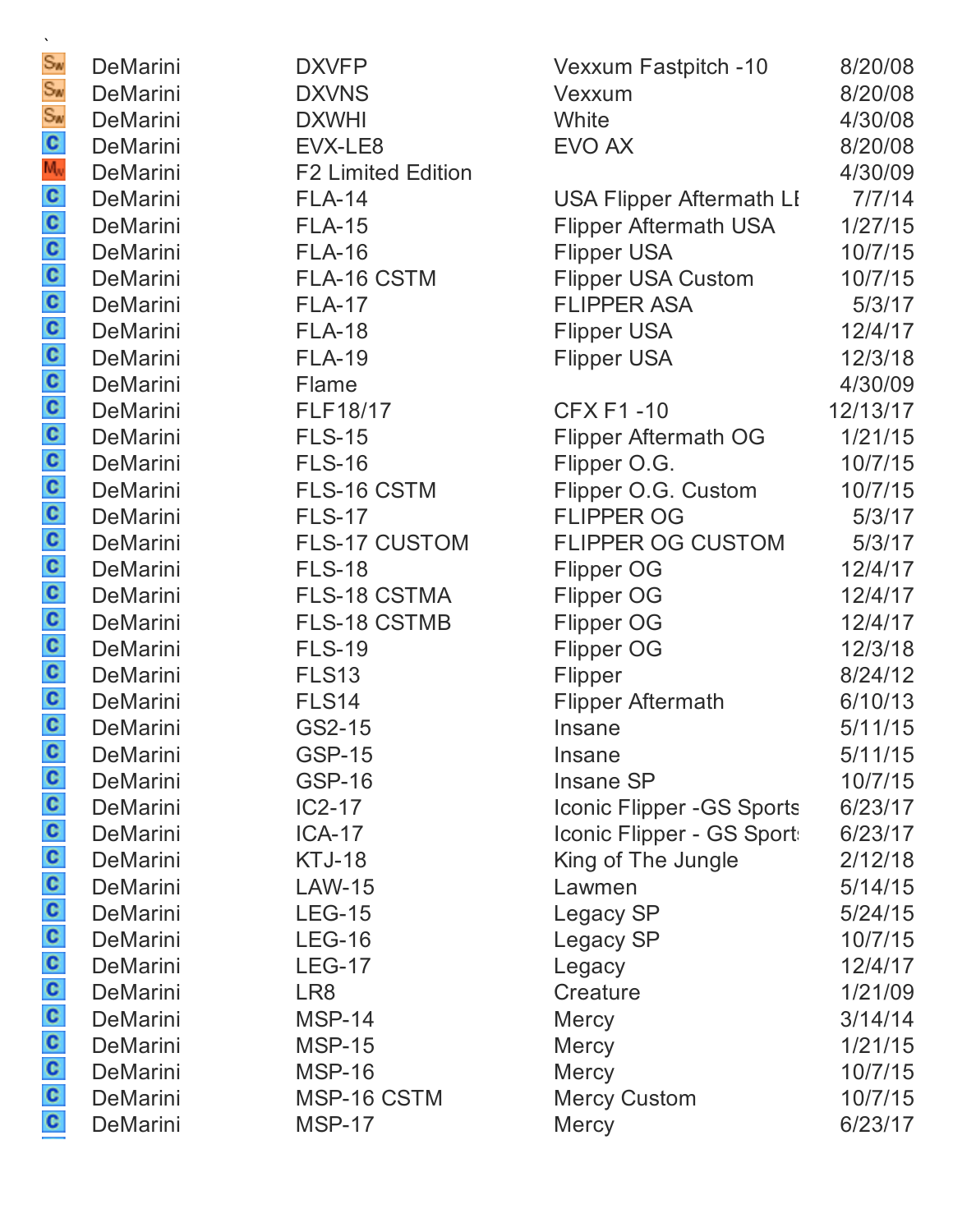| C                       | <b>DeMarini</b> | <b>MSP-18</b>   | <b>Mercy</b>                   | 12/13/17 |
|-------------------------|-----------------|-----------------|--------------------------------|----------|
|                         | DeMarini        | <b>MSP-19</b>   | <b>Mercy</b>                   | 12/3/18  |
|                         | DeMarini        | <b>MSP-20</b>   | <b>Mercy</b>                   | 2/4/20   |
|                         | <b>DeMarini</b> | <b>MSP-21</b>   | Mercy                          | 2/4/20   |
|                         | DeMarini        | <b>MSP-22</b>   | <b>Mercy</b>                   | 3/31/21  |
|                         | <b>DeMarini</b> | MSP13           | <b>Mercy</b>                   | 12/3/12  |
|                         | <b>DeMarini</b> | <b>NIA-21</b>   | Nihilist 12"                   | 10/18/19 |
|                         | <b>DeMarini</b> | <b>NIA-22</b>   | <b>Nihilist USA</b>            | 3/31/21  |
|                         | <b>DeMarini</b> | <b>NID-21</b>   | <b>Nihilist Brungardt</b>      | 2/4/20   |
|                         | DeMarini        | <b>NID-22</b>   | <b>Nihilist Brungardt</b>      | 3/31/21  |
|                         | <b>DeMarini</b> | <b>NIH-20</b>   | <b>Nihilist OG</b>             | 3/1/19   |
|                         | <b>DeMarini</b> | <b>NIH-21</b>   | <b>Nihilist OG</b>             | 2/4/20   |
|                         | <b>DeMarini</b> | <b>NIH-22</b>   | <b>Nihilist OG</b>             | 3/31/21  |
|                         | <b>DeMarini</b> | <b>Nitress</b>  | <b>DXNFP</b>                   | 8/20/08  |
|                         | <b>DeMarini</b> | NT <sub>2</sub> | J2                             | 12/18/08 |
|                         | <b>DeMarini</b> | NT2-10          | J2 The Fly Swatter             | 4/1/10   |
|                         | <b>DeMarini</b> | NT3-13          | J3                             | 12/3/12  |
|                         | <b>DeMarini</b> | NT3-14          | Juggy                          | 3/11/14  |
|                         | <b>DeMarini</b> | NT3-15          | Juggy                          | 1/21/15  |
|                         | <b>DeMarini</b> | NT3-16          | Juggy                          | 10/7/15  |
|                         | <b>DeMarini</b> | NT3-16 CSTM     | <b>Juggy Custom</b>            | 10/7/15  |
|                         | <b>DeMarini</b> | NT3-17          | Juggernaut                     | 12/4/17  |
|                         | <b>DeMarini</b> | NT4-16          | <b>Juggy OVL</b>               | 10/26/17 |
|                         | <b>DeMarini</b> | NT4-17          | Juggernaut (Juggy)             | 12/4/17  |
|                         | <b>DeMarini</b> | <b>NT4-18</b>   | Juggernaut (Juggy)             | 12/4/17  |
|                         | DeMarini        | NT5-19          | Juggernaut                     | 12/3/18  |
| C                       | <b>DeMarini</b> | NT6-21          | Juggy                          | 2/4/20   |
|                         | DeMarini        | <b>NT7-22</b>   | Juggy                          | 3/31/21  |
|                         | <b>DeMarini</b> | NTD-20          | Dale Brungardt                 | 2/4/20   |
|                         | <b>DeMarini</b> | OM2-17          | Omega II/Phenix Edition/       | 12/4/17  |
|                         | <b>DeMarini</b> | OM3-17          | <b>Omega II/Carbon Edition</b> | 12/4/17  |
|                         | <b>DeMarini</b> | <b>OME-17</b>   | Omega/End Loaded               | 12/4/17  |
|                         | <b>DeMarini</b> | <b>OMG-17</b>   | Omega/Balanced                 | 12/4/17  |
|                         | <b>DeMarini</b> | <b>OMP-17</b>   | Omega II/Phenix Edition/       | 12/4/17  |
|                         | <b>DeMarini</b> | <b>ONA-10</b>   | The One.12                     | 4/1/10   |
| a a a a a a a a a a a a | <b>DeMarini</b> | <b>ONE-10</b>   | The One Misery Loves C         | 3/31/10  |
|                         | <b>DeMarini</b> | <b>ONE-14</b>   | One                            | 3/14/14  |
|                         | DeMarini        | <b>ONE-15</b>   | <b>ONE</b>                     | 1/21/15  |
|                         | <b>DeMarini</b> | ONE-15 CSTM     | <b>ONE Custom</b>              | 1/21/15  |
|                         | <b>DeMarini</b> | <b>ONE-16</b>   | <b>ONE</b>                     | 10/7/15  |
|                         | <b>DeMarini</b> | ONE-16 CSTM     | <b>ONE Custom</b>              | 10/7/15  |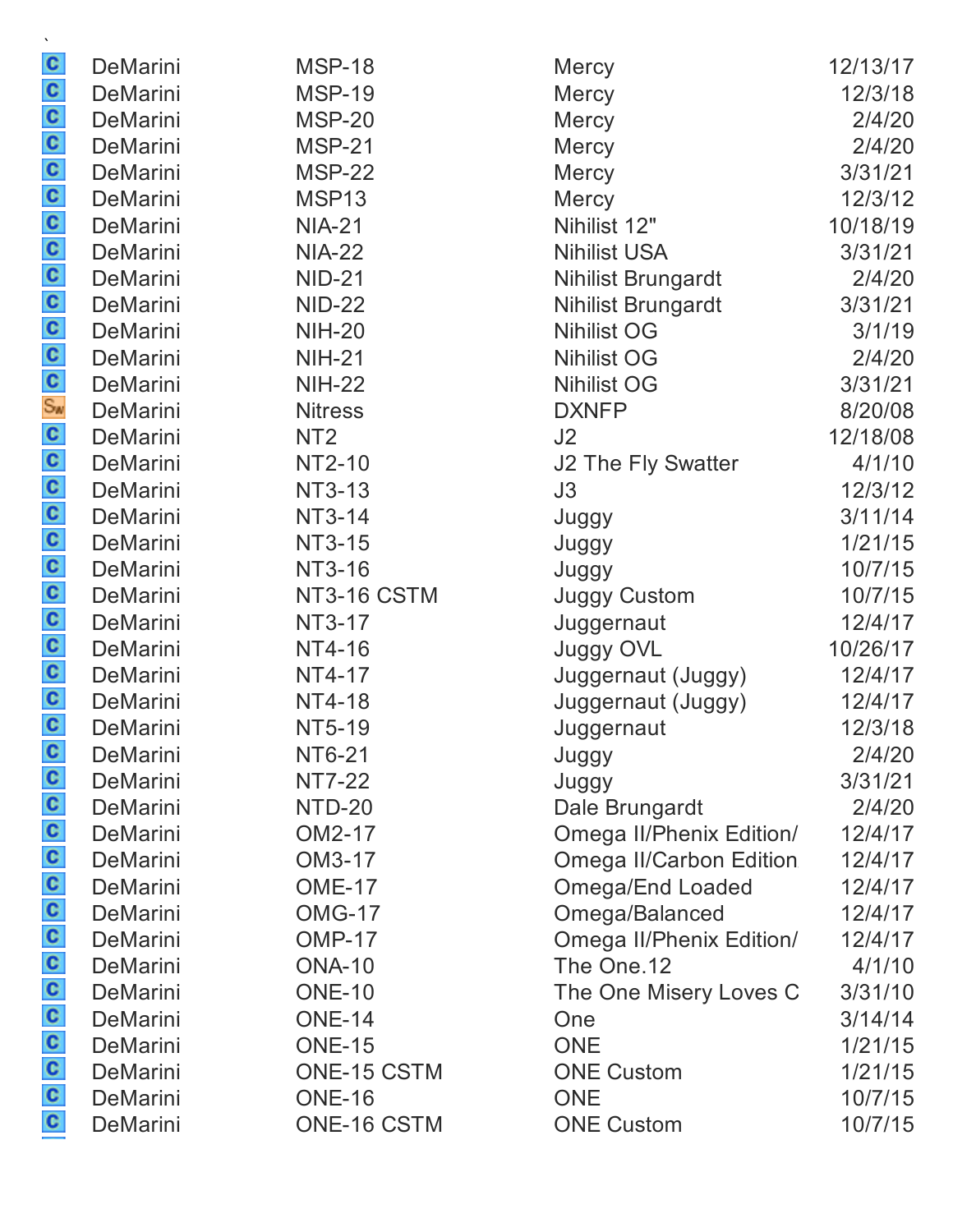| C                 | DeMarini        | <b>ONE-SP</b>       | The One               | 3/31/10  |
|-------------------|-----------------|---------------------|-----------------------|----------|
|                   | <b>DeMarini</b> | ONE <sub>12</sub>   | The One Sunday Swagge | 3/14/11  |
|                   | <b>DeMarini</b> | ONE <sub>13</sub>   | Fu-Dawg               | 12/3/12  |
|                   | <b>DeMarini</b> | ONE13SA             | Fu-Dawg               | 1/24/14  |
|                   | <b>DeMarini</b> | <b>PH8-20</b>       | $FNX(-8)$             | 3/18/19  |
|                   | DeMarini        | <b>PH8-21</b>       | $FNX(-8)$             | 3/31/21  |
|                   | <b>DeMarini</b> | <b>PHF-20</b>       | $FNX(-9)$             | 3/18/19  |
|                   | <b>DeMarini</b> | PHF-20 CSTM         | $FNX(-9)$             | 3/18/19  |
|                   | DeMarini        | <b>PHF-21</b>       | $FNX(-9)$             | 10/18/19 |
|                   | <b>DeMarini</b> | PHF-21 CSTM         | $FNX(-9)$             | 3/31/21  |
|                   | DeMarini        | <b>PHP-20</b>       | $FNX(-10)$            | 3/18/19  |
|                   | DeMarini        | PHP-20 CSTM         | FNX (-10)             | 3/18/19  |
|                   | DeMarini        | <b>PHP-21</b>       | $FNX(-10)$            | 10/18/19 |
|                   | DeMarini        | PHP-21 CSTM         | $FNX (-10)$           | 3/31/21  |
|                   | <b>DeMarini</b> | PHP-LE              | <b>FNX LE (-10)</b>   | 2/4/20   |
|                   | DeMarini        | <b>PZF-19</b>       | Prism $(-9)$          | 12/13/17 |
|                   | <b>DeMarini</b> | <b>PZF-20</b>       | Prism $(-9)$          | 3/1/19   |
|                   | DeMarini        | PZF-20 CSTM         | Prism (-9) Custom     | 2/4/20   |
|                   | <b>DeMarini</b> | <b>PZI-21</b>       | Prism $+$ (-10)       | 2/4/20   |
|                   | <b>DeMarini</b> | <b>PZP-19</b>       | <b>Prism (-10)</b>    | 12/4/17  |
|                   | <b>DeMarini</b> | <b>PZP-20</b>       | Prism (-10)           | 6/20/18  |
|                   | <b>DeMarini</b> | PZP-20 CSTM         | Prism (-10) Custom    | 2/4/20   |
|                   | DeMarini        | <b>PZP-21</b>       | Prism (-10)           | 3/31/21  |
|                   | DeMarini        | PZP-21 CSTM         | Prism (-10) Custom    | 3/31/21  |
|                   | DeMarini        | <b>PZPS-19</b>      | <b>Prism (-10)</b>    | 6/20/18  |
|                   | DeMarini        | PZPS-20             | <b>Prism (-10)</b>    | 3/18/19  |
| C                 | <b>DeMarini</b> | PZPS-20 CSTM        | Prism (-10) Custom    | 2/4/20   |
| စ်ပစ်ပစ်ပီး အီးအီ | DeMarini        | PZPS-21             | Prism (-10)           | 3/31/21  |
|                   | <b>DeMarini</b> | PZPS-21 CSTM        | Prism (-10) Custom    | 3/31/21  |
|                   | <b>DeMarini</b> | <b>PZS-20</b>       | <b>Prism (-11)</b>    | 3/1/19   |
|                   | <b>DeMarini</b> | <b>PZS-21</b>       | <b>Prism (-11)</b>    | 3/31/21  |
|                   | DeMarini        | PZS-21 CSTM         | Prism (-11) Custom    | 3/31/21  |
|                   | <b>DeMarini</b> | PZS-CSTM            | Prism (-11) Custom    | 2/4/20   |
|                   | <b>DeMarini</b> | R <sub>28</sub> -17 | <b>RD28</b>           | 12/4/17  |
|                   | DeMarini        | <b>RAW-14</b>       | <b>Raw Steel</b>      | 3/14/14  |
|                   | <b>DeMarini</b> | <b>RAW12</b>        | <b>Raw Steel</b>      | 5/4/11   |
|                   | <b>DeMarini</b> | <b>RAW13</b>        | Raw                   | 12/3/12  |
| $\frac{1}{2}$ o   | <b>DeMarini</b> | <b>RD-28</b>        |                       | 8/20/08  |
|                   | DeMarini        | <b>RZX</b>          | Rayzr                 | 10/22/12 |
|                   | DeMarini        | <b>SBF-14</b>       | CL22 Juggy            | 6/2/14   |
|                   | <b>DeMarini</b> | <b>SBF-15</b>       | CL22 Juggy            | 5/24/15  |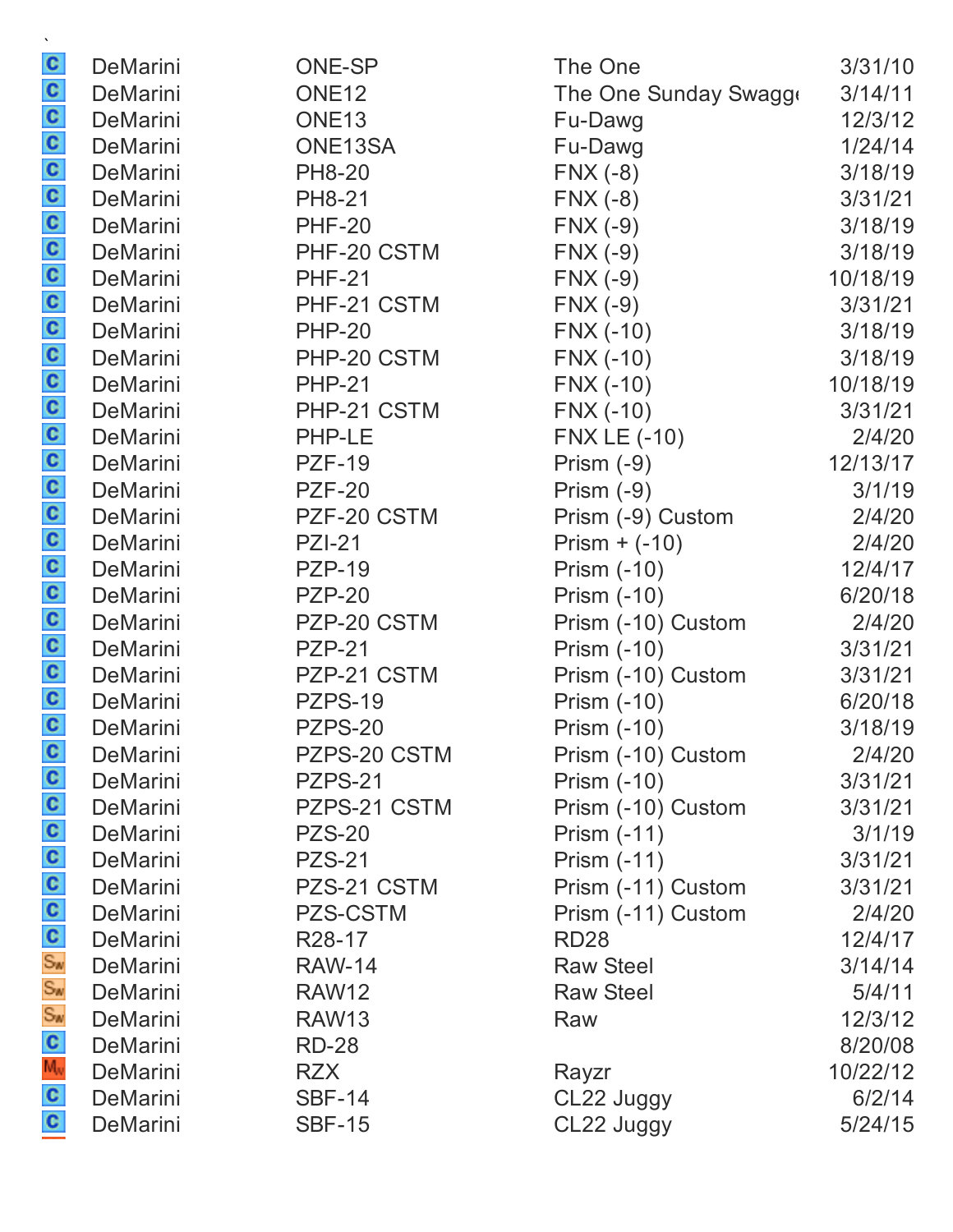| $M_{\rm v}$                 | DeMarini                    | SF <sub>3</sub>                    | F <sub>3</sub>                   | 4/9/10            |
|-----------------------------|-----------------------------|------------------------------------|----------------------------------|-------------------|
| $M_{\rm v}$                 | DeMarini                    | <b>SF512</b>                       | F <sub>5</sub>                   | 5/4/11            |
| $M_{\rm v}$                 | DeMarini                    | <b>SF513</b>                       | 2013 SF5                         | 5/6/13            |
| $M_{\rm v}$                 | <b>DeMarini</b>             | SF6-14                             | SF <sub>6</sub>                  | 3/14/14           |
| $M_{\rm W}$                 | DeMarini                    | <b>SF7-15</b>                      | SF <sub>7</sub>                  | 1/21/15           |
| M <sub>v</sub><br>Sw        | <b>DeMarini</b>             | <b>SF8-16</b>                      | SF <sub>8</sub>                  | 10/7/15           |
|                             | DeMarini                    | <b>SP00</b>                        | Defiance                         | 2/2/16            |
|                             | DeMarini                    | <b>SPF-20</b>                      | Sprite $(-11)$                   | 3/18/19           |
| တ္ ေလး ေပး                  | DeMarini                    | <b>SPF-21</b>                      | Sprite $(-11)$                   | 3/31/21           |
|                             | DeMarini                    | <b>STL-16</b>                      | <b>Steel</b>                     | 10/7/15           |
|                             | DeMarini                    | <b>STL-18</b>                      | <b>Steel</b>                     | 12/4/17           |
|                             | DeMarini                    | <b>STL-20</b>                      | <b>Steel SP</b>                  | 2/4/20            |
|                             | <b>DeMarini</b>             | <b>Tempest</b>                     | <b>DXTFP</b>                     | 8/20/08           |
|                             | DeMarini                    | TFP9                               | Tempest (-9)                     | 3/16/11           |
|                             | <b>DeMarini</b>             | The One                            |                                  | 2/9/09            |
|                             | DeMarini                    | <b>UCE-16</b>                      | <b>Deuce</b>                     | 10/26/17          |
|                             | DeMarini                    | <b>UCE-17</b>                      | <b>Duece</b>                     | 12/4/17           |
| စ်ပြင်း တို့ တို့ တို့ တို့ | DeMarini                    | <b>UPF-17</b>                      | Uprising (-12)                   | 2/12/18           |
|                             | DeMarini                    | <b>UPF-19</b>                      | Uprising (-12)                   | 12/13/17          |
|                             | <b>DeMarini</b>             | <b>UPS-16</b>                      | Uprising                         | 2/12/18           |
|                             | DeMarini                    | <b>UPS-18</b>                      | Uprising                         | 2/12/18           |
|                             | DeMarini                    | <b>UWE-14</b>                      | <b>Ultimate Weapon</b>           | 3/14/14           |
| Sw<br>Sw<br>Sw              | DeMarini                    | <b>UWE-15</b>                      | <b>Ultimate Weapon</b>           | 1/21/15           |
|                             | DeMarini                    | <b>UWE-16</b>                      | <b>Ultimate Weapon</b>           | 10/7/15           |
| $S_{W}$                     | <b>DeMarini</b>             | <b>UWE-17</b>                      | <b>Ultimate Weapon</b>           | 12/4/17           |
|                             | DeMarini                    | <b>UWE-18</b>                      | <b>Ultimate Weapon</b>           | 12/4/17           |
| Sw                          | <b>DeMarini</b>             | <b>UWE-20</b>                      | <b>Ultimate Weapon</b>           | 2/4/20            |
|                             | <b>DeMarini</b>             | <b>VCF-17</b>                      | Vendetta (-12)                   | 2/12/18           |
|                             | <b>DeMarini</b>             | <b>VCF-19</b>                      | Vendetta (-12)                   | 12/13/17          |
|                             | DeMarini<br><b>DeMarini</b> | VCF <sub>15</sub><br><b>VCP-17</b> | Vendetta (-12)<br>Vendetta (-10) | 3/4/14            |
|                             | DeMarini                    | VCP <sub>15</sub>                  | Vendetta (-10)                   | 2/12/18<br>3/4/14 |
|                             | <b>DeMarini</b>             | Vendetta                           | C6 Fastpitch (-12)               | 8/20/08           |
|                             | <b>DeMarini</b>             | Voodoo                             | Black Fastpitch Bat (-10)        | 5/20/08           |
|                             | DeMarini                    | <b>VTF</b>                         | Vendetta (-11)                   | 7/12/10           |
|                             | <b>DeMarini</b>             | $VZA-17$                           | Vizion                           | 12/1/17           |
| ် ပါပ ပ ပ နဲ့ ပ ပ ပ နဲ့ နဲ  | DeMarini                    | $VZA-18$                           | Vizion                           | 12/4/17           |
|                             | <b>DeMarini</b>             | <b>WHI-14</b>                      | <b>Steel</b>                     | 3/14/14           |
|                             | DeMarini                    | <b>WHI12</b>                       | <b>Steel</b>                     | 5/4/11            |
|                             | DeMarini                    | <b>WHI13</b>                       | <b>Steel</b>                     | 12/3/12           |
| $\mathbf{c}$                | DeMarini                    | WTDXONE12                          | The One Sunday Swagge            | 3/14/11           |
|                             |                             |                                    |                                  |                   |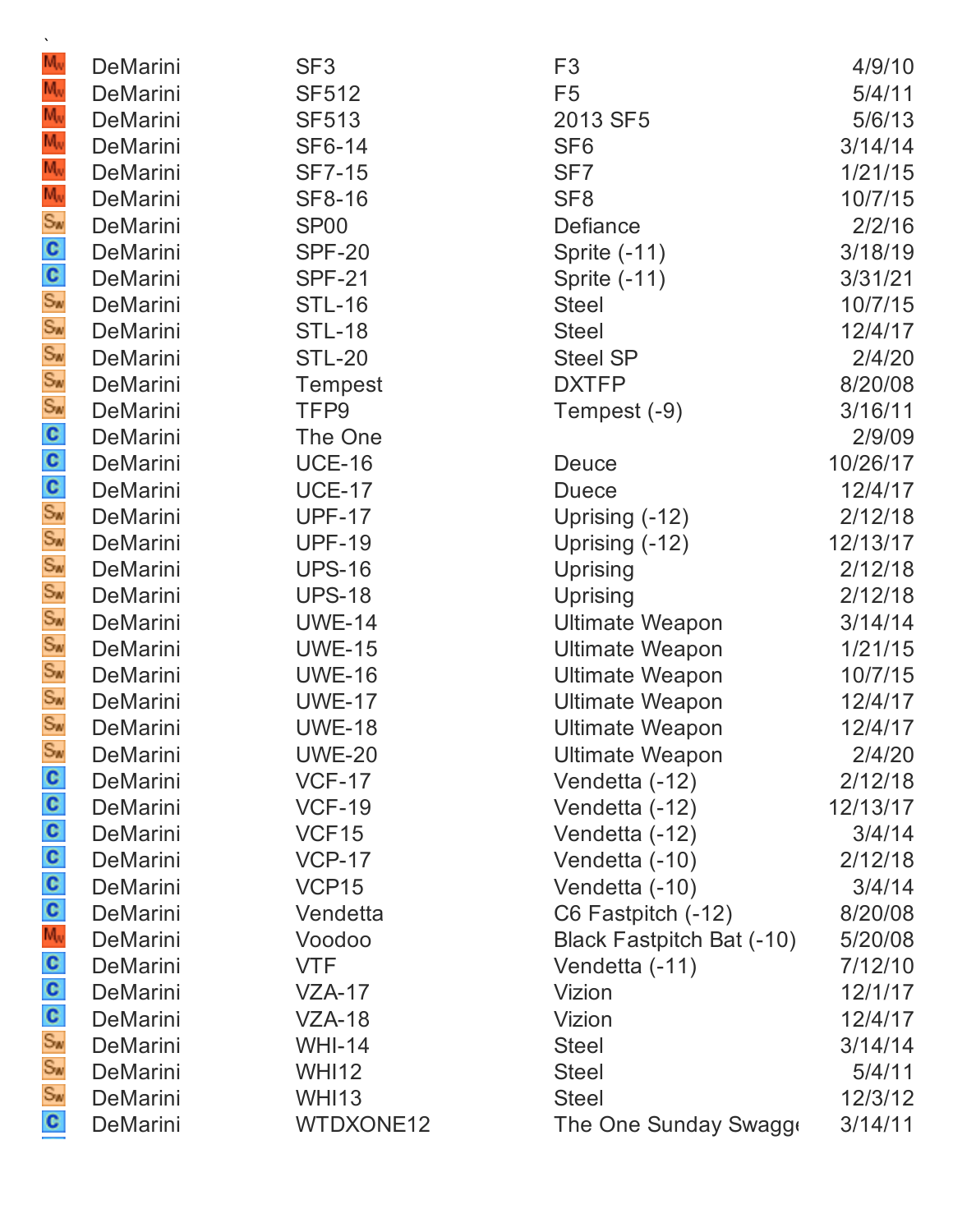| $\mathbf{c}$ | <b>DeMarini</b>         | <b>YET-15</b>   | Yeti SP               | 5/24/15  |
|--------------|-------------------------|-----------------|-----------------------|----------|
| $\mathbf{c}$ | <b>Dirty South Bats</b> | <b>FSDNGR-1</b> | <b>DNGR</b>           | 10/2/18  |
| $\mathbf{c}$ | <b>Dirty South Bats</b> | FSKA-1          | Kamo                  | 7/24/18  |
| $\mathbf{c}$ | <b>Dirty South Bats</b> | FSMI08          | Midnight              | 10/19/17 |
| $\mathbf{c}$ | <b>Dirty South Bats</b> | FSSW08          | <b>Lady Swag</b>      | 8/10/17  |
| $\mathbf{c}$ | <b>Dudley</b>           | <b>DDASPB</b>   | <b>Demolition</b>     | 5/8/17   |
| $\mathbf{c}$ | <b>Dudley</b>           | <b>DDASPE</b>   | <b>Demolition</b>     | 5/5/17   |
| $\mathbf{c}$ | <b>Dudley</b>           | DDFP122         | Doom                  | 3/23/20  |
| Sw<br>Sw     | <b>Dudley</b>           | <b>DMPMA</b>    | <b>Team Mastery</b>   | 6/28/19  |
|              | <b>Dudley</b>           | LLFP13          | <b>Lightning Lite</b> | 8/9/18   |
| $\mathbf{c}$ | <b>Dudley</b>           | <b>LLFP132</b>  | <b>Lightning Lift</b> | 8/9/18   |
|              |                         |                 |                       |          |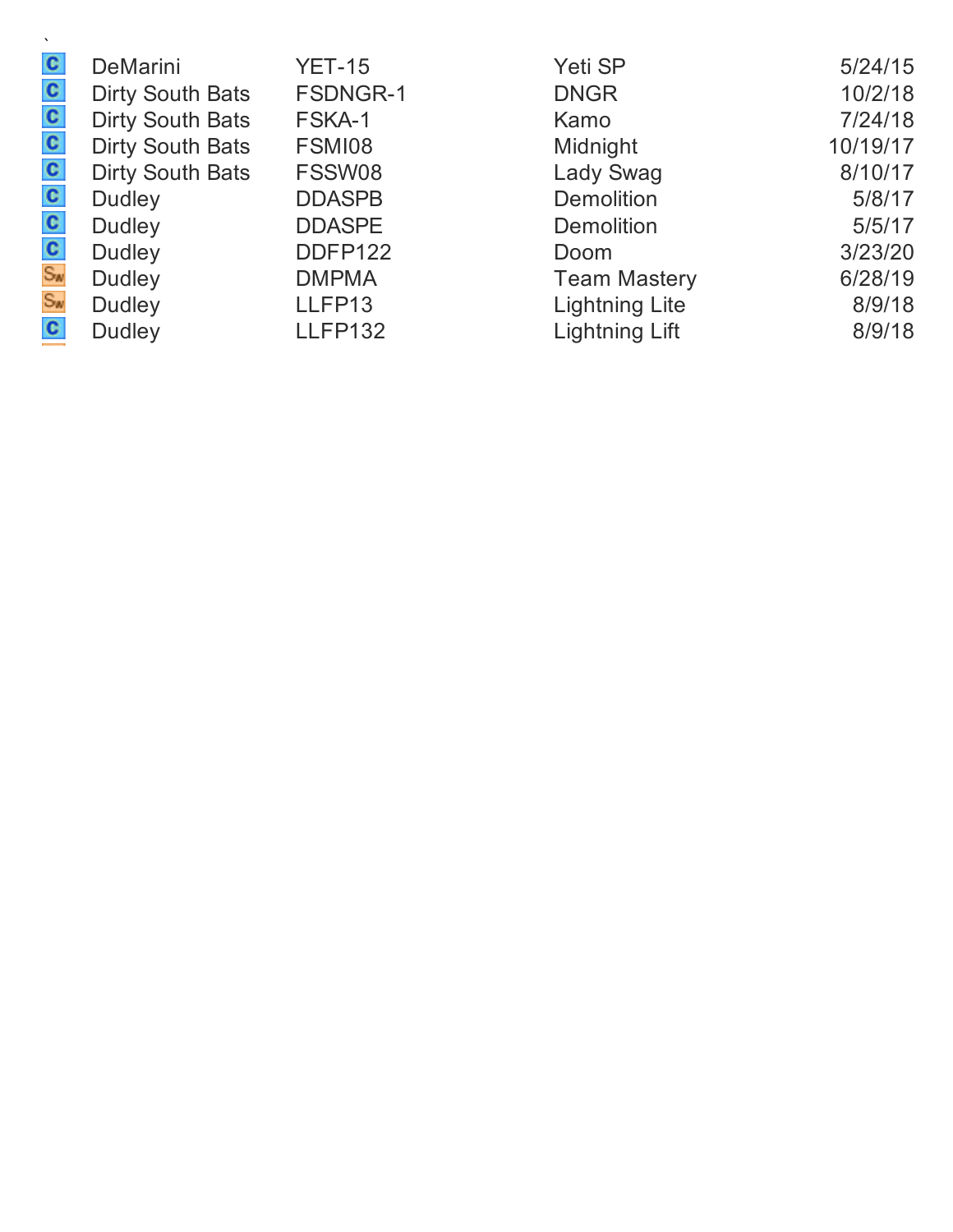| $\mathbf{v}$                    |        |                 |                          |          |
|---------------------------------|--------|-----------------|--------------------------|----------|
| $S_{\text{w}}$                  | Easton | FP <sub>1</sub> | Dark Angel               | 1/16/14  |
| C                               | Easton | FP11SG          | <b>SYNGE -11.5</b>       | 7/8/11   |
|                                 | Easton | <b>FP11ST10</b> | Stealth Speed -10        | 7/8/11   |
|                                 | Easton | <b>FP11ST9</b>  | Stealth Speed -9         | 7/8/11   |
|                                 | Easton | <b>FP11SY10</b> | <b>Synergy Speed -10</b> | 7/8/11   |
| <u>ဖွစ္စစ္စ</u> ာ ေတြ           | Easton | <b>FP11SY9</b>  | <b>Synergy Speed -9</b>  | 9/22/11  |
|                                 | Easton | FP13AL          | Alpha -13                | 6/19/12  |
|                                 | Easton | FP13CY          | Cyclone -9               | 6/19/12  |
|                                 | Easton | FP13EA          | Easton FP-10             | 6/19/12  |
|                                 | Easton | FP13MQ          | Mystique -12             | 6/19/12  |
|                                 | Easton | <b>FP13S1</b>   | FS1-10                   | 9/10/12  |
|                                 | Easton | <b>FP13S2</b>   | FS2 - 10                 | 9/10/12  |
|                                 | Easton | <b>FP13S3</b>   | FS3-11.5                 | 9/6/12   |
|                                 | Easton | FP13SYY         | Synergy -11              | 6/19/12  |
|                                 | Easton | FP13TY          | Typhoon -11              | 6/19/12  |
|                                 | Easton | <b>FP13X1</b>   | FX1-9                    | 9/10/12  |
|                                 | Easton | <b>FP13X2</b>   | <b>FX2-9</b>             | 9/10/12  |
|                                 | Easton | FP14MK          | <b>MAKO-10</b>           | 6/19/13  |
|                                 | Easton | FP14MKY         | MAKO Youth -11           | 7/2/13   |
|                                 | Easton | <b>FP14S1</b>   | FS1-10                   | 7/23/13  |
|                                 | Easton | <b>FP14S2</b>   | FS2-10                   | 7/2/13   |
|                                 | Easton | FP14S200        | FS200-10                 | 6/19/13  |
| ် အေနောက် အေနောက် အေနောက် ဆေးနာ | Easton | <b>FP14S3</b>   | FS3 - 12                 | 7/23/13  |
|                                 | Easton | FP14S300        | FS300-11                 | 6/19/13  |
|                                 | Easton | FP14S400        | FS400-12                 | 7/2/13   |
| $S_{W}$                         | Easton | FP14S50         | FS50-10                  | 7/2/13   |
| $S_{\text{W}}$                  | Easton | FP14S500        | FS500-13                 | 7/2/13   |
| Sw                              | Easton | <b>FP14S60A</b> | FS50-10                  | 5/8/14   |
|                                 | Easton | <b>FP14X1</b>   | <b>FX1-9</b>             | 7/23/13  |
|                                 | Easton | <b>FP14X18</b>  | <b>FX1-8</b>             | 7/23/13  |
|                                 | Easton | <b>FP14X2</b>   | $FX2 - 9$                | 7/2/13   |
|                                 | Easton | <b>FP15MK10</b> | MAKO-10                  | 5/8/14   |
|                                 | Easton | FP15MK8         | MAKO-8                   | 5/8/14   |
|                                 | Easton | FP15MK9         | MAKO-9                   | 5/8/14   |
|                                 | Easton | FP15MKT         | <b>MAKO TORQ</b>         | 5/8/14   |
| a a a a a a a a a a a a         | Easton | FP15MKY         | <b>MAKO YOUTH -11</b>    | 5/8/14   |
|                                 | Easton | FP15S110        | FS1-10                   | 5/8/14   |
|                                 | Easton | FP15S111        | FS1-11                   | 5/8/14   |
|                                 | Easton | <b>FP15S3</b>   | FS <sub>3</sub>          | 5/8/14   |
|                                 | Easton | <b>FP16MK10</b> | Mako-10                  | 10/16/15 |
|                                 | Easton | <b>FP16MK11</b> | Mako-11                  | 6/10/15  |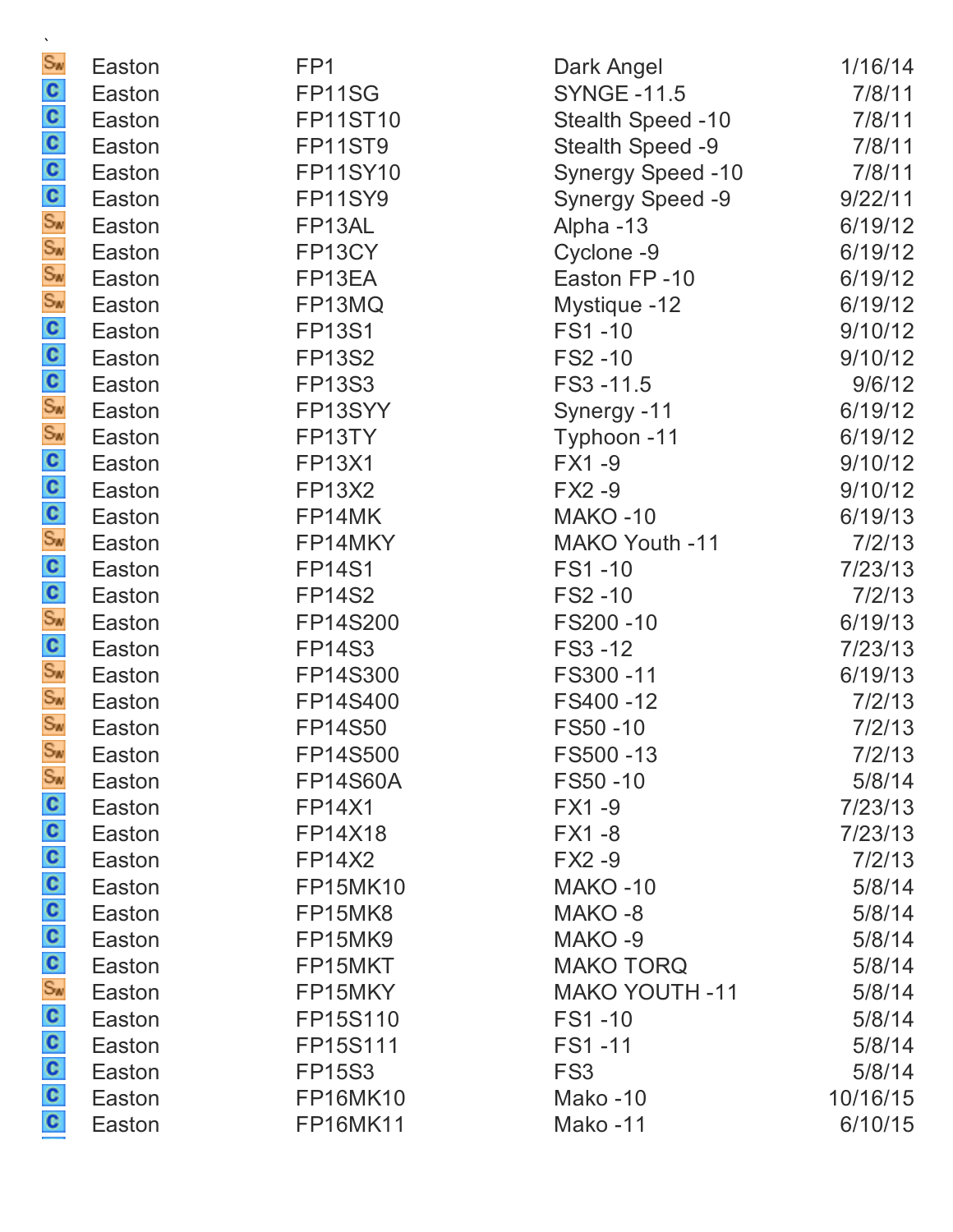| C                               | Easton | FP16MK9          | Mako -9                | 10/16/15 |
|---------------------------------|--------|------------------|------------------------|----------|
|                                 | Easton | <b>FP16MKT10</b> | Mako Torq -10          | 6/10/15  |
|                                 | Easton | FP16MKT8         | Mako Torq -8           | 3/26/15  |
|                                 | Easton | FP16MKT9         | Mako Torq -9           | 3/26/15  |
|                                 | Easton | FP16MKY11        | Mako Youth -11         | 1/21/16  |
|                                 | Easton | FP16S200         | <b>FS200</b>           | 6/10/15  |
|                                 | Easton | FP16S300         | <b>FS300</b>           | 6/10/15  |
|                                 | Easton | FP16S312         | FS3 - 12               | 6/10/15  |
|                                 | Easton | FP16S3T12        | FS3 Torq -12           | 3/26/15  |
|                                 | Easton | FP16S400         | <b>FS400</b>           | 6/10/15  |
|                                 | Easton | <b>FP16S50</b>   | <b>FS50</b>            | 1/21/16  |
|                                 | Easton | FP16S500         | <b>FS500</b>           | 6/10/15  |
|                                 | Easton | FP16SSR3B        | <b>Stealth Retro</b>   | 2/26/16  |
|                                 | Easton | <b>FP17HL12</b>  | <b>Hyperlite</b>       | 2/26/16  |
|                                 | Easton | FP17HLT12        | <b>Hyperlite Torg</b>  | 2/26/16  |
|                                 | Easton | <b>FP17SF10</b>  | Stealth Flex -10       | 2/26/16  |
|                                 | Easton | <b>FP17SF11</b>  | Stealth Flex -11       | 2/26/16  |
|                                 | Easton | FP17SF8          | Stealth Flex -8        | 2/26/16  |
|                                 | Easton | FP17SF9          | Stealth Flex -9        | 2/26/16  |
|                                 | Easton | FP17SFT10        | Stealth Flex Torq -10  | 2/26/16  |
|                                 | Easton | FP17SFT9         | Stealth Flex Torq -9   | 2/26/16  |
|                                 | Easton | <b>FP17SY11</b>  | <b>Stealth Youth</b>   | 1/17/17  |
|                                 | Easton | FP18AMY          | Amythest -11           | 6/20/17  |
|                                 | Easton | FP18CRY          | Crystal -13            | 6/20/17  |
| $\frac{c}{c}$                   | Easton | <b>FP18GH10</b>  | Ghost                  | 2/21/17  |
|                                 | Easton | <b>FP18GH11</b>  | Ghost                  | 4/19/18  |
|                                 | Easton | FP18GH8          | Ghost                  | 2/21/17  |
|                                 | Easton | FP18GH9          | Ghost                  | 2/21/17  |
|                                 | Easton | FP18GHY11        | <b>Ghost Youth -11</b> | 6/20/17  |
|                                 | Easton | FP18PSA          | Pink Sapphire -10      | 6/20/17  |
|                                 | Easton | FP18SAP          | Sapphire -12           | 6/20/17  |
|                                 | Easton | <b>FP18SF10</b>  | Stealth Flex -10       | 6/20/17  |
|                                 | Easton | <b>FP18SF11</b>  | Stealth Flex -11       | 6/20/17  |
|                                 | Easton | FP18SHL12        | Stealth HL-12          | 6/20/17  |
|                                 | Easton | FP18TPZ          | Topaz-10               | 6/20/17  |
|                                 | Easton | <b>FP19PR10</b>  | Prowess-10             | 6/20/18  |
| ် လီ တီ တီ ပါ ပါ တီ တီ ပါ ပါ တီ | Easton | FP19W12          | Wonder-12              | 6/20/18  |
|                                 | Easton | <b>FP19WL13</b>  | WonderLite -13         | 6/20/18  |
|                                 | Easton | FP20AMY          | Amethyst -11           | 7/19/19  |
|                                 | Easton | FP20CRY          | Crystal -13            | 7/19/19  |
| $S_{\mathbf{w}}$                | Easton | FP20CRYMINT      | Crystal -13            | 10/3/19  |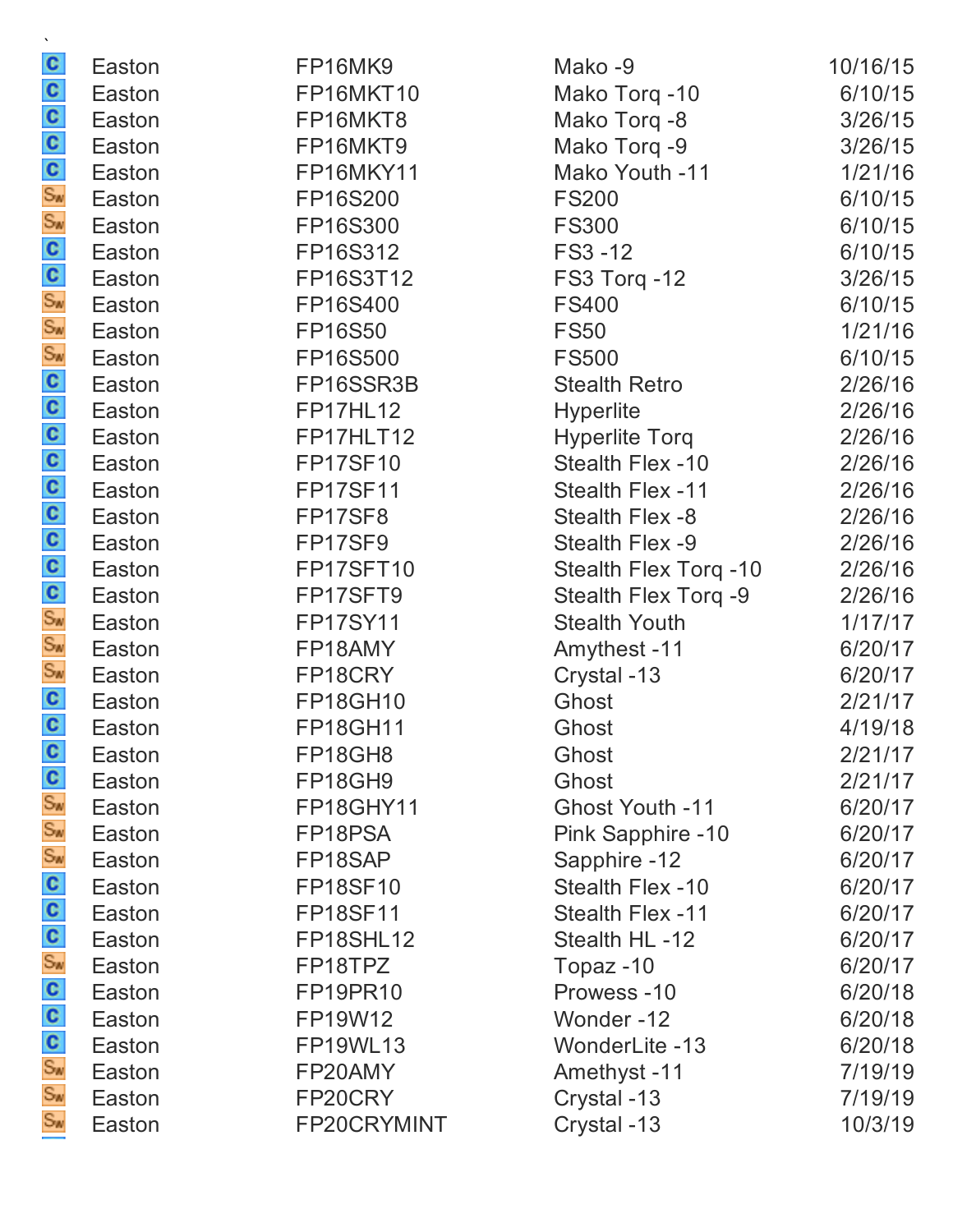| $\frac{c}{s_w}$             | Easton | FP20FRZ12             | <b>FRZ -12</b>             | 7/19/19  |
|-----------------------------|--------|-----------------------|----------------------------|----------|
|                             | Easton | FP20FRZ13             | Freeze -13                 | 7/19/19  |
|                             | Easton | <b>FP20GH10</b>       | Ghost-10                   | 3/18/19  |
|                             | Easton | FP20GH11 (31-28)      | Ghost-11                   | 7/19/19  |
|                             | Easton | FP20GH11 (33-32)      | Ghost-11                   | 7/19/19  |
|                             | Easton | FP20GH8               | Ghost-8                    | 3/18/19  |
|                             | Easton | FP20GH9               | Ghost-9                    | 3/18/19  |
|                             | Easton | FP20GHAD10 (30-31)    | <b>Ghost Advanced -10</b>  | 10/3/19  |
| န္း ေပးပါတယ္။ ေတြက ေန       | Easton | FP20GHAD10 (32-34)    | <b>Ghost Advanced -10</b>  | 10/3/19  |
|                             | Easton | FP20GHAD11            | <b>Ghost Advanced -11</b>  | 7/19/19  |
|                             | Easton | FP20GHAD8             | <b>Ghost Advanced -8</b>   | 10/3/19  |
|                             | Easton | FP20GHAD9             | <b>Ghost Advanced -9</b>   | 10/3/19  |
|                             | Easton | FP20GHCAN10           | <b>Ghost Duel -10</b>      | 2/4/20   |
|                             | Easton | FP20GHSNS10           | Ghost Duel -10             | 12/13/19 |
|                             | Easton | FP20GHY11             | <b>Ghost Youth -11</b>     | 7/19/19  |
|                             | Easton | FP20PSA               | Pink Sapphire -10          | 7/19/19  |
|                             | Easton | FP20SAP               | Sapphire -12               | 7/19/19  |
| <b>S</b><br>နိမ်္မာ မိမ်္မာ | Easton | FP20TPZ               | Topaz-10                   | 7/19/19  |
|                             | Easton | FP21GHADG4TG10        | <b>Ghost Advanced Gold</b> | 6/23/21  |
|                             | Easton | FP21GHADG4TG11        | <b>Ghost Advanced Gold</b> | 6/23/21  |
|                             | Easton | FP21GHADGLD10         | <b>Ghost Adv Gold</b>      | 1/6/21   |
|                             | Easton | FP22AMY               | Amethyst                   | 7/12/21  |
|                             | Easton | FP22CRY               | Crystal                    | 7/12/21  |
| $\frac{c}{c}$               | Easton | FP22FF12              | Firefly -12                | 7/12/21  |
|                             | Easton | <b>FP22GH10</b>       | Ghost-10                   | 7/12/21  |
|                             | Easton | FP22GH10              | Ghost-10                   | 1/6/21   |
|                             | Easton | <b>FP22GH11</b>       | Ghost                      | 7/12/21  |
|                             | Easton | FP22GH8               | Ghost-8                    | 1/6/21   |
| ဖွစ္ခစ္ခစ္ <mark>ေ</mark>   | Easton | FP22GH9               | Ghost-9                    | 1/6/21   |
|                             | Easton | FP22GHAD11            | <b>Ghost Advanced</b>      | 7/12/21  |
|                             | Easton | FP22GHY11             | <b>Ghost Youth</b>         | 7/12/21  |
|                             | Easton | FP22PSA               | <b>Pink Sapphire</b>       | 7/12/21  |
|                             | Easton | FP22SAP               | Sapphire                   | 7/12/21  |
|                             | Easton | FP22TPZ               | Topaz                      | 7/12/21  |
|                             | Easton | <b>FP40</b>           | Rival                      | 6/10/15  |
|                             | Easton | <b>FP50</b>           | <b>Speed Brigade</b>       | 1/19/16  |
|                             | Easton | <b>FP53</b>           | <b>Easton Wave</b>         | 6/10/15  |
|                             | Easton | <b>FP54</b>           | Love & Peace               | 6/10/15  |
|                             | Easton | Maple SB 34           |                            | 9/10/12  |
|                             | Easton | <b>Maple Softball</b> | Maple                      | 1/16/17  |
|                             | Easton | S11                   |                            | 8/13/08  |
|                             |        |                       |                            |          |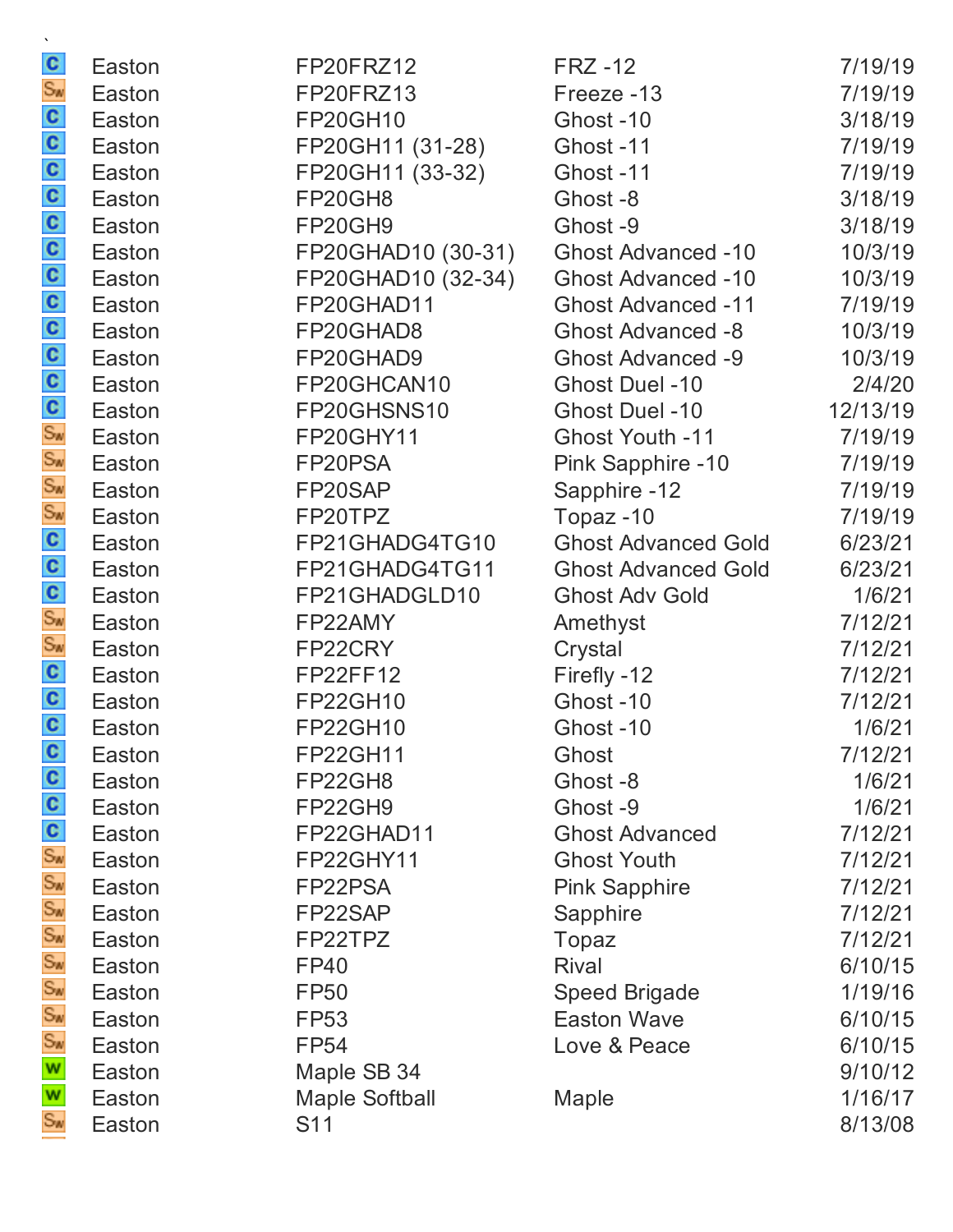| $\mathbf{v}$                               |                  |                            |                            |                    |
|--------------------------------------------|------------------|----------------------------|----------------------------|--------------------|
| Sw<br>Sw                                   | Easton           | S <sub>3</sub>             | Smoker                     | 8/13/08            |
|                                            | Easton           | S <sub>5</sub>             | Hammer                     | 8/13/08            |
|                                            | Easton           | S <sub>6</sub>             |                            | 8/13/08            |
|                                            | Easton           | <b>S60</b>                 |                            | 8/13/08            |
|                                            | Easton           | <b>S80</b>                 |                            | 8/13/08            |
|                                            | Easton           | S <sub>9</sub>             | <b>Black Max</b>           | 8/13/08            |
|                                            | Easton           | SCG1                       | <b>CV12</b>                | 12/22/10           |
|                                            | Easton           | SCG1B                      | CV12-10                    | 12/22/10           |
| လို လို လို ဧပြီ ပြောင်း မြောင်း တိုက်ကြီး | Easton           | SCL <sub>1</sub>           | <b>Synergy Clear</b>       | 10/10/08           |
|                                            | Easton           | SCL <sub>1B</sub>          | Synergy Crystal -11.5      | 10/10/08           |
|                                            | Easton           | SCL <sub>2</sub>           | <b>Synergy Extra Stiff</b> | 10/10/08           |
|                                            | Easton           | SCR1                       | <b>CV12</b>                | 8/31/09            |
|                                            | Easton           | SCR <sub>1</sub> B         | <b>CV12</b>                | 8/31/09            |
|                                            | Easton           | <b>SE710</b>               |                            | 8/13/08            |
|                                            | Easton           | <b>SE910</b>               |                            | 8/13/08            |
|                                            | Easton           | <b>SE911</b>               |                            | 8/13/08            |
| Se Se Se Se Se Se Se<br>Se Se Se Se Se Se  | Easton           | SG <sub>1</sub>            | <b>Rival</b>               | 12/22/10           |
|                                            | Easton           | SG <sub>1</sub> B          | <b>ATMOS -12.5</b>         | 7/1/11             |
|                                            | Easton           | SG1BXL                     | Rival XXL -12.5            | 12/22/10           |
|                                            | Easton           | SG <sub>3</sub>            |                            | 8/13/08            |
|                                            | Easton           | SJ <sub>2</sub>            |                            | 8/13/08            |
|                                            | Easton           | SJ7                        |                            | 8/13/08            |
|                                            | Easton           | SK <sub>1</sub>            | <b>Spectre</b>             | 8/13/08            |
|                                            | Easton           | <b>SK10</b>                |                            | 8/13/08            |
| $S_{W}$                                    | Easton           | <b>SK11</b>                | <b>Black Max</b>           | 8/13/08            |
|                                            | Easton           | <b>SK12</b>                |                            | 8/13/08            |
| Sw<br>Sw                                   | Easton<br>Easton | <b>SK12</b><br><b>SK15</b> | X-Treme<br>X-Treme         | 8/13/08<br>8/13/08 |
|                                            | Easton           | <b>SK16</b>                | Hammer 7046                | 8/13/08            |
|                                            | Easton           | <b>SK19</b>                | X-Treme                    | 8/13/08            |
|                                            | Easton           | SK <sub>2</sub>            | Hammer                     | 8/13/08            |
|                                            | Easton           | <b>SK20</b>                | 7046-10                    | 8/13/08            |
|                                            | Easton           | <b>SK26</b>                |                            | 8/13/08            |
|                                            | Easton           | <b>SK26</b>                | Easton -10                 | 3/23/10            |
|                                            | Easton           | <b>SK27</b>                |                            | 8/13/08            |
|                                            | Easton           | <b>SK29</b>                | Fastpitch 7046             | 8/13/08            |
| အိန်ကို အီအီအီအီအီအီအီအီအီ                 | Easton           | SK <sub>3</sub>            | Smoke                      | 8/13/08            |
|                                            | Easton           | <b>SK30</b>                | Synergy -11                | 8/13/08            |
|                                            | Easton           | <b>SK31</b>                |                            | 8/13/08            |
|                                            | Easton           | SK31B                      |                            | 8/13/08            |
| Sw                                         | Easton           | <b>SK32</b>                | Cyclone 7046               | 8/21/08            |
|                                            |                  |                            |                            |                    |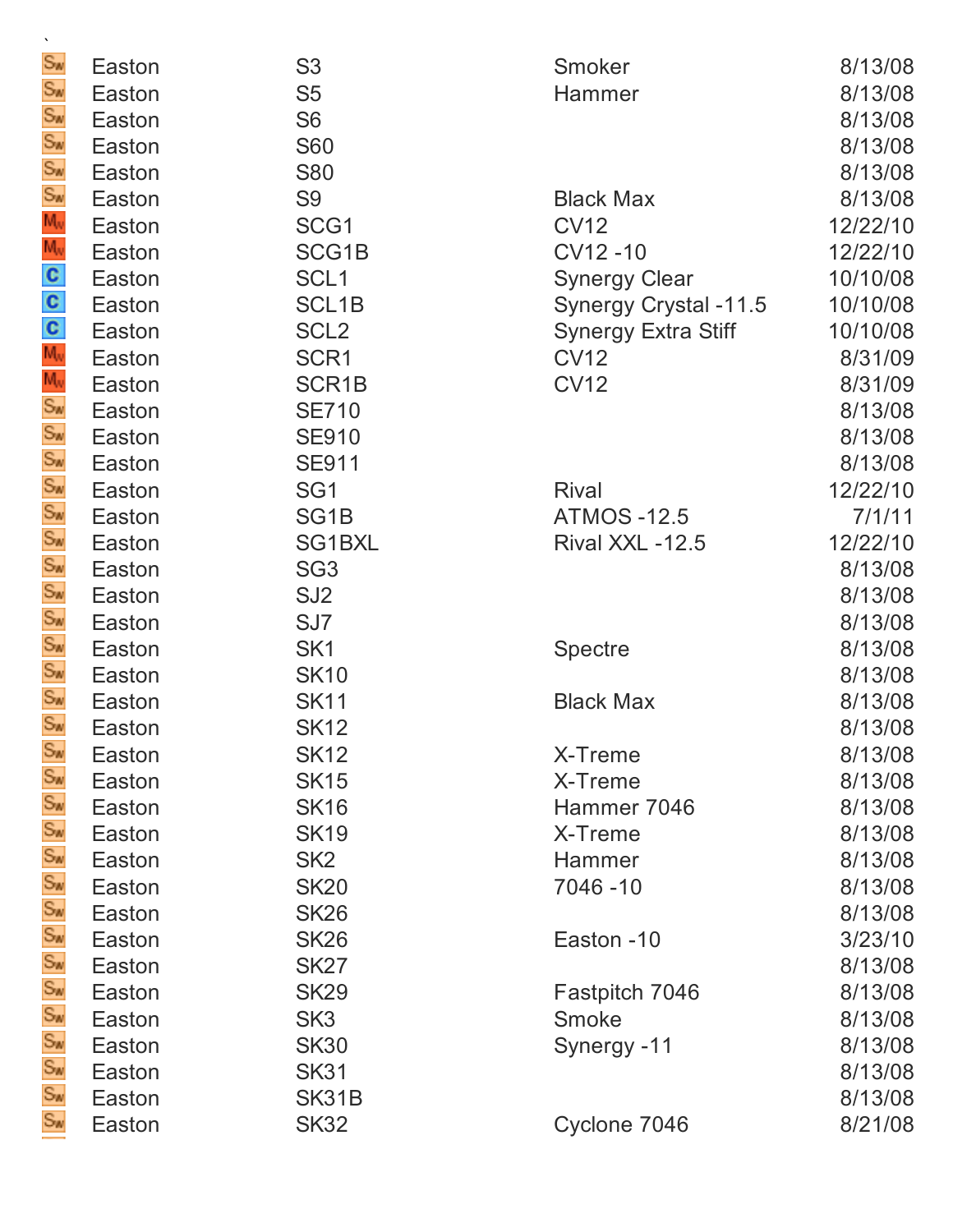| $\mathbf{v}$                               |        |                 |                       |          |
|--------------------------------------------|--------|-----------------|-----------------------|----------|
| $S_{\text{N}}$                             | Easton | SK32B           | Cyclone 7046          | 8/13/08  |
| Sw                                         | Easton | SK32W           | Edge                  | 8/21/08  |
|                                            | Easton | <b>SK33</b>     | Cyclone               | 8/13/08  |
|                                            | Easton | SK33B           | Cyclone               | 8/13/08  |
|                                            | Easton | SK33BP          | Cyclone -9            | 8/13/08  |
|                                            | Easton | <b>SK34</b>     | Cyclone               | 8/13/08  |
|                                            | Easton | <b>SK35</b>     | Synergy -11           | 8/21/08  |
|                                            | Easton | SK35B           | Fastpitch             | 8/13/08  |
|                                            | Easton | <b>SK36</b>     | Synergy -11           | 3/24/10  |
|                                            | Easton | <b>SK37</b>     | Cyclone               | 8/13/08  |
|                                            | Easton | Sk37B           | Cylone -9             | 8/13/08  |
|                                            | Easton | <b>SK38</b>     | Cyclone               | 3/23/10  |
|                                            | Easton | SK38B           | Cyclone               | 3/24/10  |
|                                            | Easton | SK38OL          | <b>Black Magic</b>    | 12/22/10 |
|                                            | Easton | SK39B           | Cyclone -9            | 3/23/10  |
|                                            | Easton | SK4             | Hammer                | 8/13/08  |
| ああああああああああああああああああああ                       | Easton | SK40B           | Typhoon               | 8/13/08  |
|                                            | Easton | SK41B           | Synergy -11           | 3/23/10  |
|                                            | Easton | <b>SK42</b>     | Synergy -11           | 5/26/11  |
|                                            | Easton | SK <sub>5</sub> | Hammer                | 3/23/10  |
|                                            | Easton | SK <sub>5</sub> | Hammer                | 8/13/08  |
|                                            | Easton | SK50B           | Typhoon               | 8/21/08  |
|                                            | Easton | SK50BP          | Typhoon -10           | 8/21/08  |
|                                            | Easton | SK50T           | Typhoon               | 3/22/12  |
|                                            | Easton | SK <sub>6</sub> | Hammer                | 8/13/08  |
| $S_{W}$                                    | Easton | <b>SK60</b>     |                       | 8/13/08  |
|                                            | Easton | SK60B           | Typhoon -10           | 8/13/08  |
|                                            | Easton | SK61B           | Typhoon -10           | 3/23/10  |
|                                            | Easton | SK62B           | Typhoon -10           | 5/26/11  |
|                                            | Easton | SK7             |                       | 8/13/08  |
|                                            | Easton | <b>SK75</b>     |                       | 8/13/08  |
|                                            | Easton | SK <sub>8</sub> |                       | 8/13/08  |
|                                            | Easton | <b>SK85</b>     |                       | 8/13/08  |
|                                            | Easton | SK <sub>9</sub> | <b>Black Max</b>      | 8/13/08  |
|                                            | Easton | <b>SK90</b>     | <b>Black Magic</b>    | 8/13/08  |
|                                            | Easton | <b>SKQODII</b>  | Queen of Diamonds -11 | 7/1/11   |
| ပေါင်းတိုင်းတိုင်းတိုင်းတိုင်းတိုင်းတိုင်း | Easton | SP <sub>1</sub> | Typhoon               | 3/22/12  |
|                                            | Easton | <b>SP10</b>     | Rebel                 | 6/26/14  |
|                                            | Easton | <b>SP11</b>     | <b>Black</b>          | 6/10/15  |
|                                            | Easton | <b>SP12ST98</b> | Stealth 98            | 9/22/11  |
|                                            | Easton | <b>SP12SV98</b> | Salvo Comp 98         | 9/22/11  |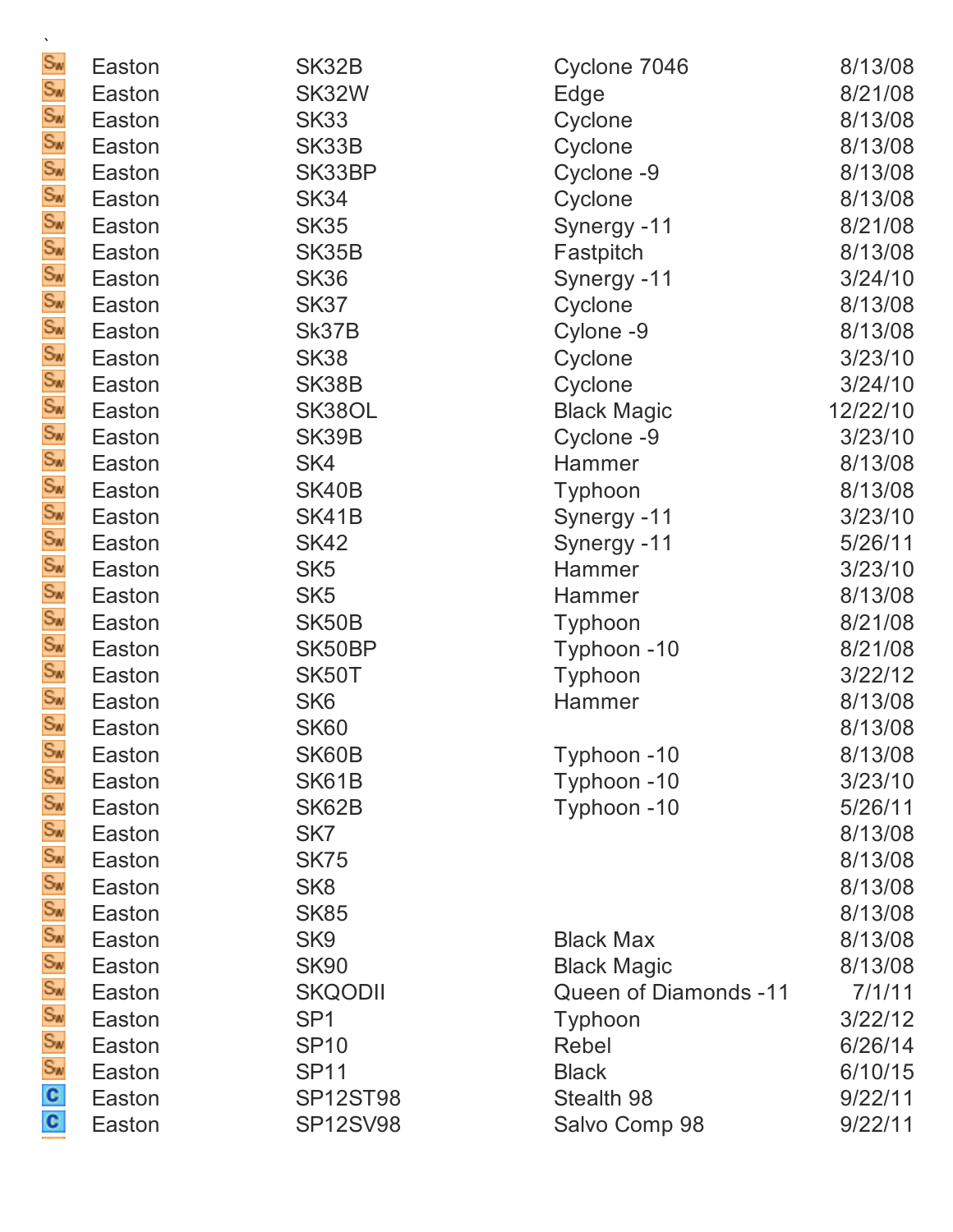| $\mathbf{v}$                          |        |                      |                        |          |
|---------------------------------------|--------|----------------------|------------------------|----------|
| $S_{\text{N}}$                        | Easton | SP12SVC              | Salvo CXN 98           | 12/5/11  |
| $M_V$                                 | Easton | SP12SVM              | Salvo Multi-Wall 98    | 9/22/11  |
| $S_{\nu}$                             | Easton | SP <sub>12</sub> SVS | Salvo Scandium 98      | 9/22/11  |
|                                       | Easton | <b>SP12SY98</b>      | Synergy 98             | 9/22/11  |
|                                       | Easton | SP12SY98H            | Synergy 98 Helmer      | 9/22/11  |
|                                       | Easton | SP13B3.0             | <b>B3.0</b>            | 12/19/12 |
|                                       | Easton | SP <sub>13</sub> CY  | Cyclone                | 6/19/12  |
|                                       | Easton | SP13HM               | Hammer                 | 6/19/12  |
| လိမ္းကို ေတြ ေတြ ေ                    | Easton | SP13L4.0             | L4.0                   | 12/19/12 |
|                                       | Easton | SP13L6.0             | L6.0                   | 12/19/12 |
|                                       | Easton | <b>SP13L7</b>        | L7.0                   | 9/6/12   |
|                                       | Easton | <b>SP13L8</b>        | L8.0                   | 9/6/12   |
|                                       | Easton | <b>SP13L9</b>        | L9.0                   | 9/6/12   |
|                                       | Easton | SP <sub>13RX</sub>   | Reflex                 | 6/19/12  |
|                                       | Easton | <b>SP13S1</b>        | S <sub>1</sub>         | 9/6/12   |
|                                       | Easton | <b>SP13S2</b>        | S <sub>2</sub>         | 9/6/12   |
| 0000000000                            | Easton | <b>SP13X2</b>        | XL2                    | 9/6/12   |
|                                       | Easton | <b>SP14B3</b>        | <b>B3.0</b>            | 10/23/13 |
|                                       | Easton | <b>SP14B4</b>        | <b>B4.0</b>            | 10/23/13 |
|                                       | Easton | SP <sub>14</sub> BX  | <b>BX.0</b>            | 11/20/14 |
|                                       | Easton | <b>SP14L3</b>        | L3.0                   | 10/23/13 |
|                                       | Easton | <b>SP14L4</b>        | L4.0                   | 10/23/13 |
|                                       | Easton | SP14L4C              | L4.0 C                 | 5/8/14   |
|                                       | Easton | SP14L4US             | <b>L4.0 US</b>         | 5/8/14   |
|                                       | Easton | <b>SP14L6</b>        | L6.0                   | 10/23/13 |
| C                                     | Easton | SP14LX               | LX.0                   | 10/23/13 |
| Sw                                    | Easton | SP14S300             | S300                   | 7/2/13   |
| Sw                                    | Easton | <b>SP14S50</b>       | <b>S50</b>             | 7/2/13   |
|                                       | Easton | SP14S500             | S500                   | 7/2/13   |
| S <sub>w</sub><br>S <sub>w</sub><br>C | Easton | <b>SP14S51</b>       | S <sub>51</sub>        | 1/21/16  |
|                                       | Easton | <b>SP14S52</b>       | <b>S52</b>             | 1/21/16  |
|                                       | Easton | SP15BBA              | <b>RP Baker Bal</b>    | 11/20/14 |
|                                       | Easton | SP15BWA              | RP Wegman Load         | 11/20/14 |
|                                       | Easton | SP15MBA              | Mako Torq Helmer Balan | 3/26/15  |
|                                       | Easton | SP15MKA              | Mako Real Tree Loaded  | 3/26/15  |
|                                       | Easton | SP15MLA              | Mako Torq Helmer Load  | 3/26/15  |
|                                       | Easton | SP15SKA              | RP Kirby Load          | 11/20/14 |
| a a a a a a a a                       | Easton | SP15SPCAU            | <b>SPC</b>             | 11/20/14 |
|                                       | Easton | SP15SSTEA            | <b>SIS Team Lded</b>   | 5/2/16   |
|                                       | Easton | SP15SVA              | Salvo Load             | 11/20/14 |
|                                       | Easton | SP15SVAU             | Salvo Bal              | 11/20/14 |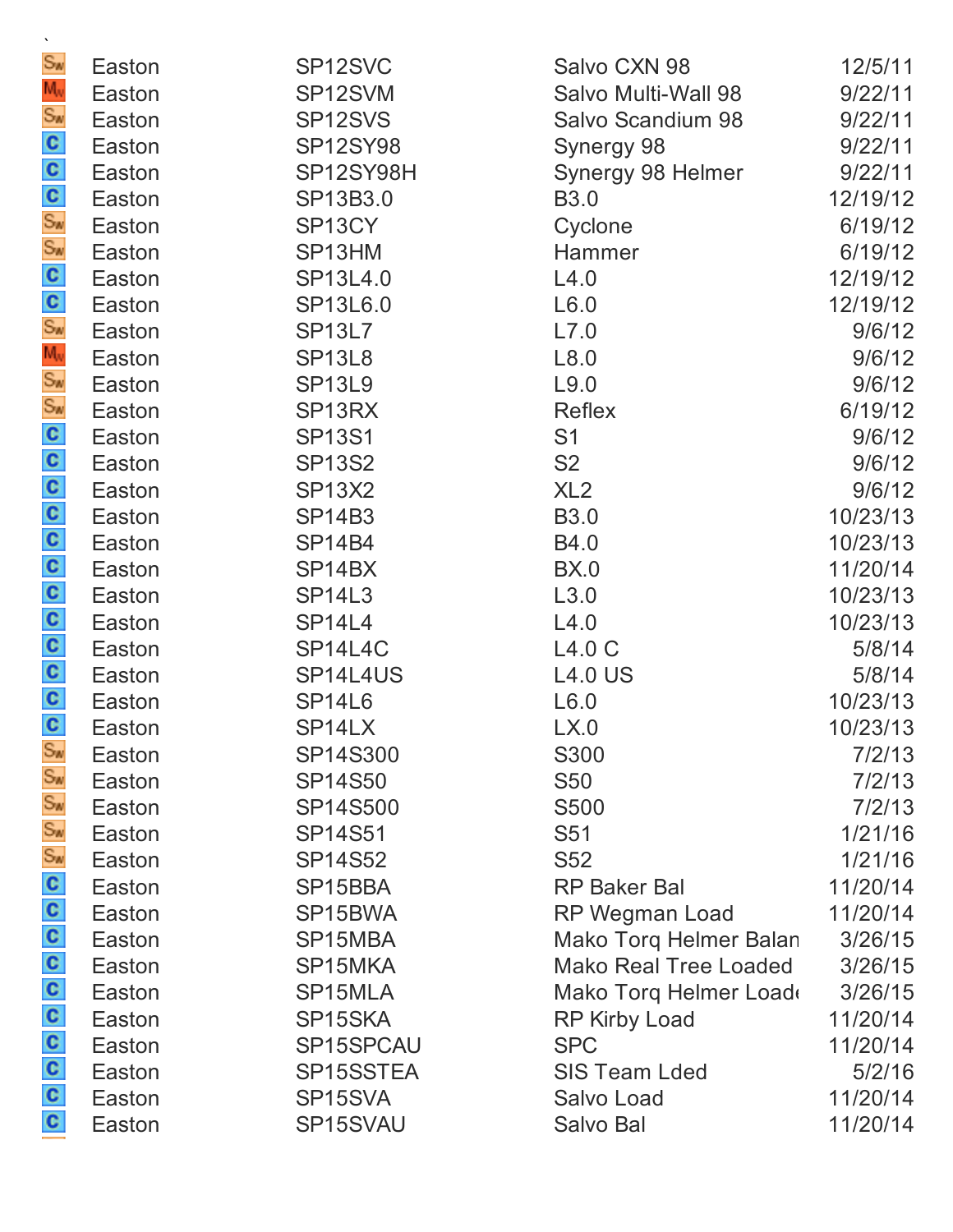| Sw                                                            | Easton | SP <sub>15</sub> SV <sub>S</sub> | Salvo Bal                    | 11/20/14 |
|---------------------------------------------------------------|--------|----------------------------------|------------------------------|----------|
|                                                               | Easton | SP16BBA                          | <b>Bryson Baker Balanced</b> | 1/21/16  |
|                                                               | Easton | SP16BHA                          | Mako Torq Helmer Load        | 1/21/16  |
|                                                               | Easton | SP16BHFXA                        | <b>Helmer Flex</b>           | 5/2/16   |
|                                                               | Easton | SP16BSUA                         | <b>Bomb Squad LB Loaded</b>  | 1/21/16  |
| စ္ ျဖစ္ ေျပာပါတယ္ ေနာင္း ေျပာပါတယ္။ ေျပာပါတယ္                 | Easton | SP16BWA                          | <b>Brian Wegman Loaded</b>   | 1/21/16  |
|                                                               | Easton | SP16MBA                          | <b>Mako Torq Balanced</b>    | 1/21/16  |
|                                                               | Easton | SP16MLA                          | <b>Mako Torq Loaded</b>      | 1/21/16  |
|                                                               | Easton | SP16RKA                          | Reckoning                    | 5/2/16   |
|                                                               | Easton | SP16RKUA                         | Reckoning                    | 5/2/16   |
|                                                               | Easton | SP16S300                         | S300                         | 1/21/16  |
|                                                               | Easton | <b>SP16S50</b>                   | <b>S50</b>                   | 1/21/16  |
|                                                               | Easton | SP16S500                         | <b>S500</b>                  | 1/21/16  |
|                                                               | Easton | SP16SKA                          | <b>Scott Kirby Loaded</b>    | 1/21/16  |
|                                                               | Easton | SP17BBA                          | <b>Baker Flex</b>            | 10/27/16 |
|                                                               | Easton | SP17BHA                          | <b>Helmer Load ASA</b>       | 1/16/17  |
|                                                               | Easton | SP17BWA                          | Wegman Load ASA              | 10/27/16 |
|                                                               | Easton | SP17HM                           | Hammer                       | 5/21/19  |
|                                                               | Easton | SP17R1ACAD                       | <b>RONIN 1PC</b>             | 10/27/16 |
|                                                               | Easton | SP17R1UA                         | <b>RONIN 1PC</b>             | 10/27/16 |
|                                                               | Easton | SP17R2UA                         | <b>RONIN 2PC</b>             | 10/27/16 |
|                                                               | Easton | SP17RAFGLUA                      | Ronin 1 pc                   | 1/17/17  |
|                                                               | Easton | SP17RAUA                         | Ronin 1 PC Alloy             | 1/17/17  |
|                                                               | Easton | SP17RB                           | Rebel                        | 5/22/18  |
|                                                               | Easton | SP17RV                           | <b>Rival</b>                 | 5/21/19  |
| C                                                             | Easton | SP18AUTW                         | Autism                       | 4/19/18  |
|                                                               | Easton | SP18BHA                          | <b>Helmer Blueline</b>       | 6/15/18  |
|                                                               | Easton | SP18BHBB                         | <b>Helmer Border Battle</b>  | 4/19/18  |
|                                                               | Easton | SP <sub>18</sub> GH              | Ghost                        | 8/22/17  |
| $\frac{5}{80}$ o o o o o                                      | Easton | <b>SP18GH12</b>                  | Ghost                        | 2/12/18  |
|                                                               | Easton | SP18R1L                          | Ronin 1pc Loaded             | 2/12/18  |
|                                                               | Easton | SP18R1UA                         | Ronin Flex 1pc               | 2/12/18  |
|                                                               | Easton | SP18R2UA                         | Ronin Flex 2pc               | 2/12/18  |
|                                                               | Easton | SP18RAUA                         | Ronin ATAC                   | 2/12/18  |
|                                                               | Easton | SP18TCA                          | <b>Travis Clark</b>          | 4/19/18  |
|                                                               | Easton | SP19AUTA                         | Autisim                      | 6/23/21  |
|                                                               | Easton | SP <sub>19</sub> BOO             | <b>BOO</b>                   | 1/6/21   |
| $\frac{1}{2}$ o $\frac{1}{2}$ o $\frac{1}{2}$ o $\frac{1}{2}$ | Easton | SP <sub>19</sub> GH              | Ghost 2                      | 4/17/19  |
|                                                               | Easton | SP20GHRES                        | <b>Ghost Resmondo</b>        | 10/23/20 |
|                                                               | Easton | <b>SP20USA125</b>                | Patriotic                    | 4/1/21   |
|                                                               | Easton | <b>SP20USA135</b>                | Patriotic                    | 4/23/21  |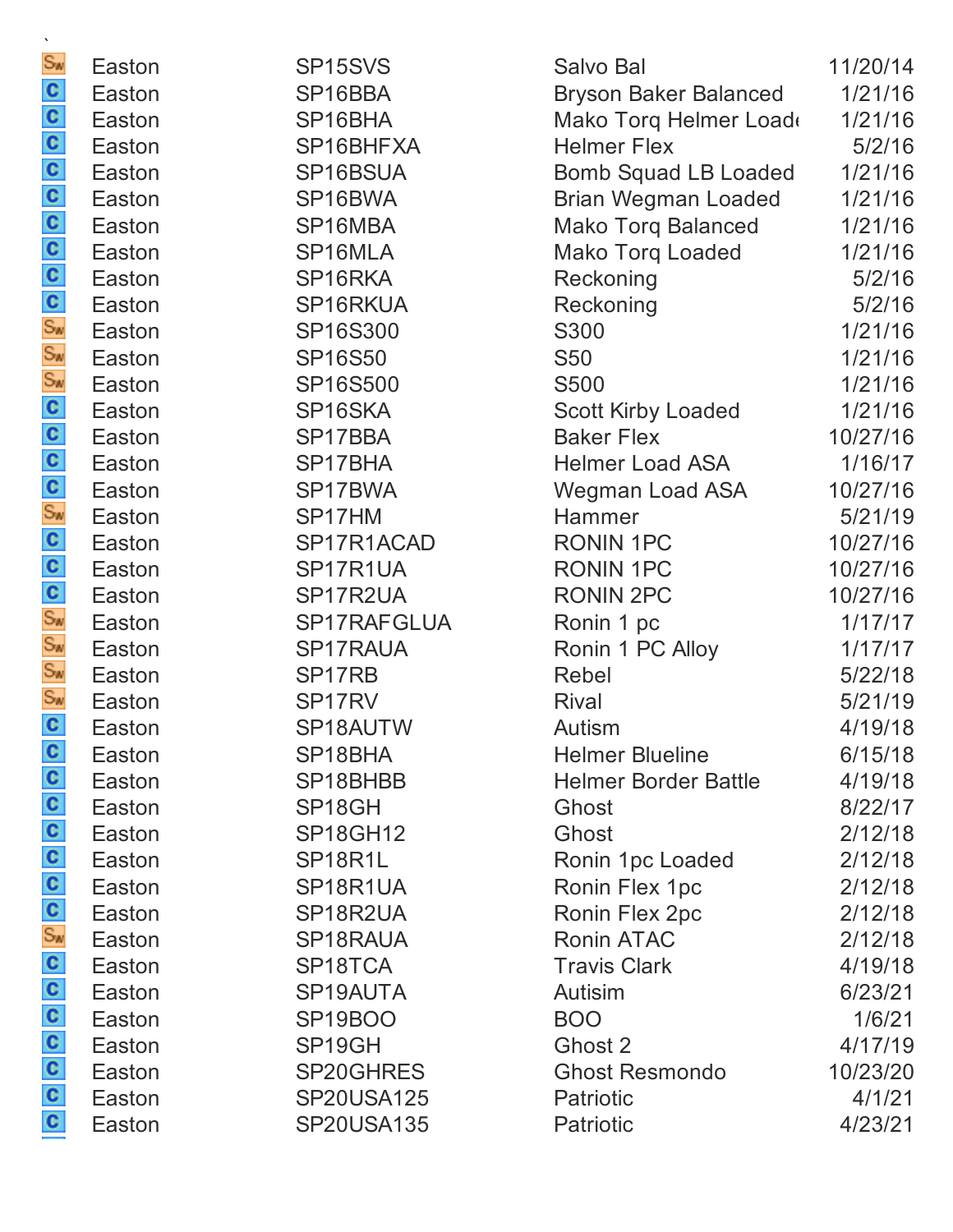| $\mathcal{N}$<br>$\mathbf{c}$         | Easton           | SP21GHRWB          | <b>Ghost RWB</b>                | 6/23/21  |
|---------------------------------------|------------------|--------------------|---------------------------------|----------|
| C                                     | Easton           | SP21GHSAL          | <b>Ghost Salvo</b>              | 6/23/21  |
| Sw<br>Sw                              | <b>Easton</b>    | SP21HM             | <b>Hammer</b>                   |          |
|                                       | Easton           | SP21RA1            | Ronin 1pc                       | 2/4/20   |
|                                       | Easton           | <b>SP21RF1</b>     | Ronin Flex 1pc                  | 2/4/20   |
|                                       | Easton           | <b>SP21RF2</b>     | Ronin Flex 2pc                  | 2/4/20   |
|                                       | Easton           | SP21RV             | <b>Rival Allow</b>              | 6/23/21  |
|                                       | Easton           | SP21ZAPL           | <b>Ghost ZAP</b>                | 6/23/21  |
|                                       | Easton           | SP <sub>9</sub>    | Hammer                          | 4/9/12   |
|                                       | Easton           | SPP <sub>9</sub>   |                                 | 8/13/08  |
|                                       | Easton           | SRV1               | <b>Synergy Reveal</b>           | 10/10/08 |
|                                       | Easton           | SRV15B             | Synge                           | 12/22/10 |
|                                       | Easton           | SRV1B              | Clarity -10                     | 10/10/08 |
|                                       | Easton           | SRV <sub>2</sub>   | <b>Synergy Reveal BH</b>        | 10/10/08 |
|                                       | Easton           | SRV2B              |                                 | 10/7/08  |
|                                       | Easton           | SRV <sub>2</sub> B |                                 | 8/20/08  |
|                                       | Easton           | SRV <sub>3</sub>   | Synergy                         | 12/7/09  |
|                                       | Easton           | SRV31              | <b>Synergy BH</b>               | 12/22/10 |
|                                       | Easton           | SRV3B              |                                 | 10/7/08  |
| ၀ ၀ ၀ ၀ ၀ ၀ ၀ ၀ ၀ ၀ ၀ ၀ ၀ ၀ ૪ ၀ ၀ ၀ ၀ | Easton           | SRV3B              | <b>Synergy Clarity -8</b>       | 10/10/08 |
|                                       | Easton           | SRV4               | Synergy                         | 1/13/10  |
|                                       | Easton           | SRV4B              | Synergy                         | 10/13/09 |
|                                       | Easton           | SRV <sub>5</sub>   | Salvo                           | 3/23/10  |
|                                       | Easton           | <b>SRV51</b>       | <b>EOS</b>                      | 8/8/11   |
|                                       | Easton           | SRV <sub>5</sub> B | Synergy                         | 2/24/10  |
|                                       | Easton           | SRV6B              | Synge                           | 12/7/09  |
| $\frac{c}{M_v}$                       | Easton           | SRV6BH             | Synergy                         | 12/22/10 |
|                                       | Easton           | SRX1-C             | <b>Reflex Ultra C-Core Schu</b> | 8/21/08  |
| $M_{\rm W}$                           | Easton           | <b>SRX100-C</b>    | <b>Reflex C-Core</b>            | 8/21/08  |
| $M_{\rm W}$<br>$M_{N}$                | Easton           | SRX100-CBX         | <b>Reflex C-Core</b>            | 8/13/08  |
| $M_{\rm W}$                           | Easton           | <b>SRX100-CX</b>   | <b>Reflex C-Core</b>            | 8/13/08  |
| $M_{N}$                               | Easton           | SRX2-C             |                                 | 8/21/08  |
| $M_{\rm W}$                           | Easton           | SRX2DS             | <b>Reflex Ultra Dan</b>         | 8/21/08  |
| $M_{\rm W}$                           | Easton           | SRX2SC<br>SRX4     | Reflex Ultra-Sheila Douty       | 8/13/08  |
| $M_{\nu}$                             | Easton           |                    |                                 | 8/13/08  |
| $M_{\rm W}$                           | Easton<br>Easton | SRX4B              | <b>Reflex Dan Schuck</b>        | 8/13/08  |
| $M_{\rm W}$                           |                  | SRX9DS             | <b>Reflex Dan Schuck</b>        | 8/13/08  |
| $M_{N}$                               | Easton<br>Easton | SRX9DSX            | <b>Refelx Gold</b>              | 8/13/08  |
| $M_{\rm W}$                           |                  | SRX9G              |                                 | 8/13/08  |
| $M_{\rm w}$                           | Easton           | SRX9G              | <b>Reflex Todd Joerling</b>     | 8/13/08  |
|                                       | Easton           | SRX9GX             | <b>Reflex Todd Joerling</b>     | 8/13/08  |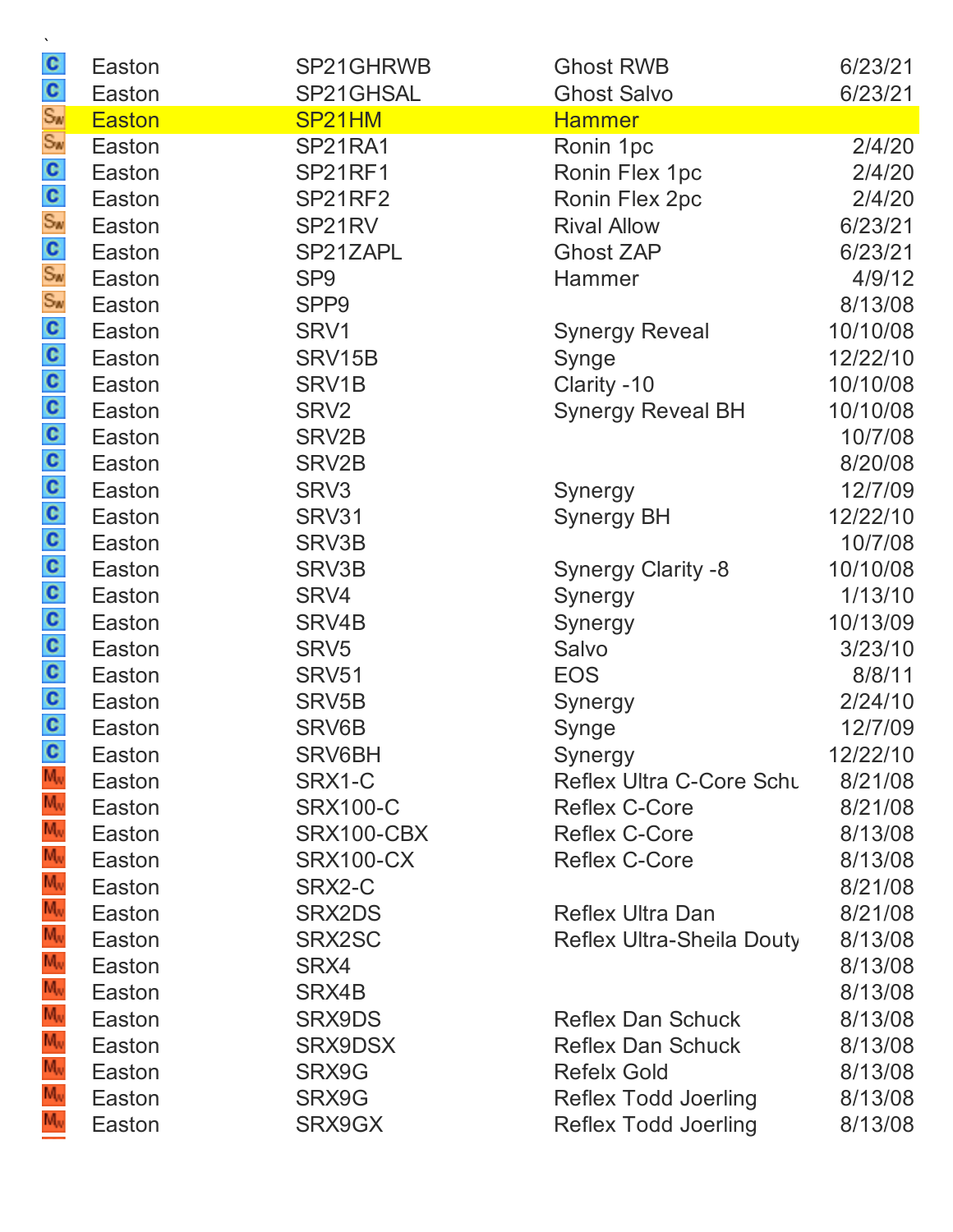| $\mathbf{v}$                            |        |                     |                               |          |
|-----------------------------------------|--------|---------------------|-------------------------------|----------|
| $M_{\rm W}$                             | Easton | SRX9SC              | <b>Reflex Sheila Cornell</b>  | 8/13/08  |
| ် လီ ပေးပြပြပြပြင်း တို့ တို့ တို့ တို့ | Easton | SSR <sub>1</sub>    | <b>Stealth Reveal</b>         | 10/10/08 |
|                                         | Easton | SSR <sub>1</sub> B  |                               | 8/20/08  |
|                                         | Easton | SSR <sub>1</sub> B  | <b>Stealth Clarity -10</b>    | 10/10/08 |
|                                         | Easton | SSR <sub>2</sub>    | <b>Stealth</b>                | 1/13/10  |
|                                         | Easton | SSR <sub>2</sub> B  | <b>Stealth Clarity -9</b>     | 10/10/08 |
|                                         | Easton | SSR <sub>3</sub> B  | <b>Stealth</b>                | 10/13/09 |
|                                         | Easton | SSR4                | <b>Stealth</b>                | 12/22/10 |
|                                         | Easton | SSR4B               | <b>Stealth</b>                | 1/13/10  |
|                                         | Easton | SSRV <sub>2</sub>   | <b>Stealth</b>                | 3/24/10  |
|                                         | Easton | SST <sub>1</sub>    |                               | 8/21/08  |
|                                         | Easton | SST <sub>1</sub> B  |                               | 8/21/08  |
|                                         | Easton | SST <sub>3</sub>    | <b>Stealth</b>                | 8/21/08  |
|                                         | Easton | SST <sub>3</sub> B  | <b>Stealth</b>                | 8/21/08  |
|                                         | Easton | SST <sub>6</sub>    | <b>Stealth CNT</b>            | 8/21/08  |
|                                         | Easton | SST6B               | <b>STEALTH CNT Fast Pitcl</b> | 8/21/08  |
|                                         | Easton | SST9B               | <b>Stealth CNT FP</b>         | 3/24/10  |
| Sw<br>Sw<br>Sw<br>Sw                    | Easton | SSV1                | <b>SV12-65 Flex</b>           | 8/21/08  |
|                                         | Easton | SSV <sub>1</sub> B  | SV12-65 Flex -11.5            | 8/13/08  |
|                                         | Easton | SSV <sub>2</sub>    | <b>SV12 Ozone Power</b>       | 3/24/10  |
|                                         | Easton | SSV <sub>2</sub> B  | SV12 Ozone Power -11.5        | 3/24/10  |
| $M_{\rm W}$                             | Easton | ST <sub>1</sub> -Z  | <b>Connexion Z-Core</b>       | 8/13/08  |
| Mw<br>Sw<br>Sw                          | Easton | ST1-ZB              | <b>Connexion Z-Core</b>       | 8/13/08  |
|                                         | Easton | <b>ST10</b>         | ConneXion                     | 8/21/08  |
|                                         | Easton | <b>ST100ZB</b>      |                               | 8/13/08  |
| $S_{W}$                                 | Easton | <b>ST110B</b>       |                               | 8/21/08  |
| $S_{\text{W}}$                          | Easton | <b>ST115</b>        |                               | 8/13/08  |
| $M_{N}$                                 | Easton | ST <sub>2</sub> -Z  |                               | 8/13/08  |
|                                         | Easton | ST <sub>2</sub> -ZB |                               | 8/13/08  |
| បិសិសិសិសិសិសិ                          | Easton | <b>ST200B</b>       | <b>CXN</b>                    | 8/21/08  |
|                                         | Easton | <b>ST250B</b>       | <b>CXN COMP Fast Pitch</b>    | 8/21/08  |
|                                         | Easton | <b>ST260</b>        | Quantum Sc900 CxN             | 8/21/08  |
|                                         | Easton | <b>ST260B</b>       | Quantum Sc900 CxN -11         | 8/13/08  |
|                                         | Easton | ST <sub>3</sub>     |                               | 8/21/08  |
|                                         | Easton | ST <sub>3</sub> -B  |                               | 8/21/08  |
|                                         | Easton | <b>ST300</b>        | <b>CXN</b>                    | 8/21/08  |
|                                         | Easton | ST360 Redline SMU   |                               | 8/13/08  |
| $M_{\rm W}$                             | Easton | ST5-Z               |                               | 8/13/08  |
| M <sub>v</sub><br>Sw                    | Easton | ST5-ZB              |                               | 8/13/08  |
|                                         | Easton | ST <sub>6</sub> B   |                               | 8/21/08  |
| $M_{\nu}$                               | Easton | ST7-Z               | ConneXion Z-Core Sc77         | 8/13/08  |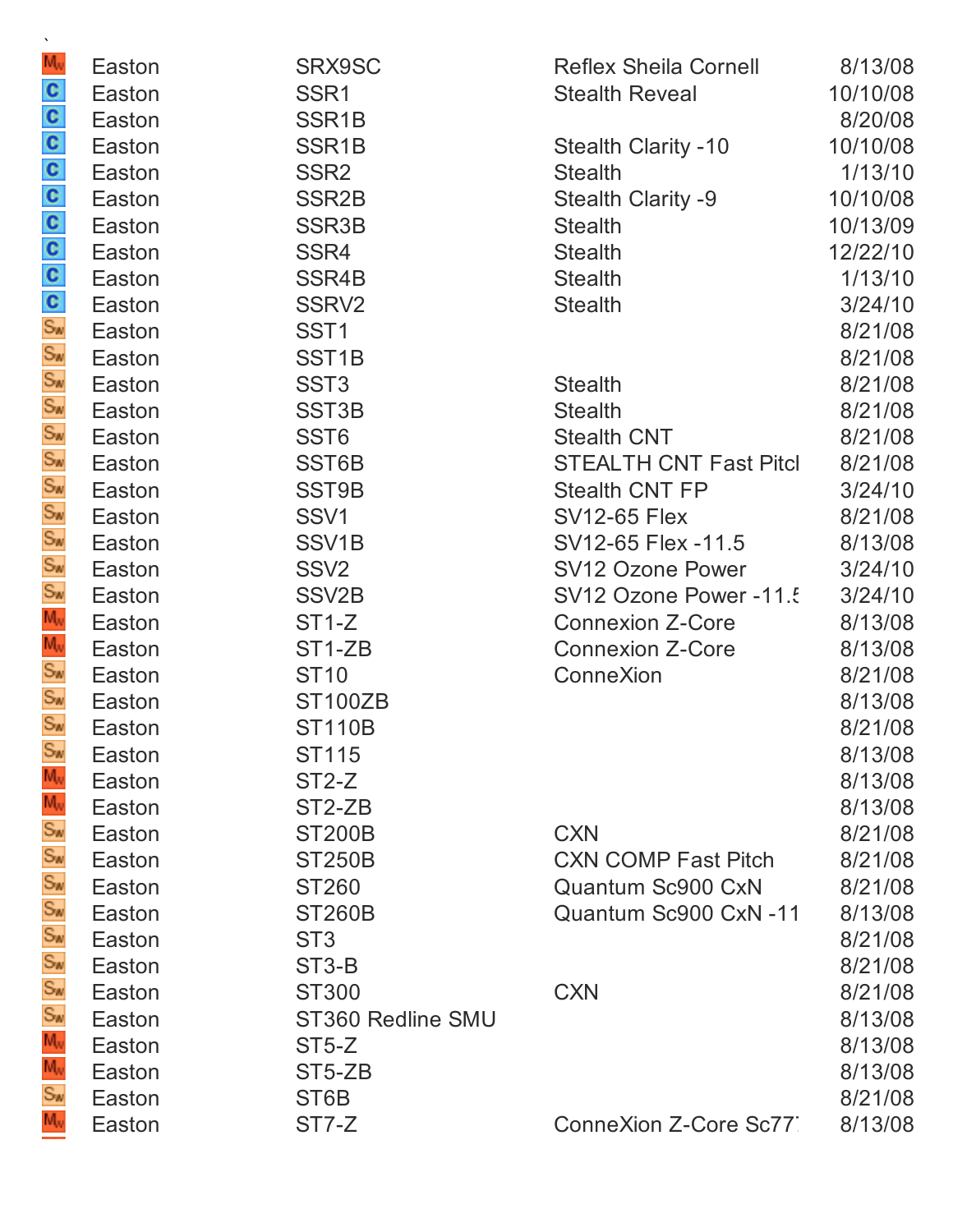| $\mathbf{v}$                 |                  |                   |                        |                    |
|------------------------------|------------------|-------------------|------------------------|--------------------|
| M <sub>w</sub><br>$M_V$      | Easton           | ST7-ZB            | <b>ConneXion Sc777</b> | 8/13/08            |
| M <sub>v</sub>               | Easton           | ST8-Z             |                        | 8/13/08<br>8/13/08 |
| $M_V$                        | Easton<br>Easton | ST8-ZB<br>STS1    | <b>Tri-Shell</b>       | 8/13/08            |
| $\overline{M_{\nu}}$         | Easton           | STS <sub>2</sub>  | <b>Tri-Shell</b>       | 8/13/08            |
|                              | Easton           | STS <sub>3</sub>  | <b>Tri-Shell</b>       | 8/13/08            |
| $M_v$<br>$M_v$<br>$M_v$      | Easton           | STS4              | <b>Tri-Shell</b>       | 8/13/08            |
|                              | Easton           | STS5-B            | <b>Tri-Shell</b>       | 8/13/08            |
|                              | Easton           | STS <sub>6</sub>  | <b>Tri-Shell</b>       | 8/13/08            |
|                              | Easton           | STS7B             |                        | 8/21/08            |
|                              | Easton           | SV <sub>1</sub>   | V12-100 Flex           | 8/13/08            |
|                              | Easton           | SV <sub>1</sub> B | V12-100 Flex -12.5     | 8/13/08            |
|                              | Easton           | SV <sub>2</sub>   | V12 Ozone Power        | 3/24/10            |
|                              | Easton           | SV22EXT           | <b>SV22 Extended</b>   | 9/14/11            |
|                              | Easton           | SV <sub>2</sub> B | V12 Ozone Power -12.5  | 3/24/10            |
|                              | Easton           | SV <sub>3</sub>   | <b>Rival</b>           | 3/23/10            |
|                              | Easton           | <b>SX10</b>       |                        | 8/13/08            |
|                              | Easton           | <b>SX100</b>      |                        | 8/21/08            |
|                              | Easton           | SX10T             |                        | 8/21/08            |
|                              | Easton           | <b>SX18</b>       |                        | 8/21/08            |
|                              | Easton           | SX <sub>1</sub> T |                        | 8/21/08            |
|                              | Easton           | SX <sub>2</sub>   |                        | 8/21/08            |
| ぎょうようようようよう                  | Easton           | <b>SX20</b>       |                        | 8/13/08            |
|                              | Easton           | <b>SX24</b>       | React 24               | 8/13/08            |
|                              | Easton           | <b>SX30</b>       |                        | 8/13/08            |
| $S_{W}$                      | Easton           | <b>SX35</b>       |                        | 8/13/08            |
|                              | Easton           | <b>SX380</b>      | Connexion              | 3/22/12            |
|                              | Easton           | <b>SX40</b>       | Reflex 7050            | 8/13/08            |
|                              | Easton           | SX40B             | <b>Reflex 7050</b>     | 8/21/08            |
|                              | Easton           | SX45BP            | Rampage                | 8/13/08            |
|                              | Easton           | <b>SX50</b>       | React 50               | 8/13/08            |
|                              | Easton           | <b>SX50</b>       | Reflex                 | 8/13/08            |
|                              | Easton           | SX50B             |                        | 8/13/08            |
|                              | Easton           | <b>SX51</b>       | <b>Black Magic</b>     | 8/13/08            |
|                              | Easton           | SX51B             | <b>Reflex</b>          | 8/21/08            |
| ាងស្រីលីសីសីសីសីសីសីសីសីសីសី | Easton           | <b>SX55</b>       | React 55               | 8/13/08            |
|                              | Easton           | <b>SX56</b>       | <b>Black Magic</b>     | 8/13/08            |
|                              | Easton           | <b>SX60</b>       | <b>Reflex</b>          | 8/13/08            |
|                              | Easton           | SX60B             | <b>Reflex -11.5</b>    | 8/13/08            |
|                              | Easton           | SX65B             | Rampage -11.5          | 8/13/08            |
| $S_{\text{W}}$               | Easton           | SX66B             | Mystique -11.5         | 3/24/10            |
|                              |                  |                   |                        |                    |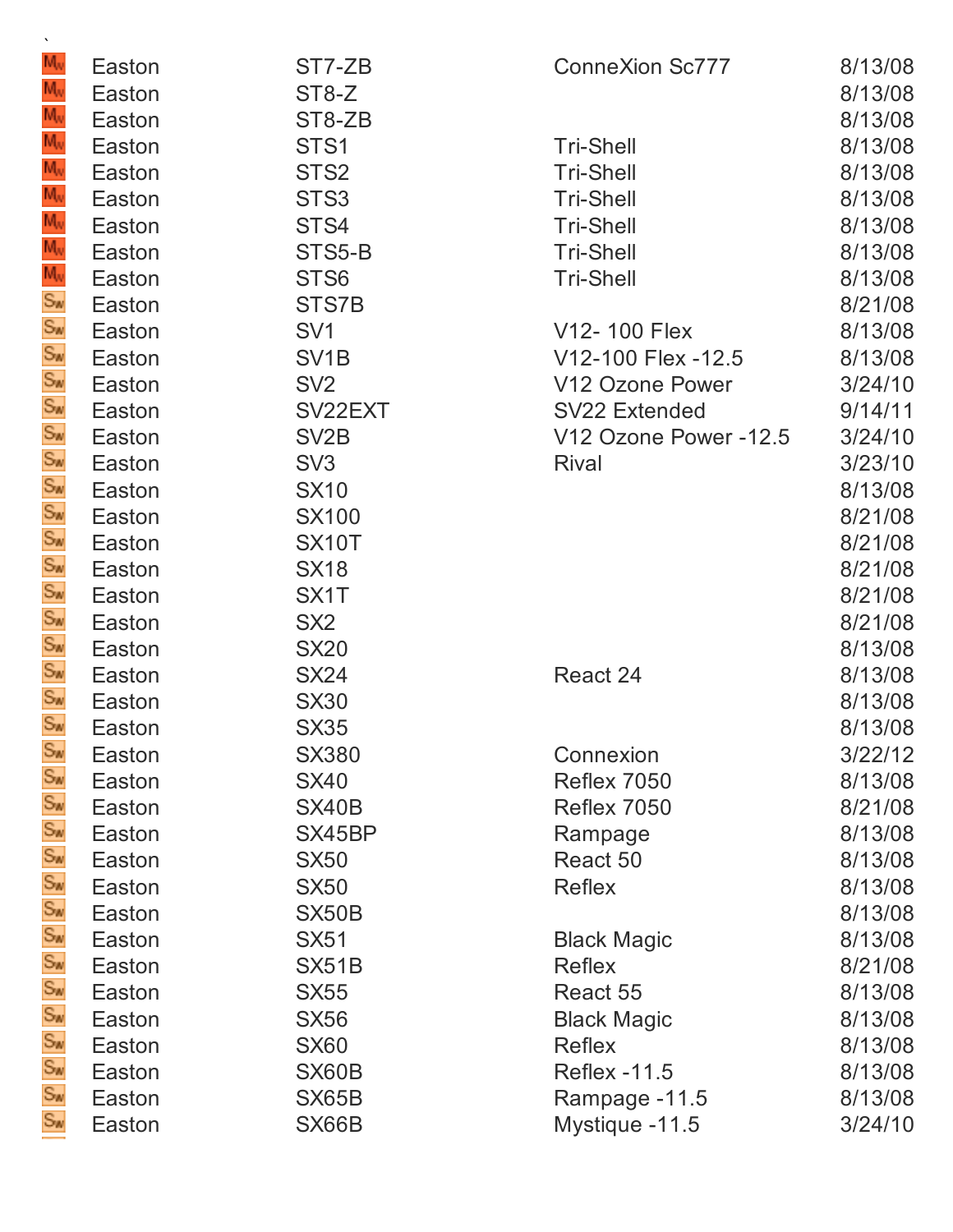| $\mathbf{v}$               |        |                    |                             |          |
|----------------------------|--------|--------------------|-----------------------------|----------|
| $S_{\text{W}}$             | Easton | SX67B              | Mystique -11.5              | 5/26/11  |
| Sw                         | Easton | SX7                |                             | 8/21/08  |
| Sw<br>Sw                   | Easton | <b>SX70</b>        | <b>Reflex</b>               | 8/13/08  |
|                            | Easton | SX70B              | Reflex -12                  | 8/13/08  |
|                            | Easton | <b>SX71</b>        |                             | 8/13/08  |
|                            | Easton | <b>SX71</b>        | <b>Reflex</b>               | 3/23/10  |
|                            | Easton | <b>SX72</b>        | <b>Reflex</b>               | 5/26/11  |
|                            | Easton | <b>SX75</b>        | Redline                     | 12/22/10 |
|                            | Easton | <b>SX80-C</b>      | C-Core                      | 8/13/08  |
|                            | Easton | SX80B              | Reflex -12                  | 3/24/10  |
|                            | Easton | <b>SX81</b>        |                             | 8/13/08  |
|                            | Easton | SX81B              | Reflex -12                  | 3/23/10  |
|                            | Easton | SX82B              | Atmos-12                    | 5/26/11  |
|                            | Easton | <b>SX91</b>        |                             | 8/13/08  |
|                            | Easton | <b>SX95</b>        |                             | 8/13/08  |
|                            | Easton | <b>SX95</b>        | React 95                    | 8/13/08  |
|                            | Easton | SZ <sub>1</sub> -C | <b>Redline C-Core</b>       | 8/13/08  |
|                            | Easton | SZ1-CB             | <b>Redline C-Core</b>       | 8/13/08  |
|                            | Easton | <b>SZ10</b>        |                             | 8/13/08  |
|                            | Easton | SZ100              | Rebel                       | 8/13/08  |
| ああああああああああるききあある           | Easton | <b>SZ100B</b>      | <b>Fast Pitch Rebel -12</b> | 8/13/08  |
|                            | Easton | <b>SZ11</b>        | Redline 11                  | 8/21/08  |
| Sw<br>Sw<br>Sw             | Easton | <b>SZ110B</b>      | Impact -12.5                | 8/13/08  |
|                            | Easton | SZ111              | Hyperlaunch                 | 12/22/10 |
|                            | Easton | <b>SZ20B</b>       | Redline C500                | 8/13/08  |
| $S_{W}$                    | Easton | SZ3                | <b>Redline Sunbelt</b>      | 8/13/08  |
| $S_{\text{W}}$             | Easton | SZ4                | <b>Redline USA</b>          | 8/13/08  |
| Mw<br>9 Mw<br>9 Mw<br>9 Mw | Easton | $SZ5-Z$            | <b>Redline Z-Core</b>       | 8/13/08  |
|                            | Easton | $SZ5-ZB$           | <b>Redline Z-Core</b>       | 8/13/08  |
|                            | Easton | SZ6-T              | <b>Ti-Core</b>              | 8/13/08  |
|                            | Easton | SZ <sub>7</sub>    | <b>Redline Sunbelt</b>      | 8/13/08  |
|                            | Easton | <b>SZ70-Z</b>      |                             | 8/13/08  |
|                            | Easton | SZ70-ZB            |                             | 8/13/08  |
|                            | Easton | <b>SZ700</b>       | Triple 7 SP                 | 8/21/08  |
| Sw<br>Mw<br>Sw<br>Sw<br>Sw | Easton | <b>SZ700B</b>      | Triple 7 FP                 | 8/21/08  |
|                            | Easton | <b>SZ71-Z</b>      | Z-Core Sc777                | 8/13/08  |
|                            | Easton | SZ71-ZB            | Z-Core Sc777                | 8/13/08  |
|                            | Easton | SZ73-ZB            | Z-Corej                     | 8/13/08  |
|                            | Easton | <b>SZ77</b>        |                             | 8/13/08  |
|                            | Easton | <b>SZ77-B</b>      |                             | 8/13/08  |
| $M_{\rm W}$                | Easton | SZ8-C              | <b>Redline C-Core</b>       | 8/21/08  |
|                            |        |                    |                             |          |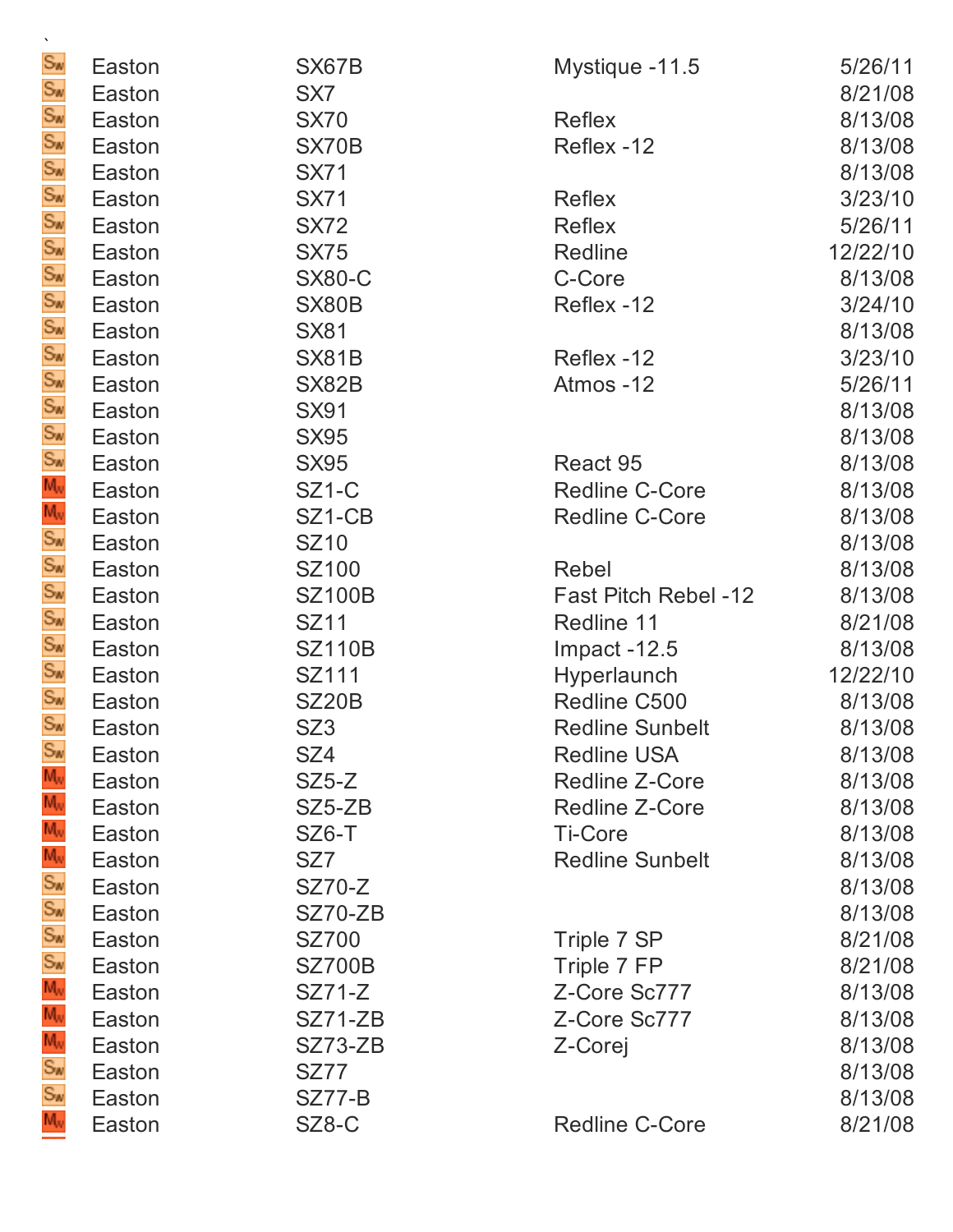| $M_{\nu}$            | Easton | SZ8-CB          | <b>Redline C-Core</b> | 8/13/08 |
|----------------------|--------|-----------------|-----------------------|---------|
| Sw<br>Sw<br>Sw       | Easton | <b>SZ800</b>    |                       | 8/21/08 |
|                      | Easton | <b>SZ800-B</b>  |                       | 8/21/08 |
|                      | Easton | SZ810           | Havoc                 | 8/13/08 |
| $S_{\mathbf{w}}$     | Easton | <b>SZ810B</b>   | Havoc                 | 8/21/08 |
| Sw<br>Sw             | Easton | <b>SZ87</b>     | Triple 7 Sc777        | 8/21/08 |
|                      | Easton | SZ87B           | Triple 7 Sc777        | 8/21/08 |
|                      | Easton | SZ <sub>9</sub> |                       | 8/21/08 |
| Sw<br>Sw<br>Sw<br>Sw | Easton | SZ9-B           | Rebel                 | 8/13/08 |
|                      | Easton | <b>SZ900</b>    | Havoc                 | 8/13/08 |
|                      | Easton | <b>SZ900B</b>   | Havoc                 | 8/13/08 |
|                      | Easton | <b>SZ910B</b>   | Havoc                 | 8/13/08 |
|                      |        |                 |                       |         |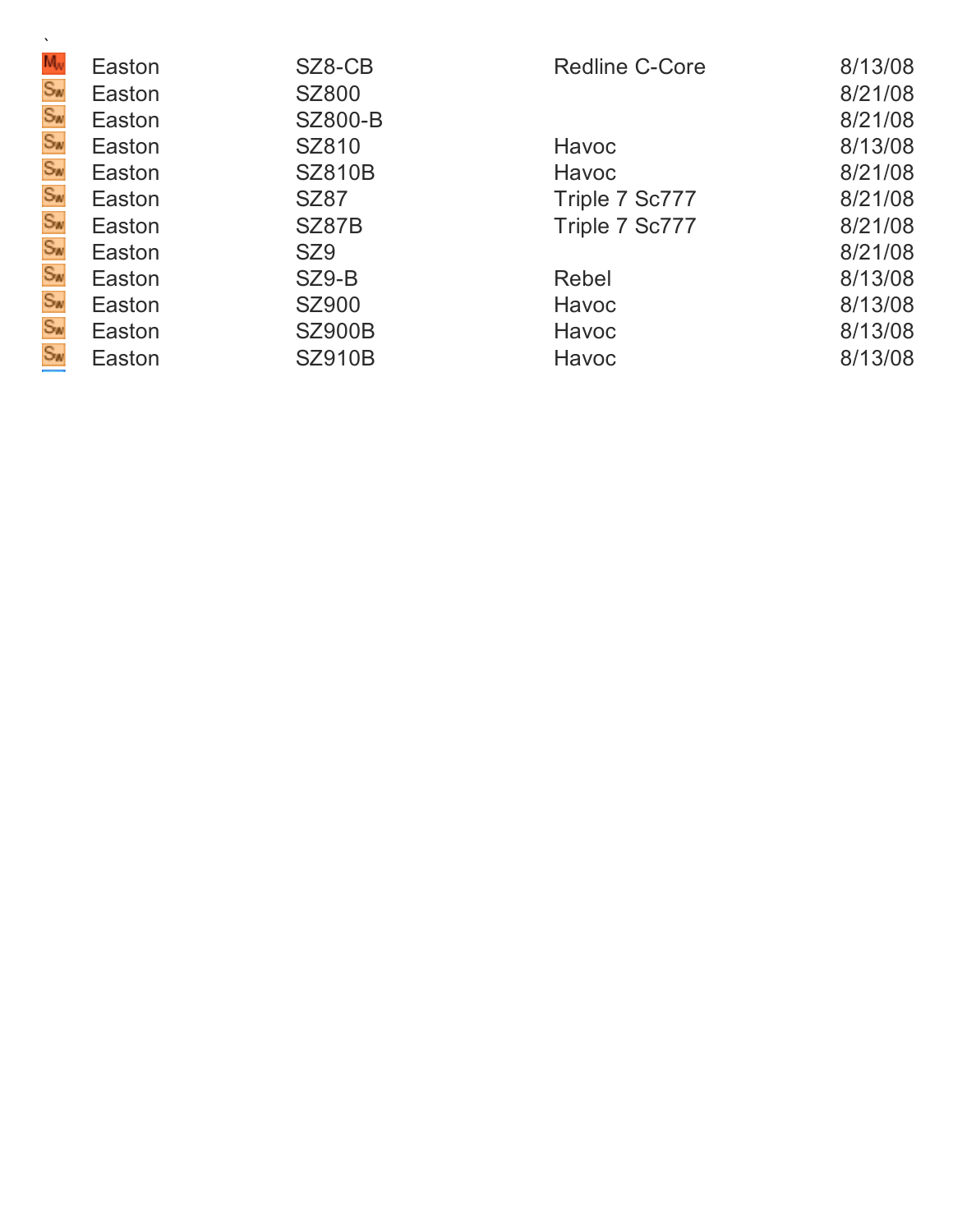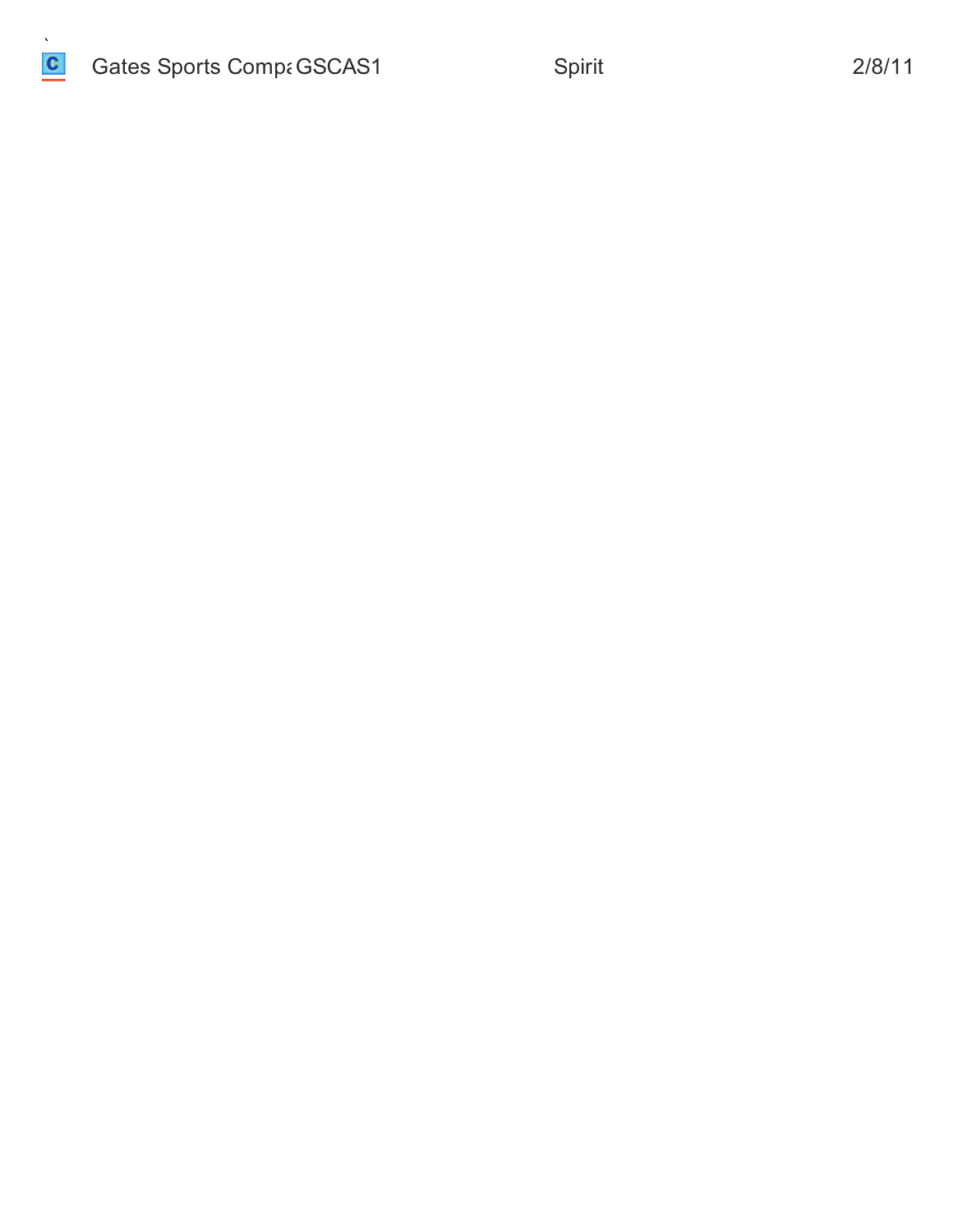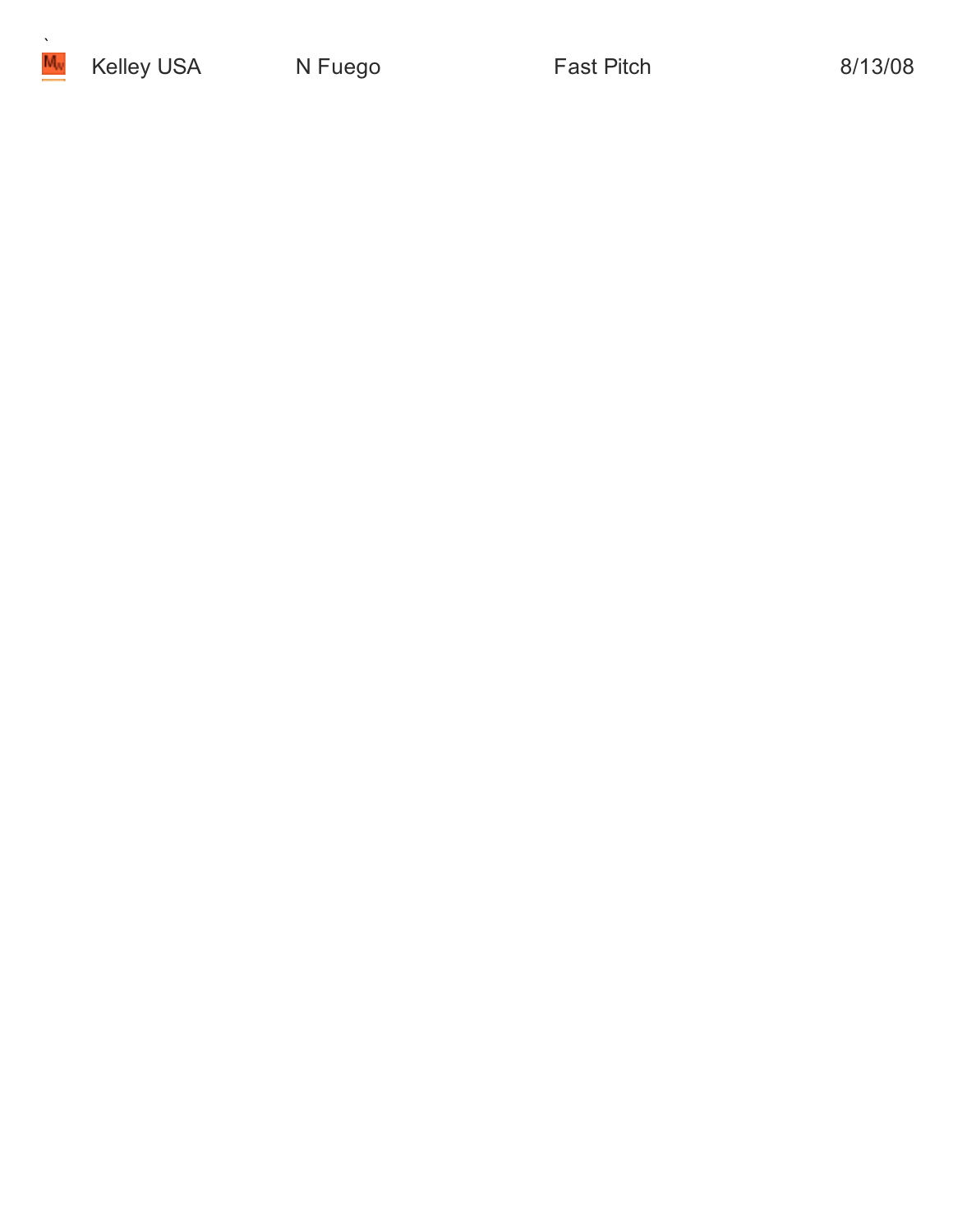| $S_{\text{W}}$                                | Louisville Slugger | AFP21              |                         | 8/13/08 |
|-----------------------------------------------|--------------------|--------------------|-------------------------|---------|
| $S_{\text{W}}$                                | Louisville Slugger | AFPS104            |                         | 8/13/08 |
| Sw<br>Sw                                      | Louisville Slugger | ASB39AS            | <b>Grand Slam</b>       | 8/13/08 |
|                                               | Louisville Slugger | <b>BFSB</b>        |                         | 8/13/08 |
|                                               | Louisville Slugger | <b>CFP103</b>      | <b>TPS Gen1X</b>        | 8/19/08 |
| Sw<br>Sw<br>Sw                                | Louisville Slugger | CFP <sub>12</sub>  |                         | 8/13/08 |
|                                               | Louisville Slugger | CFP <sub>13</sub>  |                         | 8/13/08 |
|                                               | Louisville Slugger | CFP14              |                         | 8/13/08 |
| Sw<br>Sw<br>Sw                                | Louisville Slugger | CFP15              |                         | 8/13/08 |
|                                               | Louisville Slugger | CFP17              |                         | 8/13/08 |
| Sw<br>Sw<br>Sw                                | Louisville Slugger | CFP18              |                         | 8/13/08 |
|                                               | Louisville Slugger | CFP <sub>19</sub>  |                         | 8/13/08 |
|                                               | Louisville Slugger | CFP <sub>23</sub>  |                         | 8/13/08 |
|                                               | Louisville Slugger | CFP <sub>25</sub>  |                         | 8/13/08 |
| Sw<br>Sw<br>Sw                                | Louisville Slugger | CFP <sub>26</sub>  |                         | 8/13/08 |
|                                               | Louisville Slugger | CFP27              |                         | 8/13/08 |
| Sw<br>Sw                                      | Louisville Slugger | CFP28              |                         | 8/13/08 |
|                                               | Louisville Slugger | CFP28A             |                         | 8/13/08 |
| $M_{\rm W}$                                   | Louisville Slugger | <b>CFP503</b>      |                         | 8/13/08 |
|                                               | Louisville Slugger | CFPLX10-20V        | LXT X20 (-10) Custom    | 3/18/19 |
| $\frac{c}{c}$                                 | Louisville Slugger | <b>CFPLX10-21V</b> | LXT (-10) Custom        | 3/27/20 |
|                                               | Louisville Slugger | CFPLX11-20V        | LXT X20 (-11) Custom    | 3/18/19 |
|                                               | Louisville Slugger | <b>CFPLX11-21V</b> | LXT (-11) Custom        | 3/27/20 |
| $\frac{c}{c}$                                 | Louisville Slugger | CFPLX8-20V         | LXT X20 (-8) Custom     | 3/18/19 |
|                                               | Louisville Slugger | CFPLX8-21V         | LXT (-8) Custom         | 3/27/20 |
| C                                             | Louisville Slugger | CFPLX9-20V         | LXT X20 (-9) Custom     | 7/19/19 |
| $\frac{c}{c}$                                 | Louisville Slugger | CFPLX9-21V         | LXT (-9) Custom         | 3/27/20 |
|                                               | Louisville Slugger | CSPTPZAB-20        | <b>TPZ ASA Balanced</b> | 9/12/19 |
|                                               | Louisville Slugger | CSPTPZAE-20        | <b>TPZ ASA Endload</b>  | 9/12/19 |
| $rac{c}{s_w}$                                 | Louisville Slugger | FBLX14-RR          | <b>LXT</b>              | 7/24/13 |
|                                               | Louisville Slugger | FBXN14-RR          | Xeno                    | 7/24/13 |
| $S_{\mathbf{w}}$                              | Louisville Slugger | <b>FBXN152</b>     | Xeno                    | 3/31/14 |
| $S_{\text{W}}$                                | Louisville Slugger | <b>FBXN162</b>     | <b>Xeno Plus</b>        | 3/4/15  |
| $\mathsf{M}_{\scriptscriptstyle{\mathrm{W}}}$ | Louisville Slugger | <b>FP004</b>       |                         | 8/13/08 |
| $S_{\text{W}}$                                | Louisville Slugger | FP <sub>1</sub>    | Lisa Fernandez Model    | 8/13/08 |
| $S_{\mathbf{w}}$                              | Louisville Slugger | FP103              |                         | 8/19/08 |
| $S_{\text{W}}$                                | Louisville Slugger | FP104              | Air Response            | 8/19/08 |
| $S_{\text{W}}$                                | Louisville Slugger | FP105              |                         | 8/13/08 |
| Sw<br>C                                       | Louisville Slugger | <b>FP106</b>       | <b>TPS Dynasty</b>      | 8/13/08 |
|                                               | Louisville Slugger | FP11C              | TPS Catalyst X-1        | 1/7/10  |
| $\mathbf{c}$                                  | Louisville Slugger | <b>FP11C2</b>      | <b>TPS Catalyst X-1</b> | 1/7/10  |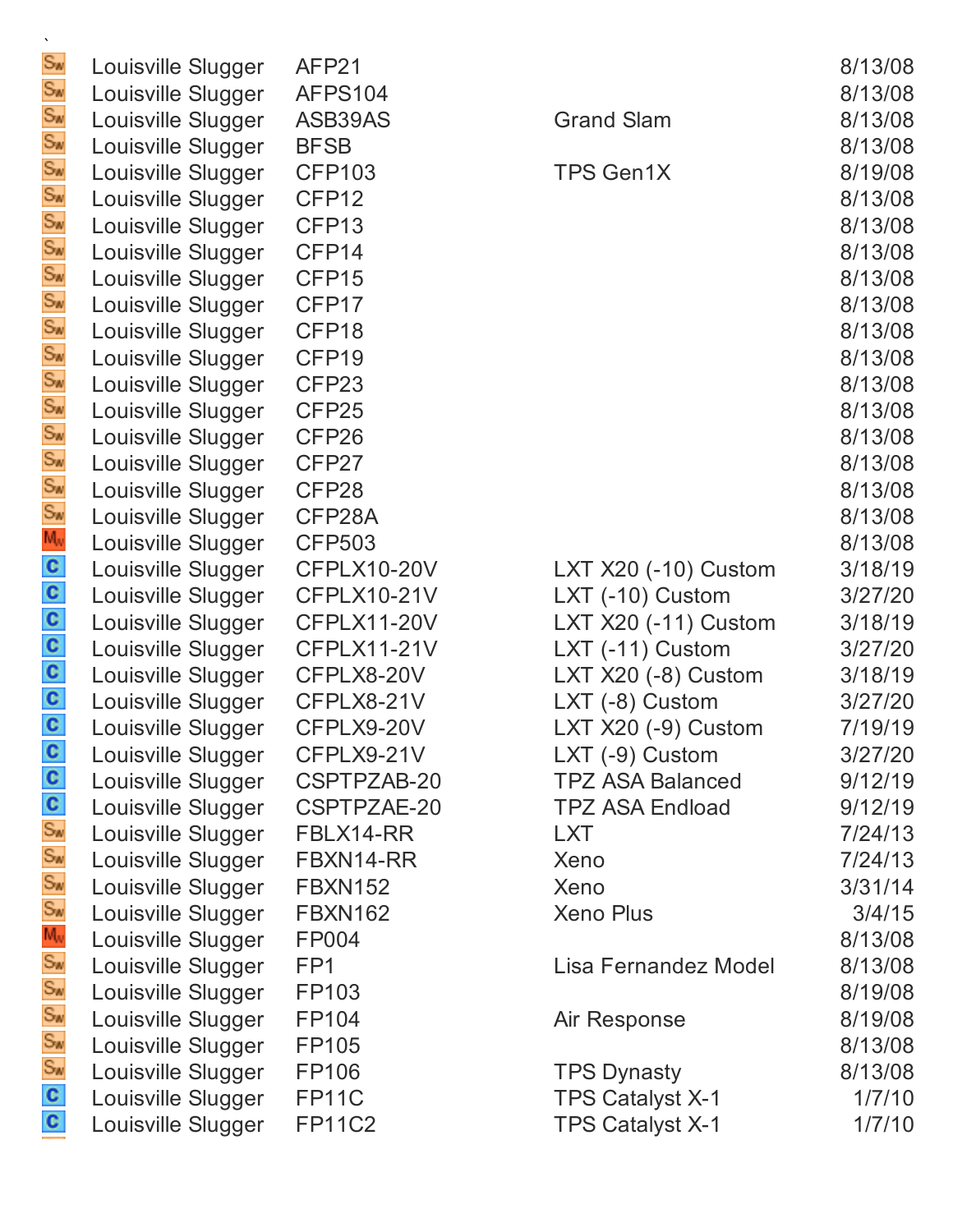| Sw                          | Louisville Slugger |
|-----------------------------|--------------------|
| Sw                          | Louisville Slugger |
| Sw                          | Louisville Slugger |
| $S_{\text{W}}$              | Louisville Slugger |
| c                           | Louisville Slugger |
| C                           | Louisville Slugger |
| c                           | Louisville Slugger |
| $\mathbb{S}_M$              | Louisville Slugger |
| Sw                          | Louisville Slugger |
| C                           | Louisville Slugger |
| c                           | Louisville Slugger |
| C                           | Louisville Slugger |
| $\mathsf{s}_{\mathsf{w}}$   | Louisville Slugger |
| $S_{\mathcal{W}}$           | Louisville Slugger |
| <b>C</b>                    | Louisville Slugger |
| C                           | Louisville Slugger |
| Sw                          | Louisville Slugger |
| Sw                          | Louisville Slugger |
| $\mathbb{S}_{\mathbb{N}}$   | Louisville Slugger |
| C                           | Louisville Slugger |
| C                           | Louisville Slugger |
| C                           | Louisville Slugger |
| c                           | Louisville Slugger |
| C                           | Louisville Slugger |
| c                           | Louisville Slugger |
| $S_{W}$                     | Louisville Slugger |
| C                           | Louisville Slugger |
| $\overline{\mathbb{S}}_{M}$ | Louisville Slugger |
| c                           | Louisville Slugger |
| C                           | Louisville Slugger |
| c                           | Louisville Slugger |
| c                           | Louisville Slugger |
| $\overline{\mathbf{c}}$     | Louisville Slugger |
| C                           | Louisville Slugger |
| $\mathsf{S}_{\mathsf{W}}$   | Louisville Slugger |
| $S_{\text{W}}$              | Louisville Slugger |
| $\mathbb{S}_{\mathbb{N}}$   | Louisville Slugger |
| $\mathbb{S}_M$              | Louisville Slugger |
| $\mathsf{s}_{\mathsf{w}}$   | Louisville Slugger |
| $\mathsf{s}_{\mathsf{w}}$   | Louisville Slugger |
| $\mathbb{S}_w$              | Louisville Slugger |

| Louisville Slugger | <b>FP11H2</b>      | TPS H <sub>2</sub>               | 4/13/10 |
|--------------------|--------------------|----------------------------------|---------|
| Louisville Slugger | <b>FP11H28</b>     | TPS H <sub>28</sub>              | 4/13/10 |
| Louisville Slugger | FP11Q              | <b>TPS Quest</b>                 | 4/13/10 |
| Louisville Slugger | FP11TB             | <b>TPS Catalyst</b>              | 4/13/10 |
| Louisville Slugger | FP11X              | <b>TPS Xeno (-10)</b>            | 4/13/10 |
| Louisville Slugger | <b>FP11X8</b>      | TPS Xeno (-8)                    | 6/10/10 |
| Louisville Slugger | <b>FP11X9</b>      | TPS Xeno (-9)                    | 4/13/10 |
| Louisville Slugger | FP11Y              | <b>TPS Mystic</b>                | 4/13/10 |
| Louisville Slugger | <b>FP12</b>        | Air Attack 2                     | 8/19/08 |
| Louisville Slugger | <b>FP12C</b>       | Catalyst (-10)                   | 5/4/11  |
| Louisville Slugger | <b>FP12C2</b>      | Catalyst (-12)                   | 5/4/11  |
| Louisville Slugger | <b>FP12C3</b>      | Catalyst (-13)                   | 5/4/11  |
| Louisville Slugger | FP12CY             | <b>TPS Catalyst</b>              | 7/27/11 |
| Louisville Slugger | FP12DY             | <b>TPS Diva</b>                  | 2/20/12 |
| Louisville Slugger | FP <sub>12EI</sub> | <b>TPS Catalyst</b>              | 2/20/12 |
| Louisville Slugger | FP12M              | Mendoza                          | 5/4/11  |
| Louisville Slugger | FP <sub>12</sub> P | <b>TPS Peace</b>                 | 5/4/11  |
| Louisville Slugger | <b>FP12Q</b>       | <b>TPS Quest</b>                 | 5/4/11  |
| Louisville Slugger | FP <sub>12R</sub>  | <b>TPS Miracle</b>               | 7/27/11 |
| Louisville Slugger | <b>FP12S</b>       | <b>Spark</b>                     | 5/4/11  |
| Louisville Slugger | <b>FP12S</b>       | <b>TPS Spark</b>                 | 7/27/11 |
| Louisville Slugger | FP <sub>12</sub> X | Xeno (-10)                       | 5/4/11  |
| Louisville Slugger | <b>FP12X8</b>      | $Xeno(-8)$                       | 5/4/11  |
| Louisville Slugger | <b>FP12X9</b>      | $Xeno(-9)$                       | 5/4/11  |
| Louisville Slugger | FP12XTB            | Xeno                             | 5/4/11  |
| Louisville Slugger | FP <sub>12</sub> Y | <b>TPS Mystic</b>                | 5/4/11  |
| Louisville Slugger | <b>FP12Z</b>       | Zephyr                           | 5/4/11  |
| Louisville Slugger | <b>FP13</b>        | <b>TPS Bottle Bat Collegiate</b> | 8/13/08 |
| Louisville Slugger | <b>FP13M</b>       | TPS Mendoza (-13)                | 5/25/12 |
| Louisville Slugger | <b>FP13M2</b>      | <b>TPS M2 Pride (-12)</b>        | 5/25/12 |
| Louisville Slugger | FP <sub>13</sub> X | <b>TPS Xeno (-10)</b>            | 5/23/12 |
| Louisville Slugger | <b>FP13X8</b>      | TPS Xeno (-8)                    | 5/23/12 |
| Louisville Slugger | <b>FP13X9</b>      | TPS Xeno (-9)                    | 5/23/12 |
| Louisville Slugger | FP13Z              | <b>TPS Zephyr</b>                | 6/19/12 |
| Louisville Slugger | <b>FP14</b>        | Dot Richardson Model             | 8/19/08 |
| Louisville Slugger | <b>FP15</b>        | <b>TPS Burgandy Bottle Bat</b>   | 8/19/08 |
| Louisville Slugger | FP <sub>17</sub>   | <b>TPS C555</b>                  | 8/19/08 |
| Louisville Slugger | <b>FP18</b>        | TPS Air Attack 3 Lisa Fer        | 8/13/08 |
| Louisville Slugger | <b>FP19</b>        | <b>TPS Bottle Bat Dot Richa</b>  | 8/13/08 |
| Louisville Slugger | FP <sub>2</sub>    | Dot Richardson                   | 8/13/08 |
| Louisville Slugger | <b>FP20</b>        | Lisa Fernandez Model             | 8/13/08 |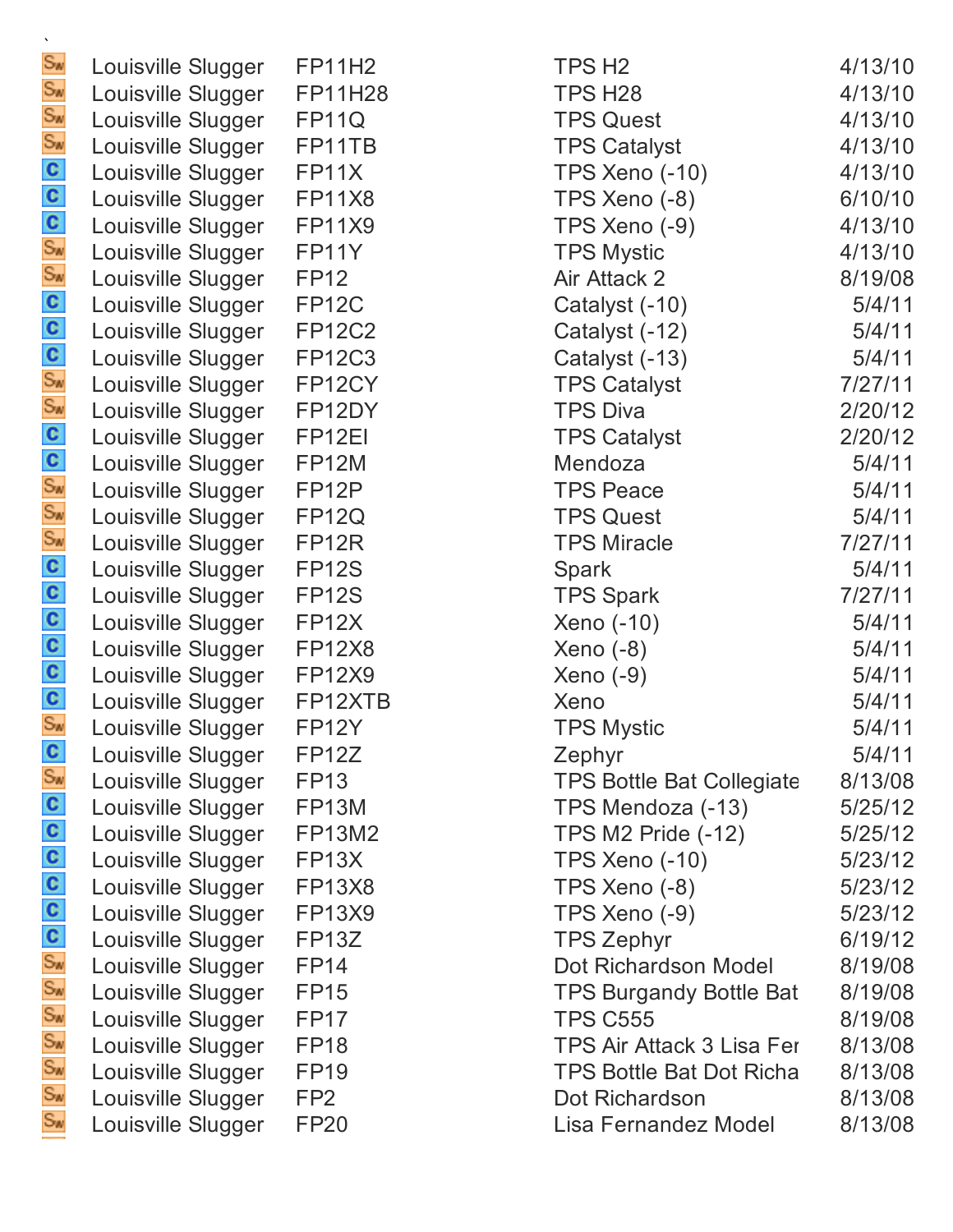| $\mathbb{S}_{M}$     | Loι |
|----------------------|-----|
| M,                   | Loι |
|                      | Lοι |
|                      | Lοι |
| $S_{\text{W}}$       | Loι |
| $S_{\text{W}}$       | Loι |
| $S_{\mathbf{w}}$     | Loι |
| ĎМ                   | Loι |
| $S_{\text{W}}$       | Lοι |
| ЭW                   | Lοι |
| $S_{\text{N}}$       | Lοι |
| $S_{\mathbf{w}}$     | Loι |
| Sw                   | Loι |
| $S_{\text{W}}$       | Loι |
| żw                   | Lοι |
| Sw                   | Lοι |
| $S_{\text{W}}$       | Loι |
| $S_{\text{W}}$       | Loι |
| Мv                   | Lοι |
| Sw                   | Loι |
| $S_{\text{W}}$       | Lοι |
| SW                   | Lοι |
| $S_{\text{W}}$       | Lοι |
| $S_{\mathbf{w}}$     | Lοι |
| Sw                   | Loι |
| $S_{\mathcal{W}}$    | Lοι |
| $S_{\mathcal{W}}$    | Lοι |
|                      | Lοι |
| Sw                   | Lοι |
| $\mathbb{S}_{\sf M}$ | Loι |
| Św                   | Lοι |
| Mw                   | Lοι |
|                      | Lοι |
|                      | Lοι |
| $S_{\text{W}}$       | Loι |
| $S_{\text{W}}$       | Loι |
| $S_{\text{M}}$       | Lou |
| ŚW                   | Lοι |
| $S_{\text{W}}$       | Lοι |
| ŚW                   | Lοι |
| $S_{\text{M}}$       | Lοι |

 $\ddot{\phantom{0}}$ 

| Louisville Slugger | FP203           |
|--------------------|-----------------|
| Louisville Slugger | FP204           |
| Louisville Slugger | <b>FP204P</b>   |
| Louisville Slugger | FP205           |
| Louisville Slugger | FP206           |
| Louisville Slugger | <b>FP21</b>     |
| Louisville Slugger | <b>FP22</b>     |
| Louisville Slugger | FP23            |
| Louisville Slugger | <b>FP25</b>     |
| Louisville Slugger | <b>FP26</b>     |
| Louisville Slugger | FP27            |
| Louisville Slugger | <b>FP28</b>     |
| Louisville Slugger | <b>FP29</b>     |
| Louisville Slugger | FP <sub>3</sub> |
| Louisville Slugger | <b>FP30</b>     |
| Louisville Slugger | FP303           |
| Louisville Slugger | FP305           |
| Louisville Slugger | FP306           |
| Louisville Slugger | <b>FP32</b>     |
| Louisville Slugger | <b>FP35</b>     |
| Louisville Slugger | <b>FP36</b>     |
| Louisville Slugger | <b>FP37</b>     |
| Louisville Slugger | <b>FP38</b>     |
| Louisville Slugger | FP39            |
| Louisville Slugger | FP4             |
| Louisville Slugger | FP40            |
| Louisville Slugger | FP403           |
| Louisville Slugger | FP404           |
| Louisville Slugger | FP405           |
| Louisville Slugger | FP406           |
| Louisville Slugger | FP <sub>5</sub> |
| Louisville Slugger | FP503           |
| Louisville Slugger | FP504           |
| Louisville Slugger | FP505           |
| Louisville Slugger | FP603           |
| Louisville Slugger | FP604           |
| Louisville Slugger | FP605           |
| Louisville Slugger | FP7             |
| Louisville Slugger | FP703           |
| Louisville Slugger | FP704           |
| Louisville Slugger | FP705           |

| Louisville Slugger | FP203           |                          | 8/19/08 |
|--------------------|-----------------|--------------------------|---------|
| Louisville Slugger | FP204           | Response                 | 8/13/08 |
| Louisville Slugger | <b>FP204P</b>   | Response                 | 8/19/08 |
| Louisville Slugger | FP205           |                          | 8/19/08 |
| Louisville Slugger | <b>FP206</b>    | <b>TPS Scandium XS</b>   | 8/13/08 |
| Louisville Slugger | <b>FP21</b>     | Dot Richardson Model     | 8/13/08 |
| Louisville Slugger | <b>FP22</b>     | Louisville Slugger Youth | 8/13/08 |
| Louisville Slugger | <b>FP23</b>     |                          | 8/13/08 |
| Louisville Slugger | <b>FP25</b>     |                          | 8/13/08 |
| Louisville Slugger | <b>FP26</b>     |                          | 8/13/08 |
| Louisville Slugger | FP27            |                          | 8/13/08 |
| Louisville Slugger | <b>FP28</b>     |                          | 8/13/08 |
| Louisville Slugger | <b>FP29</b>     |                          | 8/13/08 |
| Louisville Slugger | FP <sub>3</sub> | Model                    | 8/13/08 |
| Louisville Slugger | <b>FP30</b>     |                          | 8/13/08 |
| Louisville Slugger | FP303           |                          | 8/19/08 |
| Louisville Slugger | FP305           |                          | 8/19/08 |
| Louisville Slugger | FP306           | <b>TPS Deuce</b>         | 8/19/08 |
| Louisville Slugger | <b>FP32</b>     |                          | 8/19/08 |
| Louisville Slugger | <b>FP35</b>     |                          | 8/13/08 |
| Louisville Slugger | <b>FP36</b>     |                          | 8/13/08 |
| Louisville Slugger | <b>FP37</b>     |                          | 8/13/08 |
| Louisville Slugger | <b>FP38</b>     |                          | 8/13/08 |
| Louisville Slugger | <b>FP39</b>     |                          | 8/13/08 |
| Louisville Slugger | FP4             | Flag                     | 8/13/08 |
| Louisville Slugger | <b>FP40</b>     |                          | 8/13/08 |
| Louisville Slugger | FP403           |                          | 8/19/08 |
| Louisville Slugger | FP404           |                          | 8/19/08 |
| Louisville Slugger | FP405           |                          | 8/13/08 |
| Louisville Slugger | FP406           | <b>TPS Burgandy</b>      | 8/13/08 |
| Louisville Slugger | FP <sub>5</sub> | <b>Burgandy Bottle</b>   | 8/13/08 |
| Louisville Slugger | FP503           | <b>TPS Gen1X XXL</b>     | 6/14/07 |
| Louisville Slugger | FP504           | Air Scandium XS          | 8/19/08 |
| Louisville Slugger | FP505           | <b>Burgandy</b>          | 8/13/08 |
| Louisville Slugger | FP603           | <b>TPS Softball</b>      | 8/19/08 |
| Louisville Slugger | FP604           |                          | 8/19/08 |
| Louisville Slugger | FP605           | Lisa                     | 8/19/08 |
| Louisville Slugger | FP7             | <b>Air Attack</b>        | 8/13/08 |
| Louisville Slugger | FP703           |                          | 8/19/08 |
| Louisville Slugger | <b>FP704</b>    |                          | 8/19/08 |
| Louisville Slugger | <b>FP705</b>    |                          | 8/19/08 |
|                    |                 |                          |         |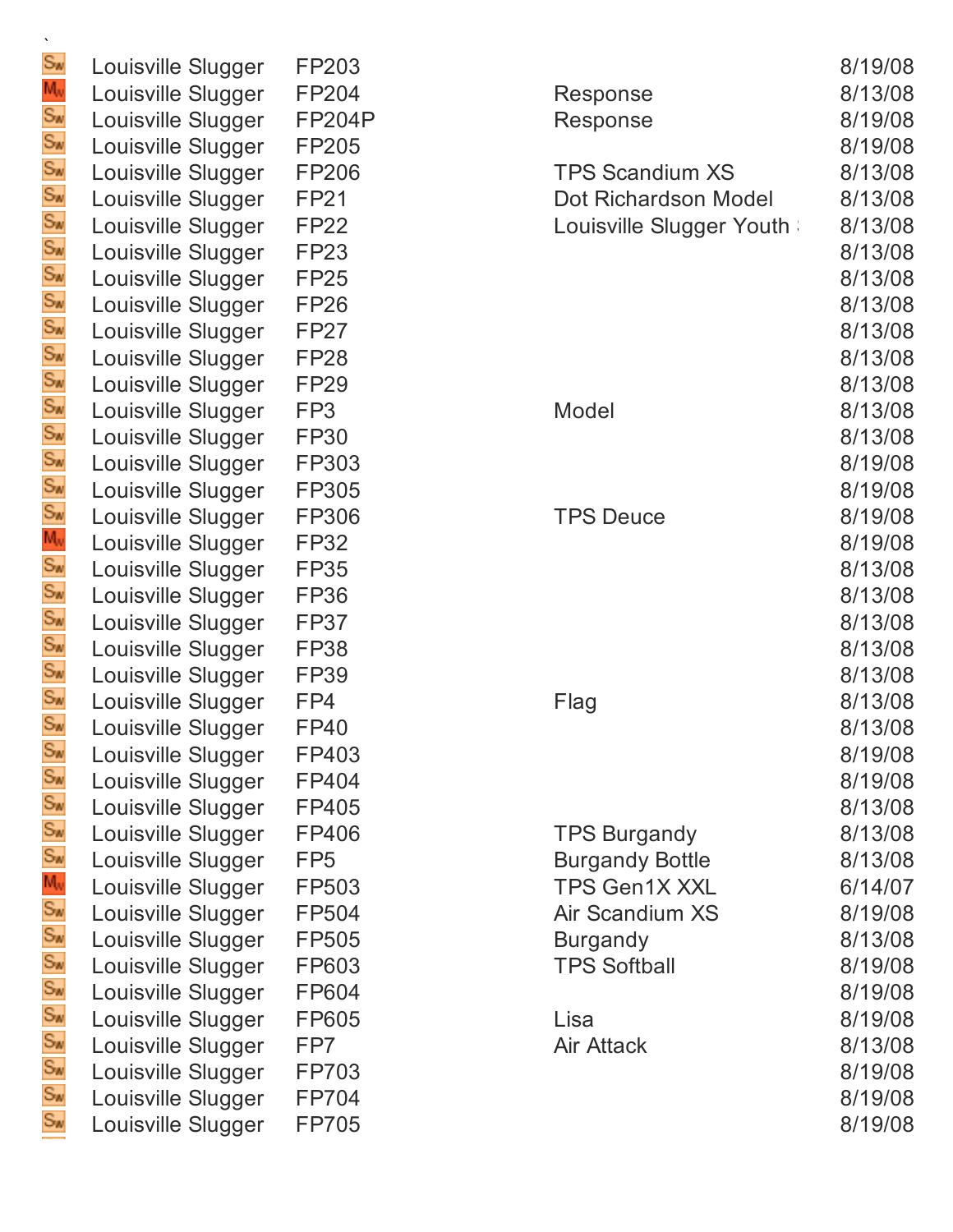| $S_{\text{W}}$          | Louisville Slugger | <b>FP710G</b>     |
|-------------------------|--------------------|-------------------|
| $\overline{\mathbf{c}}$ | Louisville Slugger | FP71C             |
| C                       | Louisville Slugger | FP72C             |
| $S_{\text{M}}$          | Louisville Slugger | FP73D             |
| c                       | Louisville Slugger | FP74M             |
| $S_{\text{W}}$          | Louisville Slugger | <b>FP750</b>      |
| $S_{\text{W}}$          | Louisville Slugger | FP77W             |
| $S_{\text{M}}$          | Louisville Slugger | FP78S             |
| $S_{\text{W}}$          | Louisville Slugger | FP79M             |
| $S_{\text{M}}$          | Louisville Slugger | FP8               |
| $S_{\text{W}}$          | Louisville Slugger | FP803             |
| $M_{\rm v}$             | Louisville Slugger | FP804             |
| $S_{\text{W}}$          | Louisville Slugger | FP805             |
| $S_{\text{W}}$          | Louisville Slugger | FP806             |
| $S_{\text{M}}$          | Louisville Slugger | <b>FP810GP</b>    |
| $S_{\text{M}}$          | Louisville Slugger | <b>FP811C</b>     |
| C                       | Louisville Slugger | <b>FP81C</b>      |
| c                       | Louisville Slugger | <b>FP82C</b>      |
| c                       | Louisville Slugger | <b>FP83C</b>      |
| $S_{\text{W}}$          | Louisville Slugger | FP84X             |
| C                       | Louisville Slugger | <b>FP85Z</b>      |
| C                       | Louisville Slugger | FP86H             |
| c                       | Louisville Slugger | <b>FP86M</b>      |
| $S_{W}$                 | Louisville Slugger | <b>FP87</b>       |
| $S_{\mathbf{w}}$        | Louisville Slugger | FP88F             |
| ¢                       | Louisville Slugger | FP89TB            |
| $M_V$                   | Louisville Slugger | FP904             |
| C                       | Louisville Slugger | FP91T             |
| C                       | Louisville Slugger | FP91T             |
| c                       | Louisville Slugger | FP93T             |
| C                       | Louisville Slugger | FP94C             |
| $M_V$                   | Louisville Slugger | <b>FP95</b>       |
| $M_{\rm v}$             | Louisville Slugger | FP96TB            |
| $M_{\rm v}$             | Louisville Slugger | FP99GP            |
| $\mathbf{c}$            | Louisville Slugger | FP9D              |
|                         | Louisville Slugger | FP9H <sub>2</sub> |
|                         | Louisville Slugger | <b>FP9H28</b>     |
| $S_{\text{W}}$          | Louisville Slugger | <b>FP9H29</b>     |
| $S_{\text{W}}$          | Louisville Slugger | <b>FPC105</b>     |
| C                       | Louisville Slugger | <b>FPC205</b>     |
| c                       | Louisville Slugger | FPD11             |

| Louisville Slugger | <b>FP710G</b>     | Genesis              | 8/19/08  |
|--------------------|-------------------|----------------------|----------|
| Louisville Slugger | FP71C             | <b>TPS Catalyst</b>  | 8/19/08  |
| Louisville Slugger | FP72C             | Catalyst 2           | 8/13/08  |
| Louisville Slugger | FP73D             | <b>TPS Dynasty</b>   | 8/19/08  |
| Louisville Slugger | FP74M             |                      | 8/19/08  |
| Louisville Slugger | <b>FP750</b>      | Odyssey              | 8/19/08  |
| Louisville Slugger | FP77W             | <b>TPS Warrior</b>   | 8/19/08  |
| Louisville Slugger | FP78S             | Samurai              | 8/19/08  |
| Louisville Slugger | FP79M             | <b>Fast Pitch</b>    | 8/19/08  |
| Louisville Slugger | FP <sub>8</sub>   | Lisa & Dot           | 8/13/08  |
| Louisville Slugger | FP803             |                      | 8/19/08  |
| Louisville Slugger | FP804             |                      | 8/19/08  |
| Louisville Slugger | <b>FP805</b>      |                      | 8/13/08  |
| Louisville Slugger | <b>FP806</b>      | <b>Grand Slam</b>    | 8/13/08  |
| Louisville Slugger | <b>FP810GP</b>    |                      | 8/13/08  |
| Louisville Slugger | <b>FP811C</b>     | <b>TPS Catalyst</b>  | 8/19/08  |
| Louisville Slugger | <b>FP81C</b>      |                      | 8/13/08  |
| Louisville Slugger | FP82C             |                      | 8/13/08  |
| Louisville Slugger | <b>FP83C</b>      |                      | 8/19/08  |
| Louisville Slugger | FP84X             | <b>TPS Exogrid</b>   | 8/19/08  |
| Louisville Slugger | FP85Z             |                      | 8/13/08  |
| Louisville Slugger | FP86H             | <b>TPS Mendoza</b>   | 11/30/09 |
| Louisville Slugger | FP86M             | <b>TPS Mendoza</b>   | 8/13/08  |
| Louisville Slugger | <b>FP87</b>       | <b>TPS Odyssey</b>   | 8/19/08  |
| Louisville Slugger | FP88F             | <b>TPS Fastpitch</b> | 8/19/08  |
| Louisville Slugger | FP89TB            | <b>TPS Mendoza</b>   | 8/13/08  |
| Louisville Slugger | FP904             |                      | 8/19/08  |
| Louisville Slugger | FP91T             |                      | 11/18/08 |
| Louisville Slugger | FP91T             | <b>TPS Triton</b>    | 11/19/08 |
| Louisville Slugger | FP93T             | <b>TPS Triton</b>    | 11/19/08 |
| Louisville Slugger | FP94C             | <b>TPS Catalyst</b>  | 11/30/09 |
| Louisville Slugger | <b>FP95</b>       | Fastpitch            | 11/19/08 |
| Louisville Slugger | FP96TB            | <b>Triton</b>        | 11/19/08 |
| Louisville Slugger | FP99GP            | <b>Girl Power</b>    | 11/19/08 |
| Louisville Slugger | FP9D              | <b>TPS Dynasty</b>   | 11/30/09 |
| Louisville Slugger | FP9H <sub>2</sub> |                      | 1/13/09  |
| Louisville Slugger | FP9H28            |                      | 1/13/09  |
| Louisville Slugger | FP9H29            | TPS-H <sub>2</sub>   | 12/1/09  |
| Louisville Slugger | <b>FPC105</b>     |                      | 8/19/08  |
| Louisville Slugger | <b>FPC205</b>     | Catalyst             | 8/13/08  |
| Louisville Slugger | FPD11             | <b>TPS Dynasty</b>   | 8/12/11  |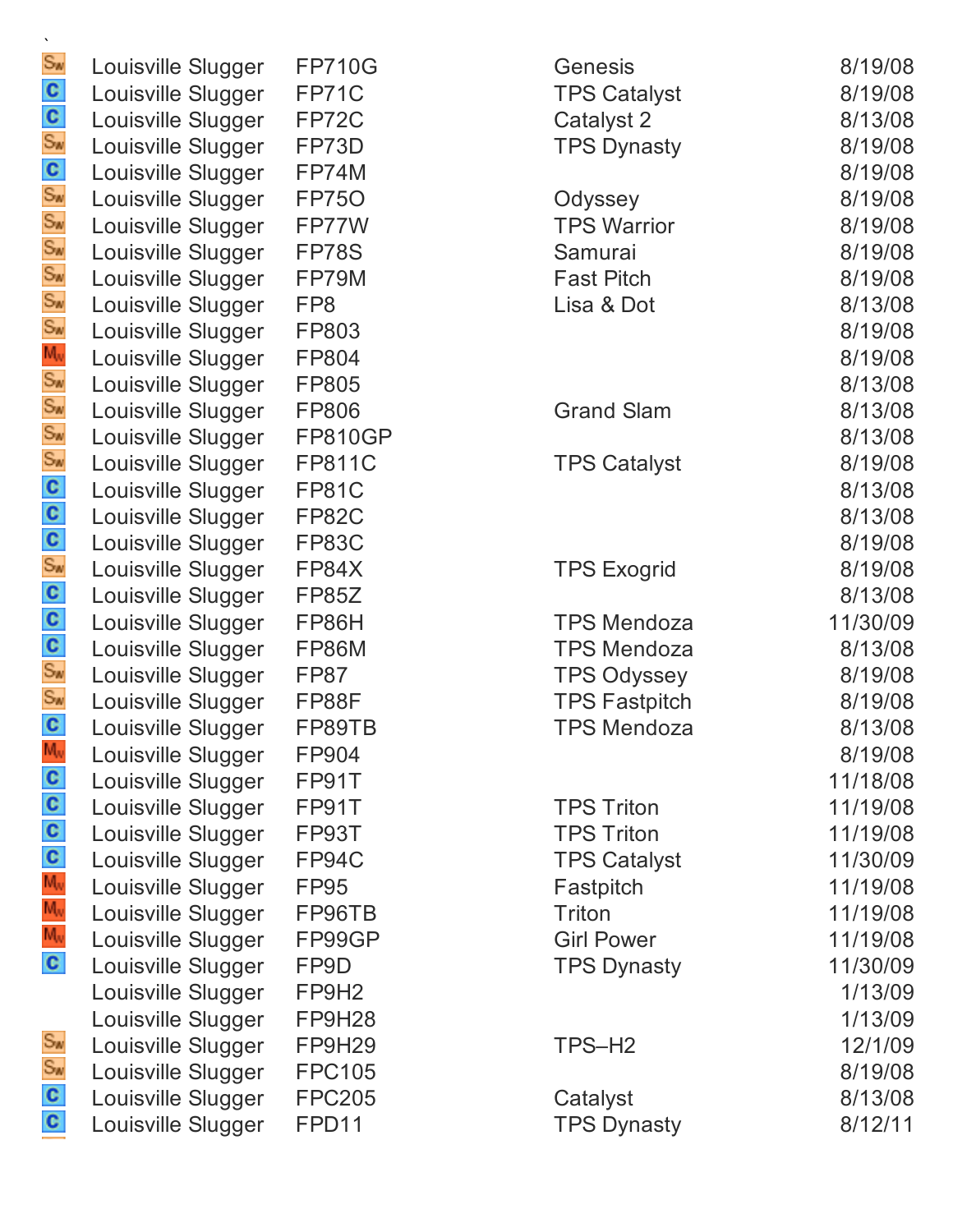|                           | Louisville Slugger                       | FPDV14-RR         | Diva                     | 7/24/13            |
|---------------------------|------------------------------------------|-------------------|--------------------------|--------------------|
| Sw<br>Sw                  | Louisville Slugger                       | <b>FPDV151</b>    | <b>Diva</b>              | 3/31/14            |
| Sw                        | Louisville Slugger                       | <b>FPDV18A115</b> | Diva (-11.5)             | 7/13/17            |
|                           | Louisville Slugger                       | FPDVD115-20       | Diva 20 (-11.5)          | 3/18/19            |
|                           | Louisville Slugger                       | <b>FPE106</b>     | <b>LXT Hyper</b>         | 2/12/16            |
| $\frac{1}{2}$             | Louisville Slugger                       | <b>FPE107</b>     | <b>Xeno Plus</b>         | 2/12/16            |
|                           | Louisville Slugger                       | <b>FPE108</b>     | <b>Xeno Plus</b>         | 2/12/16            |
|                           | Louisville Slugger                       | <b>FPE109</b>     | <b>LXT Hyper</b>         | 2/12/16            |
|                           | Louisville Slugger                       | <b>FPE56</b>      |                          | 11/6/08            |
|                           | Louisville Slugger                       | FPE <sub>57</sub> |                          | 11/6/08            |
|                           | Louisville Slugger                       | FPE67             |                          | 11/6/08            |
|                           | Louisville Slugger                       | FPE69             |                          | 11/6/08            |
|                           | Louisville Slugger                       | FPLX0             | LXT Plus $(-10)$         | 2/25/15            |
|                           | Louisville Slugger                       | FPLX14-R8         | $LXT(-8)$                | 3/26/13            |
|                           | Louisville Slugger                       | <b>FPLX14-R9</b>  | LXT $(-9)$               | 3/26/13            |
|                           | Louisville Slugger                       | FPLX14-RR         | $LXT(-10)$               | 3/26/13            |
|                           | Louisville Slugger                       | <b>FPLX150</b>    | $LXT(-10)$               | 3/4/14             |
| a a a a a a a a a a a a a | Louisville Slugger                       | <b>FPLX158</b>    | LXT $(-8)$               | 3/4/14             |
|                           | Louisville Slugger                       | <b>FPLX159</b>    | $LXT(-9)$                | 3/4/14             |
|                           | Louisville Slugger                       | <b>FPLX161</b>    | LXT Plus $(-11)$         | 2/25/15            |
|                           | Louisville Slugger                       | <b>FPLX168</b>    | LXT Plus $(-8)$          | 2/25/15            |
|                           | Louisville Slugger                       | <b>FPLX169</b>    | LXT Plus $(-9)$          | 2/25/15            |
|                           | Louisville Slugger                       | <b>FPLXD10-20</b> | LXT X20 (-10)            | 3/18/19            |
|                           | Louisville Slugger                       | <b>FPLXD10-21</b> | $LXT(-10)$               | 3/27/20            |
|                           | Louisville Slugger                       | <b>FPLXD11-20</b> | LXT X20 (-11)            | 3/18/19            |
|                           | Louisville Slugger                       | <b>FPLXD11-21</b> | $LXT(-11)$               | 3/25/20            |
|                           | Louisville Slugger                       | <b>FPLXD12-20</b> | LXT X20 (-12)            | 3/18/19            |
|                           | Louisville Slugger                       | FPLXD12-20 28-30" | $LXT(-12)$               | 3/18/19            |
|                           | Louisville Slugger                       | FPLXD12-20 31-32" | LXT X20 (-12)            | 3/18/19            |
|                           | Louisville Slugger                       | FPLXD8-20         | LXT X20 (-8)             | 3/18/19            |
|                           | Louisville Slugger                       | FPLXD8-21         | $LXT(-8)$                | 3/27/20            |
|                           | Louisville Slugger                       | FPLXD9-20         | LXT X20 (-9)             | 3/18/19            |
|                           | Louisville Slugger                       | FPLXD9-21         | $LXT(-9)$                | 3/25/20            |
|                           | Louisville Slugger                       | FPM214-RR         | $M2$ (-12)               | 7/24/13            |
| a a a a sha a a a a a a a | Louisville Slugger                       | FPM3<br>FPMD14-RR |                          | 8/13/08            |
|                           | Louisville Slugger<br>Louisville Slugger | FPMD153           | Mendoza (-13)<br>Mendoza | 7/24/13<br>3/31/14 |
|                           | Louisville Slugger                       | <b>FPMXD10-22</b> | Meta (-10)               | 3/25/20            |
|                           | Louisville Slugger                       | FPMXD8-22         | Meta $(-8)$              | 3/27/20            |
|                           | Louisville Slugger                       | FPMXD9-22         | Meta $(-9)$              | 3/25/20            |
|                           |                                          | <b>FPPR163</b>    | Proven (-13)             | 2/25/15            |
|                           | Louisville Slugger                       |                   |                          |                    |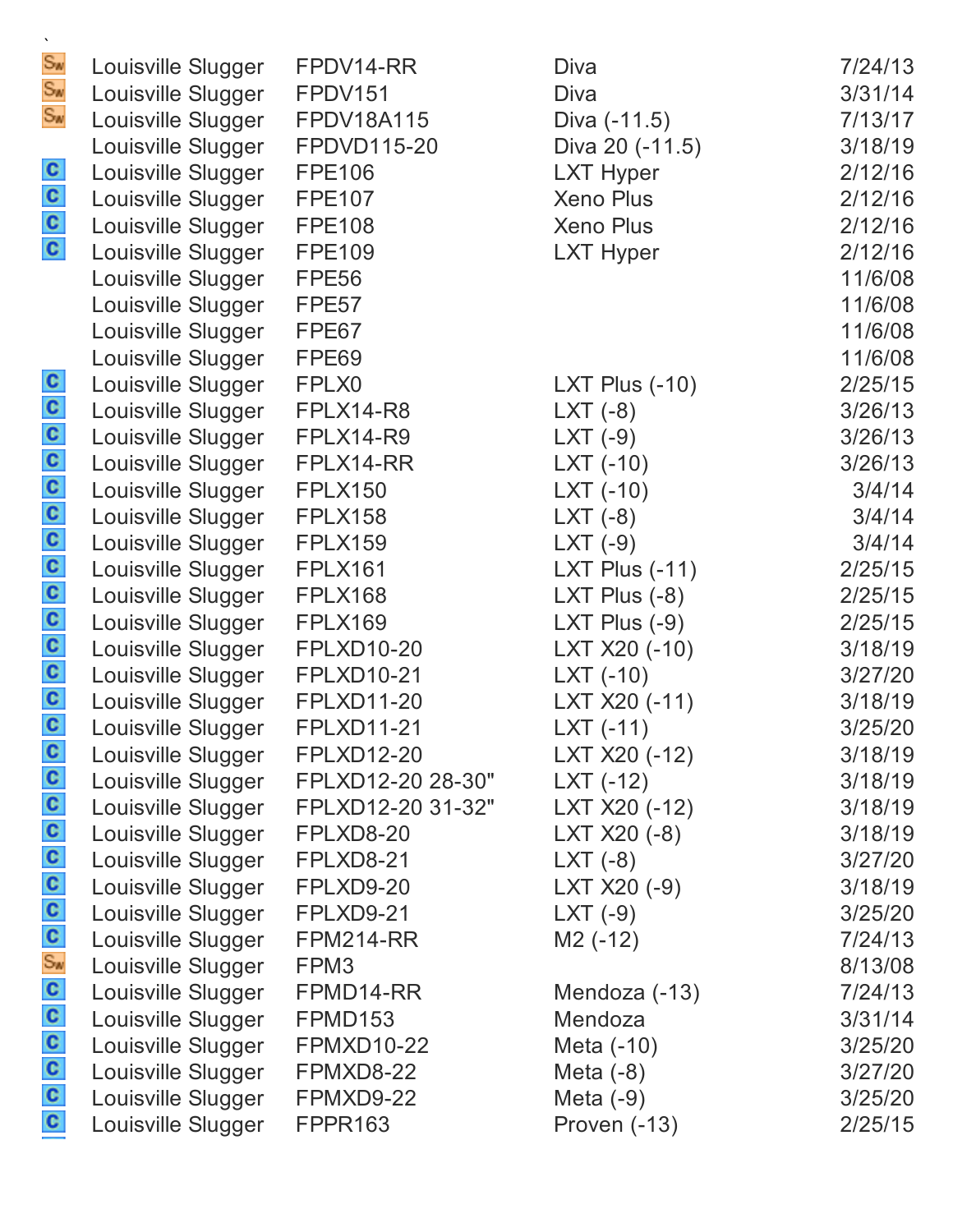| C                                     | Louisville Slugger | FPPR18A13         | <b>PROVEN 18 (-13)</b>  | 7/13/17  |
|---------------------------------------|--------------------|-------------------|-------------------------|----------|
|                                       | Louisville Slugger | <b>FPPRD13-20</b> | Proven 20 (-13)         | 3/18/19  |
| Sw                                    | Louisville Slugger | FPQS14-RR         | Quest                   | 7/24/13  |
| Sw                                    | Louisville Slugger | FPQS152           | Quest                   | 3/31/14  |
| $S_{\text{W}}$                        | Louisville Slugger | FPQU18A12         | Quest (-9)              | 7/13/17  |
|                                       | Louisville Slugger | <b>FPQUD12-20</b> | Quest 20 (-12)          | 3/18/19  |
|                                       | Louisville Slugger | <b>FPRIDE</b>     | <b>TPS Xeno (-10)</b>   | 2/20/12  |
|                                       | Louisville Slugger | <b>FPRXD10-20</b> | RXT X20 (-10)           | 3/18/19  |
|                                       | Louisville Slugger | FPRXD8-21         | RXT (-8)                | 11/27/19 |
|                                       | Louisville Slugger | FPX218A12         | $X12 18 (-12)$          | 7/13/17  |
|                                       | Louisville Slugger | <b>FPXC</b>       | <b>TPS Catalyst X1</b>  | 6/10/09  |
|                                       | Louisville Slugger | <b>FPXCM</b>      | <b>TPS Catalyst</b>     | 11/30/09 |
|                                       | Louisville Slugger | <b>FPXK</b>       | <b>TPS Kozmo</b>        | 6/10/09  |
|                                       | Louisville Slugger | <b>FPXL152</b>    | X12                     | 3/31/14  |
|                                       | Louisville Slugger | <b>FPXM</b>       | <b>TPS Mendoza</b>      | 6/10/09  |
|                                       | Louisville Slugger | <b>FPXMTB</b>     | <b>TPS Mendoza</b>      | 6/10/09  |
| a a a a a a a a a a a g a g a a a a a | Louisville Slugger | FPXN14-R8         | $Xeno(-8)$              | 3/26/13  |
|                                       | Louisville Slugger | FPXN14-R9         | Xeno (-9)               | 3/26/13  |
|                                       | Louisville Slugger | FPXN14-RR         | Xeno (-10)              | 3/26/13  |
|                                       | Louisville Slugger | <b>FPXN150</b>    | Xeno (-10)              | 3/4/14   |
|                                       | Louisville Slugger | <b>FPXN151</b>    | Xeno (-11)              | 3/10/14  |
|                                       | Louisville Slugger | <b>FPXN158</b>    | $Xeno(-8)$              | 3/4/14   |
|                                       | Louisville Slugger | <b>FPXN159</b>    | Xeno (-9)               | 3/4/14   |
|                                       | Louisville Slugger | <b>FPXN160</b>    | Xeno Plus (-10)         | 2/25/15  |
|                                       | Louisville Slugger | <b>FPXN161</b>    | Xeno Plus (-11)         | 2/25/15  |
|                                       | Louisville Slugger | <b>FPXN168</b>    | Xeno Plus (-8)          | 2/25/15  |
|                                       | Louisville Slugger | <b>FPXN169</b>    | Xeno Plus (-9)          | 2/25/15  |
|                                       | Louisville Slugger | <b>FPXND10-20</b> | <b>XENO X20 (-10)</b>   | 3/18/19  |
|                                       | Louisville Slugger | <b>FPXND11-20</b> | <b>XENO X20 (-11)</b>   | 7/19/19  |
|                                       | Louisville Slugger | FPXND8-20         | <b>XENO X20 (-8)</b>    | 3/18/19  |
|                                       | Louisville Slugger | FPXND9-20         | <b>XENO X20 (-9)</b>    | 3/18/19  |
|                                       | Louisville Slugger | <b>FPXQ</b>       | <b>TPS Quest</b>        | 6/10/09  |
|                                       | Louisville Slugger | <b>FPXT</b>       | <b>TPS Triton</b>       | 6/10/09  |
|                                       | Louisville Slugger | FPXT8             | <b>TPS Triton</b>       | 6/10/09  |
|                                       | Louisville Slugger | <b>FPXY</b>       | <b>TPS Mystic</b>       | 6/10/09  |
|                                       | Louisville Slugger | <b>FPXZ</b>       | <b>TPS Zephyr</b>       | 6/10/09  |
| ္ ၀ ၀ ႏွ ၀ ႏွ ၀ ၀ ႏွ ၀ ၀ ၀ ၀          | Louisville Slugger | KFP12Q            | <b>TPS Quest</b>        | 12/14/10 |
|                                       | Louisville Slugger | LFPLXUD10-21      | LTD LXT - USA Olympics  | 3/27/20  |
|                                       | Louisville Slugger | LFPPXD10-20       | <b>LTD PXT</b>          | 11/1/19  |
|                                       | Louisville Slugger | Lisa Bottle       | (Lisa)                  | 8/13/08  |
| C                                     | Louisville Slugger | LXNTWD10-20       | LTD Xeno Twilight (-10) | 7/19/19  |
|                                       |                    |                   |                         |          |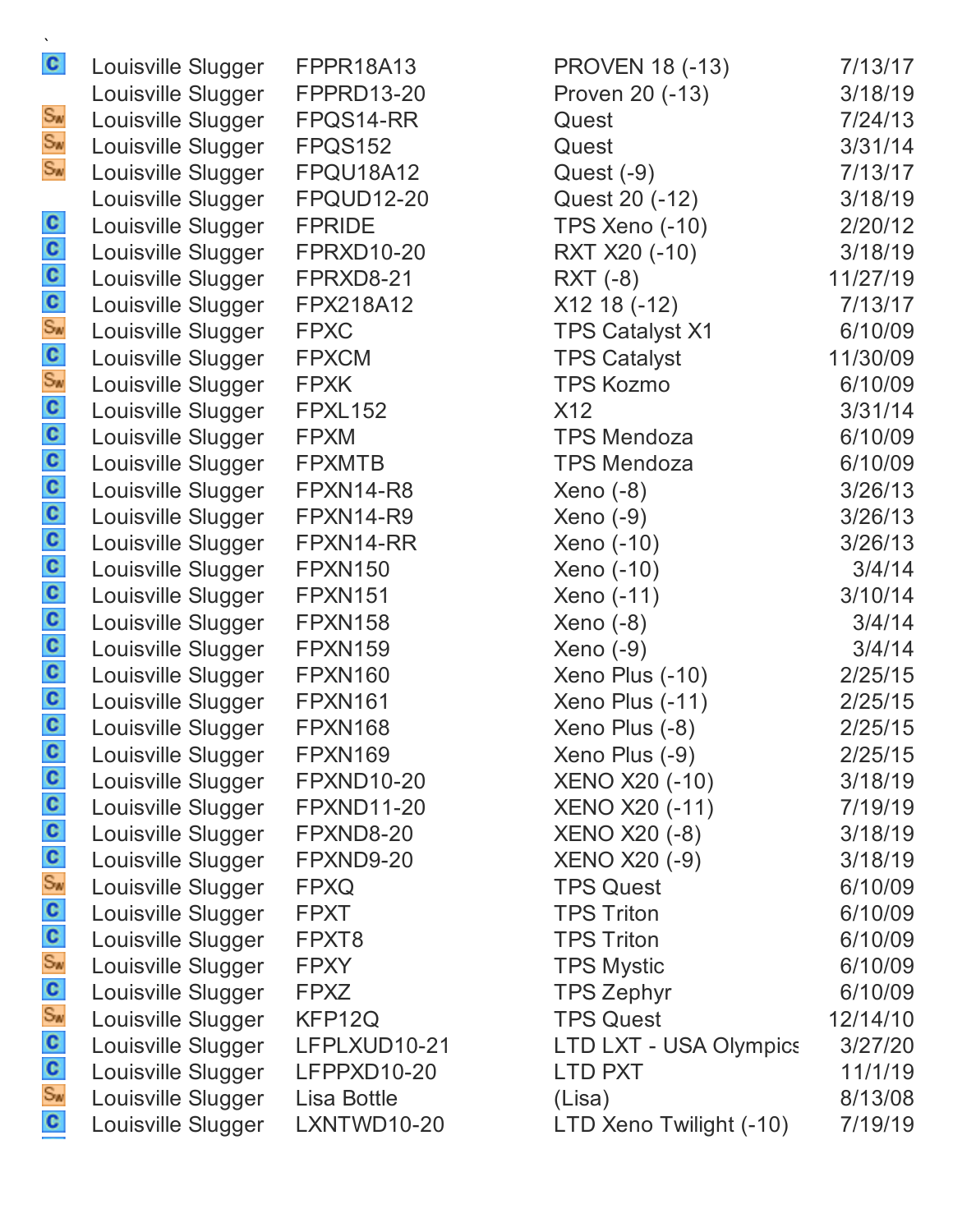| $\mathbf{c}$                                  | Louisville Slugger | SASB78V         |
|-----------------------------------------------|--------------------|-----------------|
| $S_{\text{W}}$                                | Louisville Slugger | <b>SB103</b>    |
| $S_{\text{W}}$                                | Louisville Slugger | <b>SB11G</b>    |
| $\mathbf{c}$                                  | Louisville Slugger | <b>SB11Z</b>    |
| $S_{\text{M}}$                                | Louisville Slugger | <b>SB12A</b>    |
| $S_{\text{W}}$                                | Louisville Slugger | <b>SB12G</b>    |
| $S_{\text{W}}$                                | Louisville Slugger | <b>SB12W</b>    |
| $\mathbf{c}$                                  | Louisville Slugger | SB12ZAE         |
| $\mathbf{c}$                                  | Louisville Slugger | SB12ZAE         |
| $\mathbf{c}$                                  | Louisville Slugger | SB13ZAE         |
| $\mathbf{c}$                                  | Louisville Slugger | SB13ZAE         |
| $S_{\text{W}}$                                | Louisville Slugger | <b>SB18</b>     |
| $S_{\text{W}}$                                | Louisville Slugger | <b>SB19</b>     |
| $S_{\text{W}}$                                | Louisville Slugger | SB <sub>2</sub> |
| $S_{\text{W}}$                                | Louisville Slugger | <b>SB20</b>     |
| $M_{\rm V}$                                   | Louisville Slugger | <b>SB203</b>    |
| $\mathbf{c}$                                  | Louisville Slugger | <b>SB206</b>    |
| $S_{\text{M}}$                                | Louisville Slugger | <b>SB22</b>     |
| $S_{\text{W}}$                                | Louisville Slugger | <b>SB23</b>     |
| $S_{\text{W}}$                                | Louisville Slugger | <b>SB24</b>     |
| $S_{\text{M}}$                                | Louisville Slugger | <b>SB25</b>     |
| $M_{\rm W}$                                   | Louisville Slugger | <b>SB26</b>     |
| $M_{\nu}$                                     | Louisville Slugger | <b>SB27</b>     |
| $M_V$                                         | Louisville Slugger | <b>SB29</b>     |
| $S_{W}$                                       | Louisville Slugger | SB <sub>3</sub> |
| $S_{\mathbf{w}}$                              | Louisville Slugger | <b>SB30</b>     |
| $S_{\text{M}}$                                | Louisville Slugger | <b>SB303</b>    |
| $M_{\rm W}$                                   | Louisville Slugger | <b>SB306</b>    |
| $S_{\text{W}}$                                | Louisville Slugger | <b>SB31</b>     |
| $M_{\rm W}$                                   | Louisville Slugger | <b>SB36</b>     |
| $\mathsf{M}_{\scriptscriptstyle{\mathrm{V}}}$ | Louisville Slugger | <b>SB37</b>     |
| $S_{\text{W}}$                                | Louisville Slugger | <b>SB38</b>     |
| $S_{\text{W}}$                                | Louisville Slugger | <b>SB39</b>     |
| $S_{\text{W}}$                                | Louisville Slugger | SB4             |
| $S_{\text{M}}$                                | Louisville Slugger | <b>SB40</b>     |
| $S_{\text{W}}$                                | Louisville Slugger | <b>SB406</b>    |
| $S_{\text{W}}$                                | Louisville Slugger | SB <sub>5</sub> |
| $S_{\text{W}}$                                | Louisville Slugger | <b>SB504</b>    |
| $S_{\text{W}}$                                | Louisville Slugger | <b>SB505</b>    |
| $M_V$                                         | Louisville Slugger | <b>SB604</b>    |
| $S_{W}$                                       | Louisville Slugger | <b>SB704</b>    |

| Louisville Slugger | SASB78V            |                                | 8/13/08 |
|--------------------|--------------------|--------------------------------|---------|
| Louisville Slugger | <b>SB103</b>       | <b>Genesis with ASA Recert</b> | 8/19/08 |
| Louisville Slugger | <b>SB11G</b>       | Louisville Slugger Genes       | 4/13/10 |
| Louisville Slugger | SB <sub>11</sub> Z | <b>TPS Z-1000</b>              | 6/10/10 |
| Louisville Slugger | <b>SB12A</b>       | Louisville Slugger Armor       | 5/4/11  |
| Louisville Slugger | <b>SB12G</b>       | Louisville Slugger Genes       | 5/4/11  |
| Louisville Slugger | <b>SB12W</b>       | <b>TPS Warrior</b>             | 5/4/11  |
| Louisville Slugger | SB12ZAB            | <b>TPS Z1000</b>               | 5/4/11  |
| Louisville Slugger | SB12ZAE            | <b>TPS Z-1000</b>              | 7/27/11 |
| Louisville Slugger | SB13ZAB            | TPS Z2000 (Balanced)           | 6/19/12 |
| Louisville Slugger | SB13ZAE            | TPS Z2000 (End Load)           | 6/19/12 |
| Louisville Slugger | <b>SB18</b>        | Air Attack 2                   | 8/19/08 |
| Louisville Slugger | <b>SB19</b>        | <b>TPS Power Dome</b>          | 8/13/08 |
| Louisville Slugger | SB <sub>2</sub>    | <b>Dirk Androff</b>            | 8/13/08 |
| Louisville Slugger | <b>SB20</b>        |                                | 8/19/08 |
| Louisville Slugger | <b>SB203</b>       | <b>TPS Gen1X XXL</b>           | 6/14/07 |
| Louisville Slugger | <b>SB206</b>       |                                | 8/19/08 |
| Louisville Slugger | <b>SB22</b>        | <b>TPS Air Attack 3</b>        | 8/19/08 |
| Louisville Slugger | <b>SB23</b>        | <b>TPS Gold</b>                | 8/13/08 |
| Louisville Slugger | <b>SB24</b>        | <b>AS Louisville Slugger</b>   | 8/13/08 |
| Louisville Slugger | <b>SB25</b>        | Louisville Slugger             | 8/13/08 |
| Louisville Slugger | <b>SB26</b>        |                                | 8/19/08 |
| Louisville Slugger | <b>SB27</b>        |                                | 8/13/08 |
| Louisville Slugger | <b>SB29</b>        |                                | 8/19/08 |
| Louisville Slugger | SB <sub>3</sub>    | <b>Ritch's Superior</b>        | 6/14/07 |
| Louisville Slugger | <b>SB30</b>        |                                | 8/19/08 |
| Louisville Slugger | <b>SB303</b>       |                                | 8/19/08 |
| Louisville Slugger | <b>SB306</b>       | <b>TPS Dynasty XXL</b>         | 8/13/08 |
| Louisville Slugger | <b>SB31</b>        |                                | 8/13/08 |
| Louisville Slugger | <b>SB36</b>        |                                | 8/19/08 |
| Louisville Slugger | <b>SB37</b>        |                                | 8/19/08 |
| Louisville Slugger | <b>SB38</b>        |                                | 8/13/08 |
| Louisville Slugger | <b>SB39</b>        | <b>AS</b>                      | 8/19/08 |
| Louisville Slugger | SB4                | PowerDome                      | 8/13/08 |
| Louisville Slugger | <b>SB40</b>        |                                | 8/13/08 |
| Louisville Slugger | <b>SB406</b>       | <b>TPS Dynasty Powerdome</b>   | 8/13/08 |
| Louisville Slugger | SB <sub>5</sub>    | Gold                           | 8/13/08 |
| Louisville Slugger | <b>SB504</b>       |                                | 8/19/08 |
| Louisville Slugger | <b>SB505</b>       |                                | 8/19/08 |
| Louisville Slugger | <b>SB604</b>       |                                | 8/13/08 |
| Louisville Slugger | <b>SB704</b>       |                                | 8/19/08 |
|                    |                    |                                |         |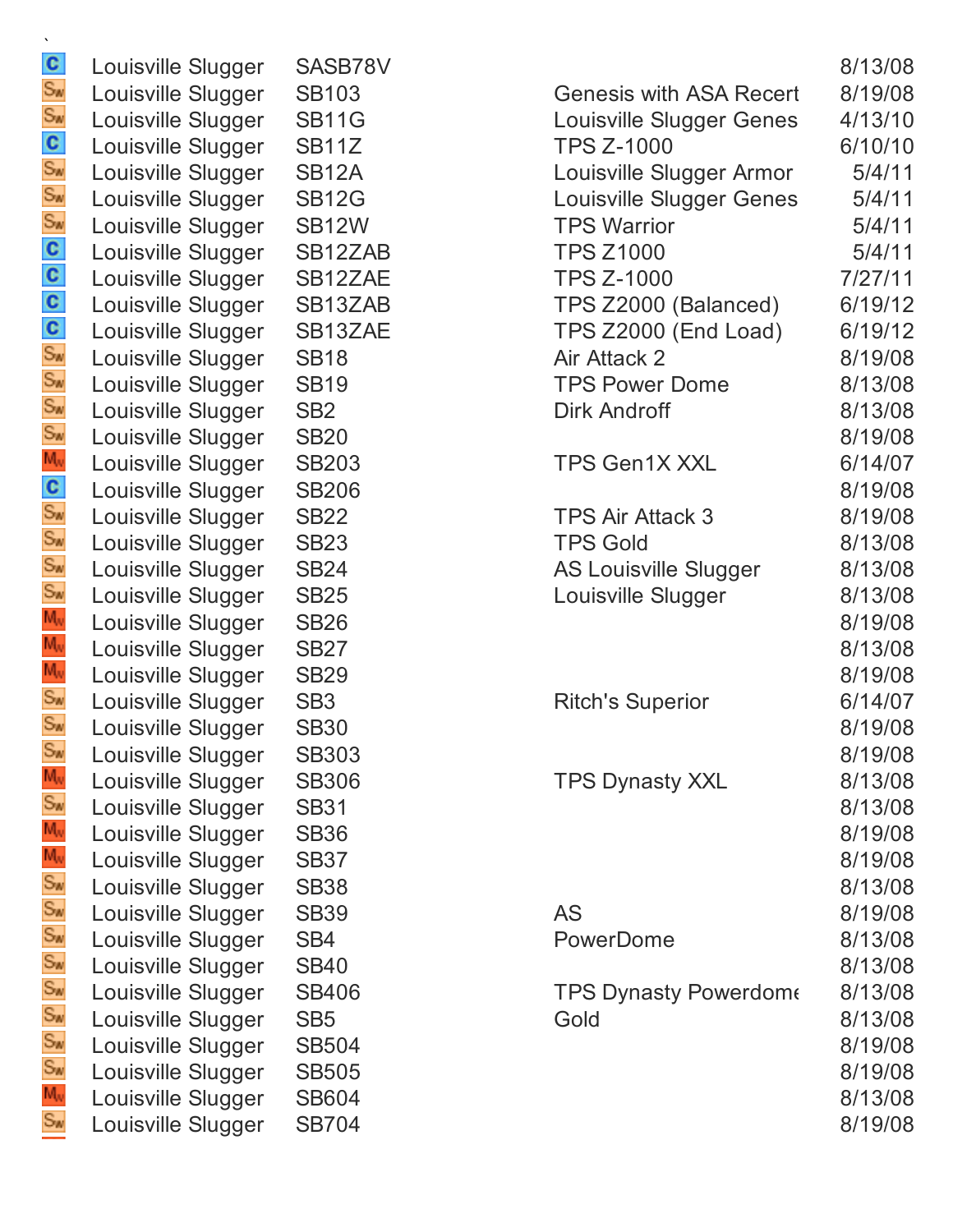| Louisville Slugger | <b>SB705</b>     |
|--------------------|------------------|
| Louisville Slugger | <b>SB705A</b>    |
| Louisville Slugger | SB74X            |
| Louisville Slugger | SB75P            |
| Louisville Slugger | SB76W            |
| Louisville Slugger | SB77S            |
| Louisville Slugger | <b>SB78S</b>     |
| Louisville Slugger | <b>SB804AS</b>   |
| Louisville Slugger | <b>SB805</b>     |
| Louisville Slugger | <b>SB806</b>     |
| Louisville Slugger | <b>SB814R</b>    |
| Louisville Slugger | <b>SB81N</b>     |
| Louisville Slugger | <b>SB81N</b>     |
| Louisville Slugger | SB82NJM2         |
| Louisville Slugger | <b>SB83V</b>     |
| Louisville Slugger | SB84H            |
| Louisville Slugger | SB84M            |
| Louisville Slugger | <b>SB85W</b>     |
| Louisville Slugger | <b>SB86S</b>     |
| Louisville Slugger | <b>SB87GS</b>    |
| Louisville Slugger | <b>SB905</b>     |
| Louisville Slugger | <b>SB91T</b>     |
| Louisville Slugger | SB94C            |
| Louisville Slugger | <b>SBE54</b>     |
| Louisville Slugger | SBE96            |
| Louisville Slugger | SBE97            |
| Louisville Slugger | SBGD16           |
| Louisville Slugger | SBSZ16A-B        |
| Louisville Slugger | SBSZ16A-E        |
| Louisville Slugger | SBVA15U          |
| Louisville Slugger | <b>SBVTSE</b>    |
| Louisville Slugger | SBWR14-RR        |
| Louisville Slugger | <b>SBXA</b>      |
| Louisville Slugger | <b>SBXC</b>      |
| Louisville Slugger | <b>SBXG</b>      |
| Louisville Slugger | <b>SBXH2D</b>    |
| Louisville Slugger | <b>SBXH2S</b>    |
| Louisville Slugger | <b>SBXTA</b>     |
| Louisville Slugger | <b>SBXV</b>      |
| Louisville Slugger | <b>SBXW</b>      |
| Louisville Slugger | <b>SB7214-AB</b> |

| Louisville Slugger | <b>SB705</b>        | <b>TPS Warrior Balanced</b>    | 8/13/08  |
|--------------------|---------------------|--------------------------------|----------|
| Louisville Slugger | <b>SB705A</b>       | <b>TPS Warrior XXL Balance</b> | 8/13/08  |
| Louisville Slugger | SB74X               | <b>TPS Dynasty XXL</b>         | 8/13/08  |
| Louisville Slugger | SB75P               | <b>TPS Dynasty Powerdome</b>   | 8/13/08  |
| Louisville Slugger | SB76W               | <b>TPS Warrior</b>             | 8/19/08  |
| Louisville Slugger | SB77S               | Samurai                        | 8/13/08  |
| Louisville Slugger | <b>SB78S</b>        | Slash                          | 8/13/08  |
| Louisville Slugger | <b>SB804AS</b>      |                                | 8/19/08  |
| Louisville Slugger | <b>SB805</b>        | <b>TPS Warrior End Loaded</b>  | 8/13/08  |
| Louisville Slugger | <b>SB806</b>        |                                | 8/13/08  |
| Louisville Slugger | <b>SB814R</b>       | <b>TPS Responsive Compos</b>   | 8/13/08  |
| Louisville Slugger | <b>SB81N</b>        |                                | 8/19/08  |
| Louisville Slugger | <b>SB81N</b>        |                                | 8/19/08  |
| Louisville Slugger | SB82NJM2            | Jessica Mendoza 2008           | 8/13/08  |
| Louisville Slugger | SB83V               | <b>TPS Voltage Composite-I</b> | 8/13/08  |
| Louisville Slugger | SB84H               | <b>TPS Maverick</b>            | 11/30/09 |
| Louisville Slugger | <b>SB84M</b>        |                                | 8/13/08  |
| Louisville Slugger | <b>SB85W</b>        | <b>TPS Warrior</b>             | 8/19/08  |
| Louisville Slugger | <b>SB86S</b>        | <b>TPS Samurai</b>             | 8/19/08  |
| Louisville Slugger | <b>SB87GS</b>       |                                | 8/19/08  |
| Louisville Slugger | <b>SB905</b>        |                                | 8/19/08  |
| Louisville Slugger | SB91T               | <b>TPS Triton</b>              | 11/19/08 |
| Louisville Slugger | SB94C               | <b>TPS Catalyst</b>            | 11/30/09 |
| Louisville Slugger | <b>SBE54</b>        |                                | 11/6/08  |
| Louisville Slugger | SBE96               | <b>SOLO</b>                    | 2/12/16  |
| Louisville Slugger | SBE97               | <b>XXL</b>                     | 2/12/16  |
| Louisville Slugger | SBGD16              | Louisville Slugger Gold        | 4/1/16   |
| Louisville Slugger | SBSZ16A-B           | <b>Super Z Balanced</b>        | 6/10/15  |
| Louisville Slugger | SBSZ16A-E           | Super Z End Loaded             | 6/10/15  |
| Louisville Slugger | SBVA15U             | Vapor                          | 1/7/15   |
| Louisville Slugger | <b>SBVTSE</b>       | Voltage                        | 8/13/15  |
| Louisville Slugger | SBWR14-RR           | Warrior                        | 7/24/13  |
| Louisville Slugger | <b>SBXA</b>         | Louisville Slugger Armor       | 6/10/09  |
| Louisville Slugger | <b>SBXC</b>         | <b>TPS Catalyst</b>            | 11/30/09 |
| Louisville Slugger | <b>SBXG</b>         | Louisville Slugger Genes       | 6/10/09  |
| Louisville Slugger | SBXH <sub>2</sub> D | <b>TPS H2 XXL</b>              | 8/27/09  |
| Louisville Slugger | SBXH2S              | TPS H2S                        | 8/27/09  |
| Louisville Slugger | <b>SBXTA</b>        | <b>TPS Triton</b>              | 6/10/09  |
| Louisville Slugger | <b>SBXV</b>         | <b>TPS Voltage II</b>          | 6/10/09  |
| Louisville Slugger | <b>SBXW</b>         | <b>TPS Warrior</b>             | 6/10/09  |
| Louisville Slugger | SBZ214-AB           | Z-2000 (Balanced)              | 7/24/13  |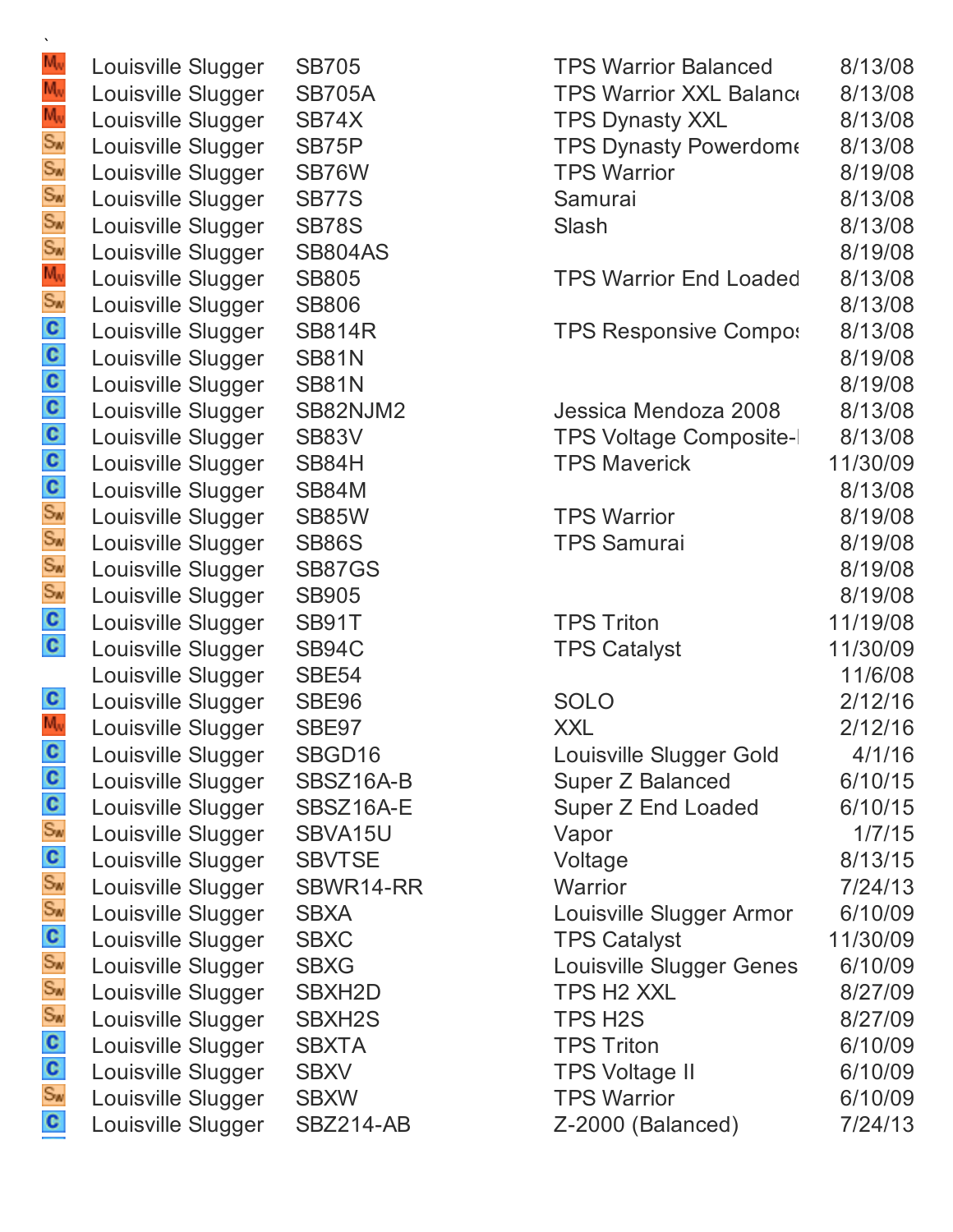| $\mathbf{c}$                 | Louisville Slugger                       | <b>SBZ214-AE</b>                     | Z-2000 (End Loaded)                    | 7/24/13            |
|------------------------------|------------------------------------------|--------------------------------------|----------------------------------------|--------------------|
| $\frac{c}{c}$                | Louisville Slugger                       | <b>SBZ215A-B</b>                     | Z2000 (Balanced)                       | 3/4/14             |
|                              | Louisville Slugger                       | <b>SBZ215A-E</b>                     | Z200 (End Load)                        | 3/4/14             |
|                              | Louisville Slugger                       | <b>SBZ314-AB</b><br><b>SBZ314-AE</b> | Z-3000 (Balanced)                      | 9/25/13            |
|                              | Louisville Slugger<br>Louisville Slugger | <b>SBZ416A-B</b>                     | Z-3000 (End Load)<br>Z-4000 (Balanced) | 9/25/13<br>12/5/14 |
|                              | Louisville Slugger                       | <b>SBZ416A-E</b>                     | Z-4000 (End Load)                      | 12/5/14            |
|                              | Louisville Slugger                       | SPTZAE-20                            | <b>TPZ</b>                             | 7/19/19            |
|                              | Louisville Slugger                       | TPS H <sub>2</sub>                   |                                        | 12/18/08           |
|                              | Louisville Slugger                       | <b>TPSD</b>                          | <b>Dynasty</b>                         | 8/19/08            |
| စ် ပ <mark>ပ ပ</mark> ပ ပ စ် | Louisville Slugger                       | <b>TPSR</b>                          | <b>Ritch's Superior/TPS Pov</b>        | 8/19/08            |
| W                            | Louisville Slugger                       | <b>WB125SB</b>                       |                                        | 3/18/15            |
| $\mathbf{c}$                 | Louisville Slugger                       | WTLCLX170V                           | LXT HYPER - Custom (-1                 | 3/29/16            |
|                              | Louisville Slugger                       | WTLCLX171V                           | LXT HYPER - Custom (-1                 | 3/29/16            |
| $\frac{c}{c}$                | Louisville Slugger                       | WTLCLX179V                           | LXT HYPER - Custom (-9)                | 3/29/16            |
|                              | Louisville Slugger                       | WTLCLX78V                            | LXT HYPER - Custom (-8                 | 3/29/16            |
|                              | Louisville Slugger                       | <b>WTLCNXA17B</b>                    | <b>Nexus</b>                           | 3/21/17            |
| $\frac{c}{s_w}$              | Louisville Slugger                       | <b>WTLCNXA18B</b>                    | <b>Nexus</b>                           | 12/13/17           |
|                              | Louisville Slugger                       | WTLFPDV171                           | Diva                                   | 2/12/16            |
| $\mathbf{c}$                 | Louisville Slugger                       | WTLFPLX170                           | LXT Hyper $(-10)$                      | 7/26/16            |
| $\mathbf{c}$                 | Louisville Slugger                       | WTLFPLX171                           | LXT Hyper (-11)                        | 7/26/16            |
|                              | Louisville Slugger                       | WTLFPLX178                           | LXT Hyper $(-8)$                       | 7/26/16            |
| $\frac{1}{2}$                | Louisville Slugger                       | WTLFPLX179                           | LXT HYPER (-9)                         | 7/26/16            |
|                              | Louisville Slugger                       | WTLFPLX18A10                         | $LXT -10$                              | 10/10/18           |
| $\mathbf{c}$                 | Louisville Slugger                       | WTLFPLX18A11                         | <b>LXT-11</b>                          | 3/21/17            |
| $\mathbf{c}$                 | Louisville Slugger                       | WTLFPLX18A8                          | LXT-8                                  | 3/21/17            |
| $\mathbf{c}$                 | Louisville Slugger                       | WTLFPLX18A9                          | $LXT -9$                               | 3/21/17            |
| $\mathbf{c}$                 | Louisville Slugger                       | WTLFPLX190V-CSTM                     | LXT X19 -10 Custom                     | 3/18/19            |
| $\mathbf{c}$                 | Louisville Slugger                       | WTLFPLX191V-CSTM                     | LXT X19 -11 Custom                     | 3/18/19            |
| $\mathbf{c}$                 | Louisville Slugger                       | WTLFPLX198V-CSTM                     | LXT X19 -8 Custom                      | 3/18/19            |
| $\mathbf{c}$<br>$\mathbf{c}$ | Louisville Slugger                       | WTLFPLX199V-CSTM<br>WTLFPLX19A11     | LXT X19 -9 Custom<br>LXT X19 (-11)     | 3/18/19            |
| $\mathbf{c}$                 | Louisville Slugger                       | WTLFPLX19A8                          | LXT X19 (-8)                           | 3/18/19<br>3/18/19 |
| $\mathbf{c}$                 | Louisville Slugger<br>Louisville Slugger | WTLFPLX19A9                          | LXT X19 (-9)                           | 3/18/19            |
| $\mathbf{c}$                 | Louisville Slugger                       | WTLFPLX9A10                          | LXT X19 (-10)                          | 3/18/19            |
| $\mathbf{c}$                 | Louisville Slugger                       | WTLFPLX9A12                          | LXT X19 (-12)                          | 6/20/18            |
| $\mathbf{c}$                 | Louisville Slugger                       | WTLFPPX18A                           | PXT-8                                  | 3/21/17            |
| $\mathbf{c}$                 | Louisville Slugger                       | WTLFPPX18A10                         | <b>PXT -10</b>                         | 3/21/17            |
| $\mathbf{c}$                 | Louisville Slugger                       | WTLFPPX18A9                          | PXT-9                                  | 3/21/17            |
| $\mathbf{c}$                 | Louisville Slugger                       | WTLFPPX190V-CSTM                     | PXT X19 -10 Custom                     | 3/18/19            |
| $\mathbf{c}$                 | Louisville Slugger                       | WTLFPPX198V-CSTM                     | PXT X19 -8 Custom                      | 3/18/19            |
|                              |                                          |                                      |                                        |                    |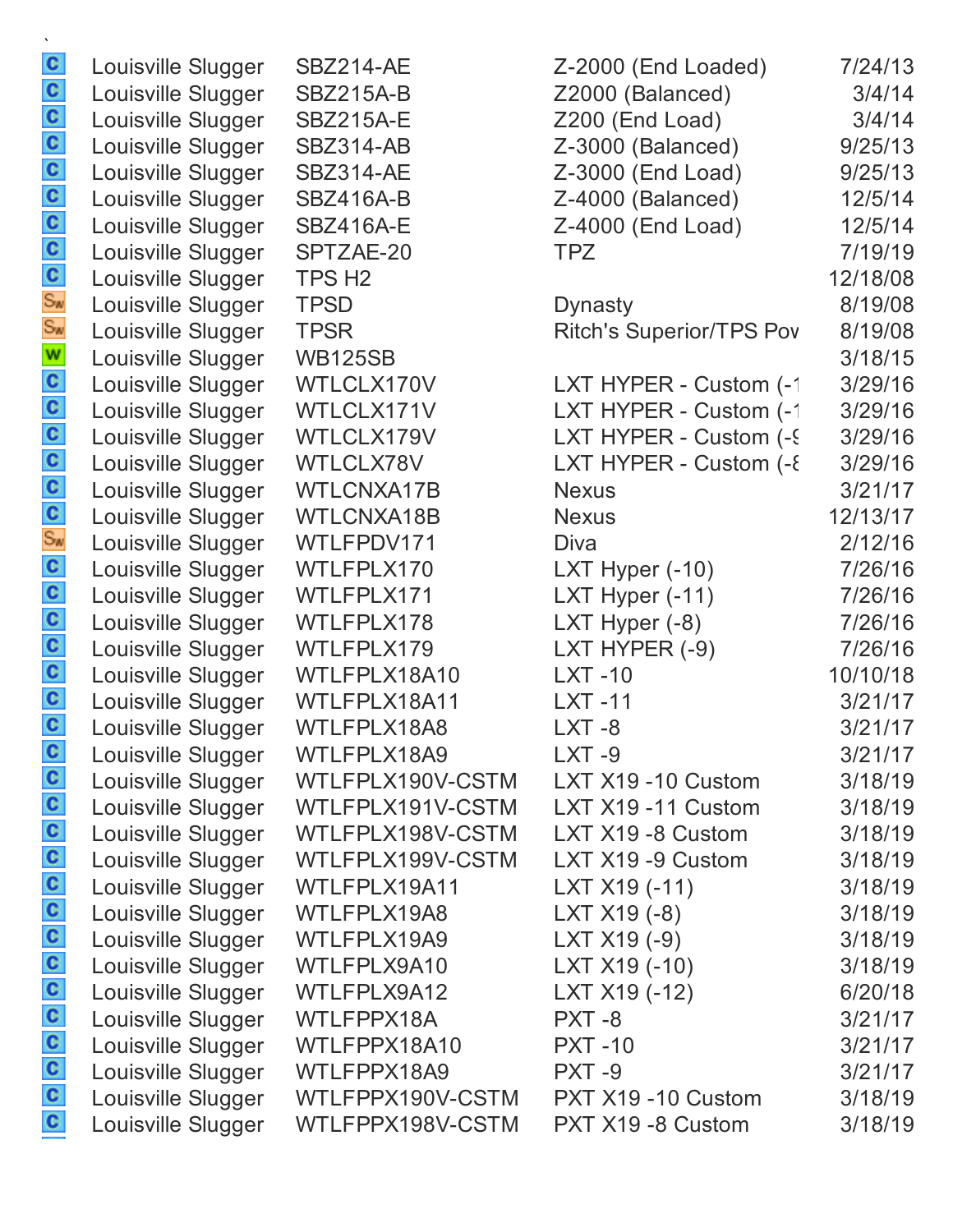| $\mathbf{c}$   | Louisville Slugger | WTLFPPX199V-CSTM  | PXT X19 -9 Custom              | 3/18/19  |
|----------------|--------------------|-------------------|--------------------------------|----------|
| $\mathbf{c}$   | Louisville Slugger | WTLFPPX19A10      | PXT X19 (-10)                  | 3/18/19  |
|                | Louisville Slugger | WTLFPPX19A8       | PXT X19 (-8)                   | 3/18/19  |
| $rac{c}{s_w}$  | Louisville Slugger | WTLFPPX19A9       | PXT X19 (-9)                   | 3/18/19  |
|                | Louisville Slugger | WTLFPQS172        | Quest                          | 2/12/16  |
|                | Louisville Slugger | WTLFPX219A12      | $X12(-12)$                     | 3/18/19  |
| $\frac{c}{c}$  | Louisville Slugger | WTLFPXN170        | Xeno Plus (-10)                | 7/26/16  |
| $\mathbf{c}$   | Louisville Slugger | WTLFPXN171        | Xeno Plus (-11)                | 2/12/16  |
| $\frac{c}{c}$  | Louisville Slugger | WTLFPXN178        | Xeno Plus (-8)                 | 7/26/16  |
|                | Louisville Slugger | WTLFPXN179        | Xeno Plus (-9)                 | 7/26/16  |
| $\mathbf{c}$   | Louisville Slugger | WTLFPXN18A10      | Xeno-10                        | 3/21/17  |
| $\frac{c}{c}$  | Louisville Slugger | WTLFPXN18A8       | Xeno-8                         | 3/21/17  |
|                | Louisville Slugger | WTLFPXN18A9       | Xeno-9                         | 3/21/17  |
| $\frac{1}{2}$  | Louisville Slugger | WTLFPXN19A10      | Xeno X19 (-10)                 | 3/18/19  |
|                | Louisville Slugger | WTLFPXN19A11      | Xeno X19 (-11)                 | 3/18/19  |
|                | Louisville Slugger | WTLFPXN19A8       | Xeno X19 (-8)                  | 3/18/19  |
| $\mathbf{c}$   | Louisville Slugger | WTLFPXN19A9       | Xeno X19 (-9)                  | 3/18/19  |
| $\mathbf{c}$   | Louisville Slugger | WTLFPXNW*A10      | <b>Xeno Platinum</b>           | 12/13/17 |
| $\mathbf{c}$   | Louisville Slugger | WTLFPXT172        | X12                            | 2/12/16  |
| $\mathbf{c}$   | Louisville Slugger | WTLLFPX18A10      | <b>PXT X18 - LTD ICE (-10)</b> | 3/18/19  |
| $\mathbf{c}$   | Louisville Slugger | WTLLZ4A17P        | Z4 Power Load                  | 12/13/17 |
| $\mathbf{c}$   | Louisville Slugger | WTLSBSOA16B       | <b>SOLO</b>                    | 7/26/16  |
| $S_{\text{W}}$ | Louisville Slugger | WTLSMDVD1A115     | Diva (-11.5)                   | 12/4/18  |
| $S_{\text{W}}$ | Louisville Slugger | WTLSMDVD2A115     | Diva (-11.5)                   | 12/4/18  |
| $\mathbf{c}$   | Louisville Slugger | WTLSZA16B         | Super Z Balanced               | 2/12/16  |
| $\mathbf{c}$   | Louisville Slugger | WTLSZA16E         | Super Z End Load               | 2/12/16  |
| $\mathbf{c}$   | Louisville Slugger | WTLSZA17E         | Super Z - End Load             | 3/21/17  |
| $\mathbf{c}$   | Louisville Slugger | WTLSZA17E         | Super Z End Load               | 11/23/16 |
| $\mathbf{c}$   | Louisville Slugger | WTLTPSA19P        | <b>TPS</b>                     | 2/25/19  |
| $M_{\rm W}$    | Louisville Slugger | <b>WTLXXLA16B</b> | <b>XXL</b>                     | 7/26/16  |
| $\mathbf{c}$   | Louisville Slugger | WTLZ4A16B         | Z4 Balanced                    | 2/12/16  |
| $\mathbf{c}$   | Louisville Slugger | WTLZ4A16E         | Z4 End Load                    | 2/12/16  |
| $\mathbf{c}$   | Louisville Slugger | WTLZ4A17B         | Z4 Balanced                    | 11/23/16 |
| $\mathbf{C}$   | Louisville Slugger | WTLZ4A17E         | Z4 End Load                    | 11/23/16 |
|                |                    |                   |                                |          |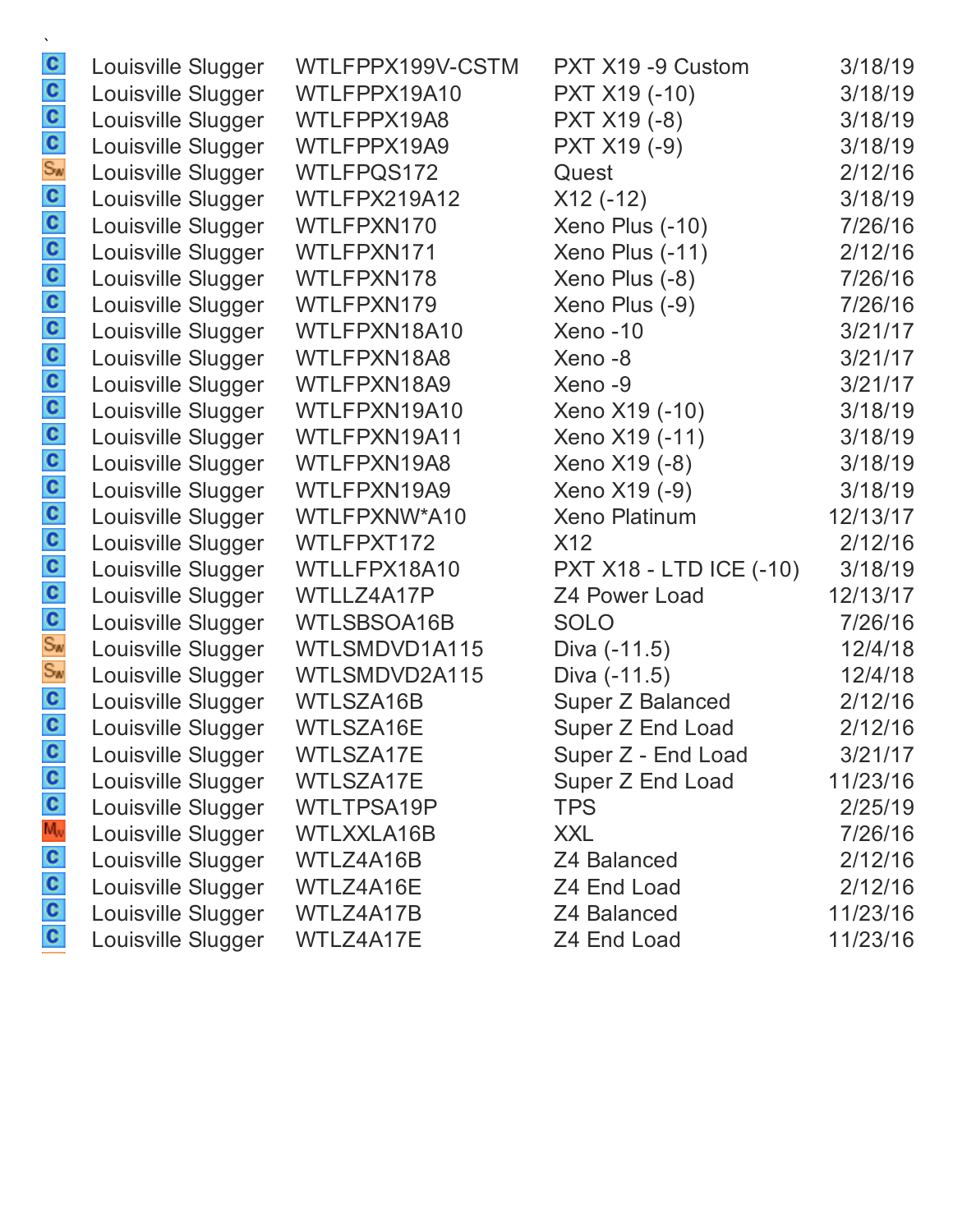| MacGregor     | MCX10SB         |                                    | 8/13/08  |
|---------------|-----------------|------------------------------------|----------|
| MacGregor     | MCX6SB          |                                    | 8/13/08  |
| MacGregor     | X10SB           |                                    | 8/13/08  |
| MacGregor     | X9SB            |                                    | 8/13/08  |
| Marucci       | <b>MFP138</b>   |                                    | 3/22/13  |
| Marucci       | <b>MFP139</b>   |                                    | 3/22/13  |
| Marucci       | <b>MFP1410</b>  | Marucci                            | 2/12/14  |
| Marucci       | MFPC710         | Cat FX                             | 7/7/17   |
| Marucci       | MFPC79          | Cat FX                             | 7/7/17   |
| Marucci       | MFPCC710        | <b>Cat FX Connect</b>              | 7/7/17   |
| Marucci       | MFPCC711        | <b>Cat FX Connect</b>              | 7/7/17   |
| Marucci       | MFPCC79         | <b>Cat FX Connect</b>              | 7/7/17   |
| Marucci       | MFPE10          | Echo                               | 11/27/19 |
| Marucci       | MFPE8           | Echo                               | 11/27/19 |
| Marucci       | MFPEC10         | <b>Echo Connect</b>                | 11/27/19 |
| Marucci       | MFPEC11         | <b>Echo Connect</b>                | 9/14/20  |
| Marucci       | MFPP10          | Pure                               | 10/2/14  |
| Marucci       | MFPP11          | Pure                               | 3/18/15  |
| Mattingly     | <b>BOSFP</b>    | <b>Mattingly Boost Fastpitch</b>   | 7/9/10   |
| Mattingly     | <b>BOSSP</b>    | <b>Mattingly Boost Slowpitch</b>   | 6/7/11   |
| Mattingly     | <b>BST98</b>    |                                    | 8/13/08  |
| Mattingly     | <b>BSTFP</b>    |                                    | 8/13/08  |
| Mattingly     | <b>BTKFP</b>    | <b>Mattingly Balistk Fastpitcl</b> | 7/9/10   |
| Mattingly     | <b>BTVFP</b>    | <b>Mattingly Balistik Fastpitc</b> | 4/27/11  |
| Mattingly     | <b>FERFP</b>    | <b>Mattingly Fierce Fastpitcl</b>  | 8/28/09  |
| Mattingly     | <b>FRCFP</b>    | <b>Mattingly V-Force Fastpil</b>   | 8/26/08  |
| Mattingly     | <b>MVPFP</b>    | <b>Mattingly MVP Fastpitch</b>     | 8/26/08  |
| Mattingly     | <b>MVPSP</b>    | <b>Mattingly MVP Slowpitch</b>     | 8/26/08  |
| Mattingly     | <b>PROFP</b>    | <b>Mattingly PRO Fastpitch</b>     | 8/26/08  |
| Mattingly     | <b>RPDFP</b>    |                                    | 8/26/08  |
| Mattingly     | <b>SBRFP</b>    | <b>Mattingly Saber Fastpitch</b>   | 12/1/09  |
| <b>MaxBat</b> | SB <sub>1</sub> |                                    | 1/18/19  |
| <b>MaxBat</b> | <b>SB12</b>     |                                    | 1/18/19  |
| MaxBat        | <b>SB15</b>     |                                    | 1/18/19  |
| <b>MaxBat</b> | <b>SB78</b>     |                                    | 1/18/19  |
| <b>Miken</b>  | 4FALMA          | Freak 4 the Fallen                 | 1/7/14   |
| <b>Miken</b>  | 52FKBA          | Freak 52 Balanced                  | 10/13/14 |
| <b>Miken</b>  | 52FKMA          | Freak 52 Supermax                  | 10/13/14 |
| <b>Miken</b>  | 75XULT          | Ultra 750X Maxload                 | 4/1/16   |
| <b>Miken</b>  | <b>AMZCHA</b>   | Chaos                              | 1/6/21   |
| <b>Miken</b>  | <b>BBATMA</b>   | <b>FREAK RWB BORDER B</b>          | 4/30/15  |
|               |                 |                                    |          |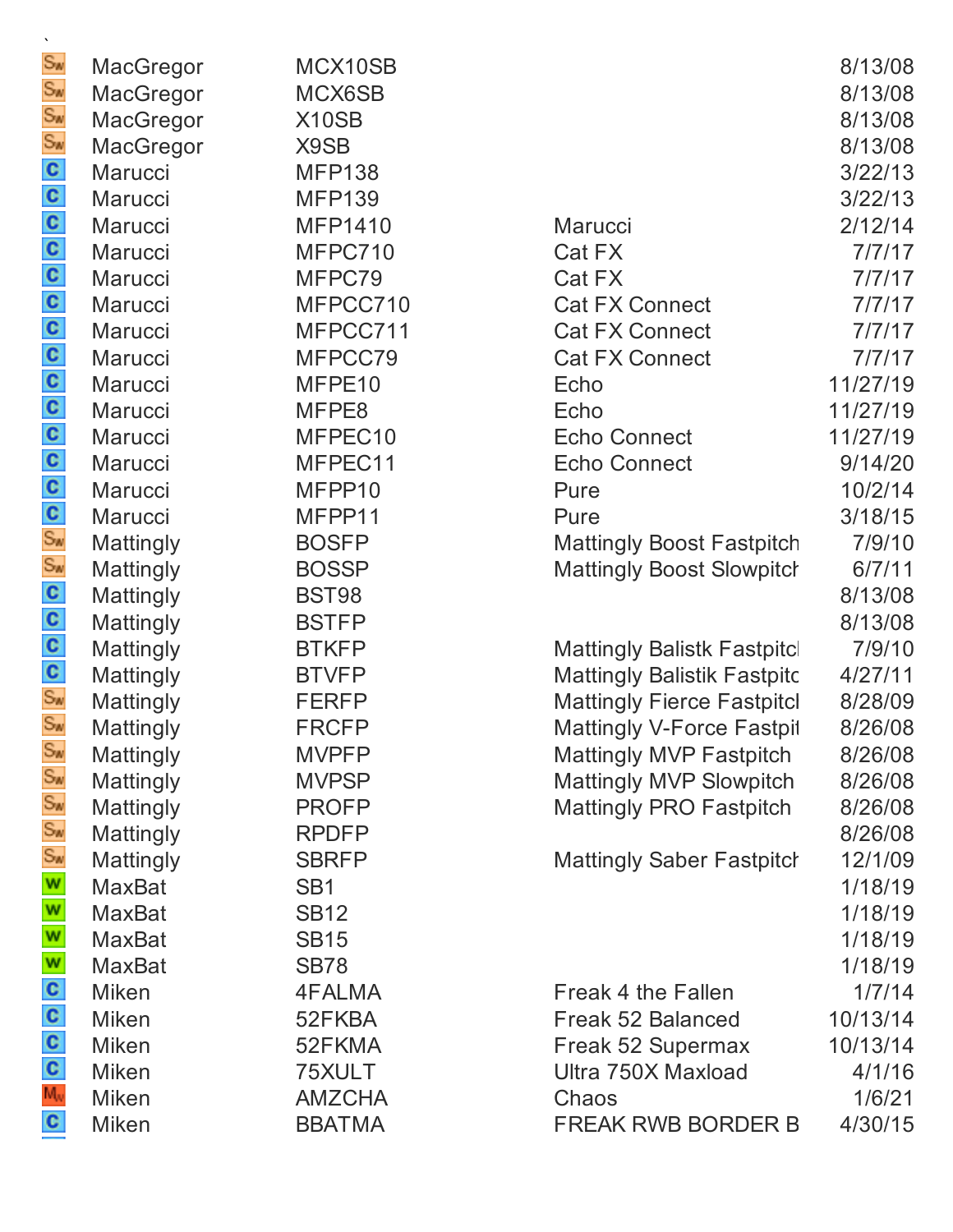| $\mathbf{v}$                                                |              |                    |                                |          |
|-------------------------------------------------------------|--------------|--------------------|--------------------------------|----------|
|                                                             | <b>Miken</b> | <b>BBATMA</b>      | <b>Freak USA Border Battle</b> | 10/28/15 |
| $\frac{1}{2}$ $\frac{1}{2}$ o $\frac{1}{2}$ o $\frac{1}{2}$ | <b>Miken</b> | <b>BLCKBA</b>      | <b>Freak Black</b>             | 10/28/15 |
|                                                             | <b>Miken</b> | <b>BLCKMA</b>      | <b>Freak Black</b>             | 10/28/15 |
|                                                             | <b>Miken</b> | CHIL10             | <b>CHILL</b>                   | 5/6/14   |
|                                                             | <b>Miken</b> | <b>DENCMA</b>      | <b>DC-41</b>                   | 10/28/15 |
|                                                             | <b>Miken</b> | DIC17M             | Maniac                         | 8/18/16  |
|                                                             | <b>Miken</b> | DIC18M             | Maniac                         | 9/22/17  |
| $M_{\rm W}$                                                 | <b>Miken</b> | DIC19M             | Maniac                         | 10/24/18 |
| $M_{\rm W}$                                                 | <b>Miken</b> | DIC20M             | Maniac                         | 9/5/19   |
|                                                             | <b>Miken</b> | <b>DSGMCA</b>      | Maniac                         | 1/7/14   |
|                                                             | <b>Miken</b> | Edge               |                                | 6/14/07  |
|                                                             | <b>Miken</b> | F52MXA             | Freak 52                       | 10/28/15 |
|                                                             | <b>Miken</b> | FHAL12             | Halo Light                     | 1/7/14   |
|                                                             | <b>Miken</b> | <b>FKPTBA</b>      | <b>Freak Platinum</b>          | 11/23/16 |
|                                                             | <b>Miken</b> | <b>FKPTMA</b>      | <b>Freak Platinum Maxload</b>  | 12/8/16  |
|                                                             | <b>Miken</b> | <b>FPATMA</b>      | <b>Freak Patriot</b>           | 10/7/16  |
| 00000000000000000                                           | <b>Miken</b> | FPFK10             | Freak                          | 10/13/14 |
|                                                             | <b>Miken</b> | <b>FPFKBK</b>      | <b>Freak Black</b>             | 10/13/14 |
|                                                             | <b>Miken</b> | FPFX10             | <b>Freak FX 700 -10</b>        | 2/23/11  |
|                                                             | <b>Miken</b> | FPFX12             | <b>Freak FX700 -12</b>         | 2/23/11  |
|                                                             | <b>Miken</b> | FPFX9              | <b>Freak FX 700 -9</b>         | 2/23/11  |
|                                                             | <b>Miken</b> | FPHL12             | <b>Halo Light</b>              | 2/23/11  |
|                                                             | <b>Miken</b> | FPIE <sub>10</sub> | Intensit-E                     | 2/23/11  |
|                                                             | <b>Miken</b> | FPNX10             | Freak NXT-10                   | 12/12/11 |
|                                                             | <b>Miken</b> | FPNX12             | Freak NXT Light                | 12/12/11 |
|                                                             | <b>Miken</b> | FPNX9              | Freak NXT -9                   | 12/12/11 |
|                                                             | <b>Miken</b> | FPSF10             | <b>Super Freak FP98</b>        | 5/10/12  |
|                                                             | <b>Miken</b> | FPTD <sub>10</sub> | Triad <sup>3</sup> FP          | 10/31/12 |
|                                                             | <b>Miken</b> | FPTR <sub>10</sub> | <b>Triad Xtreme</b>            | 1/7/14   |
|                                                             | <b>Miken</b> | FREV10             | <b>RevEx</b>                   | 10/31/12 |
|                                                             | <b>Miken</b> | FREV <sub>12</sub> | RevEx Light                    | 10/31/12 |
|                                                             | <b>Miken</b> | FREV9              | <b>RevEx</b>                   | 10/31/12 |
|                                                             | <b>Miken</b> | FRK52A             | Freak 52                       | 5/6/14   |
|                                                             | <b>Miken</b> | FRK98A             | Kelly's Super Freak            | 12/12/11 |
|                                                             | <b>Miken</b> | <b>FRKBKA</b>      | <b>Freak Black</b>             | 10/13/14 |
|                                                             | <b>Miken</b> | <b>FRKRVG</b>      | <b>Freak Revenge</b>           | 1/7/14   |
| a a a a a a a a a a a a a                                   | <b>Miken</b> | <b>FRKSEA</b>      | <b>FREAK STADIUM EDITI(</b>    | 4/30/15  |
|                                                             | <b>Miken</b> | <b>FRKTSA</b>      | <b>Freak RVG</b>               | 10/13/14 |
|                                                             | <b>Miken</b> | FRVX10             | <b>RevEx</b>                   | 1/7/14   |
|                                                             | <b>Miken</b> | FRVX12             | <b>RevEx Light</b>             | 1/7/14   |
|                                                             | <b>Miken</b> | FRVX9              | <b>RexEx</b>                   | 1/7/14   |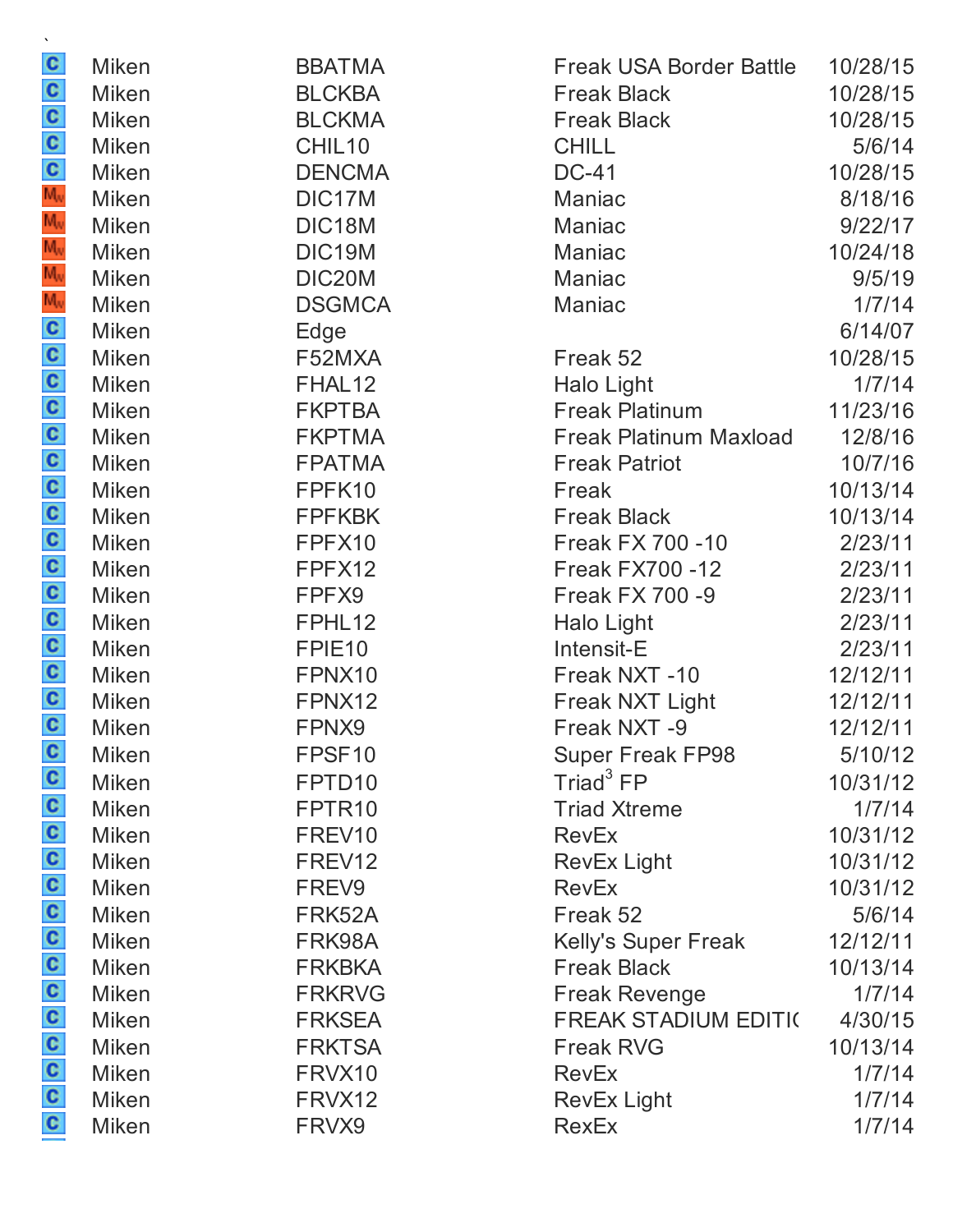|                           | <b>Miken</b> | GLDN10             | Gold NXT-10                    | 5/10/12  |
|---------------------------|--------------|--------------------|--------------------------------|----------|
|                           | <b>Miken</b> | GLDN9              | Gold NXT-9                     | 5/10/12  |
|                           | <b>Miken</b> | <b>GLDNXT</b>      | <b>Gold NXT Freak FP</b>       | 5/10/12  |
|                           | <b>Miken</b> | HALO <sub>12</sub> | Halo Light 2013                | 10/31/12 |
|                           | <b>Miken</b> | <b>HHD</b>         |                                | 6/14/07  |
|                           | Miken        | Infinity           |                                | 6/14/07  |
|                           | <b>Miken</b> | Intensit-E         |                                | 6/14/07  |
|                           | <b>Miken</b> | <b>LTHALO</b>      | Halo Light                     | 10/13/14 |
|                           | <b>Miken</b> | M-Pulse            |                                | 6/14/07  |
|                           | <b>Miken</b> | M1220A             | Freak                          | 12/4/17  |
|                           | <b>Miken</b> | M1PALL             | <b>RevEx Comp Max</b>          | 7/3/18   |
|                           | <b>Miken</b> | <b>MANDSG</b>      | Maniac                         | 8/27/14  |
|                           | <b>Miken</b> | Maniac 282         |                                | 6/14/07  |
|                           | Miken        | Maniac 484         | Fastpitch                      | 6/14/07  |
|                           | <b>Miken</b> | Maniac 484         | Slowpitch                      | 6/14/07  |
|                           | <b>Miken</b> | <b>MAZDCA</b>      | <b>DC-41</b>                   | 3/4/21   |
|                           | <b>Miken</b> | MBBF4A             | <b>Freak USA</b>               | 5/22/18  |
|                           | Miken        | <b>MBBFKA</b>      | <b>Freak USA Border Battle</b> | 5/24/17  |
|                           | <b>Miken</b> | <b>MCFTRA</b>      | <b>Freak Turbo Balanced</b>    | 2/23/11  |
|                           | <b>Miken</b> | <b>MCFTSA</b>      | <b>Freak Turbo Maxload</b>     | 2/23/11  |
|                           | <b>Miken</b> | <b>MCSFSA</b>      | <b>Freak SIKK</b>              | 2/23/11  |
|                           | <b>Miken</b> | MDC17A             | DC-41 Supermax Denny           | 9/22/17  |
|                           | <b>Miken</b> | MDC18A             | <b>DC-41</b>                   | 10/24/18 |
|                           | <b>Miken</b> | MDC18A-NAV         | DC-41 Supermax - Navy          | 1/6/21   |
|                           | <b>Miken</b> | MDC20A             | <b>DC-41</b>                   | 3/25/20  |
|                           | <b>Miken</b> | MDC41A             | <b>DC-41</b>                   | 11/23/16 |
| C                         | <b>Miken</b> | <b>MDSFTC</b>      | <b>Freak Turbo</b>             | 2/23/11  |
|                           | <b>Miken</b> | MF20BA             | Freak                          | 12/4/17  |
|                           | <b>Miken</b> | MF20MA             | Freak                          | 12/4/17  |
|                           | <b>Miken</b> | MF52MA             | Freak 52                       | 11/23/16 |
|                           | <b>Miken</b> | <b>MFDSSA</b>      | Freakadelic                    | 3/4/21   |
|                           | <b>Miken</b> | <b>MFDSTA</b>      | <b>Freak DST Balanced</b>      | 12/7/09  |
|                           | <b>Miken</b> | <b>MFDSTMA</b>     | <b>Freak DST Maxload</b>       | 12/7/09  |
|                           | <b>Miken</b> | MFEHT10            | Epic HT                        | 6/1/09   |
|                           | <b>Miken</b> | MFH <sub>10</sub>  | Halo                           | 6/14/07  |
|                           | <b>Miken</b> | MFH <sub>8</sub>   | Halo                           | 6/14/07  |
| a a a a a a a a a a a a a | <b>Miken</b> | MFH <sub>9</sub>   | Halo                           | 6/14/07  |
|                           | <b>Miken</b> | MFHL12             |                                | 6/14/07  |
|                           | <b>Miken</b> | <b>MF110</b>       | Icon FP10                      | 9/9/08   |
|                           | <b>Miken</b> | MF <sub>19</sub>   | Icon FP9                       | 9/9/08   |
|                           | <b>Miken</b> | MFIL12             | Icon Light                     | 9/9/08   |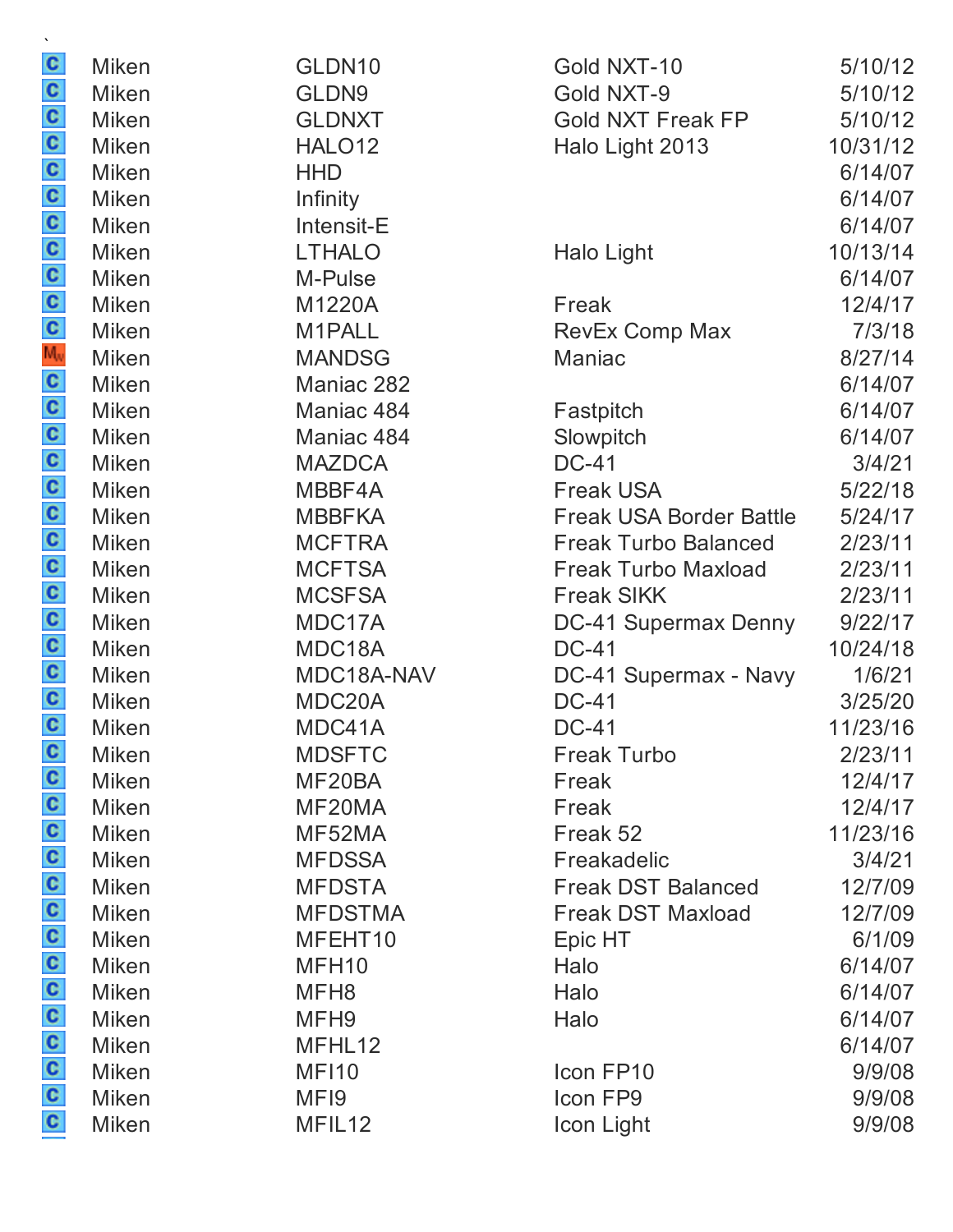| C                                 | <b>Miken</b> | MFK23A             | Freak 23 Kyle Pearson       | 9/22/17  |
|-----------------------------------|--------------|--------------------|-----------------------------|----------|
| <b>Soooooooooooo</b>              | Miken        | <b>MFKUSA</b>      | <b>Freak USA</b>            | 6/26/19  |
|                                   | <b>Miken</b> | <b>MFNRG</b>       | NRG Pro-Series 500 Fas      | 6/14/07  |
|                                   | <b>Miken</b> | MFRCA <sub>2</sub> | Rain FP                     | 1/21/09  |
|                                   | <b>Miken</b> | MFRL12             | Rain Light FP               | 1/21/09  |
|                                   | <b>Miken</b> | MGD21A             | <b>Freak Gold</b>           | 4/1/21   |
|                                   | Miken        | <b>MGOLDA</b>      | <b>Freak Gold</b>           | 11/1/19  |
|                                   | <b>Miken</b> | MKP20A             | Freak 23 - Kyle Pearson     | 9/5/19   |
|                                   | <b>Miken</b> | MKP21A             | Freak 23                    | 1/6/21   |
|                                   | <b>Miken</b> | MKP23A             | Freak 23                    | 10/24/18 |
|                                   | <b>Miken</b> | MKP23A-RWB         | Freak 23 - Kyle Pearson     | 9/10/19  |
|                                   | <b>Miken</b> | <b>MNATMA</b>      | Miken Nation - Buck Sign    | 5/6/14   |
|                                   | <b>Miken</b> | MP21BA             | <b>Freak Primo</b>          | 1/6/21   |
|                                   | <b>Miken</b> | MP21MA             | <b>Freak Primo</b>          | 1/6/21   |
|                                   | <b>Miken</b> | MPAV19             | <b>Vicious</b>              | 7/3/18   |
| M <sub>v</sub>                    | <b>Miken</b> | MPAV19             | <b>Vicious</b>              | 5/22/18  |
| $M_{\rm W}$                       | <b>Miken</b> | MPAV20             | <b>Vicious</b>              | 1/6/21   |
|                                   | <b>Miken</b> | <b>MPAVIC</b>      | <b>Vicious</b>              | 8/18/16  |
|                                   | <b>Miken</b> | <b>MPMOBA</b>      | <b>Freak Primo Balanced</b> | 11/1/19  |
|                                   | Miken        | <b>MPMOMA</b>      | <b>Freak Primo Maxload</b>  | 11/1/19  |
| $\geqslant$ 0 0 0 0 0 $\geqslant$ | <b>Miken</b> | <b>MPMOSA</b>      | Freak Primo Supermax        | 11/1/19  |
|                                   | <b>Miken</b> | MPR12A             | <b>Freak Primo</b>          | 1/18/19  |
|                                   | <b>Miken</b> | <b>MPRIBA</b>      | <b>Freak Primo</b>          | 1/18/19  |
|                                   | <b>Miken</b> | <b>MPRIMA</b>      | <b>Freak Primo</b>          | 1/18/19  |
|                                   | <b>Miken</b> | MPV18G             | <b>Vicious</b>              | 9/22/17  |
| $\overline{M_{\rm w}}$            | <b>Miken</b> | MPV18T             | <b>Vicious</b>              | 9/22/17  |
| C                                 | Miken        | MREV20             | <b>RevEx</b>                | 11/1/19  |
|                                   | <b>Miken</b> | MREV21             | <b>RevEx</b>                | 1/6/21   |
|                                   | <b>Miken</b> | <b>MREVEX</b>      | <b>RevEx</b>                | 1/18/19  |
|                                   | <b>Miken</b> | <b>MRVALL</b>      | <b>RevEx Maxload</b>        | 11/23/16 |
|                                   | <b>Miken</b> | <b>MS100CA</b>     | <b>Vicious</b>              | 4/2/09   |
|                                   | <b>Miken</b> | MSAPC-1            | Decoy                       | 6/14/07  |
|                                   | <b>Miken</b> | <b>MSBTSA</b>      | <b>Burn</b>                 | 12/18/08 |
|                                   | <b>Miken</b> | MSCA-1             | Chaos                       | 1/21/09  |
|                                   | Miken        | <b>MSFN</b>        | Freak 98                    | 6/10/09  |
|                                   | <b>Miken</b> | <b>MSFTDSG</b>     | <b>Freak Turbo</b>          | 12/18/08 |
| o o o e o o o o o o o o o         | <b>Miken</b> | <b>MSFXLS</b>      | <b>Fusion XLS</b>           | 2/23/11  |
|                                   | <b>Miken</b> | <b>MSISFZ</b>      | Freakzilla                  | 3/1/18   |
|                                   | <b>Miken</b> | <b>MSMXBBA</b>     | <b>MXB</b>                  | 7/30/09  |
|                                   | <b>Miken</b> | <b>MSMXBMA</b>     | <b>MXB</b>                  | 7/30/09  |
|                                   | <b>Miken</b> | <b>MSNFA</b>       | <b>Nemesis Balanced</b>     | 9/9/08   |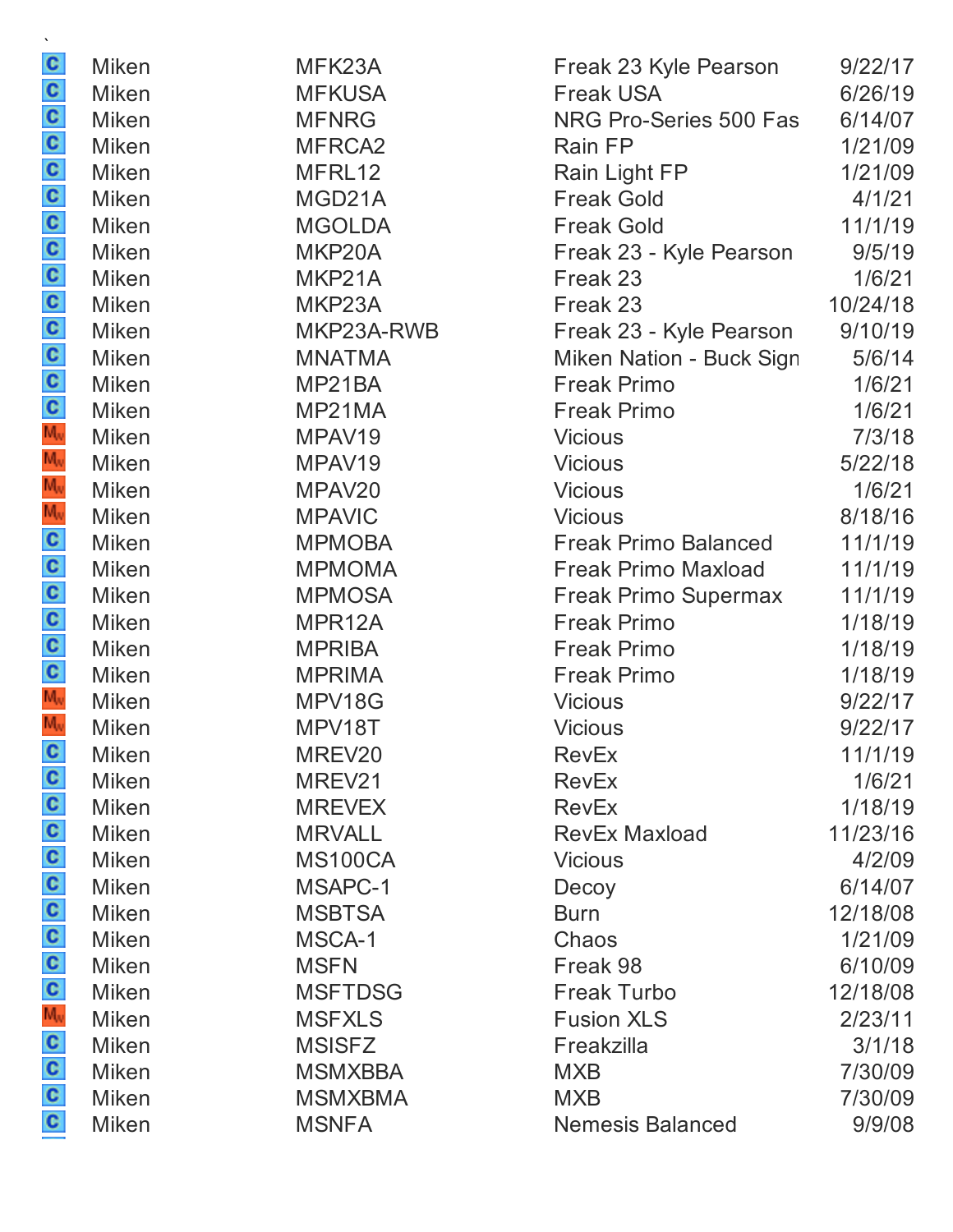| $\mathbf{v}$                                            |              |                      |                           |          |
|---------------------------------------------------------|--------------|----------------------|---------------------------|----------|
|                                                         | <b>Miken</b> | <b>MSNMA</b>         | <b>Nemesis Maxload</b>    | 9/9/08   |
|                                                         | <b>Miken</b> | MSNRG-5              | NRG Pro-Series 500        | 6/14/07  |
|                                                         | <b>Miken</b> | MSNRGM-5             | NRG Pro-Series 500 Max    | 6/14/07  |
|                                                         | <b>Miken</b> | <b>MSNRGR</b>        | <b>NRG</b>                | 2/24/10  |
|                                                         | <b>Miken</b> | <b>MSNRGS</b>        | <b>NRG</b>                | 2/24/10  |
|                                                         | <b>Miken</b> | <b>MSRFA</b>         | Recoil                    | 6/14/07  |
|                                                         | <b>Miken</b> | <b>MSRMA</b>         | <b>Recoil Maxload</b>     | 6/14/07  |
|                                                         | Miken        | <b>MSSEC</b>         | 484 CAMO                  | 6/14/07  |
|                                                         | <b>Miken</b> | <b>MSVA</b>          | Velocit-E                 | 7/12/10  |
|                                                         | <b>Miken</b> | MSVE-1               | <b>Velocit-E</b>          | 6/14/07  |
|                                                         | <b>Miken</b> | MSVE-3               | Velocit-E-II              | 6/14/07  |
|                                                         | <b>Miken</b> | <b>MV3 FP10</b>      | FPMV3C10                  | 2/24/10  |
|                                                         | <b>Miken</b> | MV3 FP9              | FPMV3C9                   | 2/24/10  |
|                                                         | <b>Miken</b> | MV3 Light FP12       | FPMV3C12                  | 2/24/10  |
|                                                         | <b>Miken</b> | <b>Oklahoma City</b> |                           | 6/14/07  |
|                                                         | <b>Miken</b> | <b>PROVIC</b>        | <b>Vicious</b>            | 4/28/16  |
|                                                         | <b>Miken</b> | S75XMA               | Freak 750X                | 5/6/14   |
|                                                         | <b>Miken</b> | SF <sub>1</sub> PCA  | <b>Super Freak</b>        | 2/14/14  |
|                                                         | <b>Miken</b> | SF2PCA               | <b>Super Freak</b>        | 2/14/14  |
|                                                         | <b>Miken</b> | <b>SFMIDA</b>        | <b>Super Freak HPS</b>    | 10/31/12 |
|                                                         | <b>Miken</b> | <b>SFNDBA</b>        | <b>Freak NXT Balanced</b> | 10/31/12 |
|                                                         | <b>Miken</b> | <b>SFNDMA</b>        | Freak NXT Maxload         | 10/31/12 |
|                                                         | <b>Miken</b> | <b>SKSFA</b>         | <b>Super Freak DST</b>    | 4/29/10  |
|                                                         | <b>Miken</b> | <b>SNXTBA</b>        | <b>Freak NXT Balanced</b> | 12/12/11 |
|                                                         | <b>Miken</b> | <b>SNXTMA</b>        | <b>Freak NXT Supermax</b> | 12/12/11 |
|                                                         | <b>Miken</b> | <b>SOULTA</b>        | Ultra                     | 10/23/12 |
|                                                         | <b>Miken</b> | <b>SPDSTA</b>        | <b>Freak DST Maxload</b>  | 10/31/12 |
| $\frac{1}{2}$ $\frac{1}{2}$ $\frac{1}{2}$ $\frac{1}{2}$ | <b>Miken</b> | <b>SPFXBA</b>        | Freak FX700               | 3/4/11   |
|                                                         | <b>Miken</b> | <b>SPFXMA</b>        | Freak FX700               | 4/7/11   |
|                                                         | <b>Miken</b> | <b>SPMAFA</b>        | <b>Mafia</b>              | 2/8/12   |
|                                                         | <b>Miken</b> | <b>SPMANA</b>        | <b>Maniac</b>             | 6/17/13  |
|                                                         | <b>Miken</b> | <b>SPMDA</b>         | Maniac                    | 6/17/13  |
| $M_{\rm v}$                                             | <b>Miken</b> | <b>SPMDA</b>         | Maniac                    | 2/8/12   |
|                                                         | <b>Miken</b> | <b>SPRZRA</b>        | <b>RZR</b>                | 5/10/12  |
|                                                         | <b>Miken</b> | <b>SPSYBA</b>        | <b>Psycho Balanced</b>    | 2/14/14  |
|                                                         | <b>Miken</b> | <b>SPSYMA</b>        | Psycho Supermax           | 2/14/14  |
| <b>voosooo</b>                                          | <b>Miken</b> | <b>SPVELA</b>        | <b>Velocit-E</b>          | 5/10/12  |
|                                                         | <b>Miken</b> | <b>SPVSA</b>         | Vicious 100 Alloy         | 12/12/11 |
|                                                         | <b>Miken</b> | <b>SRECBA</b>        | <b>Recoil</b>             | 6/17/13  |
|                                                         | <b>Miken</b> | <b>SREVMA</b>        | <b>RevEx Supermax</b>     | 10/31/12 |
|                                                         | <b>Miken</b> | STR3MA               | <b>Triad Maxload</b>      | 1/7/14   |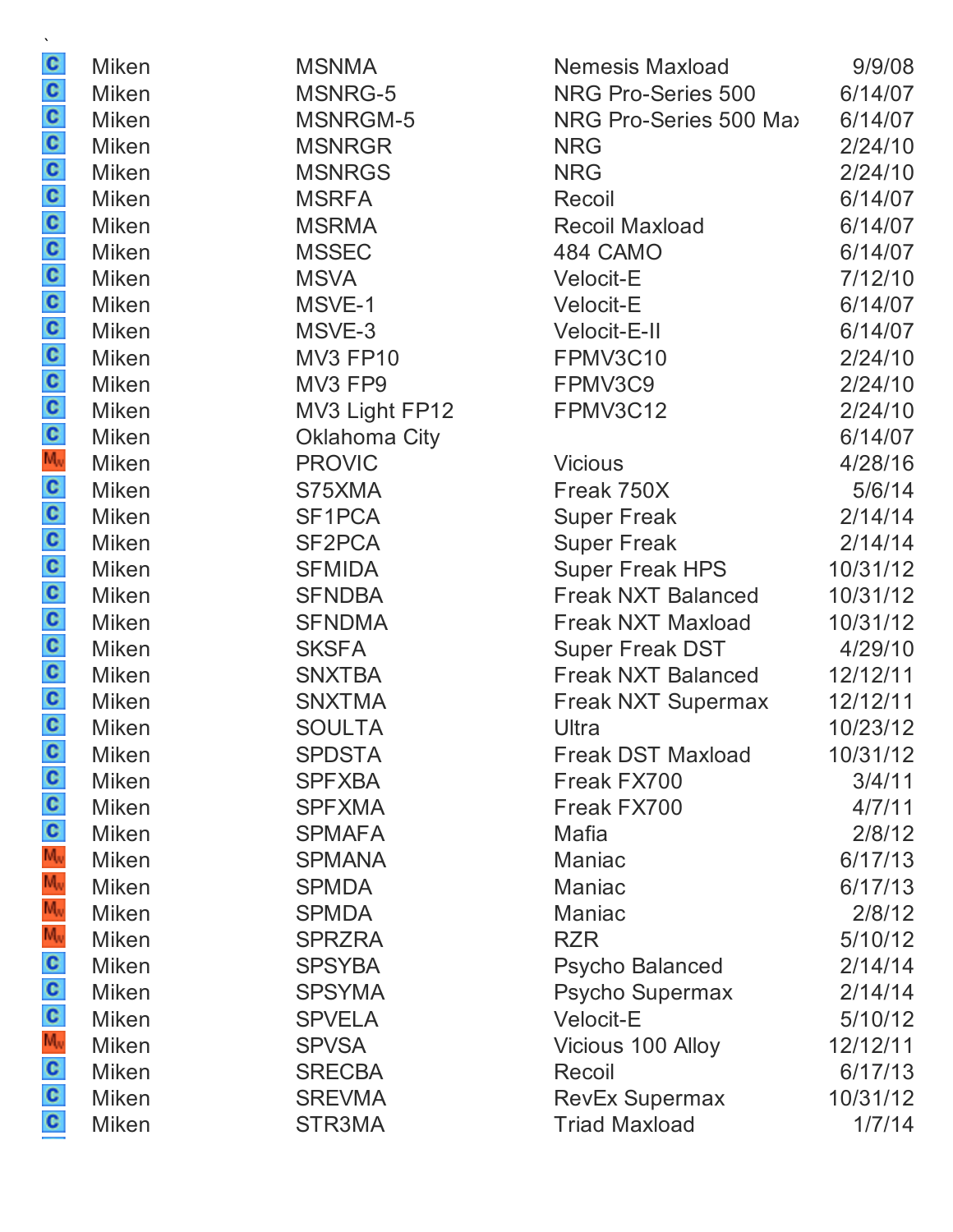| $\mathbf{c}$          | <b>Miken</b>  | <b>STRIMA</b>    | Triad <sup>3</sup>           | 10/23/12 |
|-----------------------|---------------|------------------|------------------------------|----------|
|                       | <b>Miken</b>  | <b>SULTMA</b>    | Ultra 750 Maxload            | 4/2/13   |
|                       | <b>Miken</b>  | <b>SYCHMA</b>    | Psycho Maxload               | 10/13/14 |
|                       | <b>Miken</b>  | <b>SYKOMA</b>    | Psycho Maxload - J. Isen     | 4/1/16   |
|                       | <b>Miken</b>  | UL75BA           | Ultra 750X                   | 1/7/14   |
|                       | <b>Miken</b>  | UL75MA           | Ultra 750 Maxload            | 1/7/14   |
|                       | <b>Miken</b>  | <b>ULTALL</b>    | Ultra 750 Max                | 10/13/14 |
|                       | <b>Miken</b>  | Viper            | 12"                          | 6/14/07  |
|                       | <b>Miken</b>  | Viper            | 12" 2001                     | 6/14/07  |
|                       | <b>Miken</b>  | Viper            | 14"                          | 6/14/07  |
|                       | <b>Miken</b>  | Viper            | 14" 2001                     | 6/14/07  |
|                       | Mizuno        | 340119 or 340124 | Crush G3                     | 4/30/08  |
|                       | Mizuno        | 340125 or 340126 | Crush                        | 4/30/08  |
|                       | Mizuno        | 340243           | Ambition                     | 11/16/15 |
|                       | Mizuno        | 340272           | Whiteout FP (-10)            | 5/25/12  |
|                       | Mizuno        | 340273           | Whiteout FP (-9)             | 5/25/12  |
|                       | Mizuno        | 340274           | Whiteout (-8)                | 5/25/12  |
|                       | Mizuno        | 340279           | Whiteout FP (Custom)         | 5/25/12  |
|                       | Mizuno        | 340286           | Whiteout End Load (-10)      | 2/19/13  |
|                       | Mizuno        | 340287           | Whiteout End Load (-9)       | 2/19/13  |
|                       | Mizuno        | 340298           | <b>Blackout Balanced ASA</b> | 7/23/13  |
|                       | Mizuno        | 340306           | <b>Whiteout 2 (-12.5)</b>    | 5/20/14  |
|                       | Mizuno        | 340360           | Mamba                        | 12/11/14 |
|                       | Mizuno        | 340362           | No Doubt                     | 12/11/14 |
|                       | Mizuno        | 340363           | Nighthawk FP (-10)           | 1/15/15  |
|                       | Mizuno        | 340364           | Nighthawk FP (-8)            | 1/15/15  |
|                       | Mizuno        | 340365           | Nighthawk FP (-9)            | 1/15/15  |
|                       | Mizuno        | 340366           | <b>Black Widow</b>           | 3/18/15  |
|                       | Mizuno        | 340367           | Black Widow (-13)            | 12/4/14  |
|                       | Mizuno        | 340443           | Ghost (-10)                  | 1/18/17  |
|                       | Mizuno        | 340444           | Ghost (-9)                   | 1/18/17  |
|                       | Mizuno        | 340445           | Ghost $(-8)$                 | 1/18/17  |
|                       | Mizuno        | 340446           | Nighthawk (-10)              | 12/8/16  |
|                       | Mizuno        | 340447           | Nighthawk (-11)              | 12/8/16  |
|                       | <b>Mizuno</b> | 340448           | Nighthawk (-9)               | 12/8/16  |
|                       | Mizuno        | 340449           | Nighthawk (-8)               | 12/8/16  |
| a a a a a a a a a a a | Mizuno        | 340450           | Silhouette (-10)             | 12/8/16  |
|                       | Mizuno        | 340451           | Silhouette (-13)             | 12/8/16  |
|                       | Mizuno        | 340457           | Nighthawk Robo Load          | 12/8/16  |
|                       | Mizuno        | 340458           | <b>Nighthawk Balanced</b>    | 12/8/16  |
|                       | Mizuno        | 340470           | F19-Titanium (-10)           | 11/15/17 |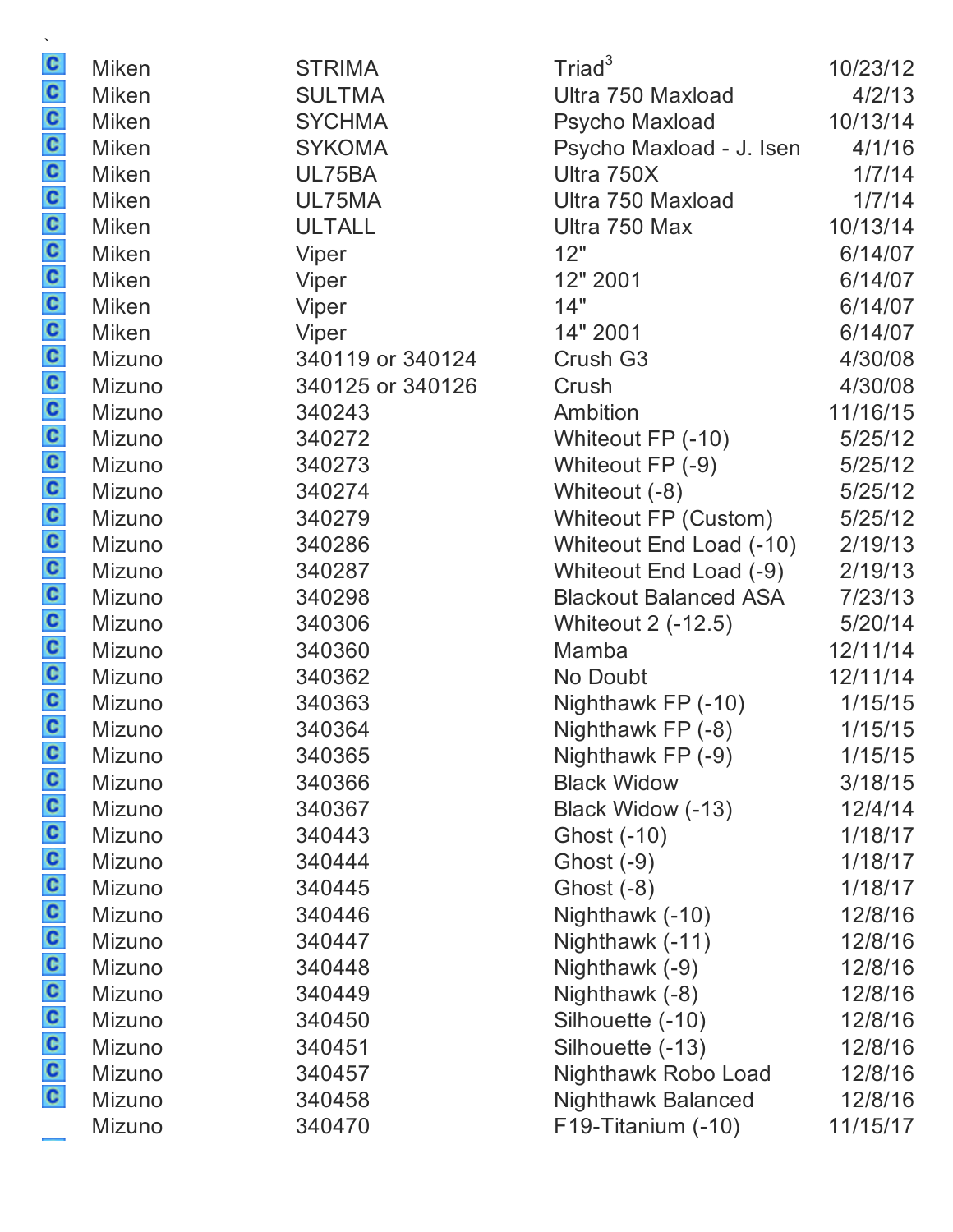|                         | Mizuno        | 340472           | $F19-PWR CRBN (-9)$     | 11/15/17 |
|-------------------------|---------------|------------------|-------------------------|----------|
|                         | Mizuno        | 340474           | F19-CRBN2 )-10)         | 11/13/17 |
|                         | Mizuno        | 340475           | F19-CRBN2 (-9)          | 11/13/17 |
|                         | Mizuno        | 340476           | F19-CRBN2 (-8)          | 11/13/17 |
|                         | Mizuno        | 340477           | F19-CRBN1 (-10)         | 11/13/17 |
| a a a a a a a           | Mizuno        | 340478           | F19-CRBN1 (-13)         | 11/13/17 |
|                         | Mizuno        | 340498           | F19-PWR CRBN (-11)      | 11/15/17 |
|                         | Mizuno        | 340499           | F19-CRBN1 (-9)          | 11/13/17 |
|                         | Mizuno        | 340500           | F19-CRBN1 (-8)          | 11/13/17 |
|                         | Mizuno        | 340526           | F20-Titanium (-10)      | 4/17/19  |
|                         | Mizuno        | 340527           | F20-PWR CRBN (-10)      | 4/17/19  |
|                         | Mizuno        | 340528           | F20-PWR CRBN (-9)       | 4/17/19  |
|                         | Mizuno        | 340529           | F20-PWR CRBN (-11)      | 4/17/19  |
|                         | Mizuno        | 340531           | F20-CRBN 1 (-10)        | 4/17/19  |
|                         | Mizuno        | 340532           | F20-CRBN 1 (-13)        | 4/17/19  |
|                         | Mizuno        | 340539           | F20-CRBN 1 (-9)         | 4/17/19  |
| a a a a a a a           | Mizuno        | 340543           | F20-CRBN 1 (-8)         | 4/17/19  |
|                         | Mizuno        | 340548           | Crush                   | 12/13/19 |
|                         | Mizuno        | 340550           | $F21$ -Titanium $(-10)$ | 6/22/20  |
|                         | Mizuno        | 340554           | F21-CRBN 1 (-10)        | 6/22/20  |
| $\frac{1}{2}$ o o o o o | Mizuno        | 340555           | F21-CRBN 1 (-13)        | 6/22/20  |
|                         | Mizuno        | 340556           | F21-CRBN1 (-9)          | 6/22/20  |
|                         | Mizuno        | 340557           | F21-CRBN 1 (-8)         | 6/22/20  |
|                         | Mizuno        | 340571           | F19-PWR CRBN (-10)      | 12/4/17  |
|                         | Mizuno        | <b>Blaze</b>     |                         | 5/22/08  |
|                         | Mizuno        | Craze            |                         | 5/26/11  |
| C                       | Mizuno        | Craze            |                         | 2/11/10  |
|                         | <b>Mizuno</b> | Crush            | Comp                    | 4/30/08  |
|                         | Mizuno        | Crush            | G <sub>5</sub>          | 4/30/08  |
|                         | Mizuno        | Frenzy           |                         | 4/30/08  |
|                         | Mizuno        | Frenzy           | <b>Super Lite</b>       | 6/6/11   |
|                         | Mizuno        | Frenzy 2         | <b>Slow Pitch</b>       | 5/11/09  |
|                         | Mizuno        | Frenzy 2 FP      | Fastpitch               | 5/18/09  |
|                         | Mizuno        | Frenzy 3.0       | Fastpitch               | 2/15/10  |
|                         | Mizuno        | Frenzy 4.0       | Fastpitch               | 5/26/11  |
|                         | Mizuno        | <b>Frenzy FP</b> |                         | 4/30/08  |
|                         | Mizuno        | <b>Frenzy SP</b> |                         | 4/30/08  |
| စ်ပ ပ ပ ပ ပ ပ ပ ပ ပ ပ ပ | Mizuno        | Ice              |                         | 8/18/08  |
|                         | Mizuno        | Ice Tee Ball     |                         | 8/18/08  |
|                         | Mizuno        | Jennie Finch     | <b>Signature Series</b> | 8/18/08  |
| $S_{N}$                 | Mizuno        | MZA <sub>2</sub> | Jennie Finch 2          | 8/18/08  |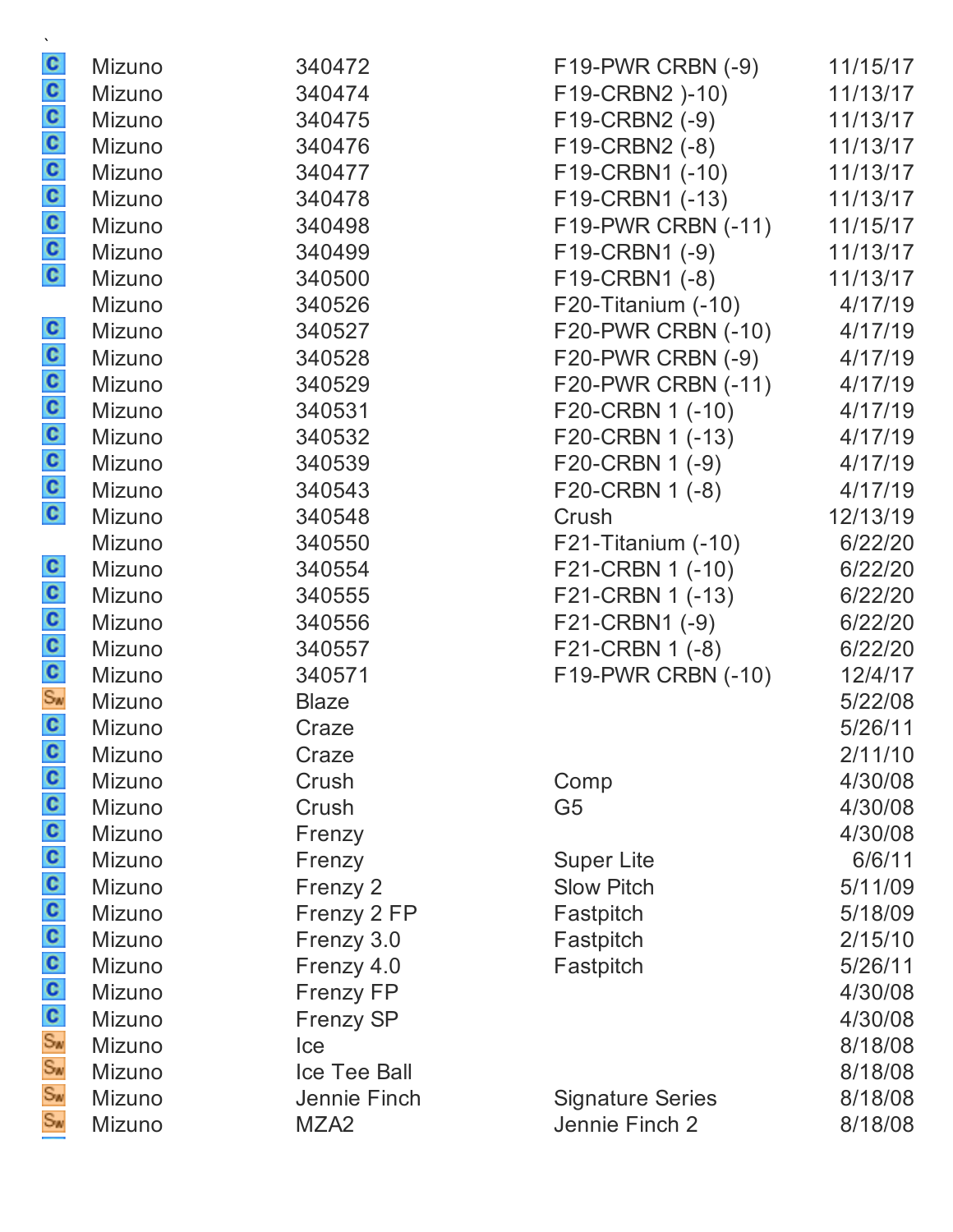| $\mathbf{c}$         | Mizuno                  | <b>MZC-5 Techfire</b>        | <b>Fast Pitch</b>           | 4/30/08 |
|----------------------|-------------------------|------------------------------|-----------------------------|---------|
| $\mathbf{c}$         | Mizuno                  | MZC-7                        | <b>Blur</b>                 | 4/30/08 |
| $\frac{c}{c}$        | <b>Mizuno</b>           | <b>Techfire</b>              | 2010                        | 2/11/10 |
|                      | Mizuno                  | <b>Techfire</b>              | <b>Classic</b>              | 4/30/08 |
|                      | <b>Mizuno</b>           | <b>Techfire</b>              | Crush 2                     | 4/30/08 |
|                      | Mizuno                  | <b>Techfire</b>              | Envy                        | 4/30/08 |
| $\frac{c}{c}$        | Mizuno                  | <b>Techfire</b>              | Fastpitch -10               | 4/30/08 |
| $\mathbf{c}$         | Mizuno                  | <b>Techfire</b>              | Fastpitch -9                | 4/30/08 |
|                      | Mizuno                  | <b>Techfire</b>              | Fury                        | 4/30/08 |
| $\frac{c}{c}$        | <b>Mizuno</b>           | <b>Techfire</b>              | Rage                        | 4/30/08 |
|                      | Mizuno                  | <b>Techfire Orange Crush</b> | <b>Not Labeled Original</b> | 4/30/08 |
| $\frac{c}{c}$        | Mizuno                  | <b>Whiteout 2</b>            |                             | 5/20/14 |
|                      | Mizuno                  | Wrath                        |                             | 4/30/08 |
| $\mathbf{c}$         | Mizuno                  | Wrath 2                      |                             | 4/30/08 |
| $\frac{1}{\sqrt{2}}$ | Mizuno                  | <b>Wrath Extended</b>        |                             | 4/30/08 |
|                      | Mizuno                  | <b>Wrath Fastpitch</b>       |                             | 4/30/08 |
|                      | <b>Monsta Athletics</b> | 13SPBCM1                     | Boogeyman LC                | 7/1/15  |
|                      | <b>Monsta Athletics</b> | 14SPBMA1                     | <b>Boogey Man</b>           | 2/28/14 |
|                      | <b>Monsta Athletics</b> | 14SPBMLCA1                   | <b>Boogey Man LC</b>        | 6/13/14 |
| $\mathbf{c}$         | <b>Monsta Athletics</b> | 14SPBWA2                     | <b>Black Widow</b>          | 5/2/14  |
| $\frac{c}{c}$        | <b>Monsta Athletics</b> | 14SPMA2                      | Monsta                      | 5/2/14  |
|                      | <b>Monsta Athletics</b> | 14SPMLCA2                    | Monsta LC                   | 3/25/14 |
|                      | <b>Monsta Athletics</b> | 14SPZA1                      | Zombie                      | 8/8/14  |
| $\mathbf{c}$         | <b>Monsta Athletics</b> | 15SPBMA1                     | <b>Boogey Man</b>           | 2/26/16 |
| $\mathbf{c}$         | <b>Monsta Athletics</b> | 15SPBWA2                     | <b>Black Widow</b>          | 3/18/15 |
| $\mathbf{c}$         | <b>Monsta Athletics</b> | 15SPMA2                      | Monsta                      | 2/26/16 |
| $\mathbf{c}$         | <b>Monsta Athletics</b> | 15SPMMA2                     | <b>Militia</b>              | 3/18/15 |
| $\mathbf{c}$         | <b>Monsta Athletics</b> | 16FPDNAA2                    | <b>DNAFP</b>                | 11/9/15 |
| $\mathbf{c}$         | <b>Monsta Athletics</b> | 16SPBLCA1                    | <b>Bombardier</b>           | 1/26/16 |
| $\mathbf{c}$         | <b>Monsta Athletics</b> | 16SPHWS2                     | <b>Heart Warrior</b>        | 5/26/17 |
| $\mathbf{c}$         | <b>Monsta Athletics</b> | 16SPMMA2                     | Militia                     | 5/26/17 |
| $\mathbf{c}$         | <b>Monsta Athletics</b> | 16SPSA1                      | Sinister                    | 5/26/17 |
| $\mathbf{c}$         | <b>Monsta Athletics</b> | 16SPSFA2                     | Supa Fly                    | 5/26/17 |
| $\mathbf{c}$         | <b>Monsta Athletics</b> | 16SPTA2LC                    | Torch                       | 7/19/16 |
| $\mathbf{c}$         | <b>Monsta Athletics</b> | 17FPTA2                      | Torch                       | 2/21/17 |
| $\mathbf{c}$         | <b>Monsta Athletics</b> | 17SPBA1                      | <b>Bombardier</b>           | 5/26/17 |
| $\mathbf{c}$         | <b>Monsta Athletics</b> | 17SPBMA1                     | Boogieman LC                | 2/13/17 |
| $\mathbf{c}$         | <b>Monsta Athletics</b> | 17SPWCMZA                    | <b>WC Monsta Militia</b>    | 5/26/17 |
| $\mathbf{c}$         | <b>Monsta Athletics</b> | 18FPM18-1                    | Torch                       | 1/8/18  |
| $\mathbf{c}$         | <b>Monsta Athletics</b> | 18SPAV1                      | Adversity                   | 9/27/18 |
| $\mathbf{c}$         | <b>Monsta Athletics</b> | 18SPCGM2A                    | <b>Cancer Sucks</b>         | 9/11/18 |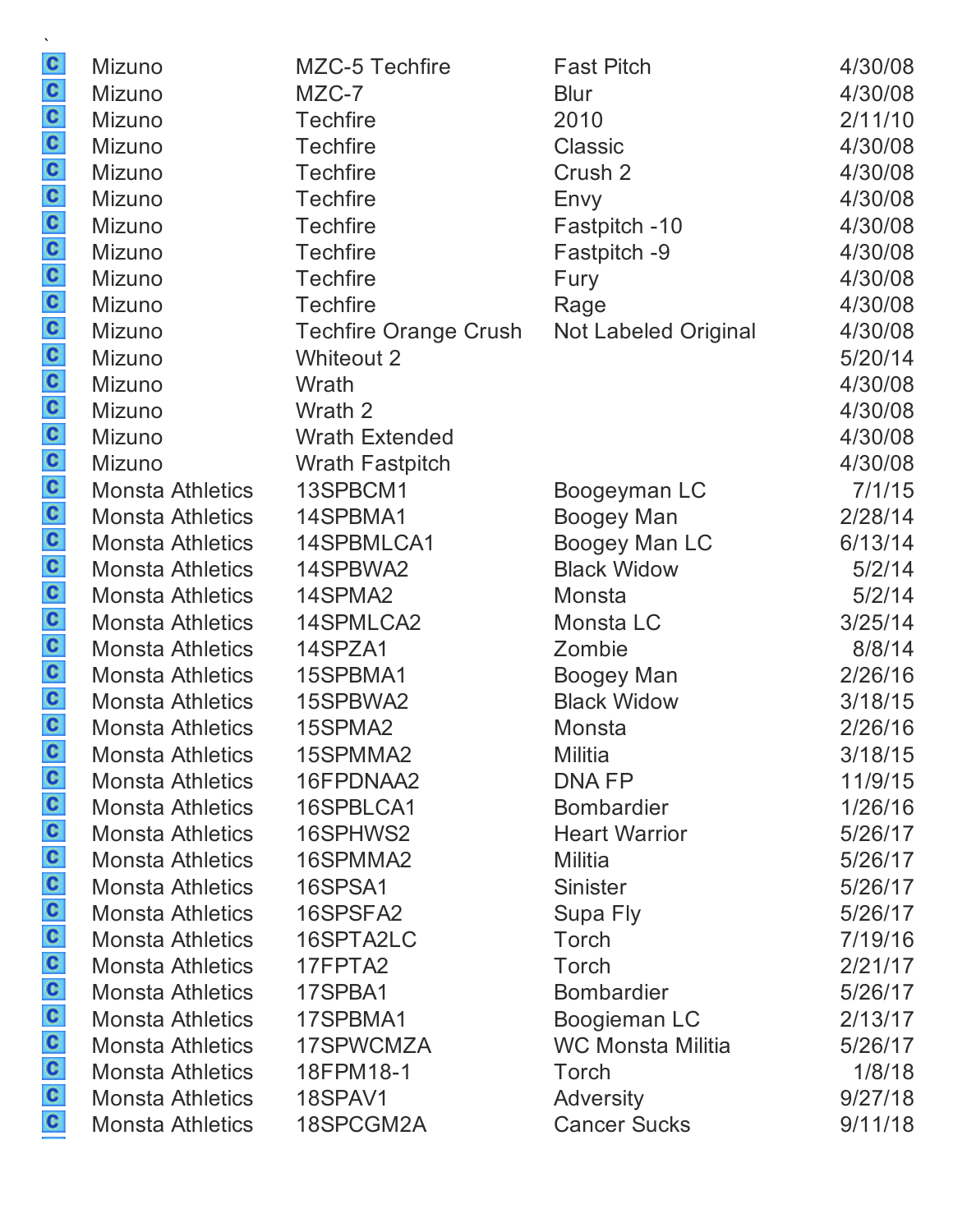Monsta Athletics 18SPDNAM2A Monsta Athletics 18SPFA2 Monsta Athletics 18SPFA2T Monsta Athletics 18SPSA1 Monsta Athletics 18SPTA2 Monsta Athletics 19SPA3CA2 Monsta Athletics 19SPA3CA2 Monsta Athletics 19SPA3CA2S Monsta Athletics 19SPA3CA2T Monsta Athletics 19SPA3CA2Z Monsta Athletics 19SPA3H2 Monsta Athletics 19SPA3H2F Monsta Athletics 19SPDC1A2 Monsta Athletics 19SPGNA3A2 Monsta Athletics 19SPSA1 Monsta Athletics 19SPTA2 Monsta Athletics 19SPTA2F Monsta Athletics 19SPTN2A Monsta Athletics 19SPZ1 Monsta Athletics 19SPZ1E Monsta Athletics 20FPHA24 Monsta Athletics 20FPM20A2 Monsta Athletics 20SAGSBA1Z Monsta Athletics 20SP40MMA2F Monsta Athletics 20SPAAAPA2 Monsta Athletics 20SPAAAPA2F Monsta Athletics 20SPBBA2 Monsta Athletics 20SPBOUA2 Monsta Athletics 20SPBSA2 Monsta Athletics 20SPCA2 Monsta Athletics 20SPCA2D Monsta Athletics 20SPCA2DC Monsta Athletics 20SPCA2S Monsta Athletics 20SPCA2T Monsta Athletics 20SPCARBS Monsta Athletics 20SPCARH Monsta Athletics 20SPCARS Monsta Athletics 20SPDEPHB Monsta Athletics 20SPDEPHEL Monsta Athletics 20SPDSHELA2 Monsta Athletics 20SPEPA2T

| <b>DNA Mutated</b>   | 12/4/17  |
|----------------------|----------|
| Fallout              | 3/9/18   |
| Fallout              | 1/7/19   |
| Sinister             | 12/4/17  |
| Torch                | 12/4/17  |
| Chief                | 3/1/19   |
| Chief                | 3/25/20  |
| Chief                | 3/25/20  |
| Chief                | 3/1/19   |
| Chief                | 3/25/20  |
| Heros                | 8/9/19   |
| Heros                | 8/9/19   |
| Daisy Cutter         | 3/1/19   |
| Get Nutz             | 9/11/18  |
| Sinister             | 3/1/19   |
| <b>Torch</b>         | 9/11/18  |
| Torch                | 9/11/18  |
| <b>True North</b>    | 8/9/19   |
| Zombie               | 3/1/19   |
| Zombie               | 9/10/19  |
| Hype                 | 4/23/21  |
| M-20                 | 9/10/19  |
| <b>Bliss</b>         | 11/5/20  |
| 40 Mike Mike         | 9/8/20   |
| Pride                | 3/25/20  |
| Pride                | 3/25/20  |
| Bryson Brave         | 1/6/21   |
| <b>Bounty Hunter</b> | 1/6/21   |
| Black Sheep          | 11/27/19 |
| Cucuy                | 9/14/20  |
| Cucuy                | 9/14/20  |
| <b>Clack Addict</b>  | 9/14/20  |
| Cucuy                | 9/14/20  |
| <b>Clack Addict</b>  | 9/14/20  |
| Carnage              | 1/6/21   |
| Carnage              | 1/6/21   |
| Carnage              | 1/6/21   |
| Deplorables          | 1/6/21   |
| <b>Deplorables</b>   | 1/6/21   |
| Dark Side            | 4/26/21  |
| <b>El Patron</b>     | 4/26/21  |
|                      |          |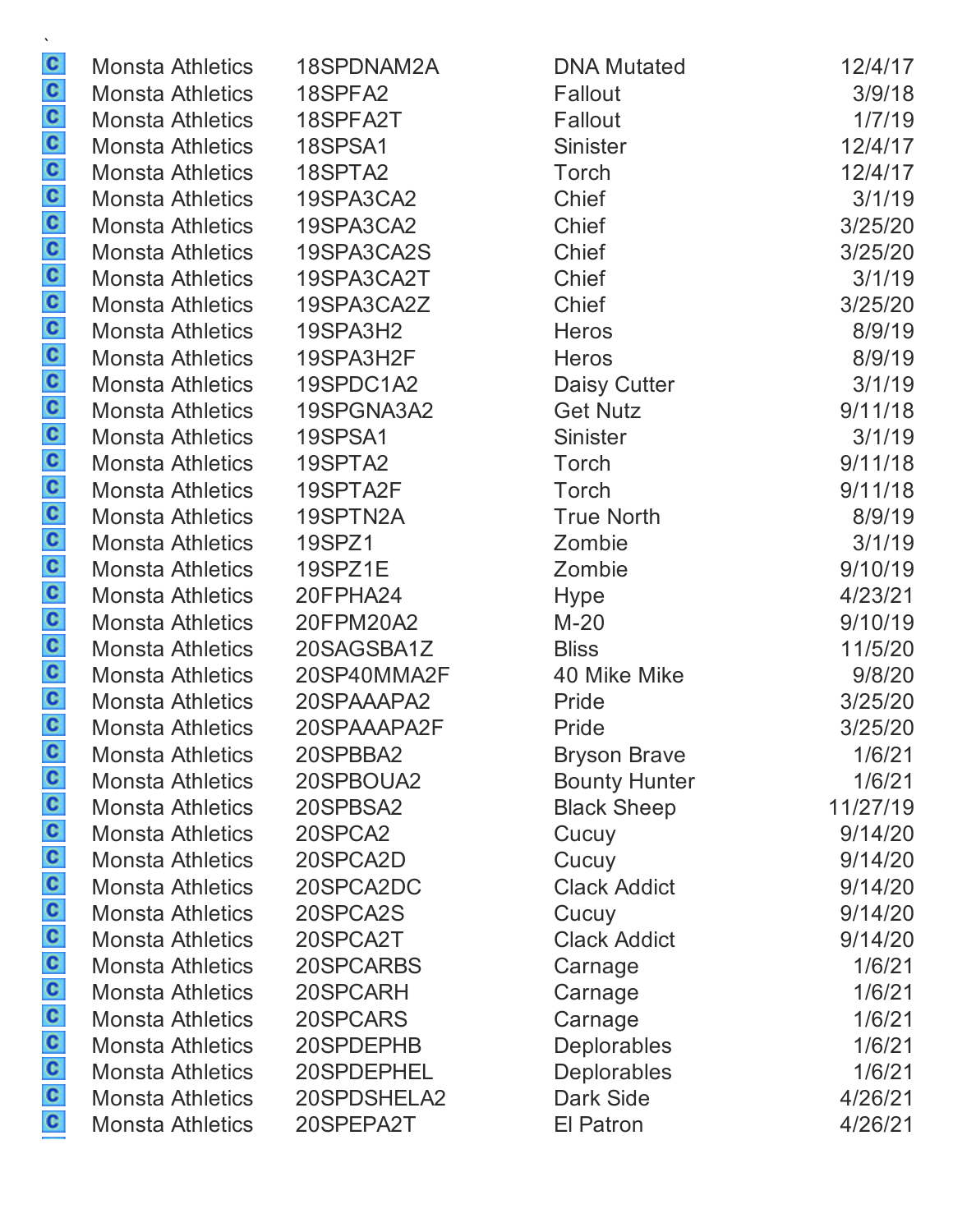| <b>Monsta Athletics</b> | 20SPGN2A12   | <b>Get Nutz 2</b>         | 7/15/20 |
|-------------------------|--------------|---------------------------|---------|
| <b>Monsta Athletics</b> | 20SPGN2A1S   | Get Nutz 2                | 7/15/20 |
| <b>Monsta Athletics</b> | 20SPGN2A2F   | <b>Get Nutz 2</b>         | 7/15/20 |
| <b>Monsta Athletics</b> | 20SPGN2A2T   | <b>Get Nutz 2</b>         | 9/14/20 |
| <b>Monsta Athletics</b> | 20SPGSBA2F   | <b>Bliss</b>              | 9/8/20  |
| <b>Monsta Athletics</b> | 20SPGSBA2H   | <b>Bliss</b>              | 9/8/20  |
| <b>Monsta Athletics</b> | 20SPH24A2B   | <b>Hype Balanced</b>      | 7/15/20 |
| <b>Monsta Athletics</b> | 20SPH26A2    | 2019 National Champs      | 1/11/21 |
| <b>Monsta Athletics</b> | 20SPH26A2    | Lazer Hype                | 7/15/20 |
| <b>Monsta Athletics</b> | 20SPHA24     | <b>Hype</b>               | 2/17/20 |
| <b>Monsta Athletics</b> | 20SPHBMADF   | Mad Hatter                | 7/15/20 |
| <b>Monsta Athletics</b> | 20SPHBMADT   | <b>Mad Hatter</b>         | 9/14/20 |
| <b>Monsta Athletics</b> | 20SPKA2      | <b>Banger</b>             | 3/25/20 |
| <b>Monsta Athletics</b> | 20SPKA2F     | <b>Banger</b>             | 9/8/20  |
| <b>Monsta Athletics</b> | 20SPL2A      | Legend                    | 9/8/20  |
| <b>Monsta Athletics</b> | 20SPMMA2T    | 40 Mike Mike              | 9/14/20 |
| <b>Monsta Athletics</b> | 20SPNA1S     | <b>NAGAAA</b>             | 3/25/20 |
| <b>Monsta Athletics</b> | 20SPNA1Z     | <b>NAGAAA</b>             | 3/25/20 |
| <b>Monsta Athletics</b> | 20SPNA2      | <b>NAGAAA</b>             | 3/25/20 |
| <b>Monsta Athletics</b> | 20SPNA2F     | <b>NAGAAA</b>             | 3/25/20 |
| <b>Monsta Athletics</b> | 20SPPA2      | Psyborg                   | 9/8/20  |
| <b>Monsta Athletics</b> | 20SPSKA2     | Karma                     | 11/1/19 |
| <b>Monsta Athletics</b> | 20SPSKA2F    | Karma                     | 11/1/19 |
| <b>Monsta Athletics</b> | 20SPTA2E     | <b>Torch Juiced</b>       | 7/15/20 |
| <b>Monsta Athletics</b> | 20SPTLA2     | <b>Torch Lite</b>         | 7/15/20 |
| <b>Monsta Athletics</b> | 20SPWARA2    | Warrior                   | 1/6/21  |
| <b>Monsta Athletics</b> | 20SPWHA2     | Warthog                   | 7/15/20 |
| <b>Monsta Athletics</b> | 20SPWHA2     | Warthog                   | 9/3/20  |
| <b>Monsta Athletics</b> | 21-SPCLKBA1S | <b>Clack Addict</b>       | 3/31/21 |
| <b>Monsta Athletics</b> | 21-SPCLKBA2T | <b>Clack Addict</b>       | 3/31/21 |
| <b>Monsta Athletics</b> | 21-SPCLKPA1S | <b>Clack Addict</b>       | 3/31/21 |
| <b>Monsta Athletics</b> | 21-SPCLKPA2T | <b>Clack Addict</b>       | 3/31/21 |
| <b>Monsta Athletics</b> | 21-SPCLKYA1S | <b>Clack Addict</b>       | 3/31/21 |
| <b>Monsta Athletics</b> | 21-SPCLKYA2T | <b>Clack Addict</b>       | 3/31/21 |
| <b>Monsta Athletics</b> | 21SPBA1      | <b>Boogster</b>           | 7/12/21 |
| <b>Monsta Athletics</b> | 21SPBHSA1S   | Unleashed                 | 6/10/21 |
| <b>Monsta Athletics</b> | 21SPBOMA1    | <b>Bombardier</b>         | 6/10/21 |
| <b>Monsta Athletics</b> | 21SPBSA2B    | <b>Black Sheep</b>        | 6/10/21 |
| <b>Monsta Athletics</b> | 21SPBSA2EL   | <b>Black Sheep Juiced</b> | 6/10/21 |
| <b>Monsta Athletics</b> | 21SPCLKHOA1S | Clack-O-Holic             | 7/12/21 |
| <b>Monsta Athletics</b> | 21SPCLKHOA2T | Clack-O-Holic             | 7/12/21 |
|                         |              |                           |         |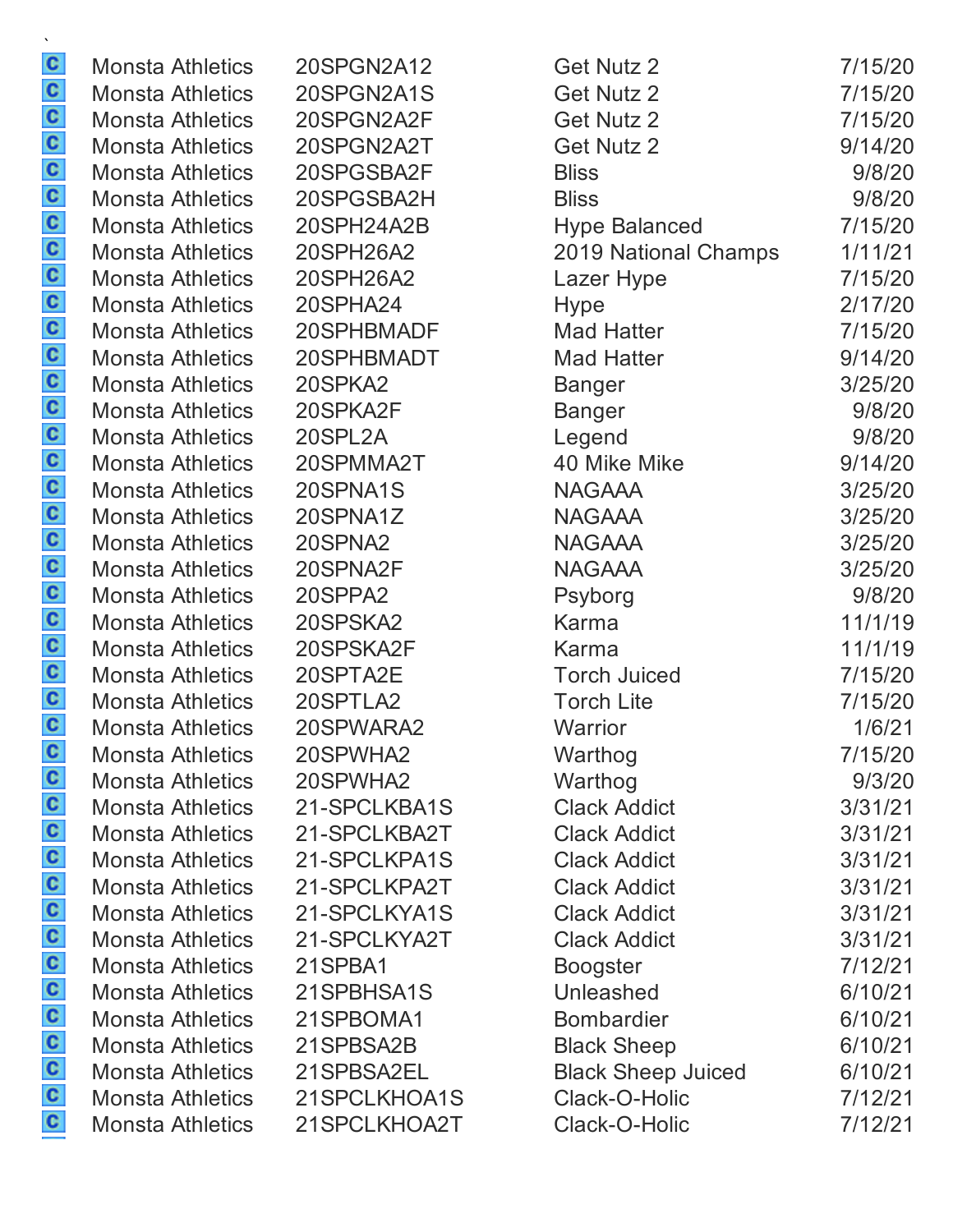| <b>Monsta Athletics</b> | 21SPCLKWA1S                      | <b>Clack Addict</b>  | 7/12/21 |
|-------------------------|----------------------------------|----------------------|---------|
| <b>Monsta Athletics</b> | 21SPCLKWA2T                      | <b>Clack Addict</b>  | 7/12/21 |
| <b>Monsta Athletics</b> | 21SPFEARA1S                      | <b>Fearless</b>      | 7/12/21 |
| Monsta Athletics        | 21SPFEARA2T                      | <b>Fearless</b>      | 7/12/21 |
| <b>Monsta Athletics</b> | 21SPGSSSAAA1A                    | <b>Grunt Style</b>   | 1/6/21  |
| <b>Monsta Athletics</b> | 21SPGSTJAAA2A                    | <b>Grunt Style</b>   | 1/6/21  |
| <b>Monsta Athletics</b> | 21SPHBBANOA2F                    | <b>Banger Noir</b>   | 6/10/21 |
| <b>Monsta Athletics</b> | 21SPHBBANOA2T                    | <b>Banger Noir</b>   | 6/10/21 |
| <b>Monsta Athletics</b> | 21SPINSA2BS                      | Insidioius           | 3/31/21 |
| <b>Monsta Athletics</b> | 21SPINSA2T                       | <b>Insidious</b>     | 3/31/21 |
| Monsta Athletics        | 21SPKTSA1S                       | Kiss the Sky         | 6/10/21 |
| <b>Monsta Athletics</b> | 21SPKTSA2BS                      | Kiss the Sky         | 6/10/21 |
| <b>Monsta Athletics</b> | 21SPKTSA2F                       | Kiss the Sky         | 6/10/21 |
| <b>Monsta Athletics</b> | 21SPKTSA2T                       | Kiss the Sky         | 6/10/21 |
| <b>Monsta Athletics</b> | 21SPMA1                          | Molon Labe           | 6/10/21 |
| Monsta Athletics        | 21SPMELA2BS                      | <b>Mellifluous</b>   | 3/31/21 |
| Monsta Athletics        | 21SPOMNA2BS                      | <b>Ominous</b>       | 3/31/21 |
| <b>Monsta Athletics</b> | 21SPPREDA2T                      | Predator             | 6/10/21 |
| <b>Monsta Athletics</b> | 21SPROTKA1S                      | Return of the King   | 3/31/21 |
| <b>Monsta Athletics</b> | 21SPROTKA2BS                     | Return of the King   | 3/31/21 |
| <b>Monsta Athletics</b> | 21SPROTKA2F                      | Return of the King   | 3/31/21 |
| <b>Monsta Athletics</b> | 21SPROTKA2T                      | Return of the King   | 3/31/21 |
| Monsta Athletics        | 21SPSETORA2                      | Torch                | 7/12/21 |
| <b>Monsta Athletics</b> | 21SPSHUGA2BS                     | <b>Splatter</b>      | 3/31/21 |
| Monsta Athletics        | 21SPTA <sub>2</sub>              | Torch                | 7/12/21 |
| <b>Monsta Athletics</b> | 21SPTEMPA1S                      | <b>Temptress</b>     | 6/10/21 |
| <b>Monsta Athletics</b> | 21SPTEMPA2BS                     | <b>Temptress</b>     | 6/10/21 |
| <b>Monsta Athletics</b> | 21SPTEMPA2T                      | <b>Temptress</b>     | 6/10/21 |
| <b>Monsta Athletics</b> | 21SPVALRA2BS                     | Valhalla             | 3/31/21 |
| <b>Monsta Athletics</b> | 21SPVALTA2F                      | Valhalla             | 3/31/21 |
| <b>Monsta Athletics</b> | 21SPVALTA2T                      | Valhalla             | 3/31/21 |
| <b>Monsta Athletics</b> | 21SPWAYA1S                       | Waymaker             | 3/31/21 |
| <b>Monsta Athletics</b> | 21SPWAYA2T                       | Waymaker             | 3/31/21 |
| <b>Monsta Athletics</b> | 22SPTMA2                         | <b>Torch Mutated</b> | 7/12/21 |
| <b>Monsta Athletics</b> | 29SODSA1S                        | Dark Side            | 4/26/21 |
| <b>Monsta Athletics</b> | 29SODSA2F                        | Dark Side            | 4/26/21 |
| <b>Monsta Athletics</b> | 29SODSTA2                        | Dark Side            | 4/26/21 |
| <b>Monsta Athletics</b> | Monsta                           | 13SPM2A              | 2/18/13 |
| <b>Monsta Athletics</b> | SP15DNALCA2                      | <b>DNA</b>           | 3/25/15 |
| <b>Monsta Athletics</b> | SP <sub>18</sub> BA <sub>1</sub> | <b>Bombardier</b>    | 12/4/17 |
| <b>Monsta Athletics</b> | SP21HYPEA2                       | 2021 Hype            | 6/24/21 |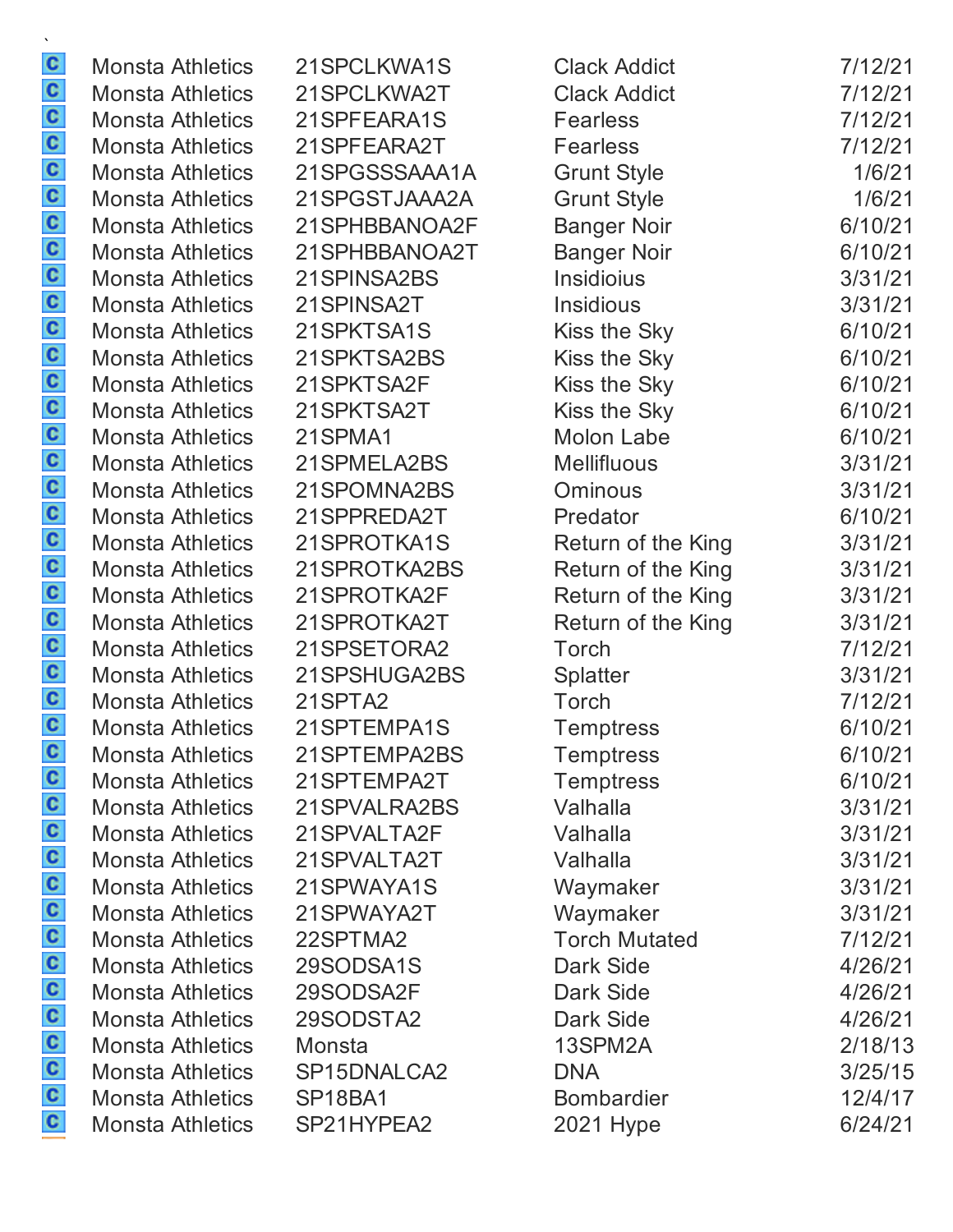| Sw<br>$\frac{c}{s_w}$<br>M <sub>v</sub>                                                                | <b>Nike</b><br><b>Nike</b><br><b>Nike</b><br><b>Nike</b><br><b>Nike</b>                                                                                                                                   | Aero Athena<br>Aero Athena Composite<br><b>Aero Fuse</b><br>Aero Launch<br><b>AIR MAX THRUST ScX</b>                                                                                                                                                 | MeC <sub>15</sub> | 8/19/08<br>8/13/08<br>8/19/08<br>8/19/08<br>8/13/08                                                                                                    |
|--------------------------------------------------------------------------------------------------------|-----------------------------------------------------------------------------------------------------------------------------------------------------------------------------------------------------------|------------------------------------------------------------------------------------------------------------------------------------------------------------------------------------------------------------------------------------------------------|-------------------|--------------------------------------------------------------------------------------------------------------------------------------------------------|
| ပြင်းကို တို့ကို ပြင်းကို ပြင်းကို                                                                     | <b>Nike</b><br><b>Nike</b><br><b>Nike</b><br><b>Nike</b><br><b>Nike</b><br><b>Nike</b><br><b>Nike</b><br><b>Nike</b><br><b>Nike</b><br><b>Nike</b><br><b>Nike</b><br><b>Nike</b>                          | Athena<br>Athena Comp<br>Athena MW<br><b>Athena SW</b><br><b>Bomber FP</b><br><b>Bomber SP</b><br>El Loco FP<br>Fire FP<br><b>HAWK FP</b><br><b>HAWK SP</b><br>Ignitor FP<br>Ignitor SP                                                              | Orange & Silver   | 11/6/08<br>8/13/08<br>8/13/08<br>8/13/08<br>8/19/08<br>8/19/08<br>8/19/08<br>8/19/08<br>8/19/08<br>8/19/08<br>8/19/08<br>8/19/08                       |
| Sw<br>Sw<br>Sw<br>Sw<br>Sw<br>Sw<br>Sw<br>Sw<br>M <sub>w</sub><br>Sw<br>Sw<br>S <sub>w</sub><br>C<br>C | <b>Nike</b><br><b>Nike</b><br><b>Nike</b><br><b>Nike</b><br><b>Nike</b><br><b>Nike</b><br><b>Nike</b><br><b>Nike</b><br><b>Nike</b><br><b>Nike</b><br><b>Nike</b><br><b>Nike</b><br><b>Nike</b><br>Nokona | Imara<br>Imara<br><b>KAOS FP</b><br><b>KAOS SP</b><br><b>Keystone FP</b><br><b>Keystone Gold FP</b><br><b>Keystone Gold SP</b><br><b>Keystone SP</b><br><b>MX5 Fastpitch</b><br>Show FP<br>Show SP<br>Surge SP<br>Venom<br>Nokona Renegade Slowpitch | 7050              | 8/19/08<br>8/19/08<br>8/19/08<br>8/19/08<br>8/19/08<br>8/13/08<br>8/13/08<br>8/19/08<br>8/13/08<br>8/19/08<br>8/19/08<br>8/19/08<br>8/19/08<br>8/13/08 |
|                                                                                                        | Nokona                                                                                                                                                                                                    | Renegade FPX                                                                                                                                                                                                                                         |                   | 8/13/08                                                                                                                                                |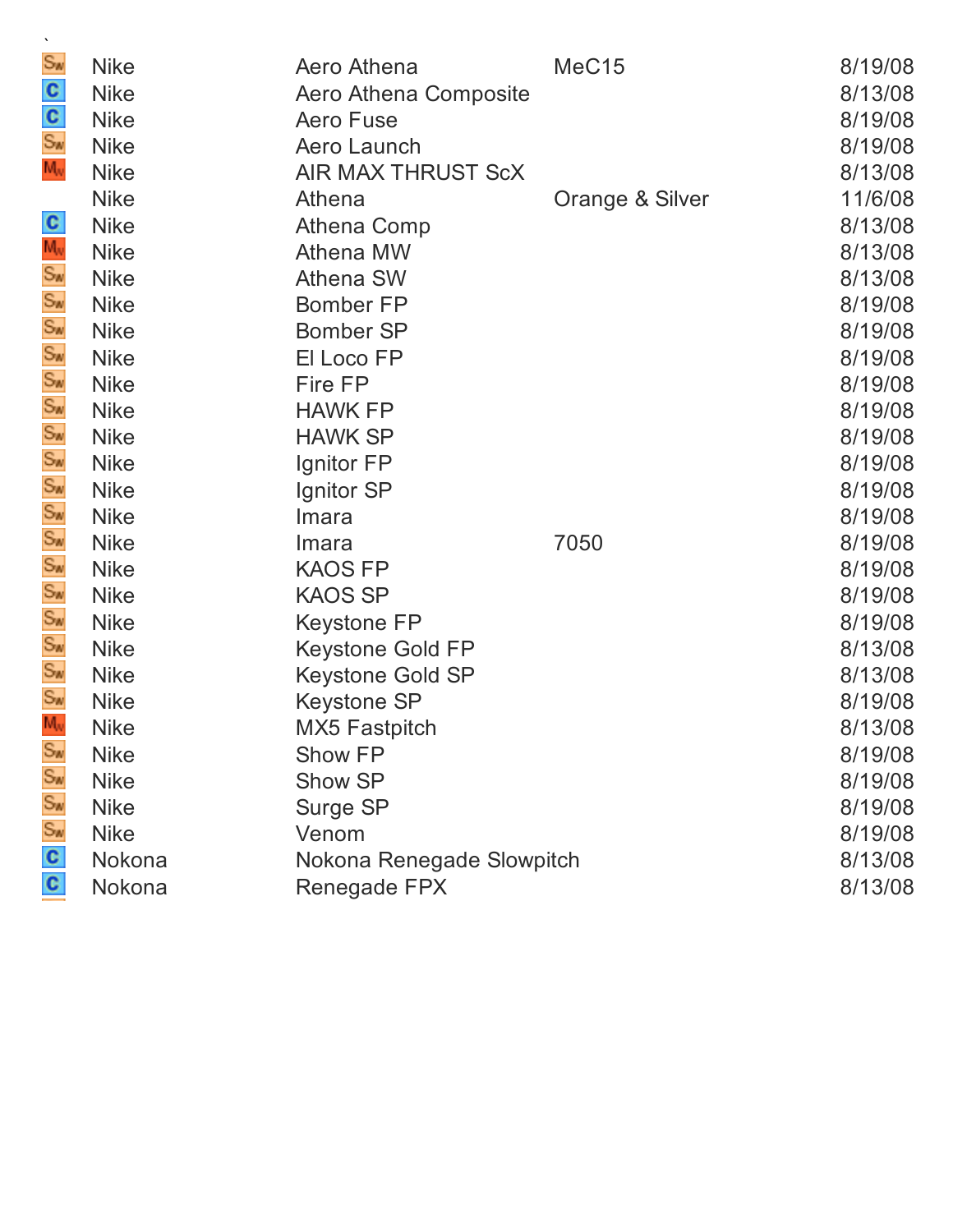| Sw                     | Rawlings        | <b>ELT350</b>      |                          | 9/9/08  |
|------------------------|-----------------|--------------------|--------------------------|---------|
| Sw                     | Rawlings        | <b>ELT750</b>      |                          | 8/14/08 |
| Sw<br>Sw               | Rawlings        | FP <sub>1</sub>    | FP1EDG                   | 9/9/08  |
|                        | Rawlings        | FP1050             | Elite                    | 8/14/08 |
|                        | Rawlings        | FP1AM              |                          | 8/14/08 |
|                        | Rawlings        | FP1AM2             |                          | 8/14/08 |
|                        | Rawlings        | FP1AM3             |                          | 8/14/08 |
|                        | Rawlings        | <b>FP1M10</b>      | Mantra-10                | 2/17/20 |
|                        | Rawlings        | FP1M9              | Mantra -9                | 2/17/20 |
|                        | Rawlings        | <b>FP1P10</b>      | Quatro Pro -10           | 3/25/20 |
|                        | Rawlings        | <b>FP1P11</b>      | Quatro Pro -11           | 3/25/20 |
|                        | Rawlings        | FP1P9              | Quatro Pro -9            | 3/25/20 |
|                        | Rawlings        | FP21AF             |                          | 9/9/08  |
|                        | Rawlings        | FP21AF             | <b>Amanda Freed</b>      | 8/14/08 |
|                        | Rawlings        | FP <sub>2</sub> AF |                          | 9/9/08  |
|                        | Rawlings        | <b>FP2D12</b>      | <b>Storm</b>             | 4/1/21  |
|                        | Rawlings        | <b>FP2E12</b>      | <b>Eclipse</b>           | 3/4/21  |
|                        | Rawlings        | FP2011             | Ombre                    | 3/4/21  |
|                        | Rawlings        | <b>FP2S13</b>      | <b>Storm</b>             | 3/4/21  |
|                        | Rawlings        | FP3                |                          | 8/14/08 |
|                        | Rawlings        | FP31AF             |                          | 8/14/08 |
|                        | <b>Rawlings</b> | FP31AF             | <b>Amanda Freed</b>      | 8/14/08 |
|                        | Rawlings        | FP3AF              |                          | 9/9/08  |
|                        | Rawlings        | <b>FP550AF</b>     |                          | 9/9/08  |
|                        | Rawlings        | <b>FP750</b>       |                          | 9/9/08  |
| C                      | Rawlings        | <b>FP7A125</b>     | Aspire - Keilani/Chamber | 4/1/16  |
| Sw                     | Rawlings        | FP7AMP             | <b>AMP</b>               | 8/18/16 |
| Sw                     | Rawlings        | <b>FP7E12</b>      | <b>Eclipse</b>           | 8/18/16 |
|                        | Rawlings        | <b>FP7M12</b>      | Momentum                 | 4/1/16  |
| <u>င္း</u><br>၁၉ ၁၉ ၁၉ | Rawlings        | <b>FP7011</b>      | Ombre                    | 4/1/16  |
|                        | Rawlings        | <b>FP7Q10</b>      | Quatro -10               | 3/10/16 |
|                        | Rawlings        | FP7Q9              | Quatro -9                | 4/1/16  |
|                        | Rawlings        | <b>FP7S10</b>      | Sparkle                  | 3/1/18  |
|                        | Rawlings        | <b>FP7S13</b>      | <b>Storm HyperLite</b>   | 4/1/16  |
|                        | Rawlings        | FP7SB3             | <b>Storm HyperLite</b>   | 4/1/16  |
| Sw<br>C<br>Sw<br>Sw    | Rawlings        | <b>FP7V11</b>      | Velo-11                  | 3/10/16 |
|                        | Rawlings        | <b>FP8A25</b>      | Aspire - Keilani/Chamber | 5/24/17 |
|                        | Rawlings        | FP8AMP             | <b>AMP</b>               | 5/24/17 |
|                        | Rawlings        | <b>FP8E12</b>      | <b>Eclipse</b>           | 5/24/17 |
| Sw                     | Rawlings        | FP8011             | Ombre                    | 5/24/17 |
| C                      | Rawlings        | <b>FP8Q10</b>      | Quatro -10               | 12/8/16 |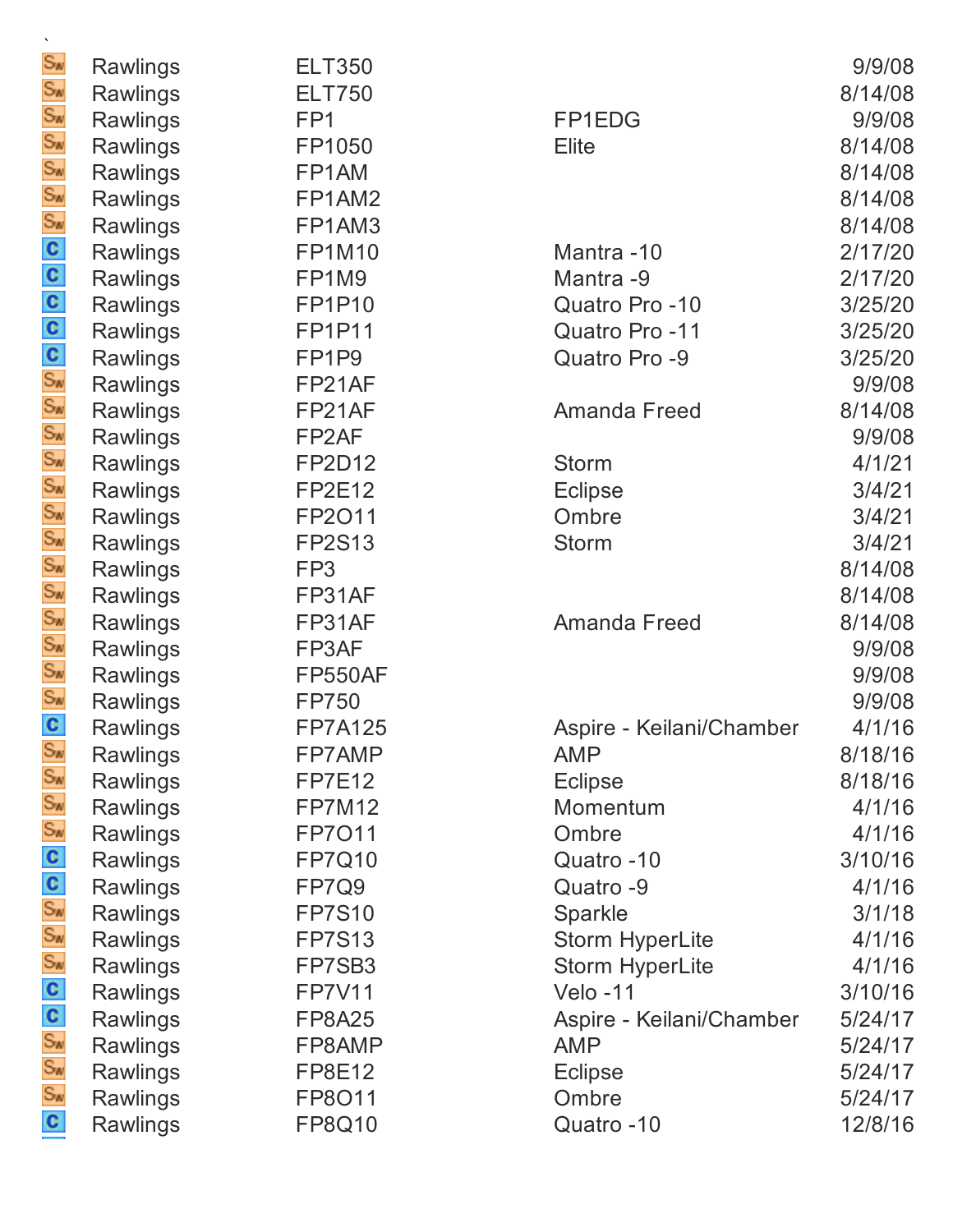| awlings | FP8Q9              |
|---------|--------------------|
| awlings | FP8RSH             |
| awlings | <b>FP8S13</b>      |
| awlings | <b>FP8V10</b>      |
| awlings | <b>FP8V11</b>      |
| awlings | FP8V9              |
| awlings | FP8WK1             |
| awlings | FP950              |
| awlings | <b>FP9Q10</b>      |
| awlings | FP9Q9              |
| awlings | FP9V10             |
| awlings | FP9V11             |
| awlings | FP9V9              |
| awlings | FPAA13             |
| awlings | <b>FPACL</b>       |
| awlings | <b>FPANT</b>       |
| awlings | FPANT <sub>2</sub> |
| awlings | <b>FPCBLT</b>      |
| awlings | FPCBLT2            |
| awlings | <b>FPCLBR</b>      |
| awlings | <b>FPCLBR</b>      |
| awlings | <b>FPCOB</b>       |
| awlings | FPDS13             |
| awlings | FPEM10             |
| awlings | FPEM9              |
| awlings | FPFL5              |
| awlings | <b>FPI13</b>       |
| awlings | <b>FPINS</b>       |
| awlings | <b>FPINS</b>       |
| awlings | <b>FPINS2</b>      |
| awlings | <b>FPINS3</b>      |
| awlings | <b>FPLM</b>        |
| awlings | FPLM2              |
| awlings | <b>FPLMP</b>       |
| awlings | <b>FPLMP</b>       |
| awlings | <b>FPLMPF</b>      |
| awlings | <b>FPLMPG</b>      |
| awlings | <b>FPLMPM</b>      |
| awlings | FPNEM2             |
| awlings | FPP4               |
| awlings | FPP <sub>5</sub>   |

| <b>Rawlings</b> | FP8Q9              | Quatro -9                | 12/8/16  |
|-----------------|--------------------|--------------------------|----------|
| <b>Rawlings</b> | FP8RSH             | Rush                     | 5/24/17  |
| <b>Rawlings</b> | <b>FP8S13</b>      | Storm HyperLite          | 5/24/17  |
| <b>Rawlings</b> | <b>FP8V10</b>      | $Velo -10$               | 11/9/16  |
| Rawlings        | <b>FP8V11</b>      | Velo-11                  | 11/23/16 |
| <b>Rawlings</b> | FP8V9              | Velo-9                   | 11/9/16  |
| Rawlings        | FP8WK1             | Wicked                   | 3/1/18   |
| <b>Rawlings</b> | FP950              |                          | 9/9/08   |
| <b>Rawlings</b> | FP9Q10             | Quatro -10               | 12/21/17 |
| <b>Rawlings</b> | FP9Q9              | Quatro -9                | 12/4/17  |
| Rawlings        | FP9V10             | $Velo -10$               | 12/4/17  |
| <b>Rawlings</b> | <b>FP9V11</b>      | Velo-11                  | 12/4/17  |
| <b>Rawlings</b> | FP9V9              | Velo-9                   | 12/4/17  |
| Rawlings        | FPAA13             | Aspire -13               | 10/24/18 |
| <b>Rawlings</b> | <b>FPACL</b>       |                          | 9/9/08   |
| <b>Rawlings</b> | <b>FPANT</b>       | Anthem                   | 8/14/08  |
| Rawlings        | FPANT <sub>2</sub> | Anthem                   | 8/14/08  |
| <b>Rawlings</b> | <b>FPCBLT</b>      |                          | 9/9/08   |
| Rawlings        | FPCBLT2            |                          | 9/9/08   |
| Rawlings        | <b>FPCLBR</b>      | Caliber                  | 8/14/08  |
| <b>Rawlings</b> | FPCLBR2            |                          | 9/9/08   |
| Rawlings        | <b>FPCOB</b>       | Cobalt                   | 8/14/08  |
| <b>Rawlings</b> | FPDS13             | Storm -13                | 10/24/18 |
| <b>Rawlings</b> | FPEM10             | Mantra-10                | 3/25/20  |
| <b>Rawlings</b> | FPEM9              | Mantra -9                | 3/25/20  |
| Rawlings        | FPFL5              | Fuel                     | 6/3/09   |
| <b>Rawlings</b> | <b>FPI13</b>       | Instinct                 | 6/1/10   |
| <b>Rawlings</b> | <b>FPINS</b>       |                          | 8/14/08  |
| Rawlings        | <b>FPINS</b>       | Instinct                 | 9/9/08   |
| Rawlings        | <b>FPINS2</b>      | Instinct                 | 8/14/08  |
| Rawlings        | <b>FPINS3</b>      |                          | 9/9/08   |
| Rawlings        | <b>FPLM</b>        |                          | 8/14/08  |
| Rawlings        | FPLM2              |                          | 8/14/08  |
| Rawlings        | <b>FPLMP</b>       |                          | 8/14/08  |
| <b>Rawlings</b> | <b>FPLMP</b>       | Plasma                   | 8/14/08  |
| Rawlings        | <b>FPLMPF</b>      | Liquid Metal Plasma Fusi | 9/9/08   |
| Rawlings        | <b>FPLMPG</b>      | <b>Plasma Gold</b>       | 9/9/08   |
| Rawlings        | <b>FPLMPM</b>      | <b>PLASMA FASTPITCH</b>  | 9/9/08   |
| <b>Rawlings</b> | FPNEM2             | <b>Nemesis</b>           | 9/9/08   |
| Rawlings        | FPP4               |                          | 9/9/08   |
| <b>Rawlings</b> | FPP <sub>5</sub>   |                          | 9/9/08   |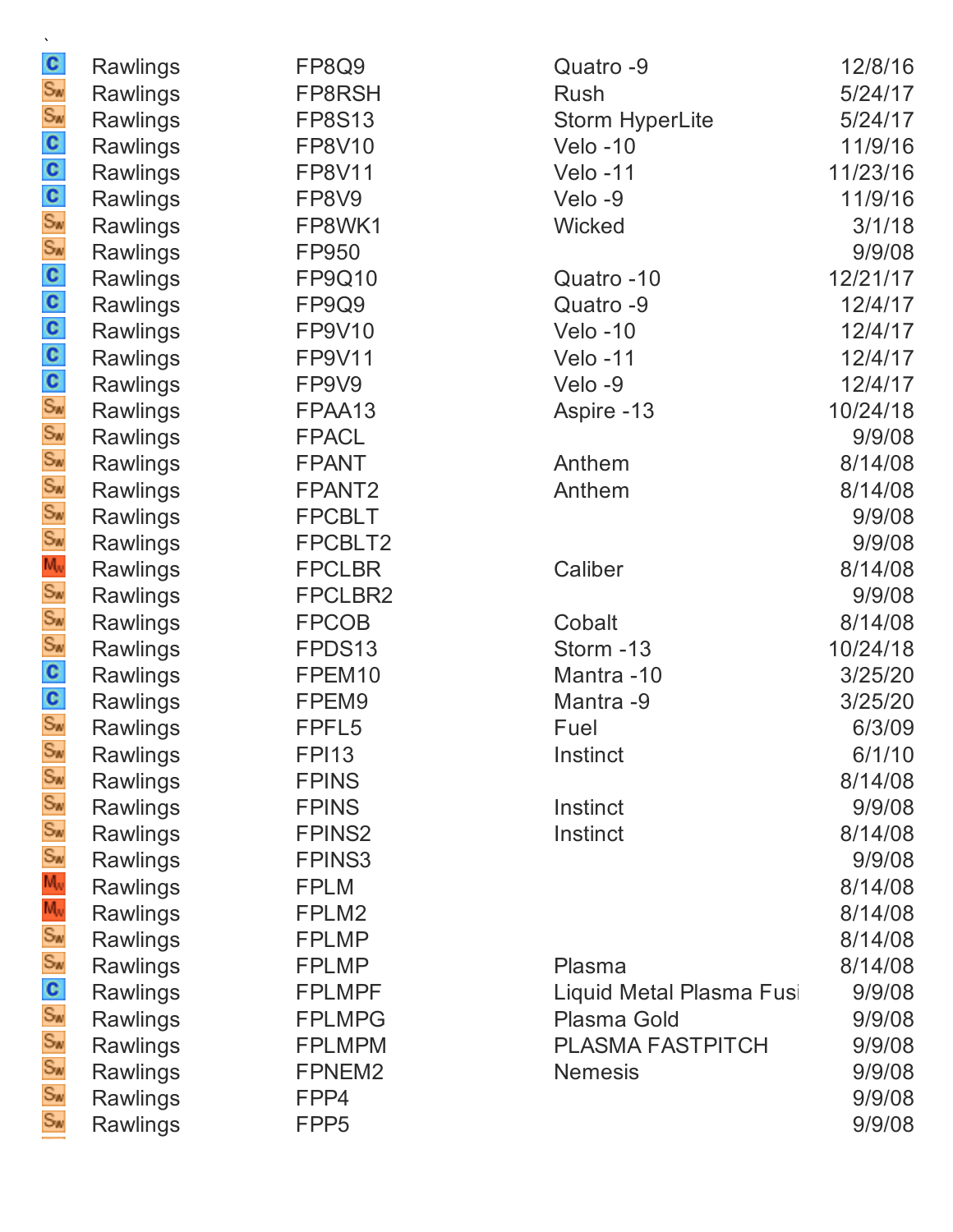| Rawlings        | <b>FPPAR</b>       |
|-----------------|--------------------|
| <b>Rawlings</b> | FPPE10             |
| Rawlings        | FPPE9              |
| Rawlings        | FPPLA <sub>2</sub> |
| Rawlings        | <b>FPPLAS</b>      |
| Rawlings        | FPPM10             |
| Rawlings        | FPPM9              |
| Rawlings        | FPQP10             |
| Rawlings        | FPQP11             |
| Rawlings        | FPQP9              |
| Rawlings        | FPREN2             |
| <b>Rawlings</b> | FPREN3             |
| Rawlings        | <b>FPRIV</b>       |
| Rawlings        | FPRIV2             |
| Rawlings        | <b>FPRSHCT</b>     |
| Rawlings        | <b>FPRSHGD</b>     |
| Rawlings        | FPSGT              |
| Rawlings        | <b>FPSLVR</b>      |
| Rawlings        | <b>FPSTRV</b>      |
| Rawlings        | FPSTRV2            |
| Rawlings        | FPSTRV3            |
| Rawlings        | <b>FPTRMP</b>      |
| Rawlings        | FPTRMP2            |
| <b>Rawlings</b> | <b>FPVCTY</b>      |
| Rawlings        | FPVCTY2            |
| <b>Rawlings</b> | FPVCTY3            |
| Rawlings        | FPZ2               |
| Rawlings        | FPZE12             |
| Rawlings        | FPZO11             |
| Rawlings        | FPZP10             |
| Rawlings        | FPZP11             |
| Rawlings        | FPZP9              |
| Rawlings        | FPZS13             |
| Rawlings        | SB <sub>1</sub>    |
| Rawlings        | <b>SBACL</b>       |
| Rawlings        | SBIN <sub>2</sub>  |
| Rawlings        | SBLMP98            |
| Rawlings        | <b>SBLMPFA</b>     |
| Rawlings        | <b>SBRSHCT</b>     |
| Rawlings        | SP <sub>1</sub>    |
| Rawlings        | SP1AM              |

| <b>FPPAR</b>       | Paramount                | 8/14/08 |
|--------------------|--------------------------|---------|
| FPPE <sub>10</sub> | Quatro-10                | 1/18/19 |
| FPPE <sub>9</sub>  | Quatro -9                | 1/18/19 |
| FPPLA <sub>2</sub> | Plasma                   | 6/1/10  |
| <b>FPPLAS</b>      | Plasma                   | 6/3/09  |
| FPPM10             | Mantra -10               | 3/25/20 |
| FPPM9              | Mantra -9                | 3/25/20 |
| FPQP10             | Quatro Pro -10           | 2/12/18 |
| FPQP11             | Quatro Pro -11           | 7/24/18 |
| FPQP9              | Quatro Pro -9            | 2/12/18 |
| FPREN2             | Renegade                 | 9/9/08  |
| FPREN3             |                          | 9/9/08  |
| <b>FPRIV</b>       |                          | 8/14/08 |
| FPRIV <sub>2</sub> |                          | 8/14/08 |
| <b>FPRSHCT</b>     | <b>Rush Comp</b>         | 8/14/08 |
| <b>FPRSHGD</b>     | <b>Rush Gold FP</b>      | 9/9/08  |
| <b>FPSGT</b>       |                          | 9/9/08  |
| <b>FPSLVR</b>      | <b>Plasma Silver FP</b>  | 9/9/08  |
| <b>FPSTRV</b>      |                          | 9/9/08  |
| FPSTRV2            |                          | 9/9/08  |
| FPSTRV3            |                          | 9/9/08  |
| <b>FPTRMP</b>      | Triumph                  | 9/9/08  |
| FPTRMP2            |                          | 9/9/08  |
| <b>FPVCTY</b>      | Velocity                 | 8/14/08 |
| FPVCTY2            |                          | 9/9/08  |
| FPVCTY3            | Velocity                 | 6/3/09  |
| FPZ2               |                          | 8/14/08 |
| FPZE <sub>12</sub> | Eclipse -12              | 1/18/19 |
| FPZO11             | Ombre-11                 | 1/18/19 |
| FPZP10             | Quatro Pro -10           | 1/18/19 |
| FPZP11             | Quatro Pro -11           | 1/18/19 |
| FPZP9              | Quatro Pro -9            | 1/18/19 |
| FPZS <sub>13</sub> | Storm -13                | 1/18/19 |
| SB <sub>1</sub>    | Innertech                | 9/9/08  |
| <b>SBACL</b>       |                          | 9/9/08  |
| SBIN <sub>2</sub>  |                          | 9/9/08  |
| SBLMP98            | <b>PLASMA SLOWPITCH</b>  | 8/14/08 |
| <b>SBLMPFA</b>     | Liquid Metal Plasma Fusi | 9/9/08  |
| <b>SBRSHCTA</b>    | <b>Rush Comp</b>         | 9/9/08  |
| SP <sub>1</sub>    |                          | 9/9/08  |
| SP <sub>1</sub> AM |                          | 8/14/08 |
|                    |                          |         |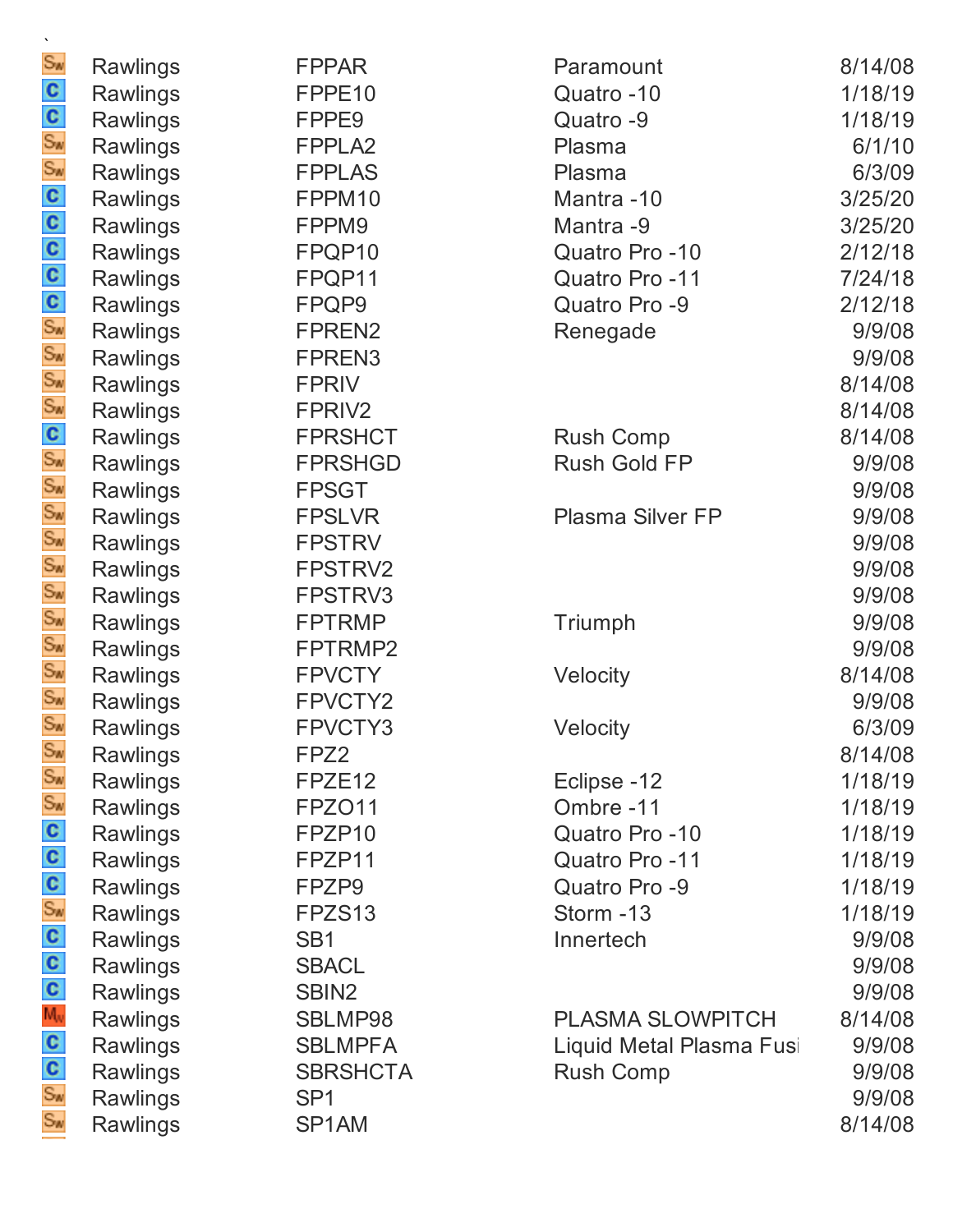| $\cdot$        |                 |                    |
|----------------|-----------------|--------------------|
| $S_{\text{W}}$ | Rawlings        | SP1AM2             |
| $S_{\text{W}}$ | Rawlings        | SP1AM3             |
| $S_{\text{W}}$ | Rawlings        | SP <sub>3</sub>    |
| $S_{\text{W}}$ | Rawlings        | <b>SPBL</b>        |
| $S_{\text{W}}$ | Rawlings        | SPCBLT2            |
| $S_{\text{W}}$ | Rawlings        | <b>SPCLBR</b>      |
| $S_{\text{M}}$ | Rawlings        | <b>SPCLBR2</b>     |
| $S_{W}$        | <b>Rawlings</b> | SPFL3              |
| $S_{\text{W}}$ | Rawlings        | SPFL4              |
| $S_{\text{W}}$ | Rawlings        | <b>SPIO</b>        |
| $S_{\text{W}}$ | Rawlings        | <b>SPIO</b>        |
| $S_{\text{W}}$ | Rawlings        | <b>SPPAR</b>       |
| $S_{\text{W}}$ | <b>Rawlings</b> | <b>SPREC</b>       |
| $S_{\text{W}}$ | <b>Rawlings</b> | <b>SPREC</b>       |
| $S_{\text{W}}$ | Rawlings        | SPREN2             |
| $S_{\text{W}}$ | <b>Rawlings</b> | SPREN <sub>3</sub> |
| $S_{\text{W}}$ | Rawlings        | SPRIV <sub>2</sub> |
| $S_{\text{W}}$ | Rawlings        | <b>SPSTRV</b>      |
| $S_{\text{M}}$ | Rawlings        | <b>SPSTRV2</b>     |
| $S_{\text{W}}$ | <b>Rawlings</b> | SPSTRV3            |
| $S_{\text{W}}$ | <b>Rawlings</b> | <b>SPTRMP</b>      |
| $S_{\text{W}}$ | Rawlings        | SPTRMP2            |
| $\mathbf{c}$   | <b>Reebok</b>   | <b>VMASP</b>       |
| $\mathbf{c}$   | <b>Reebok</b>   | <b>VOASP</b>       |
| $M_{\rm W}$    | Reebok          | <b>VRDASP2</b>     |
| $\mathbf c$    | RIP-IT          | F <sub>1310</sub>  |
| C              | <b>RIP-IT</b>   | F1410              |
| $\mathbf{c}$   | <b>RIP-IT</b>   | F1412              |
| $\mathbf{c}$   | RIP-IT          | F1510              |
| $\mathbf{c}$   | RIP-IT          | F1512              |
| $M_{\rm W}$    | RIP-IT          | FORC1              |
| $M_{\rm W}$    | RIP-IT          | FORC5              |
| $M_{\rm W}$    | RIP-IT          | FORC6              |
| $\mathbf{c}$   | RIP-IT          | FORL1              |
| $\mathbf{c}$   | RIP-IT          | REAL1              |
| $\mathbf{c}$   | RIP-IT          | REAP <sub>2</sub>  |
| $M_{\rm W}$    | RIP-IT          | REAP3              |
| $S_{\text{W}}$ | RIP-IT          | REAP5              |
| $M_{\rm W}$    | RIP-IT          | REAP <sub>6</sub>  |
| $S_{\text{W}}$ | RIP-IT          | REAP <sub>8</sub>  |
| $\mathbf{c}$   | <b>RIP-IT</b>   | REFP1              |

| <b>Rawlings</b> | SP1AM2             |                                  | 8/14/08 |
|-----------------|--------------------|----------------------------------|---------|
| Rawlings        | SP1AM3             |                                  | 9/9/08  |
| <b>Rawlings</b> | SP <sub>3</sub>    |                                  | 9/9/08  |
| Rawlings        | <b>SPBL</b>        |                                  | 9/9/08  |
| <b>Rawlings</b> | SPCBLT2            |                                  | 8/14/08 |
| <b>Rawlings</b> | <b>SPCLBR</b>      | Caliber                          | 8/14/08 |
| Rawlings        | <b>SPCLBR2</b>     |                                  | 8/14/08 |
| Rawlings        | SPFL <sub>3</sub>  | Fuel                             | 8/14/08 |
| <b>Rawlings</b> | SPFL4              | Fuel                             | 8/14/08 |
| <b>Rawlings</b> | <b>SPIO</b>        |                                  | 8/14/08 |
| Rawlings        | <b>SPIO</b>        | lon                              | 8/14/08 |
| Rawlings        | <b>SPPAR</b>       | Paramount                        | 8/14/08 |
| Rawlings        | <b>SPREC</b>       |                                  | 9/9/08  |
| Rawlings        | <b>SPREC</b>       | Recon                            | 8/14/08 |
| <b>Rawlings</b> | SPREN <sub>2</sub> | Renegade                         | 8/14/08 |
| Rawlings        | SPREN <sub>3</sub> |                                  | 8/14/08 |
| Rawlings        | SPRIV <sub>2</sub> |                                  | 9/9/08  |
| <b>Rawlings</b> | <b>SPSTRV</b>      |                                  | 8/14/08 |
| Rawlings        | SPSTRV2            |                                  | 8/14/08 |
| Rawlings        | SPSTRV3            |                                  | 8/14/08 |
| <b>Rawlings</b> | <b>SPTRMP</b>      | Triumph                          | 8/14/08 |
| Rawlings        | SPTRMP2            |                                  | 8/14/08 |
| <b>Reebok</b>   | <b>VMASP</b>       | Melee ASA Slow Pitch Sc          | 3/17/10 |
| <b>Reebok</b>   | <b>VOASP</b>       | <b>Vector O Slow Pitch Softl</b> | 3/17/10 |
| <b>Reebok</b>   | <b>VRDASP2</b>     | <b>Dictator</b>                  | 8/20/08 |
| RIP-IT          | F1310              | 2013 Prototype -10 AIR           | 6/19/12 |
| RIP-IT          | F1410              | 2014 Prototype -10 AIR           | 3/29/13 |
| RIP-IT          | F1412              | 2014 Prototype Drop 12.          | 4/11/13 |
| RIP-IT          | F1510              | Drop Ten AIR, 2015               | 7/11/14 |
| <b>RIP-IT</b>   | F1512              | Drop Twelve AIR, 2015            | 7/11/14 |
| RIP-IT          | FORC1              |                                  | 8/13/08 |
| RIP-IT          | FORC5              | <b>RIP-IT Force</b>              | 3/3/11  |
| RIP-IT          | FORC6              | 2012 RIP-IT Force                | 8/23/11 |
| RIP-IT          | FORL1              | 2012 RIP-IT Force Light          | 8/23/11 |
| <b>RIP-IT</b>   | REAL1              | 2012 RIP-IT Reaper Ligh          | 8/23/11 |
| RIP-IT          | REAP <sub>2</sub>  | <b>Rip-it Reaper</b>             | 8/13/08 |
| RIP-IT          | REAP3              | Reaper                           | 2/18/09 |
| RIP-IT          | REAP <sub>5</sub>  | <b>Rip-It Reaper</b>             | 5/4/11  |
| RIP-IT          | REAP <sub>6</sub>  | <b>RIP-IT Reaper</b>             | 3/3/11  |
| RIP-IT          | REAP <sub>8</sub>  | <b>RIP-IT Reaper</b>             | 3/19/12 |
| RIP-IT          | REFP1              | <b>RIP-IT Elite FP</b>           | 8/13/08 |
|                 |                    |                                  |         |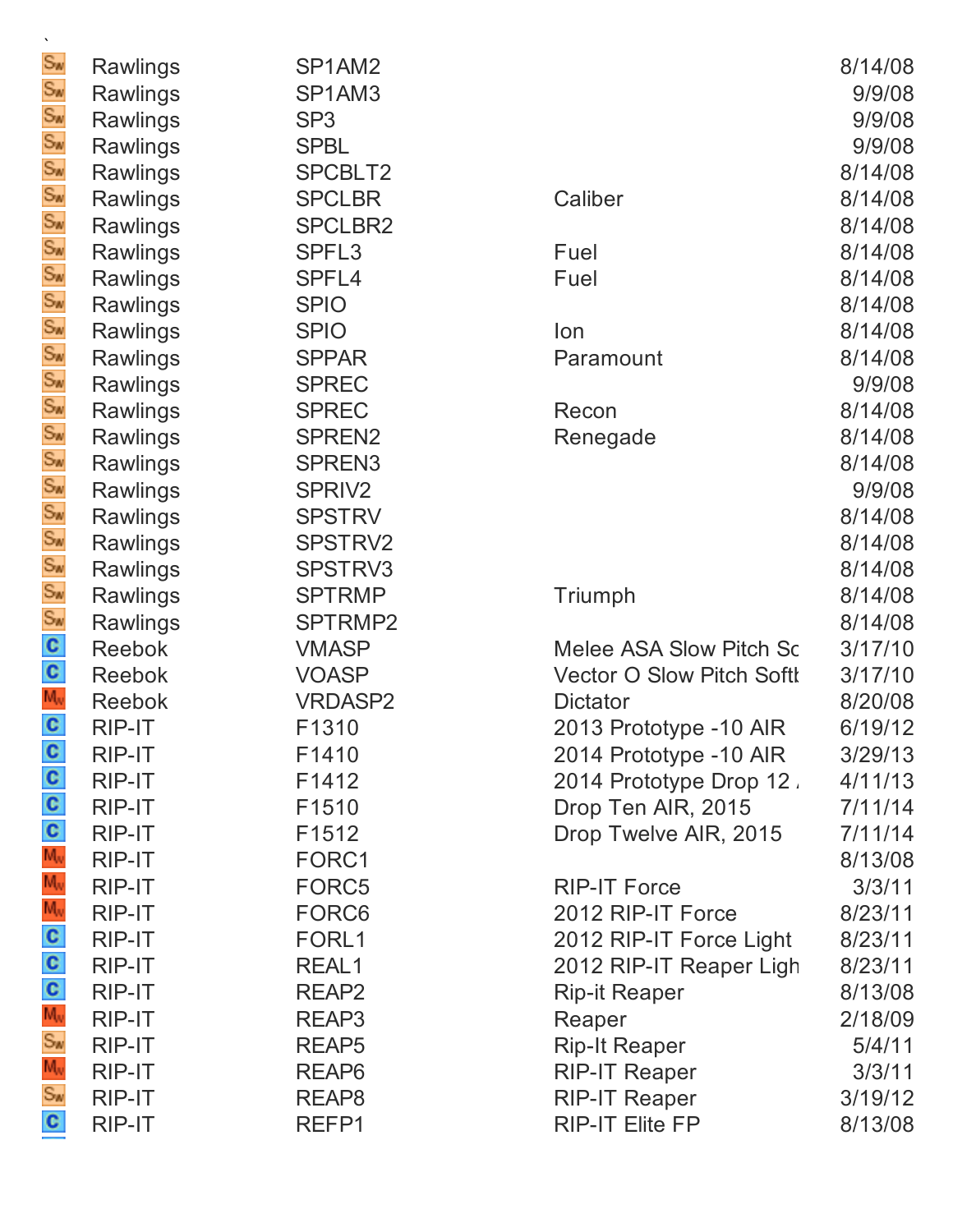RIP-IT RESR2<br>RIP-IT S13DA Rude American Bat MOAB-Power Rude American Bat | MOAB-Speed

| RIP-IT                        | RESR <sub>2</sub>  | <b>RIP-IT Senior</b>     | 8/13/08 |
|-------------------------------|--------------------|--------------------------|---------|
| RIP-IT                        | S <sub>13</sub> DA | 2013 RIP-IT Prototype 98 | 3/29/13 |
| Rude American Bat IMOAB-Power |                    | MOAB-Power               | 7/25/13 |
| Rude American Bat IMOAB-Speed |                    | MOAB-Speed               | 7/25/13 |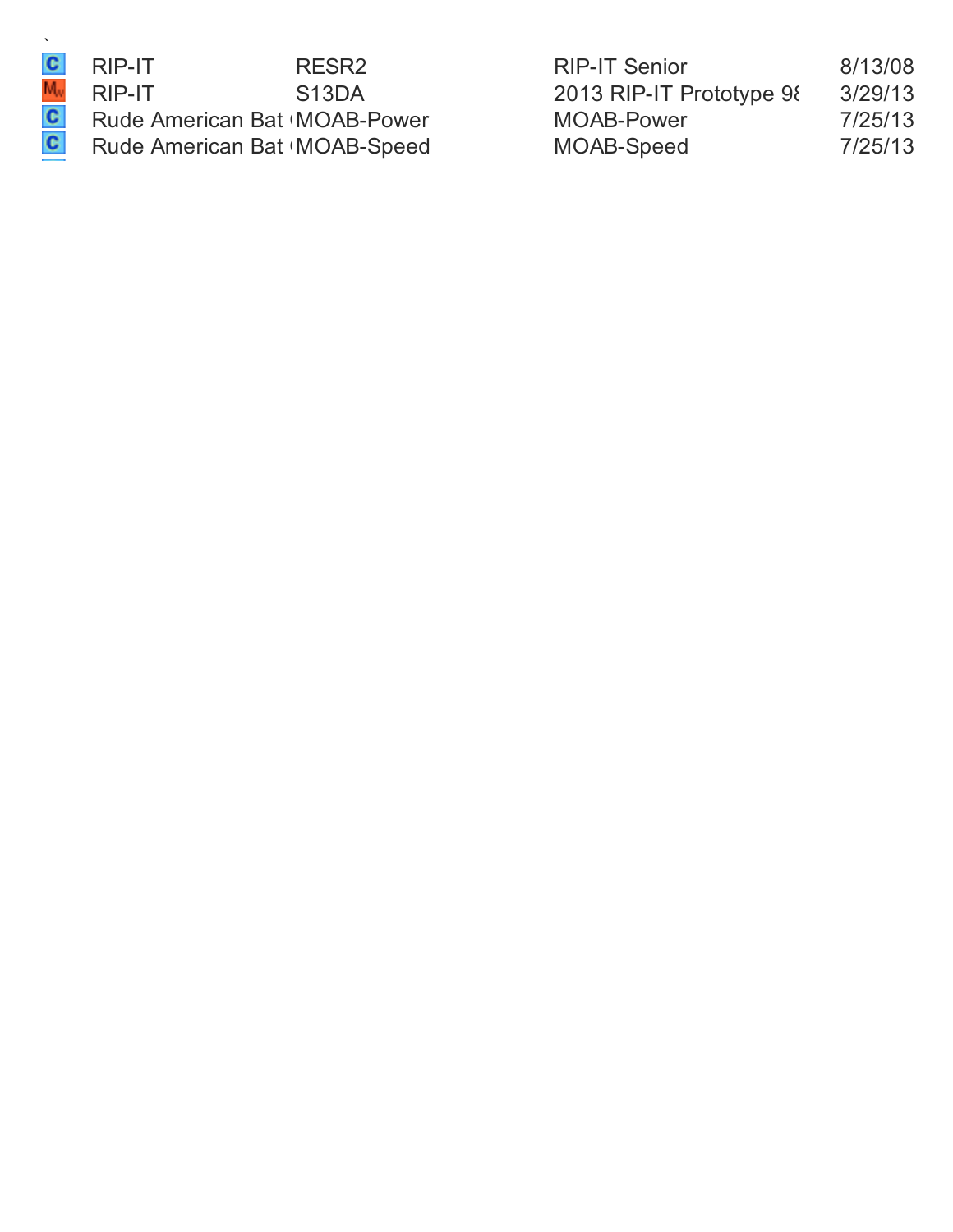| $\mathbf{c}$   | <b>Schutt Sports</b> | <b>Bandit</b>                       |                             | 8/13/08 |
|----------------|----------------------|-------------------------------------|-----------------------------|---------|
| $\mathbf{c}$   | <b>Schutt Sports</b> | <b>Bustos</b>                       |                             | 8/13/08 |
| $\mathbf{c}$   | <b>Schutt Sports</b> | LFC10                               | <b>Fernandez Collection</b> | 8/13/08 |
| $\mathbf{c}$   | <b>Schutt Sports</b> | LFC <sub>9</sub>                    | <b>Fernandez Collection</b> | 8/13/08 |
| $\mathbf{c}$   | <b>Schutt Sports</b> | <b>Schutt</b>                       |                             | 8/13/08 |
| $S_{\text{W}}$ | <b>StringKing</b>    | Metal Pro ASA Slow Pitch (34"/26oz) |                             | 12/4/19 |
| $S_{W}$        | <b>StringKing</b>    | Metal Pro ASA Slow Pitch (34"/27oz) |                             | 12/4/19 |
| $S_{\text{W}}$ | <b>StringKing</b>    | Metal Pro ASA Slow Pitch (34"/28oz) |                             | 12/4/19 |
| $\mathbf{c}$   | Suncoast             | <b>SBASAB</b>                       | <b>Backlash</b>             | 1/13/20 |
| $\mathbf{c}$   | Suncoast             | <b>SBASAE</b>                       | <b>Backlash</b>             | 1/13/20 |
|                |                      |                                     |                             |         |

**T**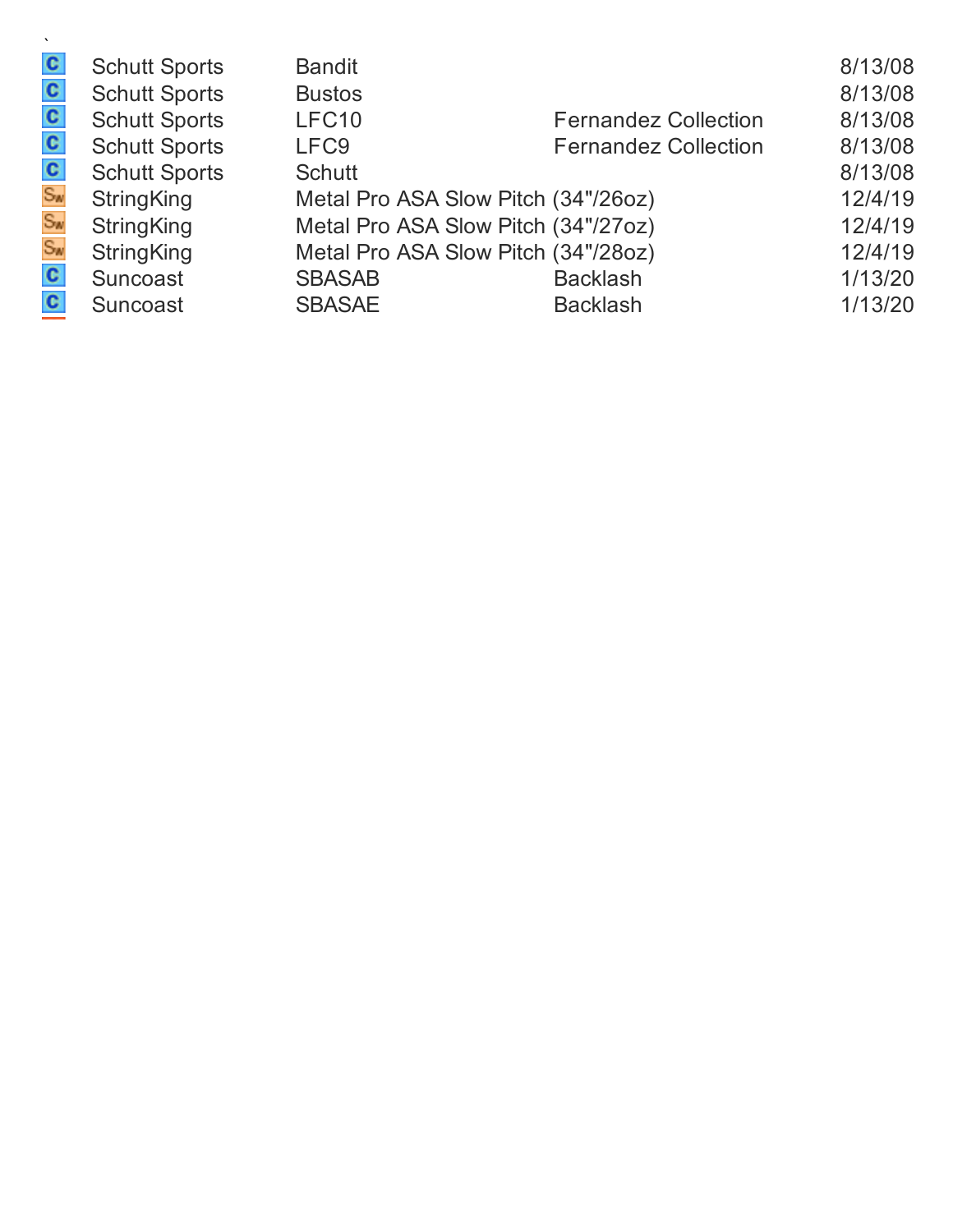|                                                          | <b>Tino Sports</b>                 | SPSBDW34 | <b>Somos Fuerte</b> | 4/12/10 |
|----------------------------------------------------------|------------------------------------|----------|---------------------|---------|
| M,                                                       | Toledo Sports Equip Crimson Katana |          | S <sub>3</sub> CR   | 8/13/08 |
|                                                          | <b>Toledo Sports Equip F1KC</b>    |          |                     | 8/13/08 |
| Mw<br>Mw<br>Mw                                           | <b>Toledo Sports Equip F2EC</b>    |          | Inferno             | 8/13/08 |
|                                                          | <b>Toledo Sports Equip F2TA</b>    |          |                     | 8/13/08 |
| $M_{\rm w}$<br>$M_{\rm w}$<br>$M_{\rm w}$<br>$M_{\rm w}$ | <b>Toledo Sports Equip F3JA</b>    |          | Jade Katana         | 8/13/08 |
|                                                          | <b>Toledo Sports Equip F3TA</b>    |          | Katana Dragonfly    | 8/13/08 |
|                                                          | <b>Toledo Sports Equip F4SA</b>    |          | Sapphire Katana     | 8/13/08 |
|                                                          | Toledo Sports Equip Inferno        |          | S <sub>2</sub> DV   | 8/13/08 |
|                                                          | Toledo Sports Equip Inferno S2CB   |          |                     | 8/13/08 |
|                                                          | <b>Toledo Sports Equip S1KH</b>    |          |                     | 8/13/08 |
| M <sub>v</sub><br>M <sub>v</sub><br>M <sub>v</sub>       | <b>Toledo Sports Equip S2JJ</b>    |          |                     | 8/13/08 |
|                                                          | <b>Toledo Sports Equip S3CN</b>    |          | Katana Tiger        | 8/13/08 |
|                                                          |                                    |          |                     |         |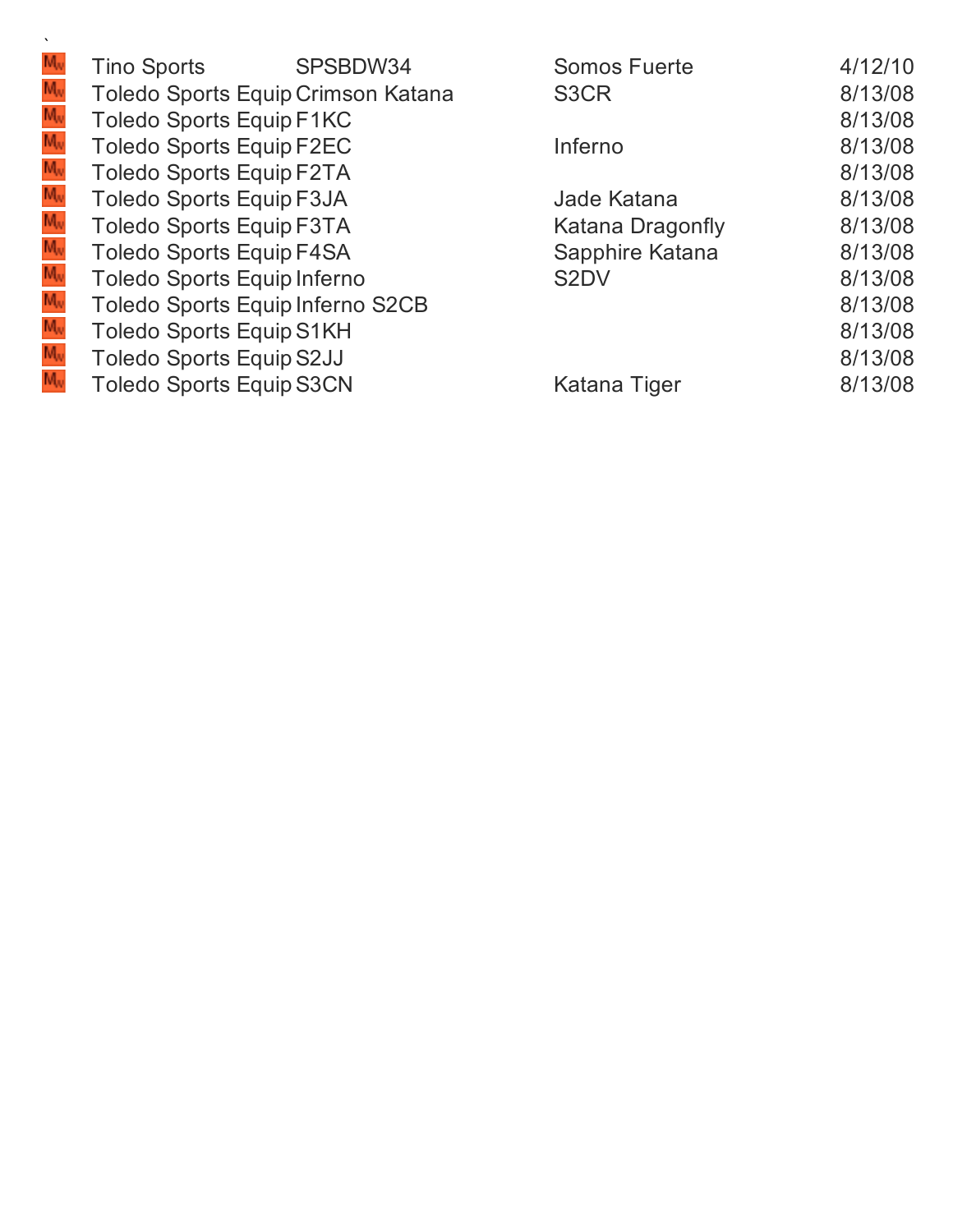| Viper                             | VB  | 8/27/08 |
|-----------------------------------|-----|---------|
| Viper<br>$\overline{\phantom{a}}$ | VBB | 8/27/08 |

`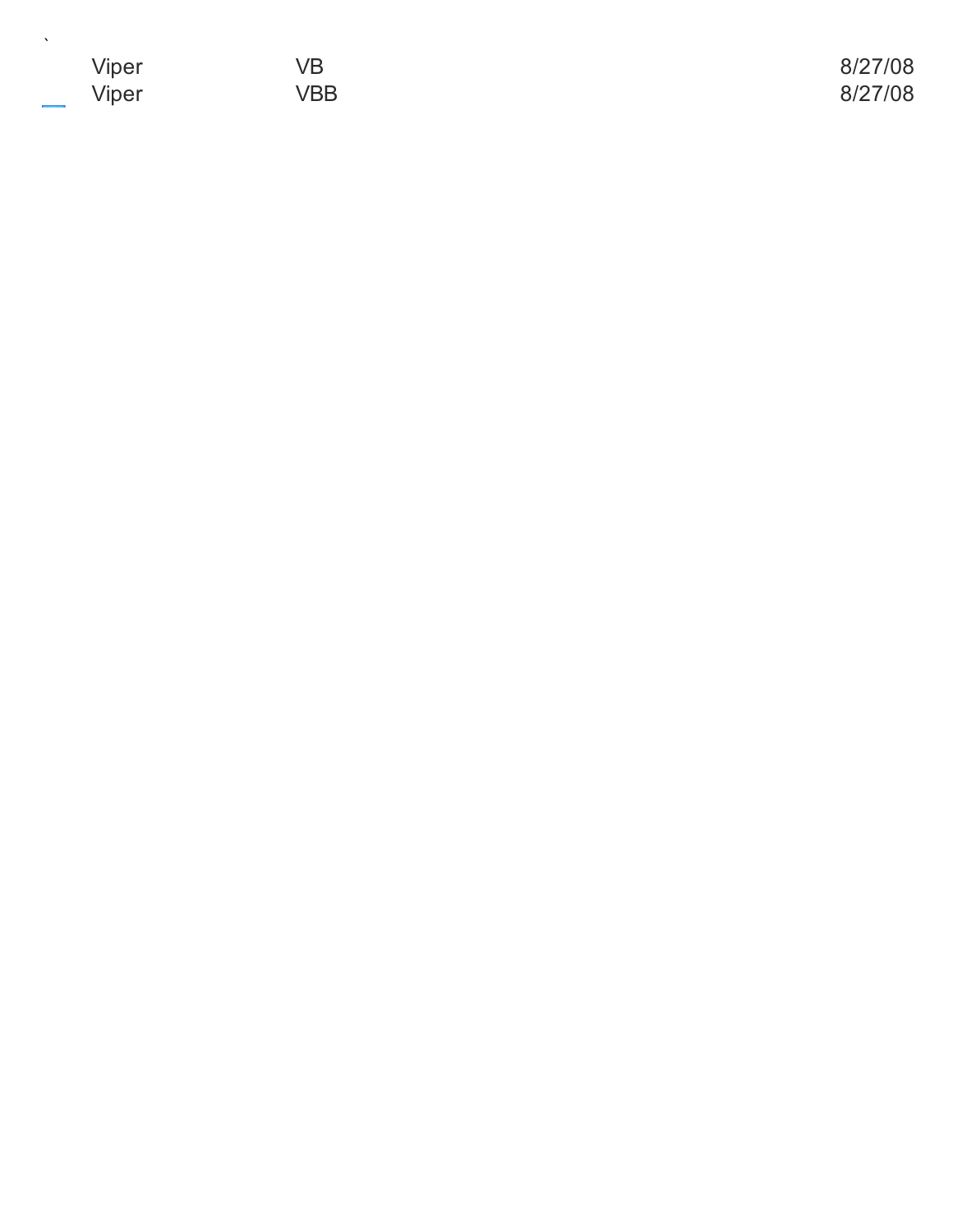| $\mathbf{c}$    | <b>Warstic Sports</b>    | <b>WSFPCB1V10-22</b>     | 2022 Cloudbreak              | 2/26/21 |
|-----------------|--------------------------|--------------------------|------------------------------|---------|
| $\mathbf{c}$    | <b>Warstic Sports</b>    | <b>WSFPGL1V10-22</b>     | 2022 Gasolinea               | 2/26/21 |
| W               | West Virginia Bat Co 625 |                          |                              | 6/18/07 |
| $\frac{c}{c}$   | Worth                    | 125W3A                   | <b>Launch Shorty</b>         | 3/21/17 |
|                 | Worth                    | 135W3A                   | Launch XL                    | 3/21/17 |
| $\mathbf{c}$    | Worth                    | 3DX                      |                              | 8/14/08 |
| C               | Worth                    | <b>3DX Recertified</b>   | with ASA Recertification I   | 8/14/08 |
| $\mathbf{c}$    | Worth                    | 3DXB                     |                              | 8/14/08 |
|                 | Worth                    | 3DXE                     |                              | 8/14/08 |
| $\frac{c}{s_w}$ | Worth                    | 3DXFP                    |                              | 8/14/08 |
|                 | Worth                    | <b>ALFP</b>              | Fast pitch                   | 9/9/08  |
| $S_{w}$         | Worth                    | ALFP <sub>2</sub>        | <b>Silencer Chrome X</b>     | 8/14/08 |
| $M_{\nu}$       | Worth                    | <b>ALXSB</b>             | <b>Silencer Chrome X</b>     | 8/14/08 |
| $S_{\text{W}}$  | Worth                    | <b>ALXSBW</b>            | <b>Silencer Chrome X</b>     | 9/9/08  |
| $M_{\nu}$       | Worth                    | <b>AMPFP</b>             | <b>AMP Fast Pitch</b>        | 8/14/08 |
| C               | Worth                    | ASY98                    | Asylum                       | 8/14/08 |
| $\mathbf{c}$    | Worth                    | <b>ASYFP</b>             | <b>Asylum Fast Pitch</b>     | 8/14/08 |
| $M_{\nu}$       | Worth                    | <b>B5CABFP</b>           | Powercell                    | 8/14/08 |
| $M_{\nu}$       | Worth                    | BLAC98                   |                              | 8/14/08 |
| $M_{\nu}$       | Worth                    | Blac98                   | <b>EST</b>                   | 8/14/08 |
| $M_{\nu}$       | Worth                    | BLUE98                   |                              | 8/14/08 |
| $M_{\rm W}$     | Worth                    | Blue98                   | <b>EST</b>                   | 8/14/08 |
| $S_{\text{W}}$  | Worth                    | C <sub>5FP</sub>         |                              | 8/14/08 |
| $S_{w}$         | Worth                    | C <sub>5</sub> SP        |                              | 8/14/08 |
| $M_{\nu}$       | Worth                    | <b>CUEST</b>             |                              | 8/14/08 |
| $S_{\text{W}}$  | Worth                    | <b>DBCSB-Debeer</b>      |                              | 8/14/08 |
| $S_{w}$         | Worth                    | deBeer                   | <b>1510C Clincher Silver</b> | 8/14/08 |
| $M_{N}$         | Worth                    | deBeer                   | <b>CLEST Clincher EST</b>    | 8/14/08 |
| $S_{\text{W}}$  | Worth                    | DFW11                    |                              | 8/14/08 |
| $\mathbf{c}$    | Worth                    | DT3XSP                   |                              | 9/9/08  |
| $M_{\nu}$       | Worth                    | EST <sub>23</sub>        |                              | 8/14/08 |
| $M_{\nu}$       | Worth                    | <b>EST23 Recertified</b> | with ASA Recertification I   | 8/14/08 |
| $M_{\nu}$       | Worth                    | EST23E                   |                              | 8/14/08 |
| $M_{N}$         | Worth                    | EST <sub>5</sub>         |                              | 8/14/08 |
| $M_{\rm v}$     | Worth                    | <b>EST5 Recertified</b>  | with ASA Recertification I   | 8/14/08 |
| $M_{\rm W}$     | Worth                    | EST <sub>5</sub> C       |                              | 8/14/08 |
| $M_{N}$         | Worth                    | EST <sub>5</sub> E       |                              | 8/14/08 |
| $M_{\rm W}$     | Worth                    | EST <sub>5</sub> K       |                              | 8/14/08 |
| $M_{\nu}$       | Worth                    | EST85                    |                              | 8/14/08 |
| $M_{N}$         | Worth                    | EST <sub>98</sub>        | <b>EST</b>                   | 8/14/08 |
| $M_{\rm w}$     | Worth                    | <b>ESTCU</b>             |                              | 8/14/08 |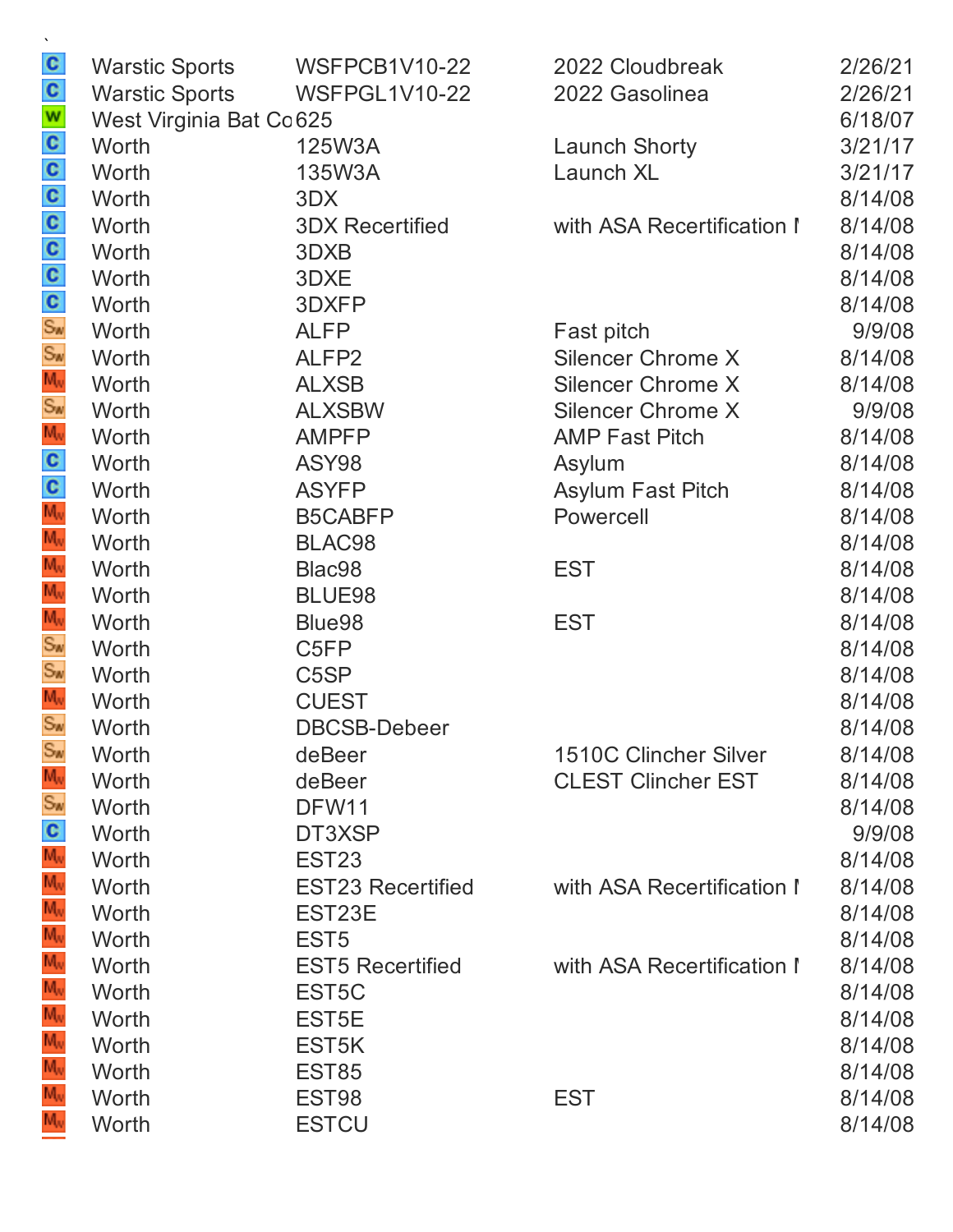| M <sub>w</sub>                              | Worth | <b>ESTCW</b>            |                            | 8/14/08  |
|---------------------------------------------|-------|-------------------------|----------------------------|----------|
| M <sub>v</sub>                              | Worth | <b>ESTK</b>             |                            | 8/14/08  |
| $\frac{M_w}{M_w}$                           | Worth | <b>ESTL</b>             |                            | 8/14/08  |
|                                             | Worth | <b>ESTL Recertified</b> | with ASA Recertification I | 8/14/08  |
| $\frac{1}{M_v}$                             | Worth | <b>ESTLE</b>            |                            | 8/14/08  |
|                                             | Worth | <b>ESTQL</b>            |                            | 8/14/08  |
|                                             | Worth | FF3DX                   |                            | 8/14/08  |
|                                             | Worth | <b>FP11</b>             |                            | 9/9/08   |
|                                             | Worth | <b>FP2L10</b>           | 2Legit                     | 4/9/15   |
|                                             | Worth | FP2LG9                  | 2LEGIT                     | 4/30/15  |
|                                             | Worth | FP454                   | 454                        | 3/2/11   |
|                                             | Worth | FP4B                    |                            | 8/14/08  |
|                                             | Worth | <b>FP4L10</b>           | 454 Legit FP-10            | 12/12/11 |
|                                             | Worth | <b>FP4L12</b>           | 454 Legit FP-12            | 12/12/11 |
|                                             | Worth | FP4L8                   | 454 Legit FP-8             | 12/12/11 |
|                                             | Worth | FP4L9                   | 454 Legit FP-9             | 12/12/11 |
|                                             | Worth | FP <sub>5</sub> B       |                            | 8/14/08  |
|                                             | Worth | <b>FPA511</b>           | <b>AMP</b>                 | 5/6/14   |
|                                             | Worth | FPAM12                  | <b>AMP</b>                 | 4/7/11   |
|                                             | Worth | <b>FPAMPD</b>           |                            | 9/9/08   |
| နံ ပါတီ ပါပါပါတီ တို့ ပါပါပါ တို့ တို့ ပါပါ | Worth | <b>FPAMPE</b>           | Amp FPEX                   | 5/10/12  |
|                                             | Worth | <b>FPAMPP</b>           | <b>AMP</b>                 | 4/30/15  |
|                                             | Worth | <b>FPAMPS</b>           |                            | 9/9/08   |
|                                             | Worth | <b>FPAMPW</b>           | <b>AMP</b>                 | 1/7/14   |
|                                             | Worth | FPAP10                  | <b>AMP</b>                 | 4/30/15  |
| Sw                                          | Worth | FPC <sub>10</sub>       | Charm                      | 3/4/10   |
| Sw                                          | Worth | FPD1A                   | D <sub>1</sub>             | 3/4/10   |
| $\frac{5}{2}$ o o o o o                     | Worth | <b>FPE512</b>           | <b>Eclipse</b>             | 5/6/14   |
|                                             | Worth | FPEC12                  | <b>Eclipse</b>             | 5/10/12  |
|                                             | Worth | <b>FPECL</b>            | <b>Eclispe</b>             | 3/4/10   |
|                                             | Worth | FPECL <sub>3</sub>      | <b>Eclipse</b>             | 1/7/14   |
|                                             | Worth | <b>FPEVIB</b>           | <b>Eclipse</b>             | 6/17/13  |
|                                             | Worth | <b>FPEXM</b>            | Mayhem EPEX-12             | 5/10/12  |
|                                             | Worth | <b>FPEXR</b>            | <b>FPEX</b>                | 5/10/12  |
|                                             | Worth | <b>FPFPX</b>            | <b>FPX</b>                 | 3/4/11   |
|                                             | Worth | <b>FPFPXA</b>           | <b>FPX</b>                 | 1/7/14   |
| ဂ <mark>ဂ ဇွ ဖွ ဂ ဂ</mark>                  | Worth | <b>FPFREE</b>           |                            | 9/9/08   |
|                                             | Worth | FPKS13                  | Keilani Storm HyperLite    | 5/6/14   |
|                                             | Worth | <b>FPL109</b>           | Legit                      | 4/9/15   |
|                                             | Worth | <b>FPL110</b>           | Legit                      | 4/9/15   |
|                                             | Worth | <b>FPL125</b>           | <b>LEGIT</b>               | 4/30/15  |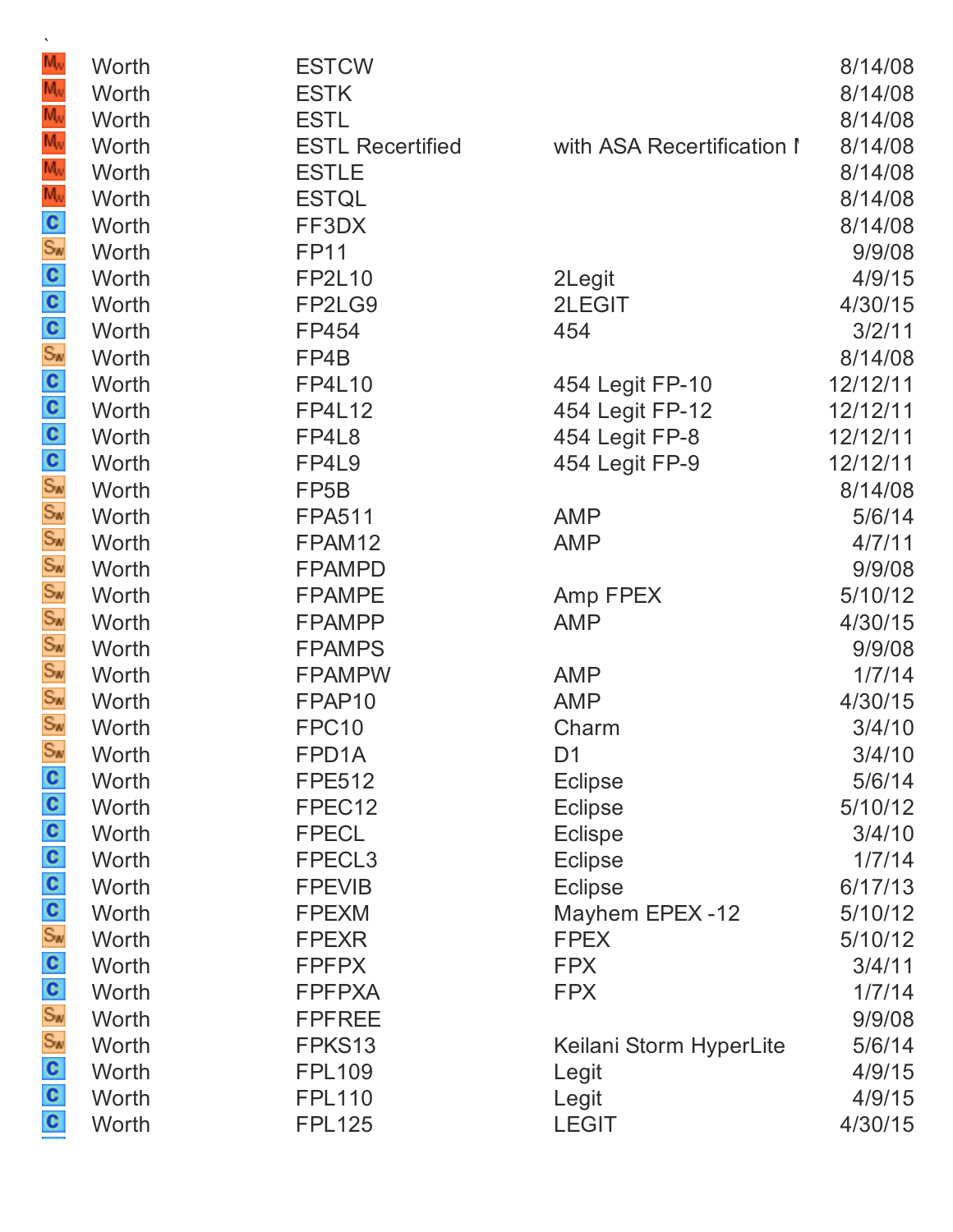| C                           | Worth | <b>FPL410</b>      | 454 Legit FP10          | 5/10/12 |
|-----------------------------|-------|--------------------|-------------------------|---------|
| $\frac{c}{s_{\sf w}}$       | Worth | FPL49              | 454 Legit FP9           | 5/10/12 |
|                             | Worth | <b>FPL511</b>      | Legit                   | 1/7/14  |
|                             | Worth | FPLA11             | <b>LEGIT</b>            | 4/30/15 |
| လပြပြပြင်း နိုင်ငံကို အကြီး | Worth | FPLG10             | Legit                   | 3/28/13 |
|                             | Worth | FPLG11             | Legit                   | 3/7/13  |
|                             | Worth | FPLG9              | Legit                   | 3/28/13 |
|                             | Worth | <b>FPLGC</b>       | 2 Legit                 | 2/4/14  |
|                             | Worth | FPLGC9             | 2 Legit                 | 4/17/14 |
|                             | Worth | <b>FPLGT</b>       | Legit                   | 5/10/12 |
|                             | Worth | <b>FPLHYB</b>      |                         | 9/9/08  |
|                             | Worth | <b>FPLQ</b>        |                         | 9/9/08  |
|                             | Worth | FPLS13             | <b>STORM</b>            | 4/30/15 |
|                             | Worth | <b>FPLSTM</b>      | Storm FP-13             | 5/10/12 |
|                             | Worth | FPLT11             | <b>AMP</b>              | 6/17/13 |
|                             | Worth | FPLT13             | <b>Storm Hyperlite</b>  | 6/17/13 |
|                             | Worth | FPM11              | Mayhem                  | 4/7/11  |
|                             | Worth | <b>FPMC</b>        | <b>Mayhem Composite</b> | 4/9/10  |
|                             | Worth | <b>FPMCW</b>       | Mayhem Comp FP          | 1/4/11  |
|                             | Worth | FPMH11             | <b>MAYHEM</b>           | 4/30/15 |
| လို ေလြး ေလြး ေလ            | Worth | FPML12             | Mayhem                  | 5/15/09 |
|                             | Worth | <b>FPMLIT</b>      |                         | 8/14/08 |
|                             | Worth | <b>FPNSTY</b>      | Insanity                | 3/4/10  |
|                             | Worth | FPNSY <sub>2</sub> | Insanity                | 3/4/10  |
|                             | Worth | FPOP <sub>10</sub> | Prodigy                 | 3/2/11  |
| $S_{W}$                     | Worth | FPOS <sub>13</sub> | <b>Storm</b>            | 5/6/14  |
| $S_{\text{W}}$              | Worth | <b>FPOSB</b>       |                         | 9/9/08  |
| Sw                          | Worth | <b>FPPCX</b>       |                         | 9/9/08  |
| Sw                          | Worth | FPPCX2             | Prodigy                 | 3/4/10  |
| Sw<br>Mu<br>Sw              | Worth | <b>FPPROD</b>      | Prodigy                 | 3/2/11  |
|                             | Worth | <b>FPQPST</b>      | <b>PST QUAD</b>         | 5/15/09 |
|                             | Worth | <b>FPS211</b>      | STORM 2.0               | 4/30/15 |
|                             | Worth | <b>FPS512</b>      | <b>Sick 454</b>         | 5/6/14  |
|                             | Worth | <b>FPSIC9</b>      | <b>Sick 454</b>         | 3/28/13 |
|                             | Worth | <b>FPSICK</b>      | <b>Sick 454</b>         | 3/28/13 |
|                             | Worth | FPSK10             | <b>Sick 454</b>         | 5/6/14  |
| စ် ပ ပ ပ ပ <mark>နဲ</mark>  | Worth | FPSK12             | <b>Sick 454</b>         | 4/2/13  |
|                             | Worth | FPSK9              | <b>Sick 454</b>         | 5/6/14  |
|                             | Worth | <b>FPSLA</b>       | <b>Amp Slapper</b>      | 3/2/11  |
|                             | Worth | FPSLP2             | <b>AMP Slapper</b>      | 3/4/10  |
| $S_{w}$                     | Worth | <b>FPSLPA</b>      | <b>AMP</b>              | 5/6/09  |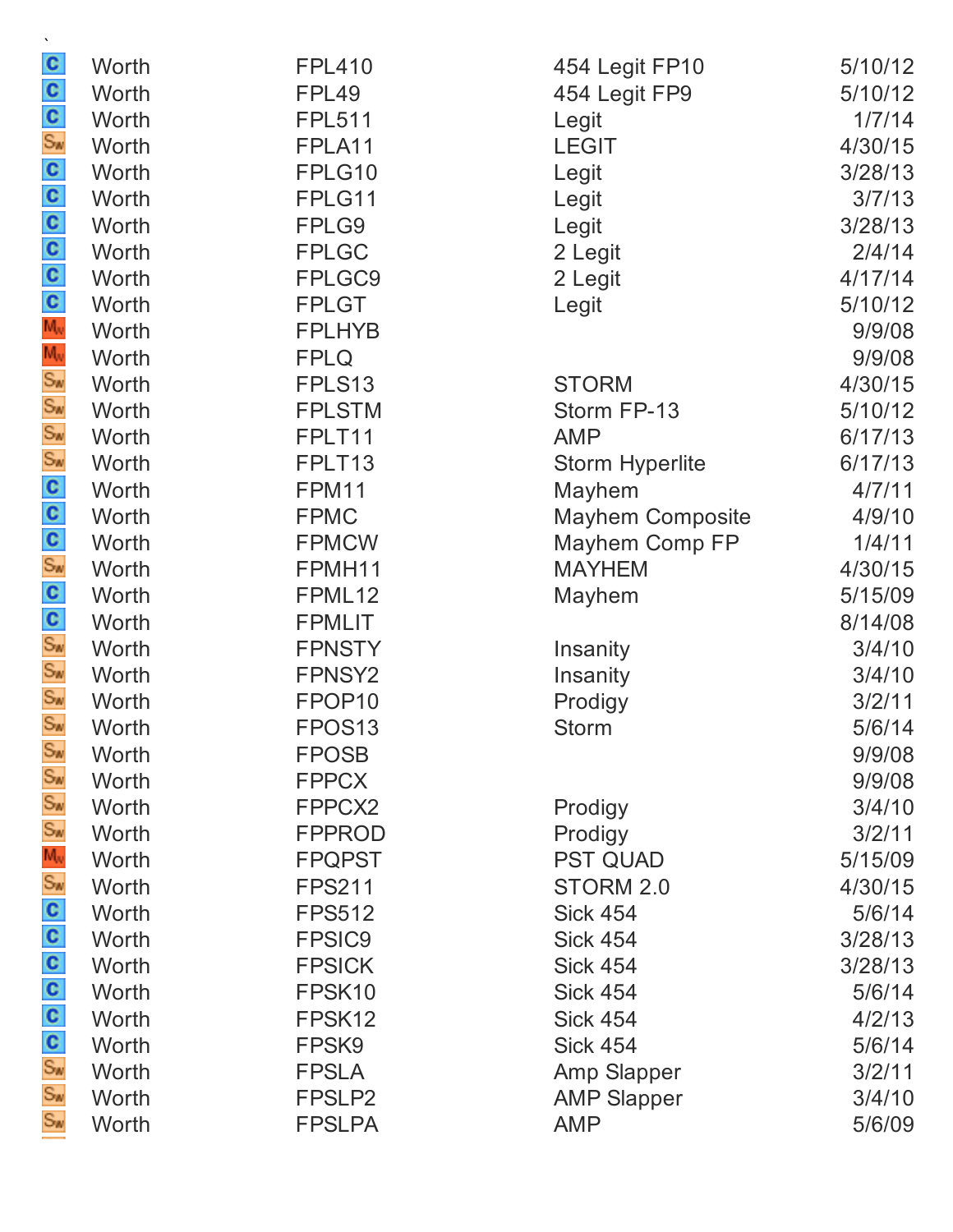| $\mathbf{v}$                        |       |                    |                         |          |
|-------------------------------------|-------|--------------------|-------------------------|----------|
| Sw                                  | Worth | FPSM13             | <b>Storm</b>            | 5/6/09   |
| Sw                                  | Worth | FPST <sub>13</sub> | <b>Storm</b>            | 4/7/11   |
| Sw<br>Sw                            | Worth | <b>FPSTHL</b>      | <b>STORM HYPERLITE</b>  | 4/30/15  |
|                                     | Worth | FPSTM2             | <b>Storm</b>            | 3/4/10   |
|                                     | Worth | <b>FPSTMY</b>      |                         | 9/9/08   |
|                                     | Worth | <b>FPSTRM</b>      |                         | 9/9/08   |
|                                     | Worth | <b>FPTOX</b>       | <b>Toxic</b>            | 7/29/09  |
| ္တြင္း ျပင္းကို ေ                   | Worth | <b>FPTTN</b>       | <b>Titan FP10</b>       | 8/14/08  |
|                                     | Worth | FPTTN9             | Titan FP-9              | 8/14/08  |
|                                     | Worth | <b>FPTTNC</b>      | <b>Toxic</b>            | 12/18/08 |
|                                     | Worth | FPTX11             | <b>Toxic</b>            | 3/4/10   |
|                                     | Worth | <b>FPWK</b>        | Wicked                  | 5/6/09   |
|                                     | Worth | <b>FR10</b>        | Freedom                 | 1/4/11   |
|                                     | Worth | <b>FR10W</b>       | Freedom                 | 1/7/14   |
|                                     | Worth | GX4FP              |                         | 8/14/08  |
|                                     | Worth | GX4SP              |                         | 8/14/08  |
|                                     | Worth | <b>HYBEST</b>      |                         | 9/9/08   |
| Mw<br>Mw<br>Mw<br>Sw<br>Sw<br>Sw    | Worth | <b>HYBEST</b>      | <b>EST HYBRID</b>       | 9/9/08   |
|                                     | Worth | <b>HYBFP</b>       |                         | 9/9/08   |
|                                     | Worth | <b>INFP</b>        |                         | 9/9/08   |
|                                     | Worth | <b>INFP</b>        | Insanity                | 9/9/08   |
|                                     | Worth | <b>KS454A</b>      | 454 Filthy              | 4/7/11   |
| $\frac{1}{2}$ o $\frac{1}{2}$       | Worth | <b>KS4FA</b>       | Filthy 98               | 2/8/12   |
|                                     | Worth | <b>KSFILA</b>      | <b>FILTHY HPS</b>       | 10/23/12 |
|                                     | Worth | <b>KSJHFA</b>      | <b>Filthy Jeff Hall</b> | 1/7/14   |
|                                     | Worth | <b>KSJHMA</b>      | <b>Filthy Jeff Hall</b> | 1/7/14   |
|                                     | Worth | <b>KSMJHA</b>      | <b>Mutant Jeff Hall</b> | 1/7/14   |
|                                     | Worth | <b>LAMPSB</b>      | Lithium Amp             | 9/9/08   |
|                                     | Worth | LC4P               |                         | 8/14/08  |
|                                     | Worth | LFP13              | Prodigy                 | 8/14/08  |
|                                     | Worth | <b>LQUAD LQUAD</b> |                         | 8/14/08  |
|                                     | Worth | <b>LQUAD</b>       | <b>LQUAD</b>            | 8/14/08  |
|                                     | Worth | <b>LWFP</b>        |                         | 8/14/08  |
|                                     | Worth | M75 98             | Mayhem M7               | 8/14/08  |
|                                     | Worth | M75FP              |                         | 9/9/08   |
|                                     | Worth | M798               | Mayhem M7               | 8/14/08  |
| ပ္ ပါ ပါ ပါ ပါ ပါ ပါ ပါ ပါ ပါ ပါ ပါ | Worth | M7FP               | Mayhem M7FP (-10 fastr  | 8/14/08  |
|                                     | Worth | M7FP8              | Mayhem M7FP-8 (-8 fast  | 8/14/08  |
|                                     | Worth | <b>M7JH98</b>      | <b>Jeff Hall</b>        | 9/9/08   |
|                                     | Worth | M7JHA              | <b>Jeff Hall</b>        | 8/14/08  |
|                                     | Worth | May-98             | <b>MAYHEM</b>           | 8/14/08  |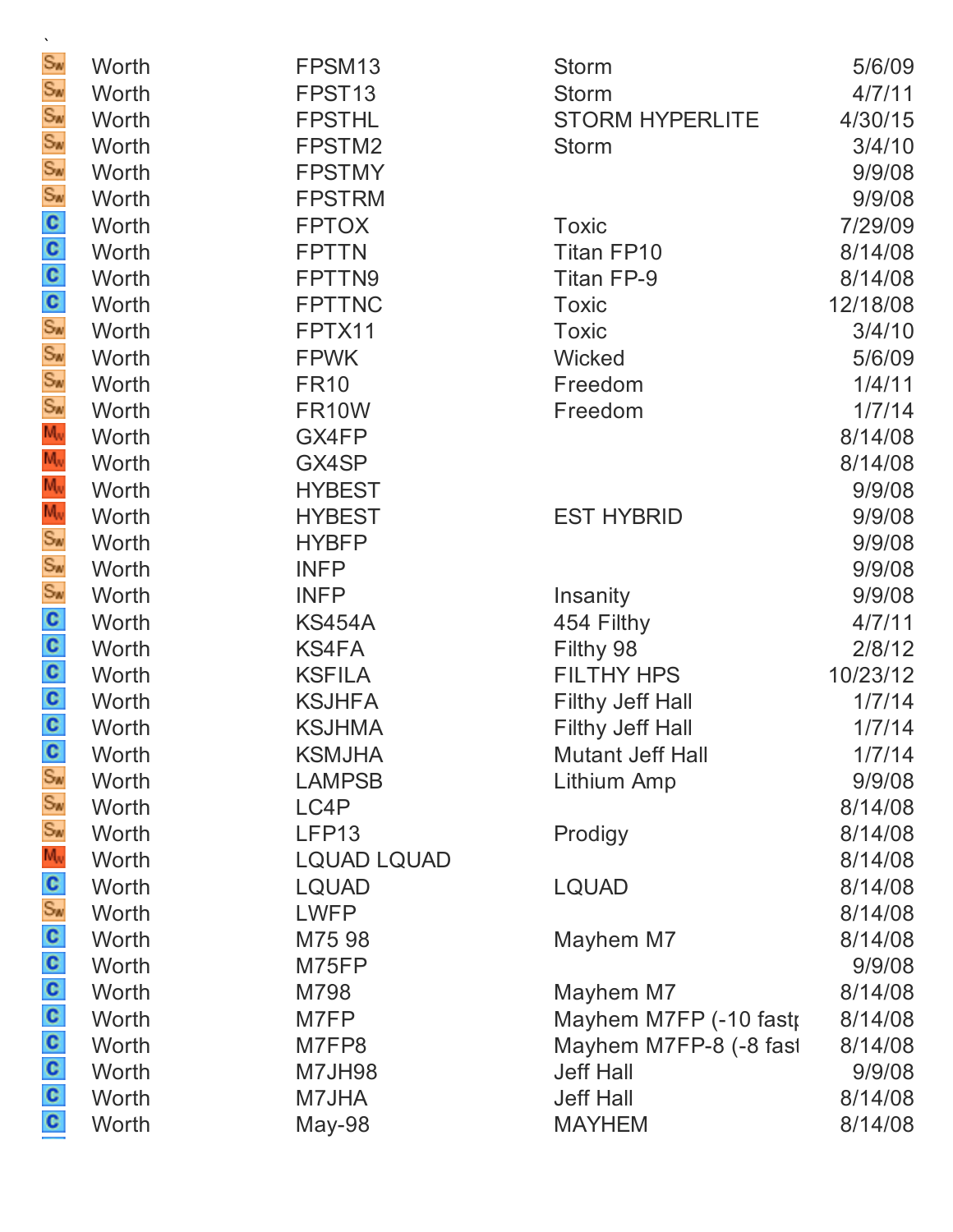| x                          |       |                        |                            |          |
|----------------------------|-------|------------------------|----------------------------|----------|
|                            | Worth | MAY98A                 | Mayhem                     | 1/4/11   |
| လိုင္လွပ္ဖွပ္တြင္း         | Worth | <b>MAYFP</b>           | <b>MAYHEM</b>              | 9/9/08   |
|                            | Worth | <b>MAYMLA</b>          | Mayhem                     | 12/12/11 |
|                            | Worth | <b>MAYMLA</b>          | Mayhem                     | 9/30/11  |
|                            | Worth | MF <sub>5</sub> B      |                            | 8/14/08  |
|                            | Worth | MF <sub>5E</sub>       |                            | 8/14/08  |
|                            | Worth | MOD2SB                 | Powercell                  | 9/9/08   |
|                            | Worth | MODF10                 | Powercell                  | 9/9/08   |
|                            | Worth | <b>MSFP</b>            |                            | 8/14/08  |
| တ္ မွာ မွာ မွာ <b>လ</b>    | Worth | MUT98                  | Mutant 98                  | 8/14/08  |
|                            | Worth | <b>MUTJHA</b>          | <b>Mutant Jeff Hall 98</b> | 8/14/08  |
|                            | Worth | P3FP                   | Prodigy                    | 8/14/08  |
|                            | Worth | PC <sub>5</sub> B      |                            | 8/14/08  |
|                            | Worth | PC5BT                  |                            | 8/14/08  |
|                            | Worth | PC5E                   |                            | 8/14/08  |
|                            | Worth | PC <sub>5</sub> E      |                            | 8/14/08  |
|                            | Worth | PC5FE                  |                            | 9/9/08   |
| Sw<br>Sw<br>Sw             | Worth | PC5RB                  |                            | 8/14/08  |
|                            | Worth | PC5UL                  |                            | 8/14/08  |
| Sw                         | Worth | PC5WE                  |                            | 8/14/08  |
| $M_{\rm W}$                | Worth | POC98                  | Prodigy                    | 9/9/08   |
| $\frac{1}{M_v}$            | Worth | POC98R                 | Prodigy                    | 8/14/08  |
| $M_{\rm v}$                | Worth | <b>POCFP</b>           |                            | 8/14/08  |
| $\frac{S_w}{M_w}$          | Worth | <b>POCFP</b>           | Prodigy                    | 9/9/08   |
| $\overline{M_{N}}$         | Worth | <b>PST</b>             | PST137 Black/Gold and I    | 8/14/08  |
|                            | Worth | <b>PST Recertified</b> | with ASA Recertification I | 8/14/08  |
| M,                         | Worth | PST98                  |                            | 8/14/08  |
| M,                         | Worth | PST98                  | <b>PST</b>                 | 8/14/08  |
| M,                         | Worth | PSTZ98                 | <b>PST</b>                 | 8/14/08  |
| Sw<br>Sw<br>M <sub>v</sub> | Worth | Q5SA                   |                            | 8/14/08  |
|                            | Worth | Q5SB                   |                            | 8/14/08  |
|                            | Worth | <b>QESTFPA</b>         |                            | 8/14/08  |
|                            | Worth | QOCFP                  | Quad FP                    | 9/9/08   |
|                            | Worth | QOCFP2                 | Quad 2                     | 8/14/08  |
|                            | Worth | QSW11                  |                            | 8/14/08  |
|                            | Worth | QWFP                   |                            | 9/9/08   |
|                            | Worth | <b>RETMAY</b>          | Mayhem                     | 8/18/16  |
|                            | Worth | <b>REVEST</b>          | Revolver                   | 8/14/08  |
| $M_{\rm W}$                | Worth | <b>REVFP</b>           | Revolver                   | 9/9/08   |
|                            | Worth | <b>REVTST</b>          | Lithium Rev. Gold Shell I  | 8/14/08  |
| c                          | Worth | <b>RS454A</b>          | 454                        | 4/7/11   |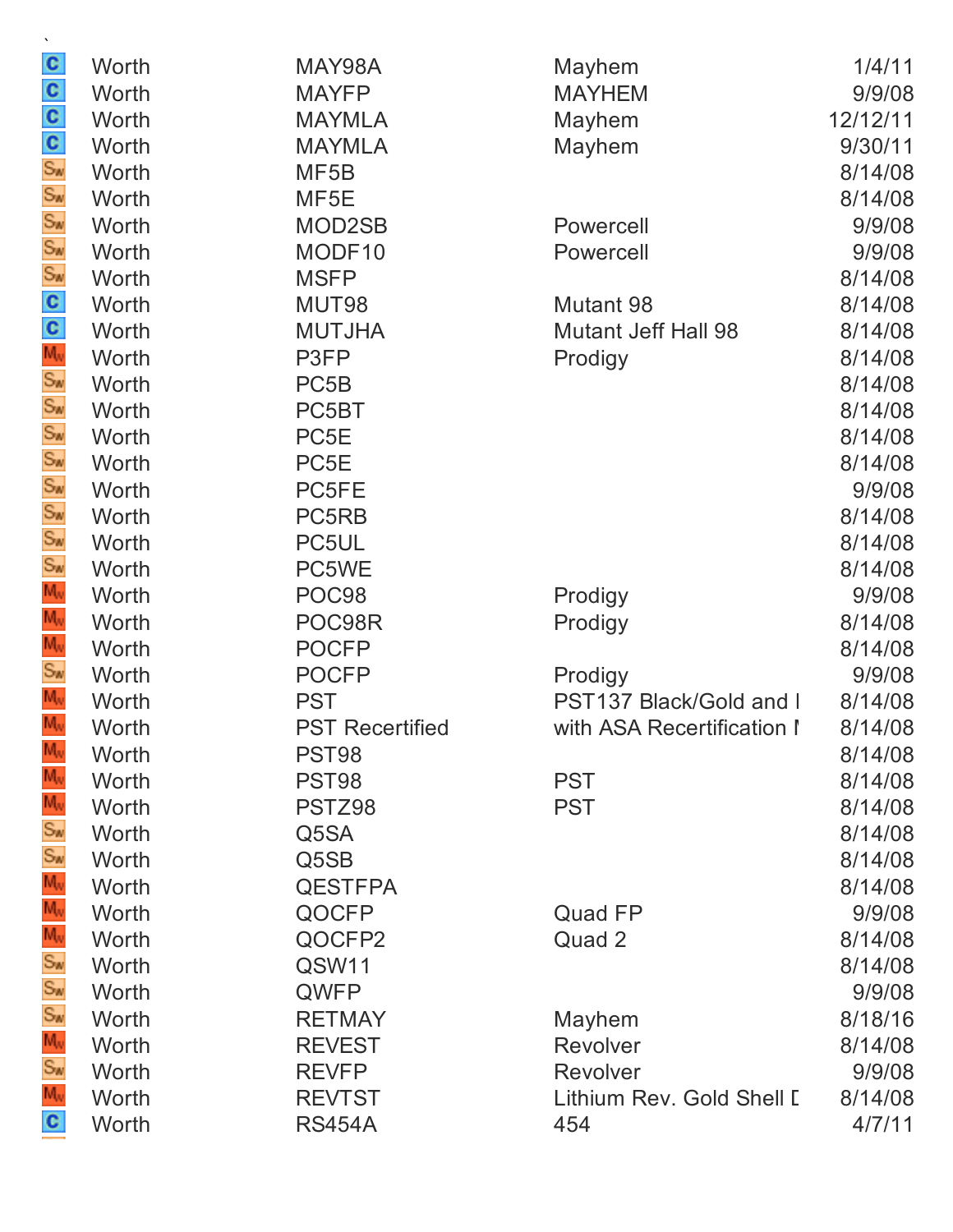| $S_{\text{W}}$                             | Worth | SAW1FPR             |                           | 9/9/08   |
|--------------------------------------------|-------|---------------------|---------------------------|----------|
| $\mathbf{c}$                               | Worth | <b>SB454A</b>       | 454                       | 3/4/11   |
| $\mathbf{c}$                               | Worth | SB4JHA              | 454 Jeff Hall Reloaded    | 10/23/12 |
|                                            | Worth | SB4LA               | 454 Legit                 | 12/12/11 |
|                                            | Worth | SB4MA               | 454 Mutant                | 5/10/12  |
|                                            | Worth | SB4MXA              | 454 Mutant                | 10/10/12 |
| $\frac{1}{20}$ o o o                       | Worth | SB4WFA              | War Fighter Team Drash    | 2/8/12   |
|                                            | Worth | SBA5UA              | <b>AMP Reload</b>         | 5/6/14   |
| $\frac{S_w}{S_w}$                          | Worth | <b>SBAB</b>         |                           | 8/14/08  |
|                                            | Worth | SBAB11              |                           | 8/14/08  |
| $S_{\text{W}}$                             | Worth | SBAB9               |                           | 8/14/08  |
| $rac{\mathbf{C}}{\mathbf{S}_{\mathbf{w}}}$ | Worth | <b>SBACMO</b>       | Amp Camo                  | 10/28/15 |
|                                            | Worth | SBAMP2              | Amp                       | 3/4/10   |
| $S_{\text{W}}$                             | Worth | <b>SBAMP5</b>       | Amp                       | 5/10/12  |
| $S_{\text{W}}$                             | Worth | <b>SBAMPA</b>       | <b>AMP</b>                | 6/28/14  |
| $S_{W}$                                    | Worth | <b>SBAMPV</b>       | <b>AMP</b>                | 5/6/09   |
| $rac{c}{s_w}$                              | Worth | <b>SBAUA</b>        | Amp                       | 10/28/15 |
|                                            | Worth | <b>SBBA</b>         |                           | 8/14/08  |
|                                            | Worth | <b>SBBC</b>         |                           | 11/7/08  |
|                                            | Worth | <b>SBBJA</b>        | <b>Toxic</b>              | 4/7/11   |
| $rac{\mathbf{C}}{\mathbf{S}_w}$            | Worth | <b>SBE</b>          |                           | 8/14/08  |
| $M_{\rm w}$                                | Worth | <b>SBESNX</b>       | <b>Steelers</b>           | 3/4/10   |
| $M_{\rm W}$                                | Worth | <b>SBEST</b>        |                           | 11/7/08  |
|                                            | Worth | <b>SBESTA</b>       |                           | 11/7/08  |
| $M_{\rm W}$                                | Worth | <b>SBESTB</b>       | <b>Lithium Est</b>        | 5/6/09   |
| $M_{\rm W}$                                | Worth | <b>SBESTC</b>       | <b>EST 375</b>            | 3/4/10   |
| $M_{\nu}$                                  | Worth | <b>SBESTW</b>       | <b>EST Classic</b>        | 1/4/11   |
| $\mathbf{c}$                               | Worth | <b>SBFHRA</b>       | Fulk HD52                 | 10/13/14 |
|                                            | Worth | SBH <sub>52</sub> A | <b>HD52 BALANCED</b>      | 4/30/15  |
| $\frac{c}{c}$                              | Worth | <b>SBHDJA</b>       | <b>HALL HD52</b>          | 4/30/15  |
| $\mathbf{c}$                               | Worth | <b>SBHDMA</b>       | <b>Team Resmondo HD52</b> | 10/28/15 |
| $S_{\text{W}}$                             | Worth | SBINS6              | Insanity                  | 3/4/10   |
| $S_{\text{W}}$                             | Worth | <b>SBINS6</b>       | Instinct                  | 3/4/10   |
| $\mathbf{c}$                               | Worth | <b>SBJHA</b>        | 454 Jeff Hall             | 1/7/14   |
| $\mathbf{c}$                               | Worth | SBL <sub>5</sub> A  | Legit Balanced            | 2/14/14  |
| $\mathbf{c}$                               | Worth | SBL5AJ              | Legit Jeff Hall           | 2/14/14  |
| $\mathbf{c}$                               | Worth | <b>SBLA3P</b>       | Legit Balanced            | 4/2/13   |
| $\mathbf{c}$                               | Worth | <b>SBLAJH</b>       | Legit Jeff Hall Reload    | 4/2/13   |
| $S_{\text{W}}$                             | Worth | <b>SBLGSW</b>       | <b>LEGIT</b>              | 4/30/15  |
| $\mathbf{c}$                               | Worth | <b>SBLHBA</b>       | Legit HD52 Balanced       | 10/13/14 |
| $\mathbf{c}$                               | Worth | <b>SBLHDM</b>       | Legit HD52 Resmondo       | 10/28/15 |
|                                            |       |                     |                           |          |

| Worth        | SAW1FPR             |                           | 9/9/08   |
|--------------|---------------------|---------------------------|----------|
| Worth        | <b>SB454A</b>       | 454                       | 3/4/11   |
| <b>Worth</b> | SB4JHA              | 454 Jeff Hall Reloaded    | 10/23/12 |
| Worth        | SB4LA               | 454 Legit                 | 12/12/11 |
| Worth        | SB4MA               | 454 Mutant                | 5/10/12  |
| Worth        | SB4MXA              | 454 Mutant                | 10/10/12 |
| Worth        | SB4WFA              | War Fighter Team Drash    | 2/8/12   |
| Worth        | SBA5UA              | <b>AMP Reload</b>         | 5/6/14   |
| Worth        | <b>SBAB</b>         |                           | 8/14/08  |
| Worth        | SBAB11              |                           | 8/14/08  |
| Worth        | SBAB9               |                           | 8/14/08  |
| Worth        | <b>SBACMO</b>       | Amp Camo                  | 10/28/15 |
| Worth        | SBAMP2              | Amp                       | 3/4/10   |
| Worth        | <b>SBAMP5</b>       | Amp                       | 5/10/12  |
| Worth        | <b>SBAMPA</b>       | <b>AMP</b>                | 6/28/14  |
| Worth        | <b>SBAMPV</b>       | <b>AMP</b>                | 5/6/09   |
| Worth        | <b>SBAUA</b>        | Amp                       | 10/28/15 |
| Worth        | <b>SBBA</b>         |                           | 8/14/08  |
| Worth        | <b>SBBC</b>         |                           | 11/7/08  |
| Worth        | <b>SBBJA</b>        | <b>Toxic</b>              | 4/7/11   |
| Worth        | <b>SBE</b>          |                           | 8/14/08  |
| Worth        | <b>SBESNX</b>       | <b>Steelers</b>           | 3/4/10   |
| Worth        | <b>SBEST</b>        |                           | 11/7/08  |
| Worth        | <b>SBESTA</b>       |                           | 11/7/08  |
| Worth        | <b>SBESTB</b>       | <b>Lithium Est</b>        | 5/6/09   |
| Worth        | <b>SBESTC</b>       | <b>EST 375</b>            | 3/4/10   |
| Worth        | <b>SBESTW</b>       | <b>EST Classic</b>        | 1/4/11   |
| Worth        | <b>SBFHRA</b>       | Fulk HD52                 | 10/13/14 |
| Worth        | SBH <sub>52</sub> A | <b>HD52 BALANCED</b>      | 4/30/15  |
| Worth        | <b>SBHDJA</b>       | <b>HALL HD52</b>          | 4/30/15  |
| Worth        | <b>SBHDMA</b>       | <b>Team Resmondo HD52</b> | 10/28/15 |
| Worth        | <b>SBINS6</b>       | Insanity                  | 3/4/10   |
| Worth        | <b>SBINS6</b>       | Instinct                  | 3/4/10   |
| Worth        | <b>SBJHA</b>        | 454 Jeff Hall             | 1/7/14   |
| Worth        | SBL <sub>5</sub> A  | <b>Legit Balanced</b>     | 2/14/14  |
| Worth        | SBL5AJ              | Legit Jeff Hall           | 2/14/14  |
| Worth        | <b>SBLA3P</b>       | <b>Legit Balanced</b>     | 4/2/13   |
| Worth        | <b>SBLAJH</b>       | Legit Jeff Hall Reload    | 4/2/13   |
| Worth        | <b>SBLGSW</b>       | <b>LEGIT</b>              | 4/30/15  |
| Worth        | <b>SBLHBA</b>       | Legit HD52 Balanced       | 10/13/14 |
| Worth        | <b>SBLHDM</b>       | Legit HD52 Resmondo       | 10/28/15 |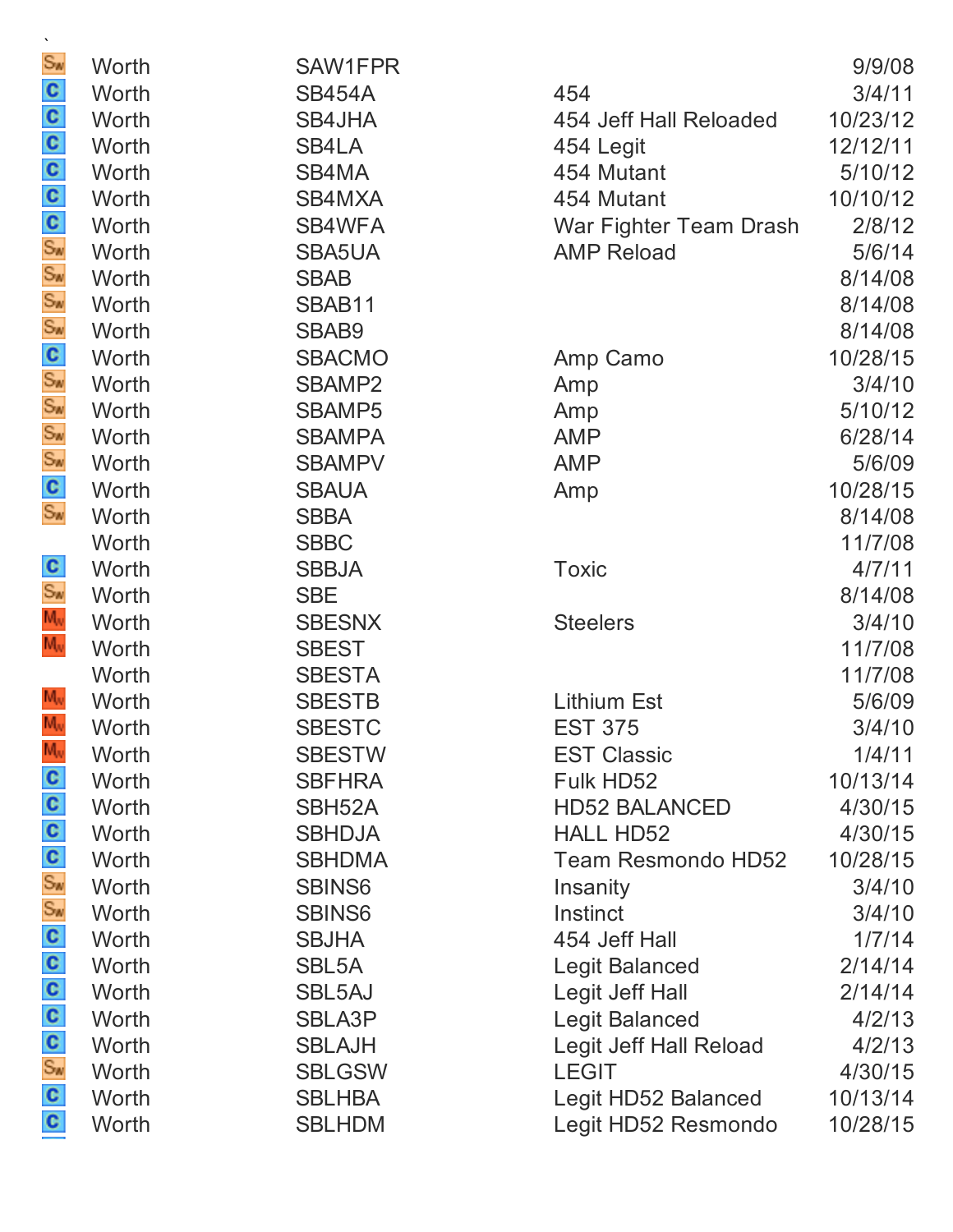| $\mathbf{c}$        | Worth | <b>SBLHJA</b>     | Legit HD42 Jeff Hall      | 10/13/14 |
|---------------------|-------|-------------------|---------------------------|----------|
| $\mathbf{c}$        | Worth | <b>SBLIBA</b>     | Liberty                   | 10/7/16  |
| $\mathbf{c}$        | Worth | SBM5UA            | Mayhem Balanced           | 5/6/14   |
| $\mathbf{c}$        | Worth | <b>SBMABJ</b>     | Mayhem - BJ Fulk          | 10/10/12 |
|                     | Worth | <b>SBMAYD</b>     | <b>MAYHEM</b>             | 4/30/15  |
| $\frac{1}{2}$       | Worth | <b>SBMAYH</b>     | <b>Mayhem Hybrid</b>      | 6/1/09   |
|                     | Worth | <b>SBMBJA</b>     | Mayhem BJ Fulk            | 12/12/11 |
|                     | Worth | <b>SBMJH</b>      |                           | 12/5/08  |
| $\mathbf{c}$        | Worth | <b>SBMSWA</b>     | <b>MAYHEM</b>             | 4/30/15  |
| $\mathbf{c}$        | Worth | <b>SBMTDA</b>     | Mayhem                    | 4/7/11   |
|                     | Worth | <b>SBMUA</b>      | <b>Mayhem Balanced</b>    | 4/2/13   |
| $\frac{c}{c}$       | Worth | <b>SBMWFA</b>     | <b>MAYHEM WARFIGHTER</b>  | 10/23/12 |
| W                   | Worth | <b>SBMWMB</b>     | MAYHEM WOOD COMP          | 4/30/15  |
| $\mathbf{c}$        | Worth | <b>SBMXLA</b>     | MAYHEM D2E Max Endk       | 10/23/12 |
| W                   | Worth | <b>SBMYWD</b>     | Mayhem Wood               | 8/18/16  |
| $S_{\text{W}}$      | Worth | <b>SBNFLC</b>     | Cowboys                   | 1/4/11   |
| $S_{\text{W}}$      | Worth | <b>SBNFLS</b>     | <b>Steelers</b>           | 1/4/11   |
| Sw<br>Sw            | Worth | <b>SBOAPC</b>     | Amp                       | 4/1/16   |
|                     | Worth | <b>SBP</b>        |                           | 8/14/08  |
| $S_{\text{W}}$      | Worth | SBP <sub>13</sub> |                           | 8/14/08  |
| $S_{\text{W}}$      | Worth | <b>SBPCX</b>      |                           | 9/9/08   |
| $\mathbf{c}$        | Worth | <b>SBRAMA</b>     | <b>Rams 454</b>           | 1/7/14   |
| $\frac{c}{s_w}$     | Worth | <b>SBRBBA</b>     | Resmondo 454              | 6/19/12  |
|                     | Worth | <b>SBRLD</b>      | <b>Reload</b>             | 3/4/10   |
| $M_{\rm W}$         | Worth | <b>SBRLDE</b>     | <b>Reload EST</b>         | 3/4/10   |
| $\mathbf{c}$        | Worth | <b>SBSBA</b>      | Sick 454 Balanced         | 2/14/14  |
| $S_{\text{W}}$      | Worth | <b>SBSIL</b>      |                           | 9/9/08   |
| $M_{\rm w}$         | Worth | <b>SBSIN</b>      | <b>Sinister</b>           | 9/22/11  |
| $\mathbf{c}$        | Worth | <b>SBSJHA</b>     | Sick 454 Jeff Hall        | 2/14/14  |
| $\mathbf{c}$        | Worth | <b>SBSKBA</b>     | Sick 454 Balanced         | 4/2/13   |
| $\mathbf{c}$        | Worth | <b>SBSKJA</b>     | Sick 454 Jeff Hall Reload | 4/2/13   |
| $\mathbf{c}$        | Worth | <b>SBSKRA</b>     | Sick 454 Resmondo Max     | 4/2/13   |
| C<br>M <sub>v</sub> | Worth | <b>SBSRA</b>      | Sick 454 Resmondo         | 2/14/14  |
|                     | Worth | <b>SBSTL</b>      | <b>Steelers</b>           | 3/4/10   |
| $S_{\mathbf{w}}$    | Worth | <b>SBSTM</b>      | Storm 6061                | 3/4/10   |
| $S_{\text{W}}$      | Worth | <b>SBSTMX</b>     | <b>Storm</b>              | 3/4/10   |
| $S_{\text{W}}$      | Worth | <b>SBT</b>        |                           | 8/14/08  |
| $S_{\text{W}}$      | Worth | <b>SBTMAX</b>     | <b>AMP</b>                | 10/13/14 |
| $\mathbf{c}$        | Worth | SBTNC2            | Toxic 5.4L                | 1/13/10  |
| $\mathbf{c}$        | Worth | <b>SBTOX</b>      | <b>Toxic</b>              | 7/9/10   |
| $M_{\rm w}$         | Worth | <b>SBTST</b>      |                           | 9/9/08   |
|                     |       |                   |                           |          |

 $\sum_{i=1}^{\infty}$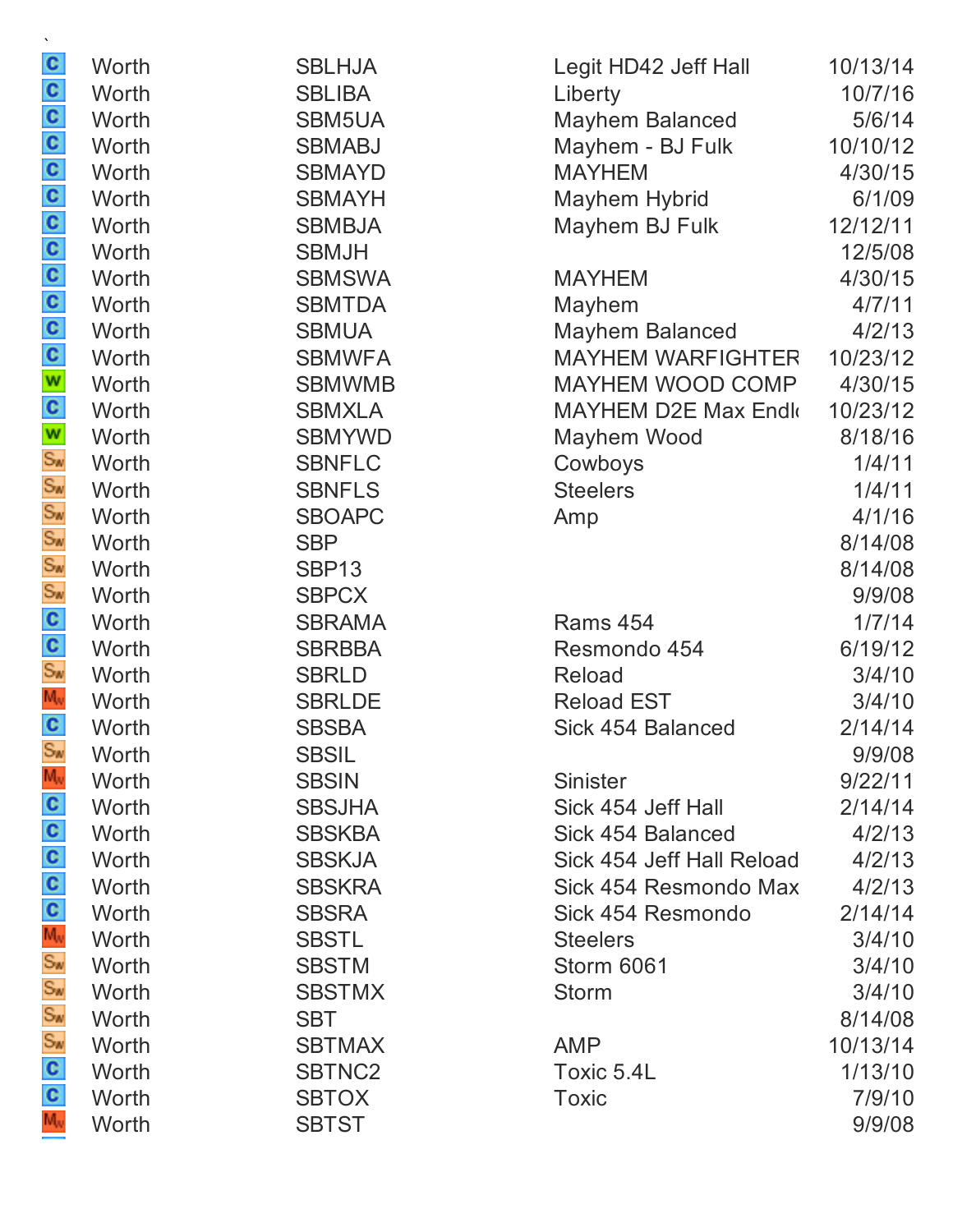| $\frac{c}{s_w}$            | Worth | <b>SBTTNA</b>            | Titan 98                   | 8/14/08  |
|----------------------------|-------|--------------------------|----------------------------|----------|
|                            | Worth | <b>SBTTNC</b>            | <b>Toxic</b>               | 12/18/08 |
|                            | Worth | <b>SBTVIB</b>            | Titan                      | 7/24/13  |
|                            | Worth | <b>SBTW</b>              |                            | 8/14/08  |
|                            | Worth | <b>SBTWB</b>             | <b>Toxic Bamboo/Maple</b>  | 5/6/14   |
| <b>v</b><br>Sw<br>Sw<br>Sw | Worth | <b>SBTXA</b>             | <b>Toxic</b>               | 6/28/14  |
|                            | Worth | <b>SBTXAB</b>            | <b>Toxic</b>               | 6/28/14  |
|                            | Worth | <b>SBW20</b>             | Wicked                     | 1/4/11   |
|                            | Worth | SBW20R                   | Wicked                     | 5/6/09   |
| $S^2 \times S^2$           | Worth | SBW5UA                   | Warpath                    | 5/6/14   |
|                            | Worth | <b>SBWARA</b>            | 454 Warfighter             | 1/7/14   |
|                            | Worth | <b>SBWBTA</b>            | <b>Toxic Bamboo/Maple</b>  | 4/23/12  |
|                            | Worth | <b>SBWCT</b>             | Wicked                     | 3/4/10   |
|                            | Worth | <b>SBWPSW</b>            | Warpath                    | 10/13/14 |
| Sw<br>Sw                   | Worth | <b>SBWR</b>              |                            | 8/14/08  |
|                            | Worth | <b>SBWRW</b>             |                            | 9/9/08   |
|                            | Worth | <b>SILFP</b>             |                            | 9/9/08   |
|                            | Worth | <b>SILFP</b>             | Silencer                   | 9/9/08   |
|                            | Worth | <b>SILSB</b>             |                            | 9/9/08   |
|                            | Worth | <b>SILSB</b>             | Silencer                   | 9/9/08   |
| Sw<br>Sw<br>Sw<br>Sw<br>Sw | Worth | <b>SNFP</b>              |                            | 8/14/08  |
|                            | Worth | <b>SPBT</b>              |                            | 8/14/08  |
| Sw<br>Sw<br>Sw             | Worth | <b>SPCR</b>              |                            | 8/14/08  |
|                            | Worth | <b>SPMS</b>              |                            | 8/14/08  |
|                            | Worth | <b>SRNFP</b>             | <b>Siren</b>               | 9/9/08   |
| Sw                         | Worth | SRNFP2                   | <b>Siren</b>               | 3/4/10   |
| Sw                         | Worth | <b>SS10C</b>             |                            | 8/14/08  |
| Sw                         | Worth | <b>SS13C</b>             |                            | 8/14/08  |
|                            | Worth | <b>SSBT</b>              |                            | 8/14/08  |
| Sw<br>Sw<br>Sw             | Worth | SSBT <sub>2</sub>        |                            | 8/14/08  |
|                            | Worth | <b>SSBTC</b>             |                            | 8/14/08  |
|                            | Worth | <b>SSCR</b>              |                            | 8/14/08  |
| Sw<br>Sw                   | Worth | SSCR <sub>2</sub>        |                            | 8/14/08  |
|                            | Worth | <b>SSCRC</b>             |                            | 8/14/08  |
| Sw                         | Worth | <b>SSD</b>               |                            | 8/14/08  |
| Sw<br>Mw<br>Sw             | Worth | <b>SSD</b>               |                            | 8/14/08  |
|                            | Worth | <b>SSEST</b>             |                            | 8/14/08  |
|                            | Worth | <b>SSEST Recertified</b> | with ASA Recertification I | 8/14/08  |
|                            | Worth | <b>SSJF</b>              |                            | 8/14/08  |
| Sw                         | Worth | <b>SSLH</b>              |                            | 8/14/08  |
| Sw                         | Worth | SSLL <sub>2</sub>        |                            | 8/14/08  |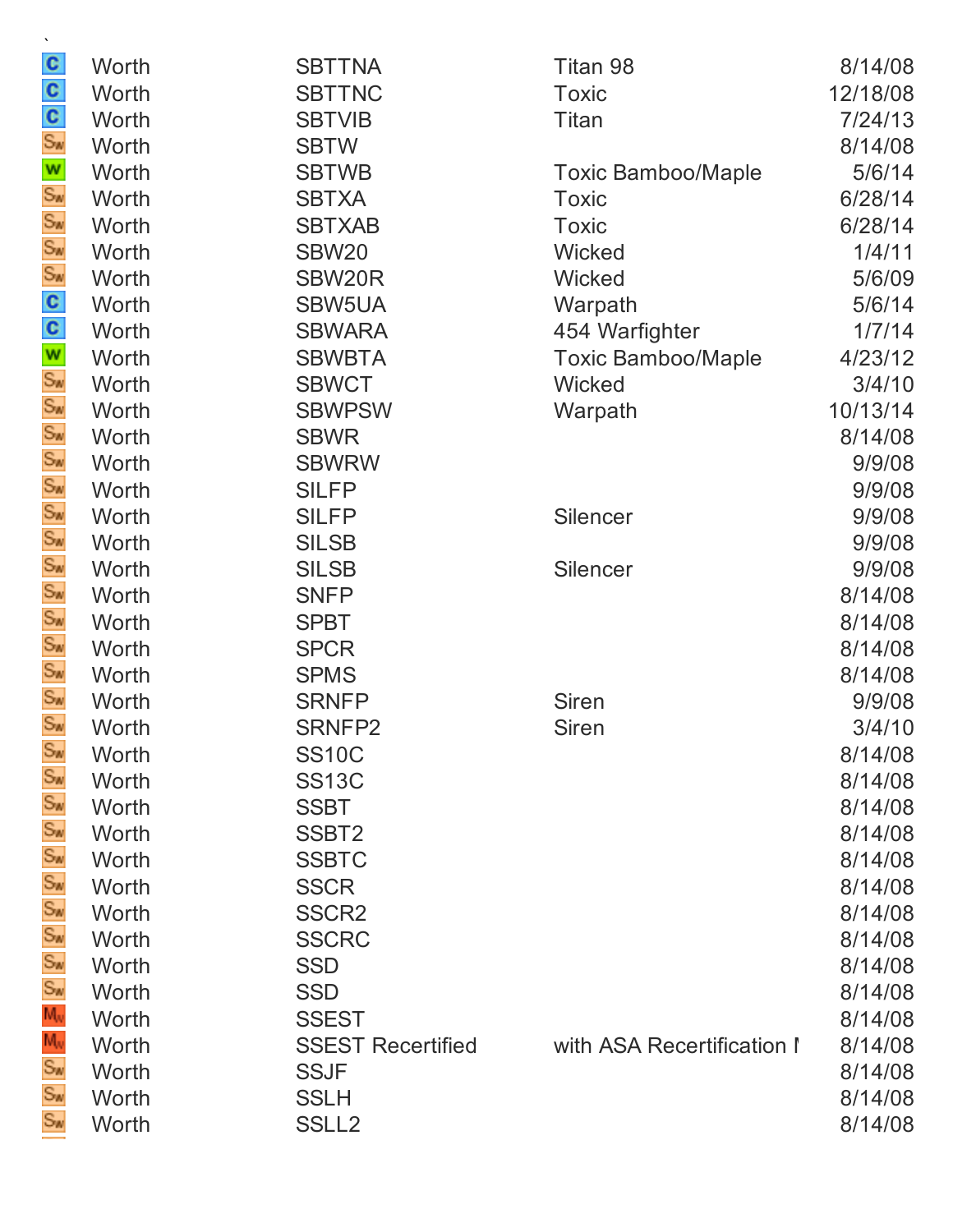| $\mathbf{v}$         |                |                             |                         |                   |
|----------------------|----------------|-----------------------------|-------------------------|-------------------|
| Sw<br>Sw             | Worth          | <b>SSLLC</b>                |                         | 8/14/08           |
| Sw                   | Worth          | SSLS <sub>2</sub>           |                         | 8/14/08           |
| Sw                   | Worth          | <b>SSLSC</b>                |                         | 8/14/08           |
| Sw                   | Worth<br>Worth | <b>SSMBC</b><br><b>SSMG</b> |                         | 8/14/08<br>9/9/08 |
| Sw                   | Worth          | <b>SSMS</b>                 |                         | 8/14/08           |
| Sw                   | Worth          | SSMS <sub>2</sub>           |                         | 8/14/08           |
| Sw                   | Worth          | <b>SSMSC</b>                |                         | 8/14/08           |
| Sw                   | Worth          | <b>SSWR</b>                 |                         | 8/14/08           |
| Sw                   | Worth          | SSWR <sub>2</sub>           |                         | 8/14/08           |
| Sw                   | Worth          | Storm                       | <b>SBSTM</b>            | 9/18/09           |
| Sw                   | Worth          | SW4                         |                         | 8/14/08           |
| Sw                   | Worth          | <b>SW410</b>                |                         | 8/14/08           |
| Sw                   | Worth          | SW4FP                       |                         | 8/14/08           |
| Sw                   | Worth          | SW4FP2                      |                         | 9/9/08            |
| Sw                   | Worth          | SW4FPW                      |                         | 9/9/08            |
| Sw                   | Worth          | SW <sub>4</sub> P           |                         | 8/14/08           |
| Sw                   | Worth          | SW4PW                       |                         | 8/14/08           |
| Sw                   | Worth          | <b>SWBT</b>                 |                         | 8/14/08           |
| Sw                   | Worth          | <b>SWBTB</b>                |                         | 8/14/08           |
| Sw                   | Worth          | <b>SWS23</b>                |                         | 8/14/08           |
| Sw                   | Worth          | VT5MS                       |                         | 8/14/08           |
| Sw                   | Worth          | <b>VTBT</b>                 |                         | 8/14/08           |
| Sw                   | Worth          | <b>VTCR</b>                 |                         | 8/14/08           |
| Sw                   | Worth          | VTCR5                       |                         | 8/14/08           |
| $\mathbb{S}_w$       | Worth          | <b>VTLL</b>                 |                         | 8/14/08           |
| Sw                   | Worth          | <b>VTMB</b>                 |                         | 8/14/08           |
| Sw                   | Worth          | <b>VTMBS</b>                |                         | 8/14/08           |
|                      | Worth          | <b>VTMS</b>                 |                         | 8/14/08           |
| Sw<br>Sw<br>Sw<br>Sw | Worth          | <b>VTRH</b>                 |                         | 8/14/08           |
|                      | Worth          | <b>VTWRK</b>                |                         | 8/14/08           |
|                      | Worth          | W12XLA                      | <b>EST XL</b>           | 1/18/19           |
|                      | Worth          | W1FPB                       | Fastpitch               | 8/14/08           |
|                      | Worth          | W1FPT                       | Fast pitch              | 8/14/08           |
| Sw<br>Sw<br>Sw<br>Sw | Worth          | W <sub>2</sub> FP           |                         | 9/9/08            |
|                      | Worth          | W <sub>2</sub> FP           | Powercell               | 9/9/08            |
|                      | Worth          | W <sub>2</sub> SB           |                         | 8/14/08           |
|                      | Worth          | W <sub>2</sub> SB           | Powercell               | 9/9/08            |
|                      | Worth          | W2SB7                       |                         | 8/14/08           |
| Sw                   | Worth          | W3FP                        |                         | 9/9/08            |
| Sw                   | Worth          | W3FP                        | <b>Michele Smith FP</b> | 9/9/08            |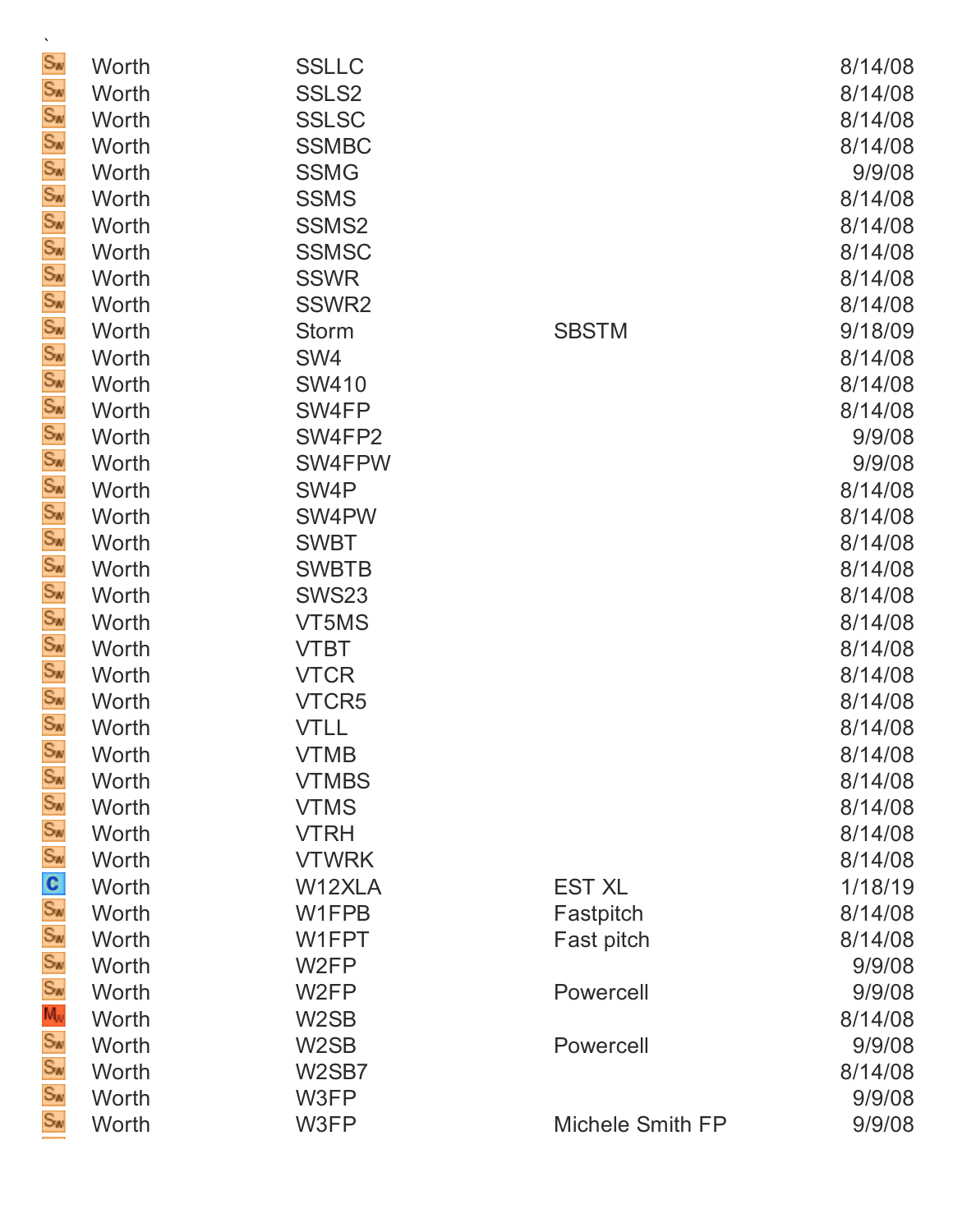| $\mathbf{v}$                     |       |               |                             |          |
|----------------------------------|-------|---------------|-----------------------------|----------|
| Sw<br>Sw                         | Worth | W3FP7         | <b>Worth Fastpitch</b>      | 8/14/08  |
|                                  | Worth | W3SB          |                             | 9/9/08   |
| Sw<br>Sw                         | Worth | W3SB          | Whiplash                    | 9/9/08   |
|                                  | Worth | W4FP          |                             | 9/9/08   |
|                                  | Worth | W4FP          | Whiplash                    | 9/9/08   |
|                                  | Worth | W4SB7         | Insanity                    | 9/9/08   |
|                                  | Worth | W74EST        | <b>Blade</b>                | 9/9/08   |
|                                  | Worth | W7FP          | Prodigy                     | 9/9/08   |
| Sw<br>Sw<br>Sw<br>Sw<br>Sw       | Worth | W7FPD         | Prodigy                     | 9/9/08   |
|                                  | Worth | W7FPD         | Prodigy                     | 9/9/08   |
| Sw<br>Sw<br>Sw<br>Sw<br>Sw       | Worth | W7SB          | Prodigy                     | 9/9/08   |
|                                  | Worth | W8EST2        | <b>Blade EST</b>            | 8/14/08  |
|                                  | Worth | W8FP          |                             | 8/14/08  |
|                                  | Worth | W8SB          | <b>Blade</b>                | 9/9/08   |
|                                  | Worth | <b>WACAMP</b> | <b>AMP Reload</b>           | 8/18/16  |
|                                  | Worth | <b>WAMPCA</b> | <b>AMP</b>                  | 1/6/21   |
|                                  | Worth | <b>WAMPCW</b> | <b>AMP Camo</b>             | 8/18/16  |
|                                  | Worth | WB5AMP        | <b>AMP</b>                  | 8/18/16  |
|                                  | Worth | <b>WBBL4A</b> | Legit USA                   | 5/31/18  |
|                                  | Worth | WBBL4A        | Legit USA                   | 5/22/18  |
| ပ္ပံ ပဲ ပုပ္ရွင္ရွိ ပ            | Worth | <b>WBBLGA</b> | Legit USA Border Battle     | 5/24/17  |
|                                  | Worth | <b>WBLACK</b> |                             | 9/9/08   |
|                                  | Worth | <b>WBLUE</b>  |                             | 9/9/08   |
|                                  | Worth | WCE12A        | <b>EST COMP Balanced 12</b> | 12/4/17  |
|                                  | Worth | <b>WCESBA</b> | <b>EST COMP Balanced 13</b> | 12/4/17  |
|                                  | Worth | <b>WCESMA</b> | <b>EST COMP XL</b>          | 12/4/17  |
| C                                | Worth | WE19BA        | <b>EST COMP</b>             | 1/18/19  |
|                                  | Worth | WE19CA        | Mayhem XL                   | 1/18/19  |
|                                  | Worth | WE19MA        | <b>EST COMP XL</b>          | 1/18/19  |
|                                  | Worth | <b>WESTBA</b> | <b>EST COMP</b>             | 11/23/16 |
|                                  | Worth | <b>WESTRA</b> | <b>EST COMP</b>             | 11/23/16 |
|                                  | Worth | <b>WESTZA</b> | <b>EST COMP</b>             | 11/23/16 |
|                                  | Worth | WFP9          |                             | 8/14/08  |
|                                  | Worth | <b>WFPS</b>   |                             | 9/9/08   |
|                                  | Worth | WFPS2         |                             | 9/9/08   |
| ၁ ပ ပ ၂ ဦ နှို နို႔ နဲ႔ နဲ႔ ပါ ၁ | Worth | <b>WGOLD</b>  |                             | 9/9/08   |
|                                  | Worth | <b>WGREEN</b> |                             | 9/9/08   |
|                                  | Worth | <b>WHARVA</b> | Legit XL Ryan Harvey        | 9/22/17  |
|                                  | Worth | <b>WHEMMU</b> | Mayhem                      | 12/4/17  |
|                                  | Worth | <b>WIC SB</b> | Wicked                      | 8/14/08  |
| $M_{\rm v}$                      | Worth | <b>WIC98</b>  |                             | 8/14/08  |
|                                  |       |               |                             |          |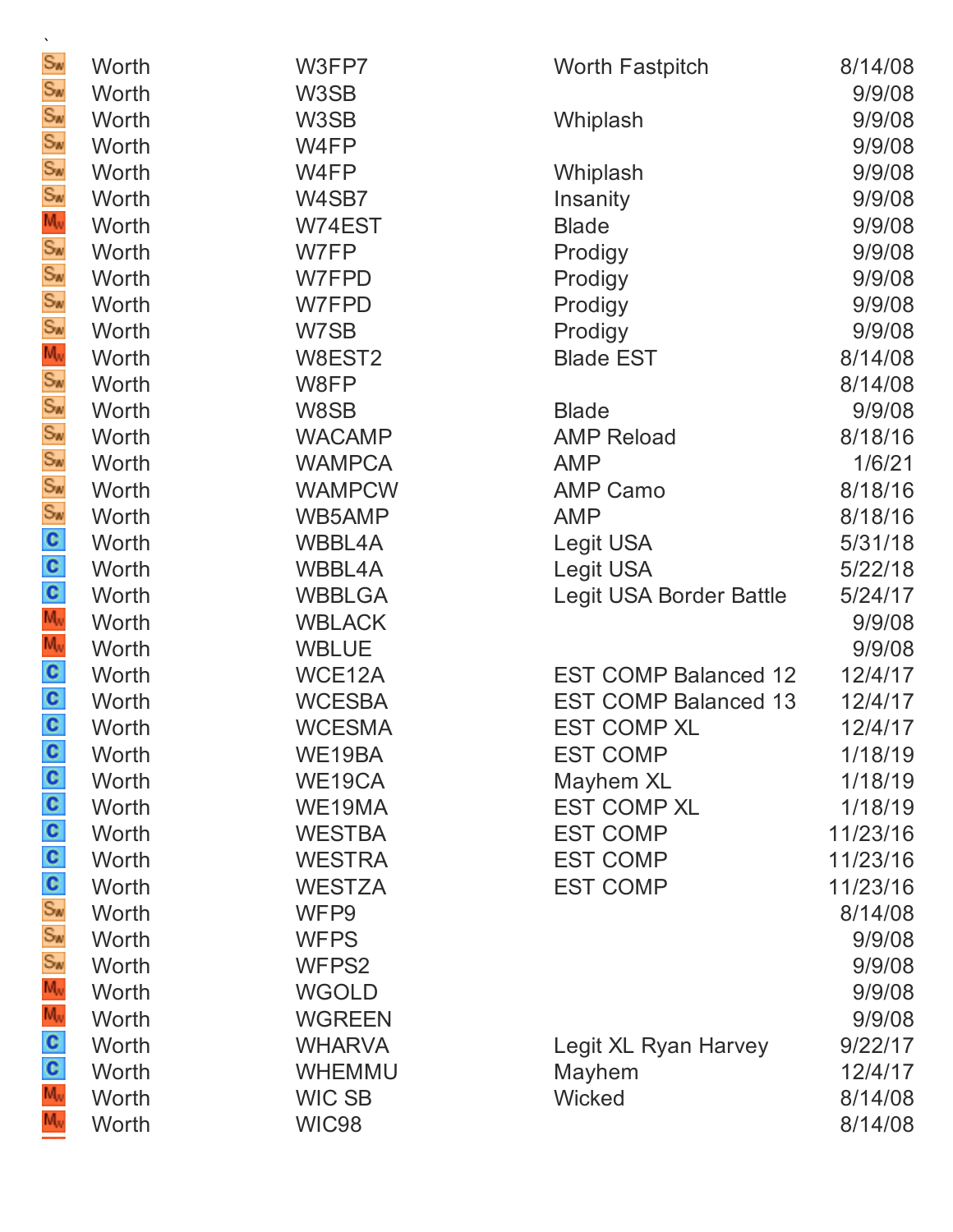| M <sub>v</sub>                     | Worth | WIC98             | Insanity              | 8/14/08  |
|------------------------------------|-------|-------------------|-----------------------|----------|
| M <sub>v</sub>                     | Worth | <b>WICEST</b>     | Whiplash              | 8/14/08  |
| M <sub>w</sub>                     | Worth | <b>WINFP</b>      |                       | 8/14/08  |
|                                    | Worth | <b>WINSP</b>      |                       | 8/14/08  |
| M <sub>v</sub><br>S <sub>w</sub>   | Worth | <b>WKRHMA</b>     | <b>Wicked</b>         | 10/24/18 |
|                                    | Worth | WM20AA            | Mayhem                | 1/6/21   |
|                                    | Worth | WM20BA            | Mach 1 Boss 302       | 11/1/19  |
|                                    | Worth | WM20MA            | Mach 1 Cobra Jet 428  | 11/1/19  |
|                                    | Worth | WM21BA            | <b>MACH1</b>          | 3/4/21   |
|                                    | Worth | WM21MA            | Mach 1                | 3/4/21   |
|                                    | Worth | <b>WMHALL</b>     | Mayhem XL             | 11/23/16 |
|                                    | Worth | WML21A            | Melon                 | 3/4/21   |
|                                    | Worth | <b>WOCS</b>       |                       | 9/9/08   |
|                                    | Worth | WRH20A            | KRECHER - Ryan Harvey | 9/5/19   |
|                                    | Worth | WRH21A            | <b>KRECHER XL</b>     | 1/6/21   |
|                                    | Worth | <b>WSBR</b>       |                       | 9/9/08   |
| ပါ ပါ ပါ ပါ တို႔ ပါ ပါ ပါ ပါ ပါ ပါ | Worth | <b>WSBR</b>       | Power Zone            | 8/14/08  |
|                                    | Worth | <b>WSISMT</b>     | <b>Mutation SIS</b>   | 3/1/18   |
|                                    | Worth | <b>WSPK</b>       | Fast pitch            | 9/9/08   |
|                                    | Worth | WSPK <sub>2</sub> | Freedom               | 9/9/08   |
|                                    | Worth | <b>WWCAMP</b>     | <b>AMP</b>            | 10/24/18 |
|                                    | Worth | <b>WWFC</b>       |                       | 9/9/08   |
|                                    | Worth | <b>WWFP</b>       |                       | 9/9/08   |
|                                    | Worth | <b>WWS405</b>     |                       | 9/9/08   |
|                                    | Worth | <b>WWSB</b>       |                       | 9/9/08   |
| $M_{\rm V}$                        | Worth | X Black           |                       | 8/14/08  |
|                                    | Worth | X Blue            |                       | 8/14/08  |
|                                    | Worth | X Green           |                       | 8/14/08  |
|                                    | Worth | <b>XCUESTX</b>    | with XTRA graphic     | 8/14/08  |
|                                    | Worth | XEST23X           | with XTRA graphic     | 8/14/08  |
|                                    | Worth | <b>XEST5X</b>     | with XTRA graphic     | 8/14/08  |
|                                    | Worth | <b>XESTLX</b>     | with XTRA graphic     | 8/14/08  |
|                                    | Worth | <b>XPST5</b>      |                       | 8/14/08  |
|                                    | Worth | <b>XPSTX</b>      | with XTRA graphic     | 8/14/08  |
|                                    | Worth | <b>XSSESTX</b>    | with XTRA graphic     | 8/14/08  |